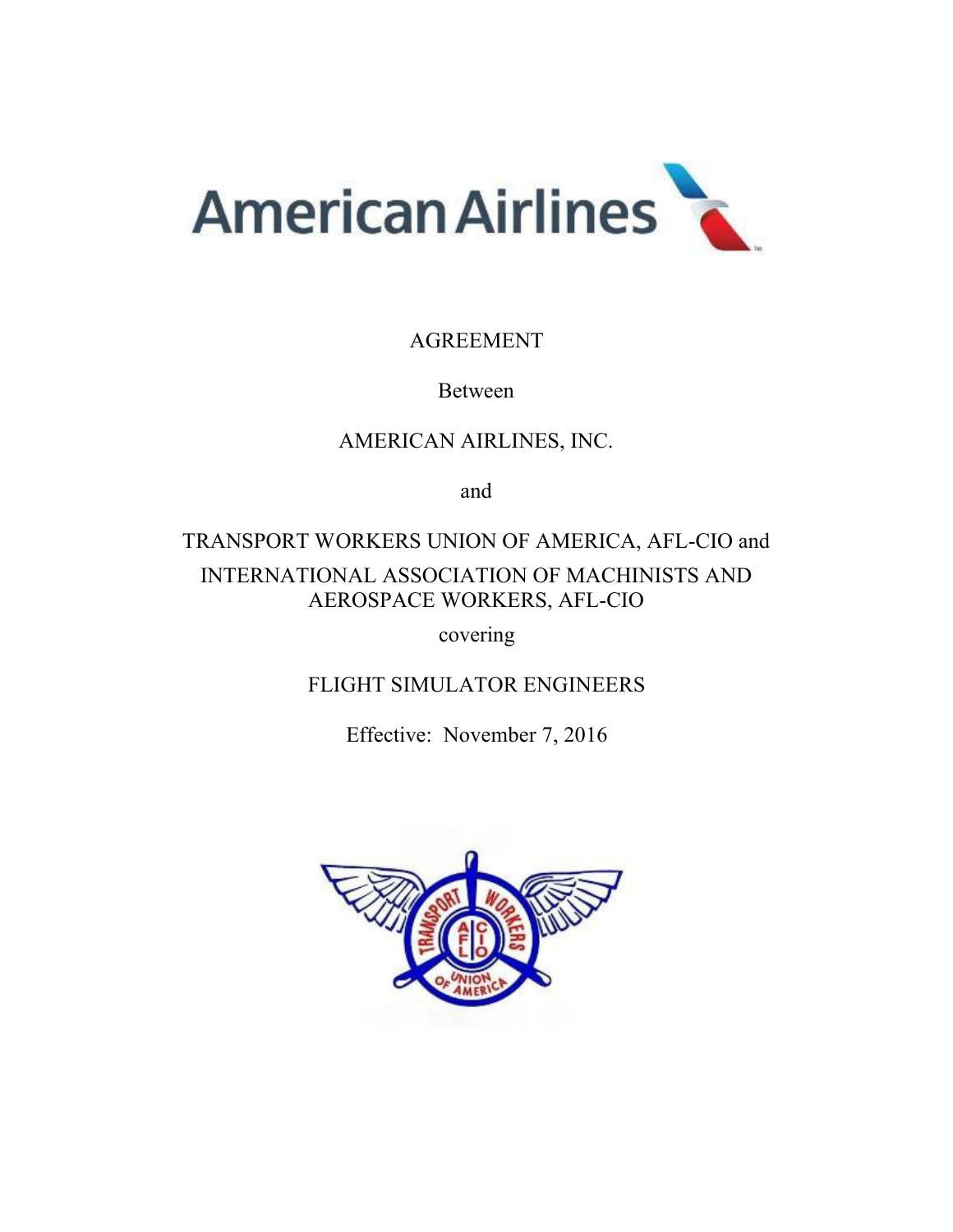# **ARTICLE DESCRIPTION PAGE**

| Preamble       | Preamble                                                | 1              |
|----------------|---------------------------------------------------------|----------------|
| 1              | Recognition and Scope                                   | $\overline{2}$ |
| $\overline{2}$ | Definitions                                             | 6              |
| $\overline{3}$ | Hours of Work/Shift Assignments                         | 8              |
| $\overline{4}$ | Compensation                                            | 12             |
| 5              | <b>Shift Differential</b>                               | 14             |
| 6              | Overtime                                                | 15             |
| 7              | Holidays                                                | 23             |
| 8              | Vacations                                               | 26             |
| 9              | Probationary Period                                     | 30             |
| 10             | Seniority                                               | 31             |
| 11             | <b>Classifications and Qualifications/Work Sections</b> | 33             |
| 12             | Promotions and Jobs to be Posted/Transfer               | 41             |
| 13             | <b>System Seniority List</b>                            | 51             |
| 14             | Loss of Seniority                                       | 52             |
| 15             | Reduction in Force                                      | 53             |
| 16             | Recall                                                  | 55             |
| 17             | Leaves of Absence                                       | 57             |
| 18             | Military Leave                                          | 65             |
| 19             | Termination of Employment                               | 66             |
| 20             | <b>Bulletin Boards</b>                                  | 67             |
| 21             | Bereavement                                             | 68             |
| 22             | <b>Jury Duty</b>                                        | 69             |
| 23             | Attendance at Hearings and Investigations               | 70             |
| 24             | Absence from Duty                                       | 71             |
| 25             | Recall and Call-In Work                                 | 72             |
| 26             | Field Work                                              | 73             |
| 27             | General                                                 | 75             |
| 28             | No Discrimination, and Recognition of Rights            | 79             |
|                | and Compliance                                          |                |
| 29             | Representation                                          | 81             |
| 30             | Grievance Procedure for Dismissal/Corrective Action     | 85             |
| 31             | Grievance Procedure for Contractual Disputes            | 87             |
| 32             | System Board of Adjustment                              | 89             |
| 33             | No Strike - No Lockout                                  | 96             |
| 34             | <b>Sick Leave</b>                                       | 97             |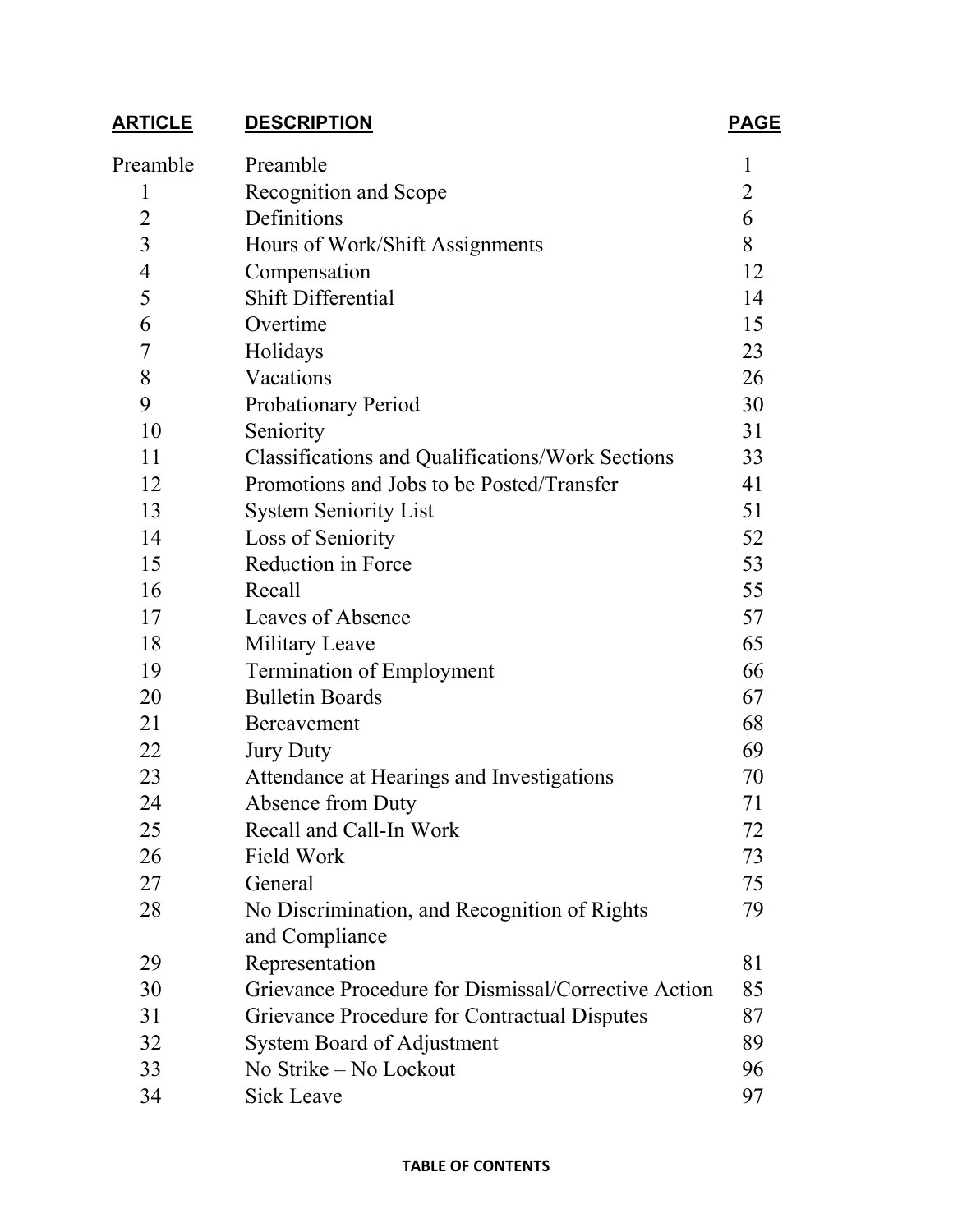| 35 | Intentionally Left Blank           | 100 |
|----|------------------------------------|-----|
| 36 | Meal Period                        | 101 |
| 37 | <b>Furlough Benefits</b>           | 102 |
| 38 | <b>Union Security</b>              | 105 |
| 39 | <b>Fitness For Duty</b>            | 111 |
| 40 | <b>Retirement Benefit</b>          | 112 |
| 41 | Insurance                          | 119 |
| 42 | Travel                             | 127 |
| 43 | Intentionally Left Blank           | 128 |
| 44 | Moving Expenses                    | 129 |
| 45 | <b>Effects on Prior Agreements</b> | 130 |
| 46 | Training                           | 131 |
| 47 | Duration of Agreement              | 133 |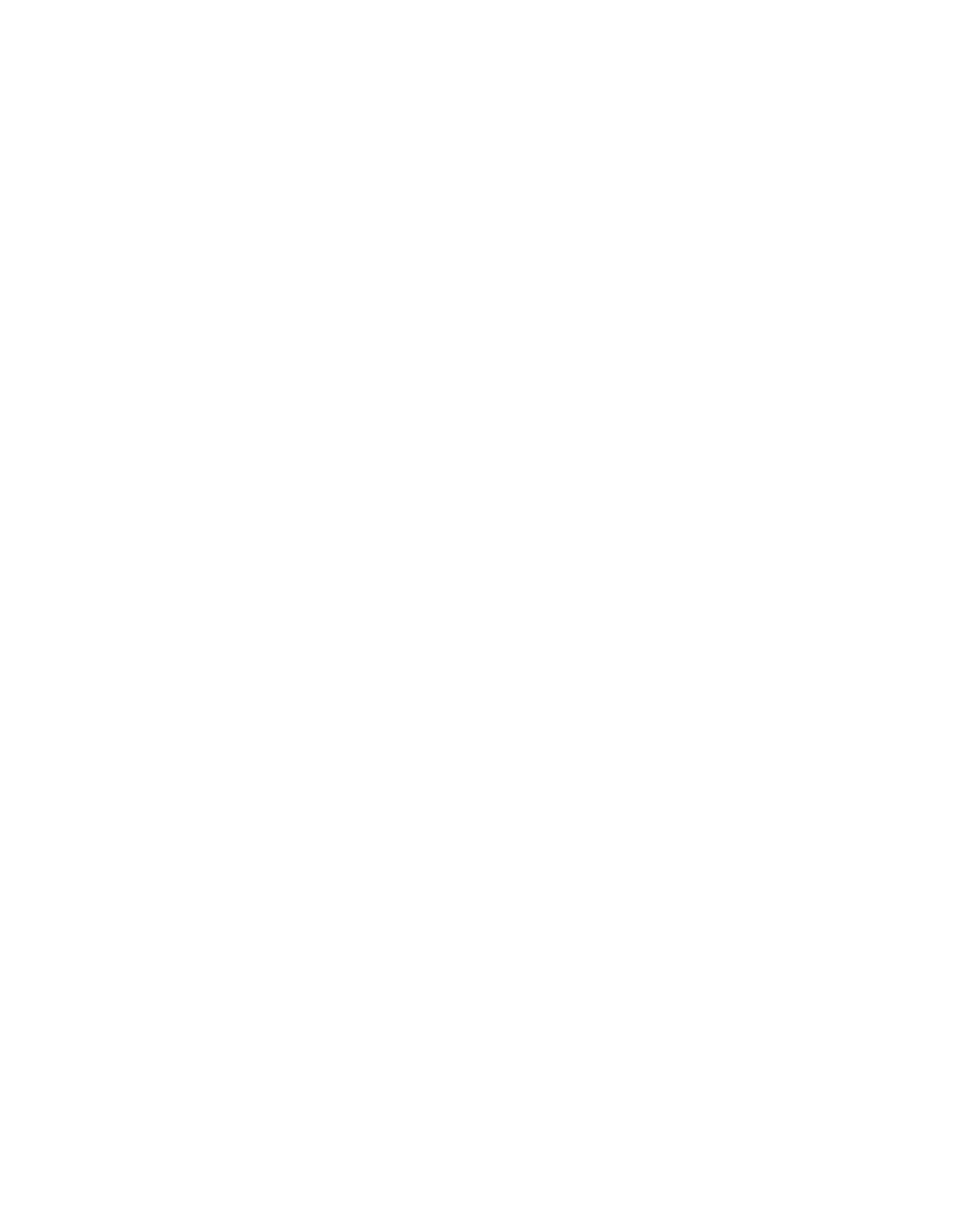#### AGREEMENT

#### between

#### AMERICAN AIRLINES, INC.

and

# The TRANSPORT WORKERS UNION OF AMERICA, AFL-CIO and the INTERNATIONAL ASSOCIATION OF MACHINISTS AND AEROSPACE WORKERS AFL-CIO, certified by NMB case #R-7422 as the TWU/IAM MECHANICS ASSOCIATION

covering

#### FLIGHT SIMULATOR ENGINEERS

#### in the service of

#### AMERICAN AIRLINES, INC. and US AIRWAYS, INC.

Effective: November 7, 2016

THIS AGREEMENT made and entered into in accordance with the provisions of the Railway Labor Act, as amended, by and between AMERICAN AIRLINES, INC. (hereinafter known as the "Company") and the TRANSPORT WORKERS UNION OF AMERICA, AFL-CIO and the INTERNATIONAL ASSOCIATION OF MACHINISTS AND AEROSPACE WORKERS, AFL-CIO, certified by NMB case #R-7422 as the TWU/IAM Mechanics Association (hereinafter known as the "Union"), as the representative of the employees within the United States in the classifications listed herein.

In making this Agreement, the parties hereto recognize their duty to comply with the terms of the Agreement and to cooperate fully both individually and collectively, for the accomplishment of the intent and purpose of this Agreement.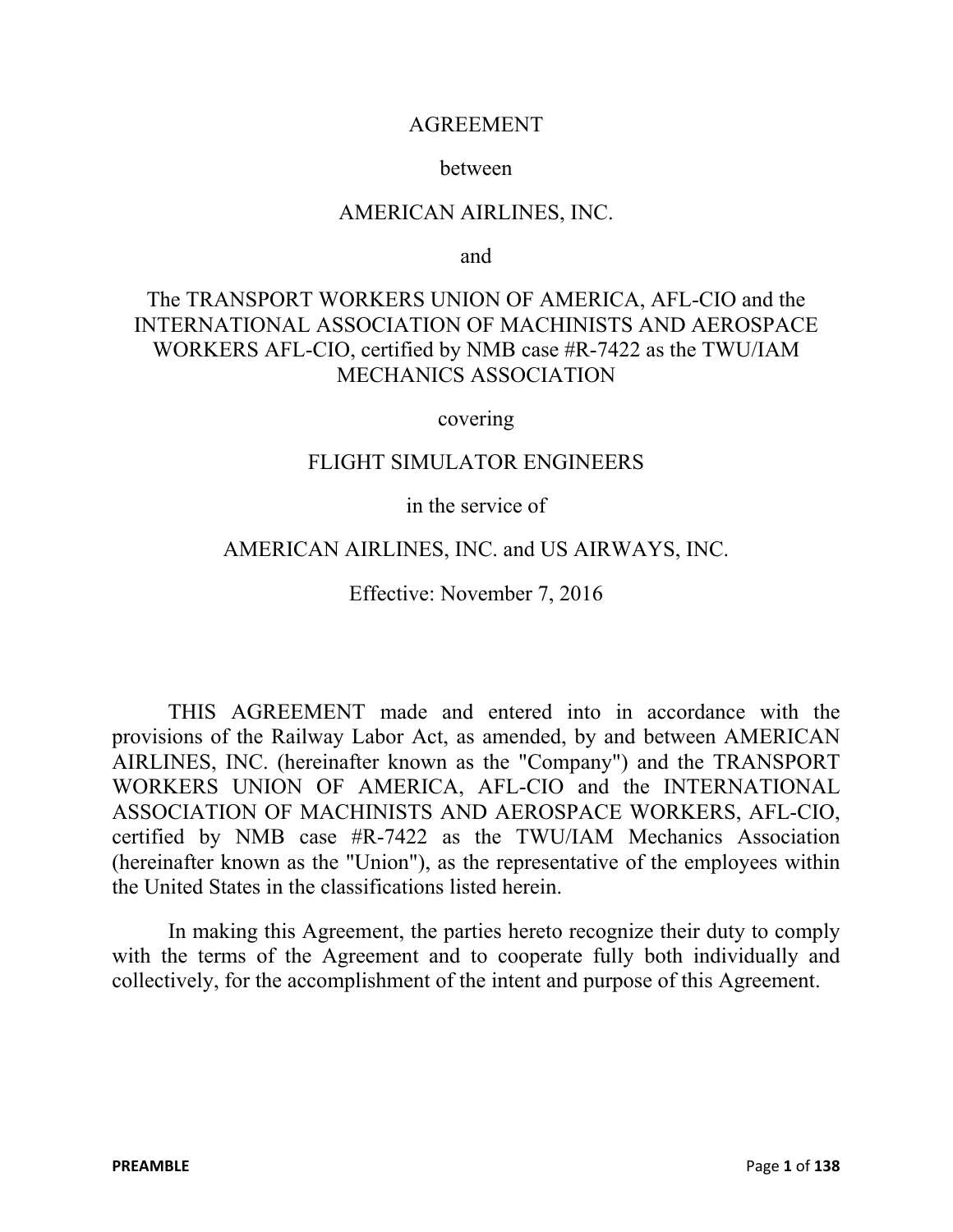#### **ARTICLE 1 - RECOGNITION AND SCOPE**

(a) The Company recognizes the Transport Workers Union of America, AFL-CIO and the International Association of Machinists and Aerospace Workers AFL-CIO, certified by NMB case #R-7422 as the TWU/IAM Mechanics Association as the exclusive and sole collective bargaining agent with respect to rates of pay, rules, and working conditions for all Employees covered under this Agreement in the classifications as specified in Article 11 hereof for purposes of the Railway Labor Act.

(b) It is understood that Employees covered by this Agreement will perform the maintenance of applicable Pilot flight and ground training equipment and Flight Attendant cabin service trainers, emergency training equipment, and cabin/door trainers (referred to collectively as "Training Equipment" for purposes of this article), as provided below and other work functions as described in Classifications and Qualifications – Work Sections.

1. Training Equipment that is owned or leased by the Company for the purpose of training Pilots or Flight Attendants on an American Airlines, Inc. System Seniority List. For purposes of this Article, leased refers to an agreement providing the Company full control of and responsibility for the equipment, to include regulatory compliance.

2. Training Equipment the Company is contracted to perform maintenance on, that is located in Company Training Center space leased by another entity.

3. Training Equipment that is owned or leased by an AAG wholly owned regional carrier and located in a Company Training Center. In the event the Company no longer conducts training of Pilots or Flight Attendants on an American Airlines, Inc. System Seniority List at the Company's CLT or DFW Training Centers, but an AAG wholly owned regional carrier continues to provide regional Pilot or Flight Attendant training at the Company's CLT or DFW Training Centers, Employees covered by this CBA will perform maintenance of such Training Equipment.

4. Training Equipment that is owned or leased by an entity other than the Company, located in a CLT, DFW or PHX Company facility, and used to train Pilots or Flight Attendants on an American Airlines, Inc. System Seniority List.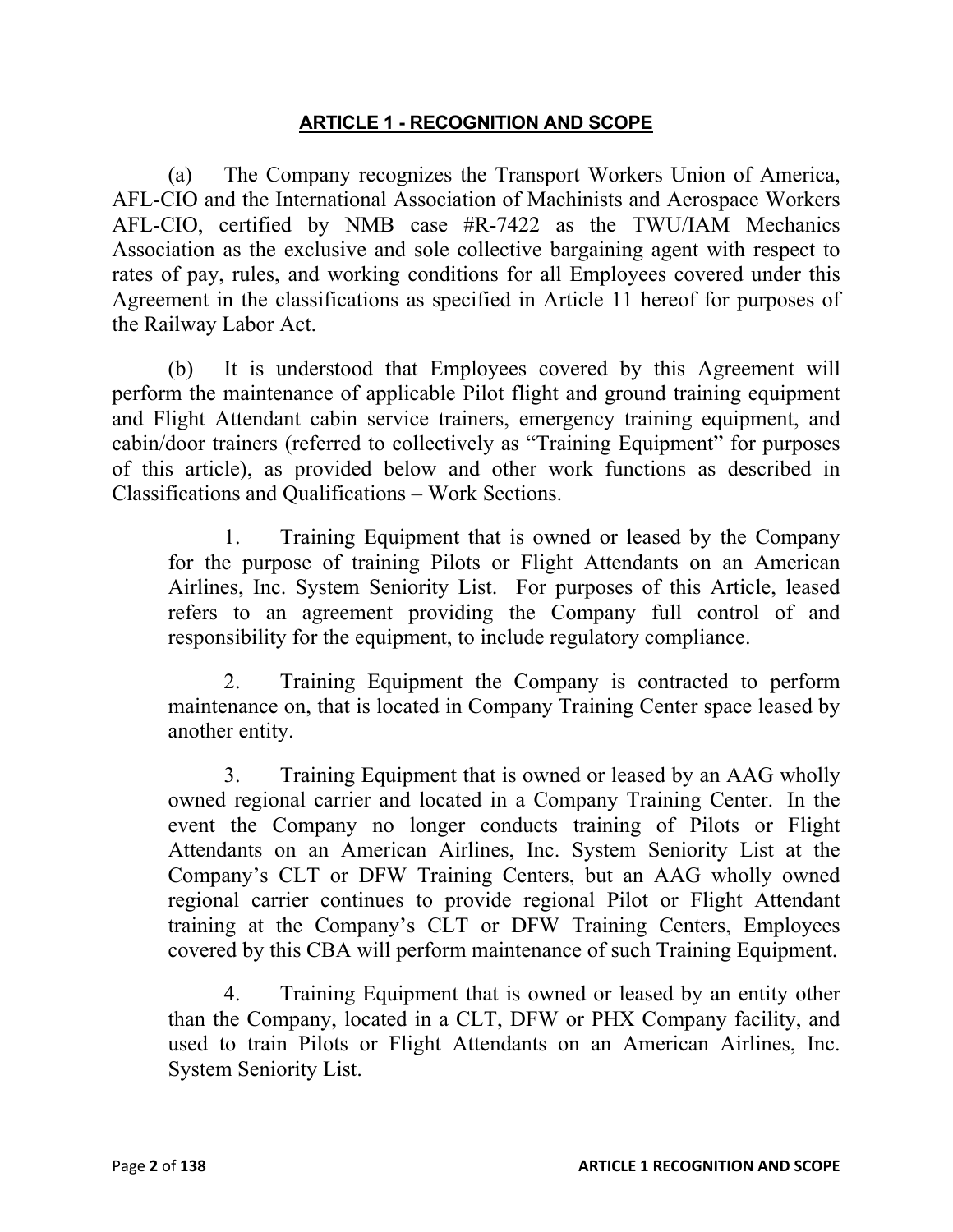(c) It is understood that in an emergency, qualified Management personnel may perform or assist in performing any work that may be necessary to complete a particular operation. Where Employees are reasonably available in point of time adequately to handle a situation, on a regular overtime or field work basis, such situation will not be deemed an emergency within the meaning of this paragraph.

(d) Merger, Purchase or Acquisition of another Company.

1. In the event of a merger, purchase or acquisition of another company, involving that entire company or a substantial portion of that company by the Company, the Union and the Company will meet to discuss the merger, purchase or acquisition. The Company will provide the Union with information concerning the proposed merger, purchase or acquisition at the earliest feasible time to allow for the Union to prepare for those discussions. Those discussions will include the impact of the merger, purchase or acquisition upon the Union represented Employees.

2. The integration of the seniority lists of the respective Employee groups will be governed by the provisions of Sections 3 & 13 of Allegheny-Mohawk, 59 CAB 22 (1972), provided that no Employee on the master seniority list will be adversely impacted in rates of pay, hours, or working conditions by such integration.

3. The rates of pay, rules and working conditions contained in the Basic Agreement, as amended, will not be open for collective bargaining in the event of a merger nor will the Union or the Company have any obligation to bargain upon changes thereto, except as provided in Article 47 Duration of Agreement.

4. The parties agree to submit to final and binding arbitration by an arbitrator approved by the National Mediation Board all disputes between the Union and the Company which are not settled in the meetings provided above with six (6) months of the effective date of the merger. The costs of the arbitration will be shared equally by the parties and there will be only one such arbitration proceeding which will be the sole and exclusive remedy for all such disputes.

5. It is understood that the provisions of Article 1 (d) (2), (3) and (4) will not apply to the Company's purchase of assets of another airline which does not result in the integration of Employees.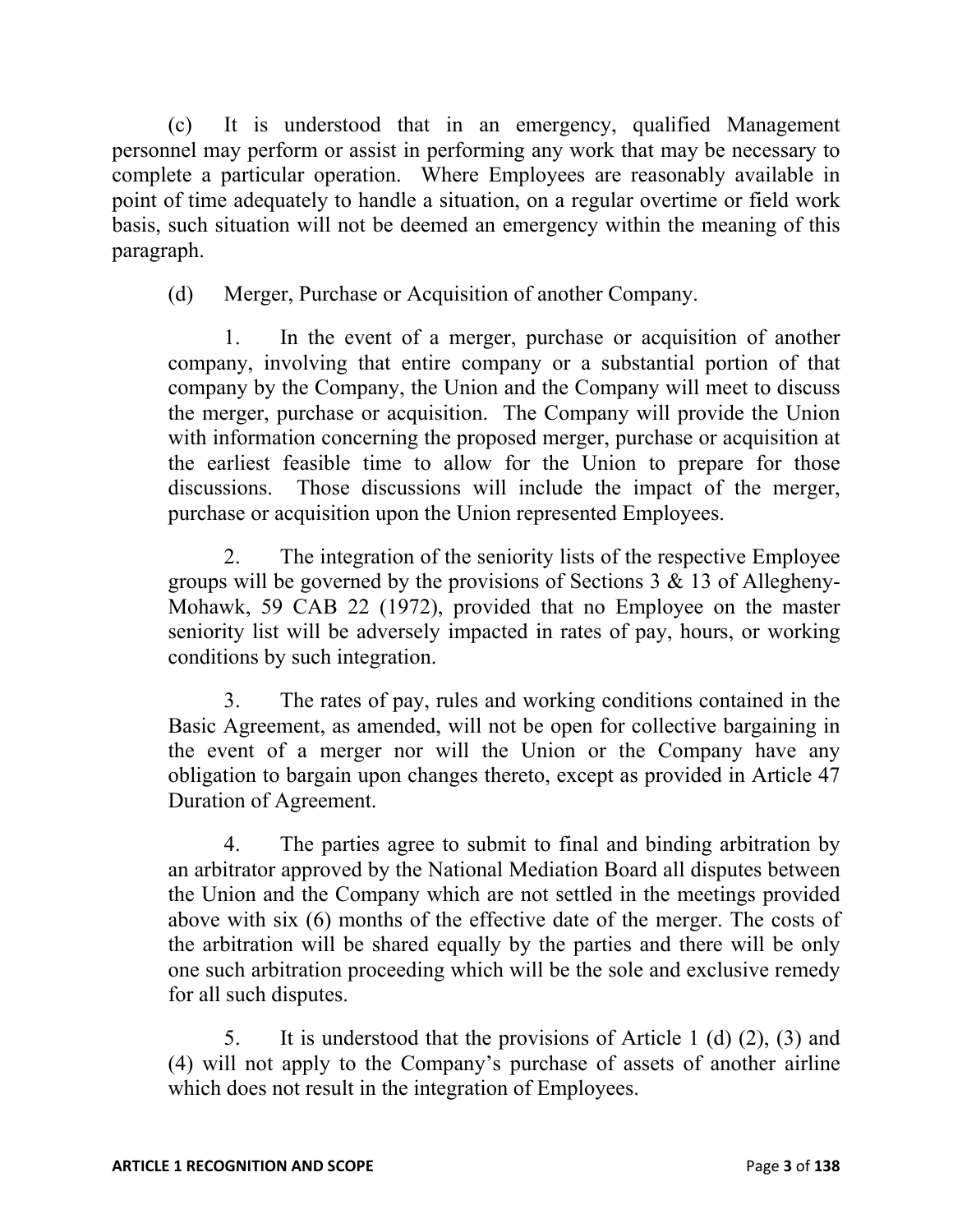(e) Merger, Purchase or Acquisition by another Company

1. In the event of a merger, purchase or acquisition of the Company by another company, the Union and the Company will meet to discuss the merger, purchase or acquisition. The Company will provide the Union with information concerning the proposed merger, purchase or acquisition at the earliest feasible time to allow for the Union to prepare for those discussions. Those discussions will include the impact of the merger, purchase or acquisition upon the Union represented Employees.

2. Labor Protection Provisions

a. In the event of a merger, purchase, or acquisition of the Company by another company, the integration of the seniority lists of the respective Employee groups will be governed by the provisions of Sections 3 & 13 of Allegheny-Mohawk, 59CAB22 (1972).

b. The Employee groups of each carrier will remain separated until such time as the seniority lists are integrated in accordance with sub-paragraph (a) above.

- (f) Successorship
	- 1. Agreement Binding on Successor

The Agreement will be binding upon any Successor. The Company will not bring a single step or multi-step Successorship Transaction to final conclusion unless the Successor agrees, in writing, to recognize the Union as the representative of Employees on the Union System Seniority list consistent with the Railway Labor Act, as amended, to employ the Employees on the Union System Seniority list in accordance with the provisions of this Agreement, and to assume and be bound by this Agreement.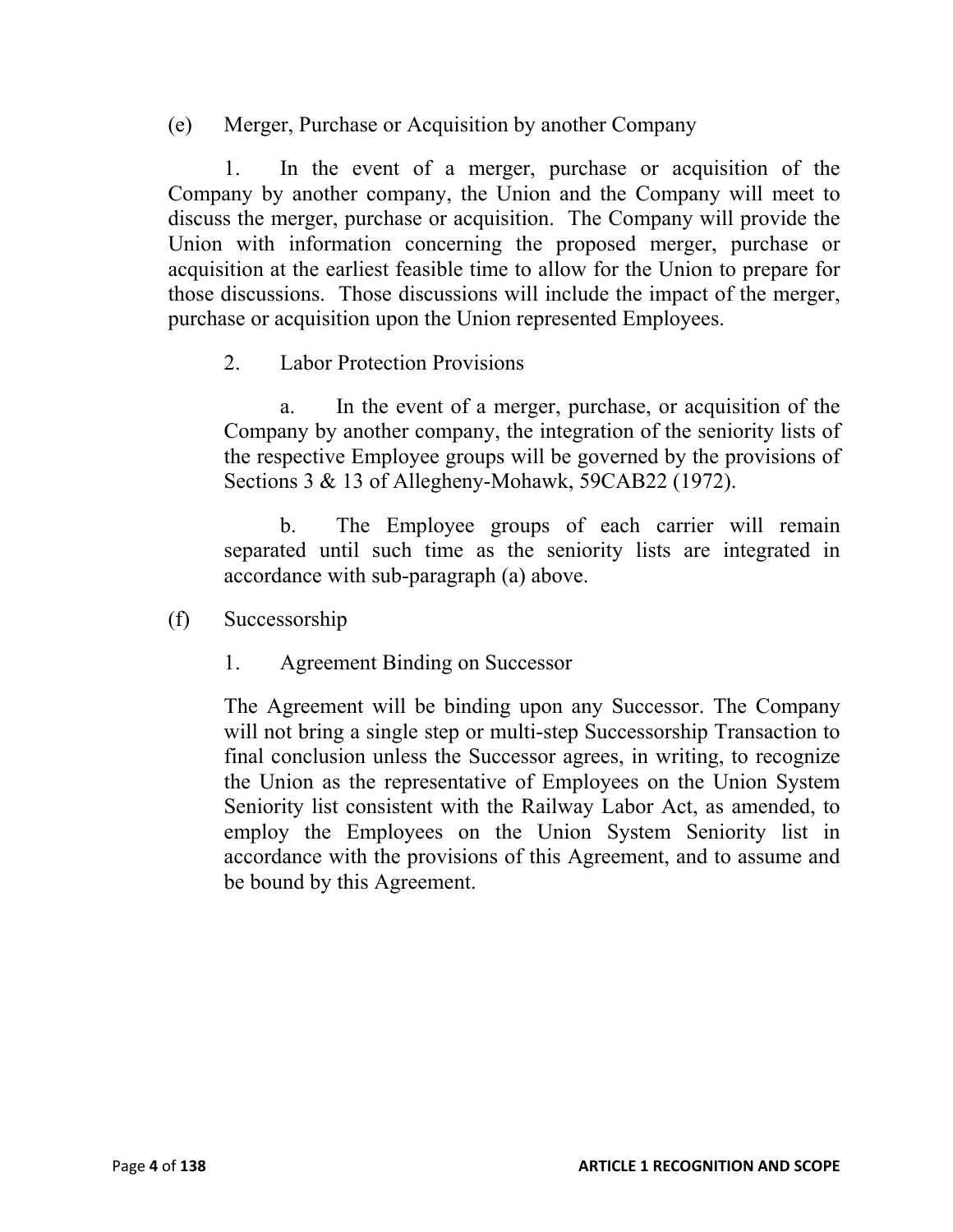## 2. Seniority List Merger

If the Successor is an Air Carrier or an affiliate of an Air Carrier, the Company will at the option of the Union, require the Successor to agree to integrate the pre-transaction System Seniority list of the Company and the Successor in a fair and equitable manner within twelve (12) months of the Successorship transaction pursuant to Sections 3 and 13 of the Allegheny-Mohawk LPPs. The requirement of this provision does not apply to the Company's acquisition of all or part of another Air Carrier in a transaction which includes the acquisition of aircraft and Employees.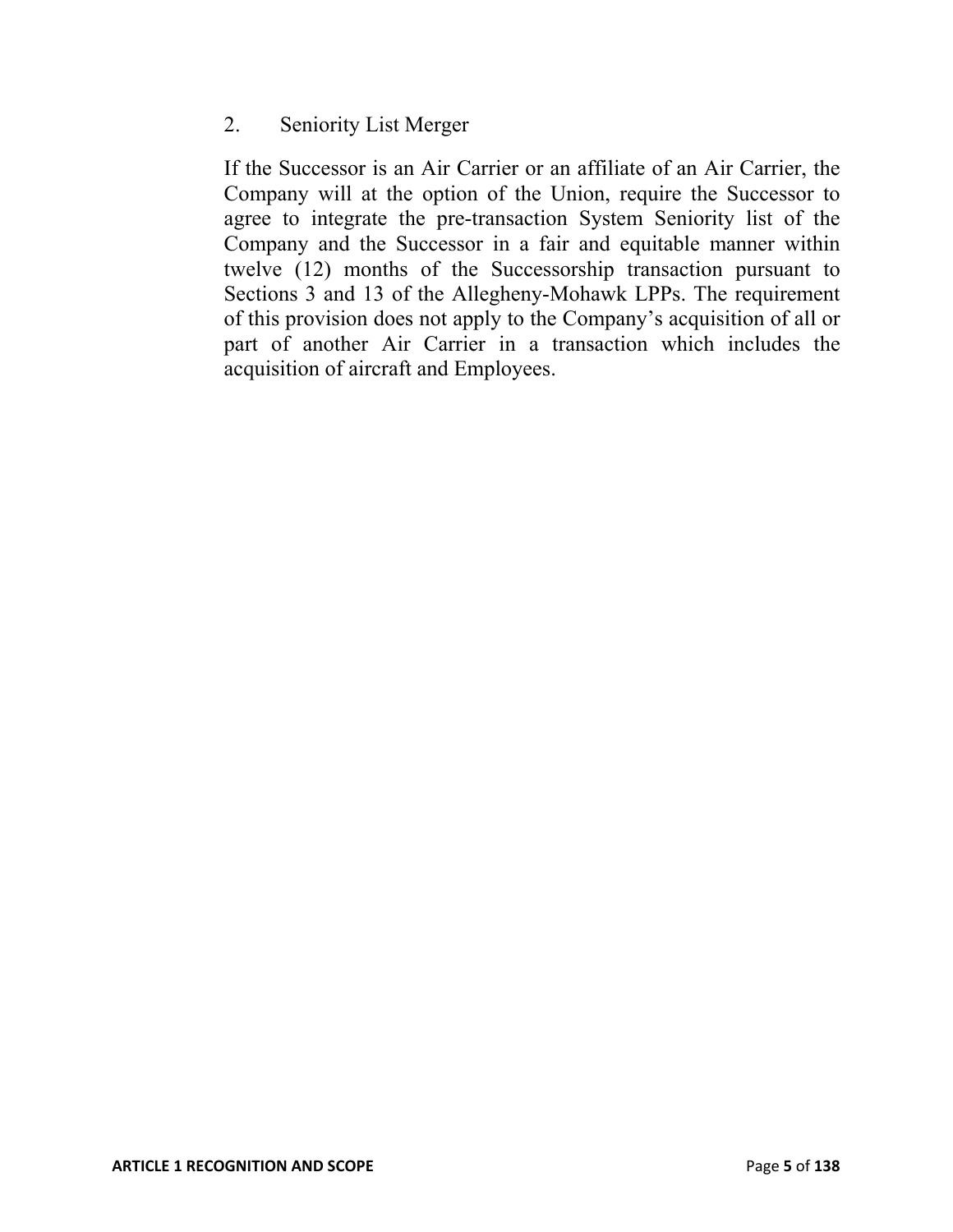#### **ARTICLE 2 - DEFINITIONS**

(a) The word "Employee" as used herein will mean an Employee in the classifications covered in this Agreement.

(b) Any masculine pronoun used herein will be deemed and understood to designate any Employee hereunder, whether male or female.

(c) The term "qualifications" as used herein will mean all requirements, other than performance evaluations, which may be deemed necessary by the Company for the assignment to a Work Section. The term "performance evaluation" as used herein will mean the test for competency in a particular Work Section.

(d) The term "Work Section" as used herein will mean that designated section in Article 11 Qualifications/Work Section to which an Employee is assigned.

(e) The term "Technical Assistance" as used herein will mean the utilization of personnel not covered by the terms of this Agreement in the performance of work requiring specialized technical knowledge and skill.

(f) The term "hereunder" as used in this Agreement shall be construed to mean and read "under all applicable provisions of the Agreement."

(g) Pay seniority will govern pay raises and/or placement on the pay scales. This seniority is governed by the appropriate regulations.

(h) The term "Emergency" as used in Article 1 Recognition and Scope, will be deemed an unusual situation; such as an equipment failure that results in a simulator being out of service for more than eight (8) hours, provided that there is no other equipment available to use, and the equipment is scheduled for training.

(i) The term "Company" as used in this Agreement will refer to American Airlines, Inc.

(j) The term "Successor" as used in this Agreement will include, without limitation, any assignee, purchaser, transferee, administrator, receiver, executor and/or trustee of the Company or of all or substantially all of the equity securities and/or assets of the Company.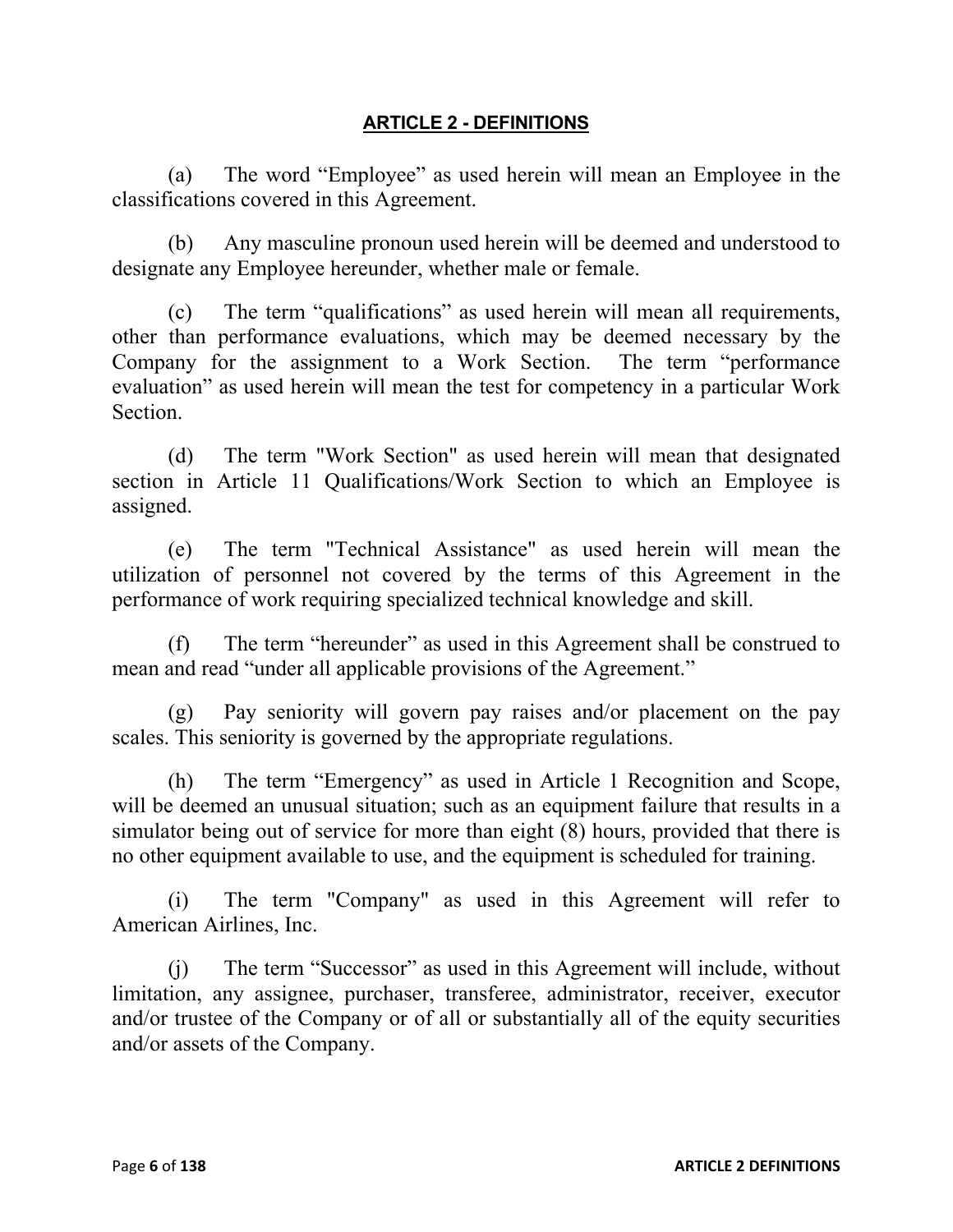(k) The term "Successorship Transaction" as used in this Agreement will mean any transaction, whether single step or multi-step that provides for results in, or creates a successor.

(l) The term "affiliate" as used in this Agreement will mean (a) any entity that controls the Company or any entity that the Company controls, and/or (b) any other corporate subsidiary, parent, or entity controlled by or that controls any entity referred to in (a) above.

(m) The term "regular hourly rate," "regular pay" or "pay as if working" will mean the "chart rate" plus any applicable premiums and/or shift differentials.

(n) The term "Company Facility" shall mean any building the Company brands as an American Airlines, Inc. building (e.g. American Airlines Headquarters, an American Airlines hangar, Southern Reservations Office, etc.).

(o) The term "Company Training Center" shall mean any Company Facility that the Company brands as a training center used to train pilots or flight attendants on an American Airlines, Inc. System Seniority List.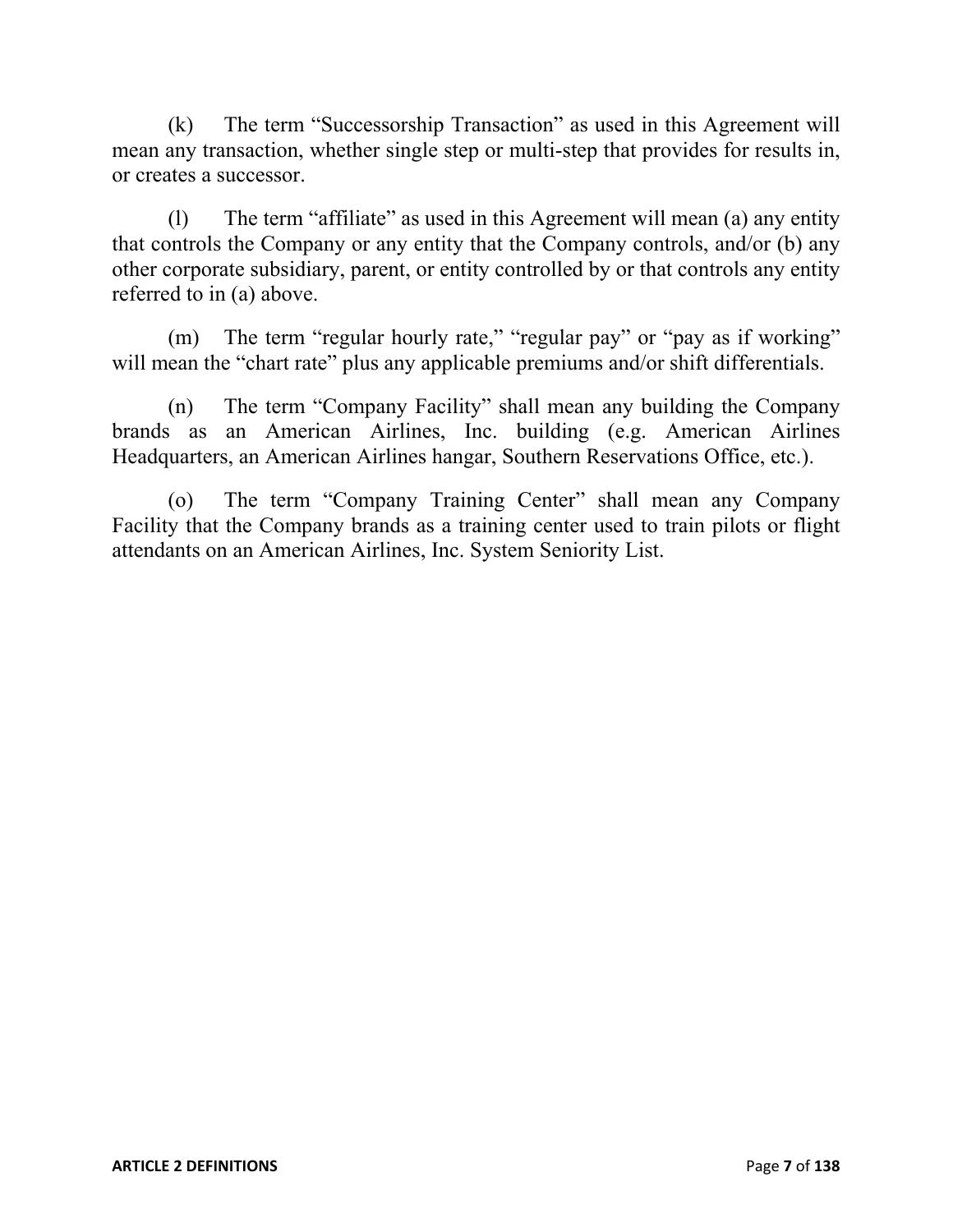#### **ARTICLE 3 - HOURS OF WORK/ SHIFT ASSIGNMENT**

(a) Eight (8) or ten (10) consecutive hours of service, exclusive of a meal period, unless agreed to otherwise by both parties, will constitute a work shift.

(b) The workday will be regarded as beginning at the starting time of an Employee's regularly scheduled shift and continuing for a twenty-four (24) hour period, or until the starting time of his next regularly scheduled shift, whichever is shorter, unless otherwise mutually agreed upon by the Employee and the Company.

(c) The workweek shall begin on the first scheduled workday and shall consist of a seven (7) day period with either five (5) consecutive workdays of eight (8) hours and two (2) consecutive days off, or four (4) consecutive workdays of ten (10) hours and three (3) consecutive days off, except at shift change time or due to an Employee's bidding.

(d) The Company will make every reasonable effort to arrange work schedules so that whenever practicable, days off will include either a Saturday or a Sunday in accord with the following chart: (This provision does not apply to Flight Simulator Development Engineers or Technical Coordinators.)

| Number of Flight           | Ratio of Employees Assigned | Number of Employees on  |
|----------------------------|-----------------------------|-------------------------|
| <b>Simulator Engineers</b> | First or Second Shifts:     | Third Shift That May be |
| Assigned to the Training   | Number of Employees That    | Assigned Days Off Other |
| Center                     | May be Assigned Days Off    | Than Weekend Days       |
|                            | Other Than Weekend Days     |                         |
|                            |                             |                         |
| $0 - 20$                   | no requirement              |                         |
|                            |                             |                         |
| 21-50                      | 4:1                         |                         |
|                            |                             |                         |
| More than 50               | 6:1                         |                         |
|                            |                             |                         |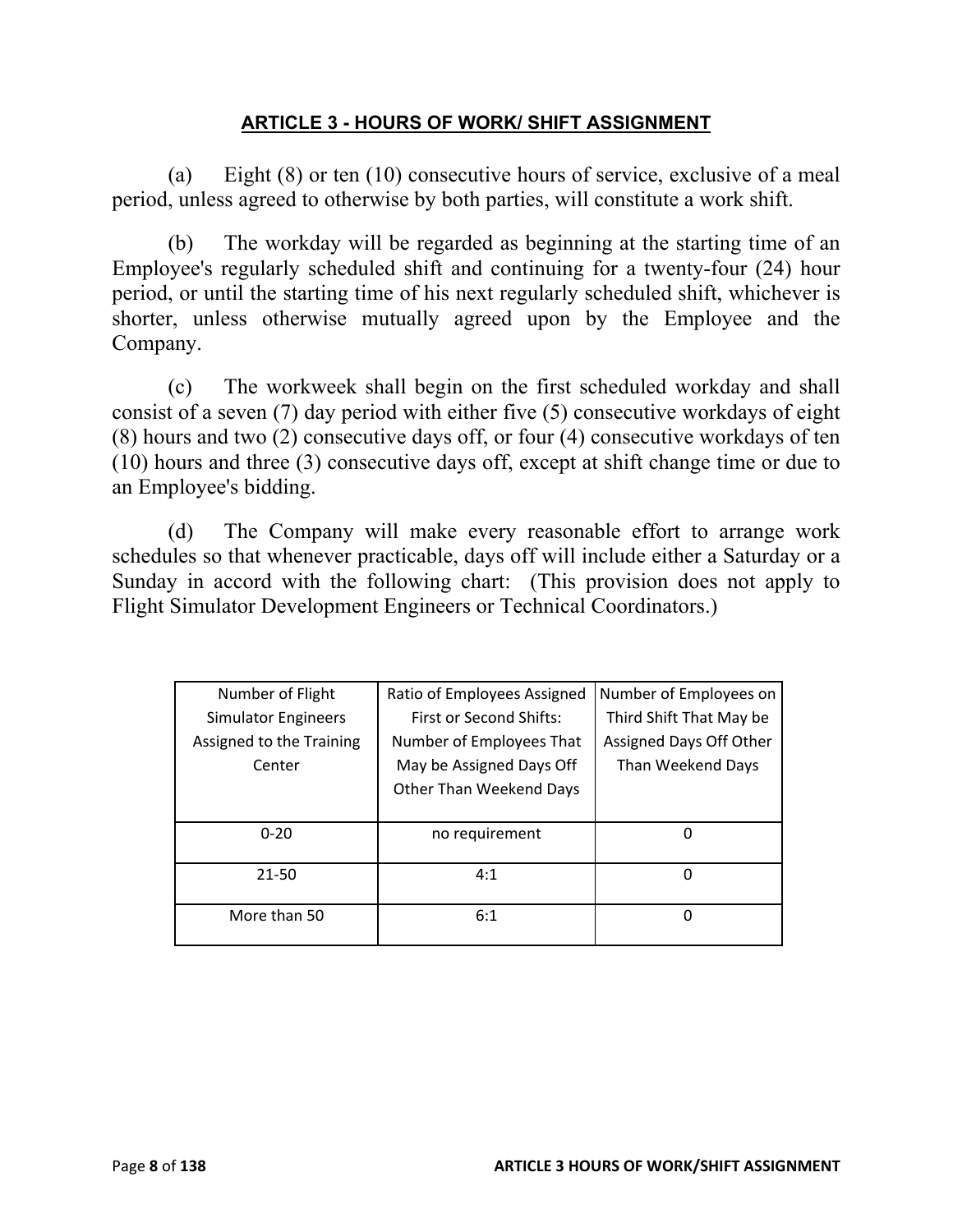(e) For eight (8) hour shifts:

Each Employee will be scheduled two (2) consecutive days off during each workweek. When a Flight Simulator Engineer's days off are other than a Saturday and Sunday, they will be two (2) consecutive days off. Nothing herein will prohibit the Company from scheduling Friday and Saturday as the two (2) consecutive days off. If those two (2) consecutive days are Friday and Saturday, Friday will be the first scheduled day off (or  $6<sup>th</sup>$  day) and Saturday the second scheduled day off (or  $7<sup>th</sup>$  day) for the purposes of overtime, in accordance with the overtime provisions of this Agreement).

(f) For ten (10) hour shifts:

Each Employee will be scheduled three (3) consecutive days off during each workweek, which could include weekends. When an Employee's days off are other than a Friday, Saturday and Sunday or a Saturday, Sunday and Monday, they will be three (3) consecutive days off. Nothing herein will prohibit the Company from scheduling Thursday, Friday and Saturday or Sunday, Monday and Tuesday as the three (3) consecutive days off. If those three (3) consecutive days are Thursday, Friday and Saturday, Thursday will be the fifth  $(5<sup>th</sup>)$  day worked, Friday will be the sixth ( $6<sup>th</sup>$ ) day worked and Saturday will be the seventh ( $7<sup>th</sup>$ ) day worked for the purposes of overtime, in accordance with the overtime provisions of this Agreement.

(g) In work groups where Employees are required to maintain continuous operations, shift assignments will be bid, in order of seniority, on the basis of posted work schedules. The scheduled work cycle will provide at least two (2) consecutive days off for eight (8) hour shifts and three (3) consecutive days off for ten (10) hour shifts during each cycle.

(h) The establishment of the number of shifts, shift starting times, and complement of personnel on each shift shall be determined by the Company. Except when an unforeseen event occurs which could not be preplanned, seven (7) days' notice shall be given in advance of all such changes.

(i) In the establishment or changing of the starting time for the commencement of shifts, the Company will consider, among other items, the desires of the Employees involved.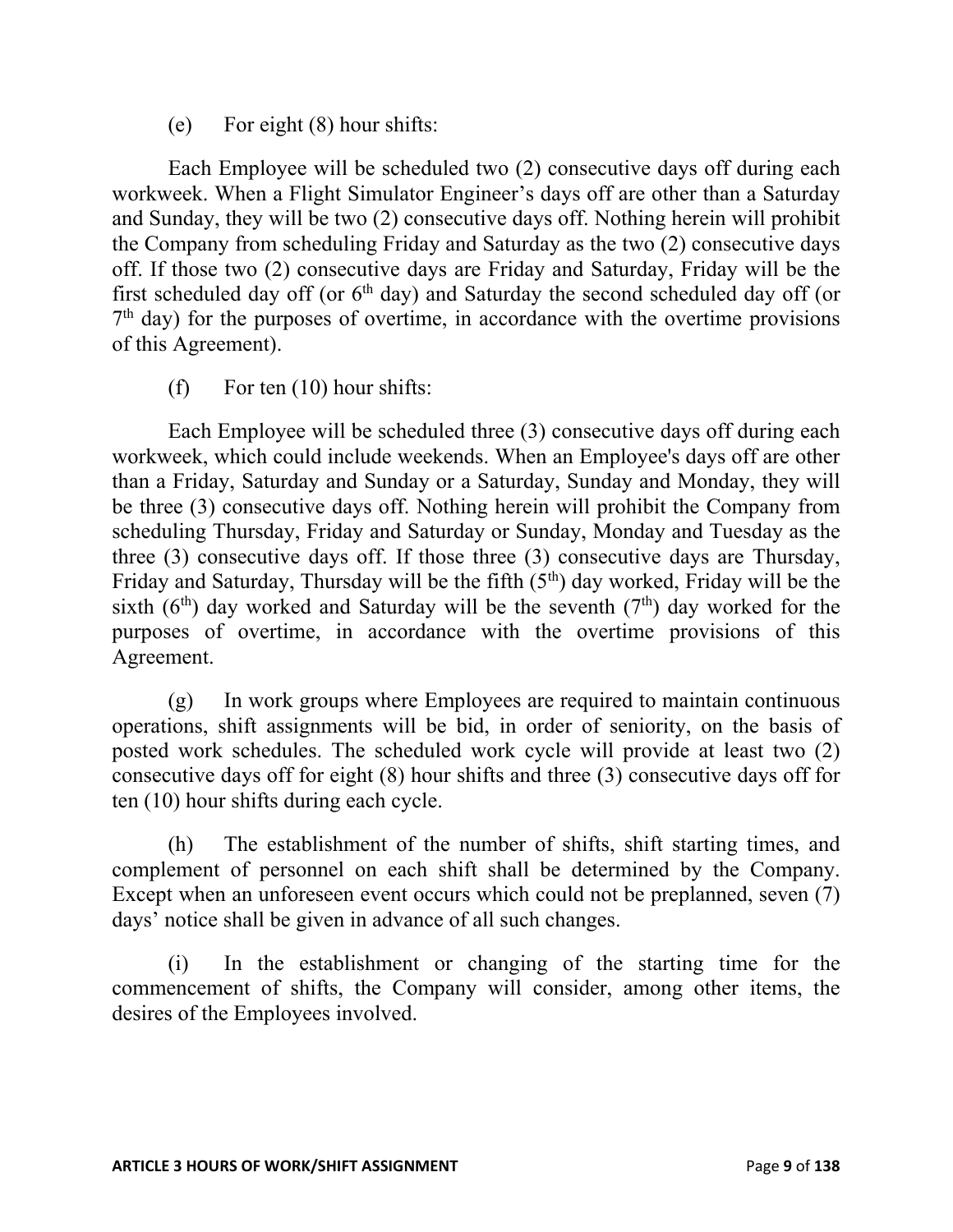(j) Assignments to shifts will be re-bid at least each sixty (60) days. Shift bid awards will be posted no later thirty (30) days prior to the effective date of the bid. (This paragraph does not apply to the positions of Flight Simulator Development Engineer or Technical Coordinator.)

(k) Employees wishing to exchange shift assignments or days off with other qualified Employees may do so if such requests are entered into the Company timekeeping/payroll system and accepted by both parties of the trade. Trades must be for a period of eight (8) consecutive hours and must be submitted prior to the starting time of the first (1st) intended trade. Shift trades are not intended to be used as a way for an Employee to work part time. (This paragraph does not apply to the positions of Flight Simulator Development Engineer or Technical Coordinator.)

1. Employees are not permitted to trade outside of their present work section. Employees who trade become responsible to work the shift so agreed to, as if it were part of their assignment.

2. No overtime will be paid to an Employee for working another Employee's shift under these provisions.

3. It is each Employee's responsibility to disqualify themselves from overtime when, as a result of the provisions of this Article, such overtime would cause the Employee to be on duty for more than sixteen (16) consecutive hours (two (2) shifts) in any twenty-four (24) hour period.

4. Employees working in probationary periods are not eligible to participate under these provisions.

5. Employees will be permitted to work (back-to-back) double shifts provided that a minimum equivalent of one (1) shift of rest between each double shift worked back-to-back. (i.e.; Employee worked midnight and day shifts, he must have the afternoon shift off before reporting for the next shift).

6. If an Employee agrees to work a shift trade and subsequently calls in sick, the Employee will be charged with sick time (or OJI, if applicable) for all time missed. If an Employee calls in sick for a swappedon shift 3 times within a calendar year (beginning Jan  $1<sup>st</sup>$ ), it may result in a thirty (30) day suspension of swap privileges. Subsequent occurrences within the same calendar year may result in a suspension exceeding thirty (30) days, as determined by the Company.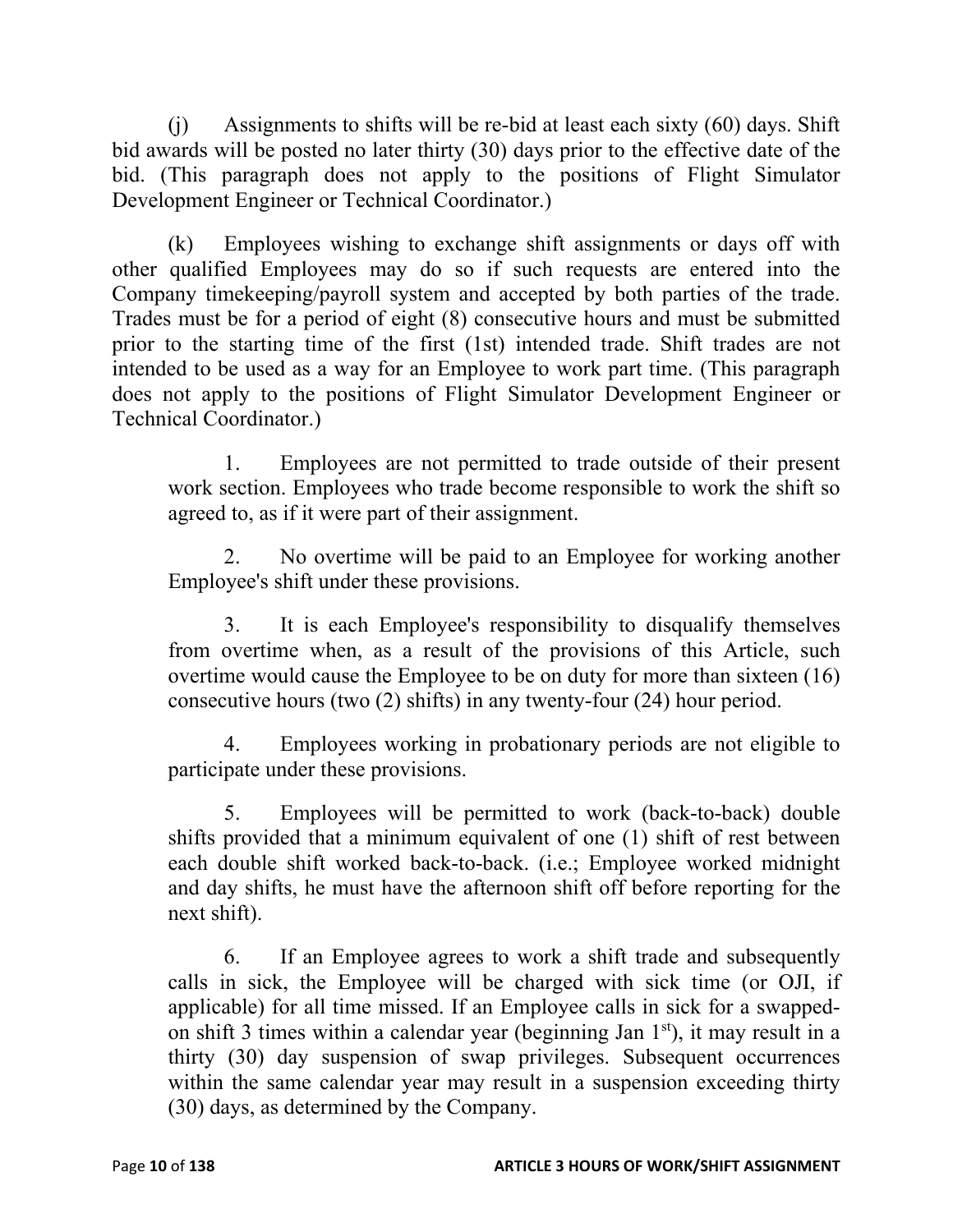7. For each pay period, Employees will be paid for shifts/hours actually worked.

8. Requests for vacation or comp time for a shift that the Employee was scheduled to work as a result of a shift trade will be handled in accordance with Article 8 Vacations.

9. Shift trades will not be allowed on Holidays except as provided in Article 7 Holidays.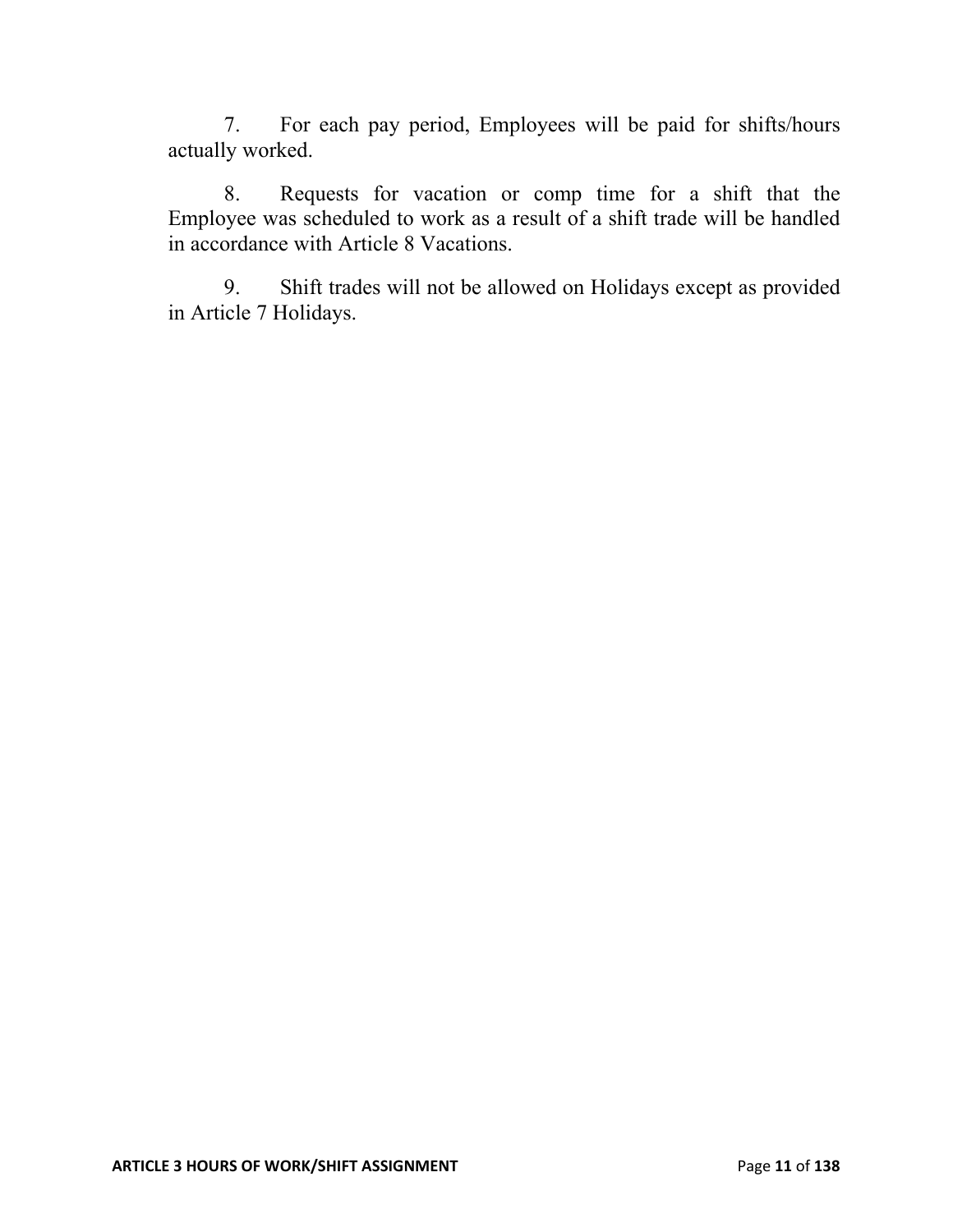#### **ARTICLE 4 - COMPENSATION**

(a) Employees in the classification of Flight Simulator Engineer will be paid base rates per hour in accordance with length of service as follows:

| Effective | Effective  | Effective  | Effective  | Effective  |
|-----------|------------|------------|------------|------------|
| Date      | Date $+12$ | Date $+24$ | Date $+36$ | Date $+48$ |
|           | Months     | Months     | Months     | Months     |
| 37.75     | 38.13      | 38.51      | 39.28      | 40.06      |
| 42.00     | 42.42      | 42.84      | 43.70      | 44.58      |
| 46.00     | 46.46      | 46.92      | 47.86      | 48.82      |
| 50.00     | 50.50      | 51.01      | 52.03      | 53.07      |
| 50.50     | 51.01      | 51.52      | 52.55      | 53.60      |
| 51.25     | 51.76      | 52.28      | 53.33      | 54.39      |
| 51.75     | 52.27      | 52.79      | 53.85      | 54.92      |
| 52.50     | 53.03      | 53.56      | 54.63      | 55.72      |
| 53.00     | 53.53      | 54.07      | 55.15      | 56.25      |
|           |            |            |            |            |

1. When an Employee is hired as a Flight Simulator Engineer after the effective date of this Agreement, he may be given credit for prior work experience and may be placed in a position in the rate range commensurate with such prior experience not to exceed the rate of the junior Employee on the active payroll. Such Employee will receive further periodic increases in accordance with his total length of service (including credited service).

(b) Temporary Lead Flight Simulator Engineer (Temp Lead):

1. A Temporary Lead Flight Simulator Engineer (Temp Lead) may be assigned for each shift.

2. The Company will maintain a Temp Lead volunteer list for purposes of selecting Temp Leads.

3. Selection of a Temp Lead will be made from among those volunteers scheduled and on duty on the appropriate shift in the following manner:

a. The volunteer with the highest seniority will be the designated Temp Lead on that appropriate shift.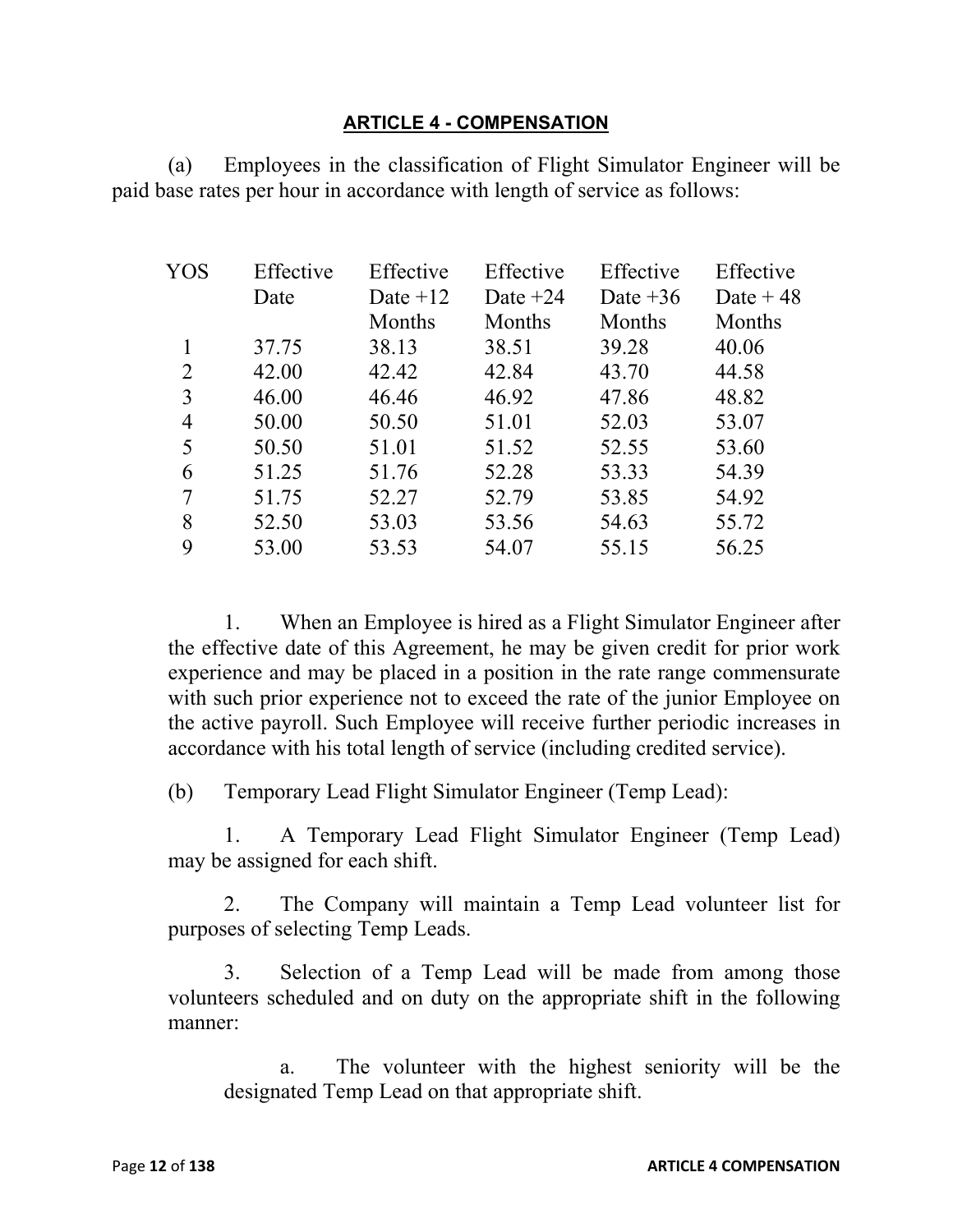b. If there are no volunteers on the list, on an appropriate shift, the Company will assign the least senior Employee on such shift to the Temp Lead position.

An Employee who performs as a Temp Lead on a given shift shall receive, in addition to his regular compensation, one dollar (\$1.00) per hour for all time assigned and worked as a Temp Lead.

(c) Employees in the Classification of Technical Coordinator, upon completion of the probationary period, will receive an additional premium of one dollar (\$1.00) per hour for all hours worked.

(d) Employees in the Classification of Flight Simulator Development Engineer will receive a \$2.89 per hour premium, in addition to the pay for a Flight Simulator Engineer.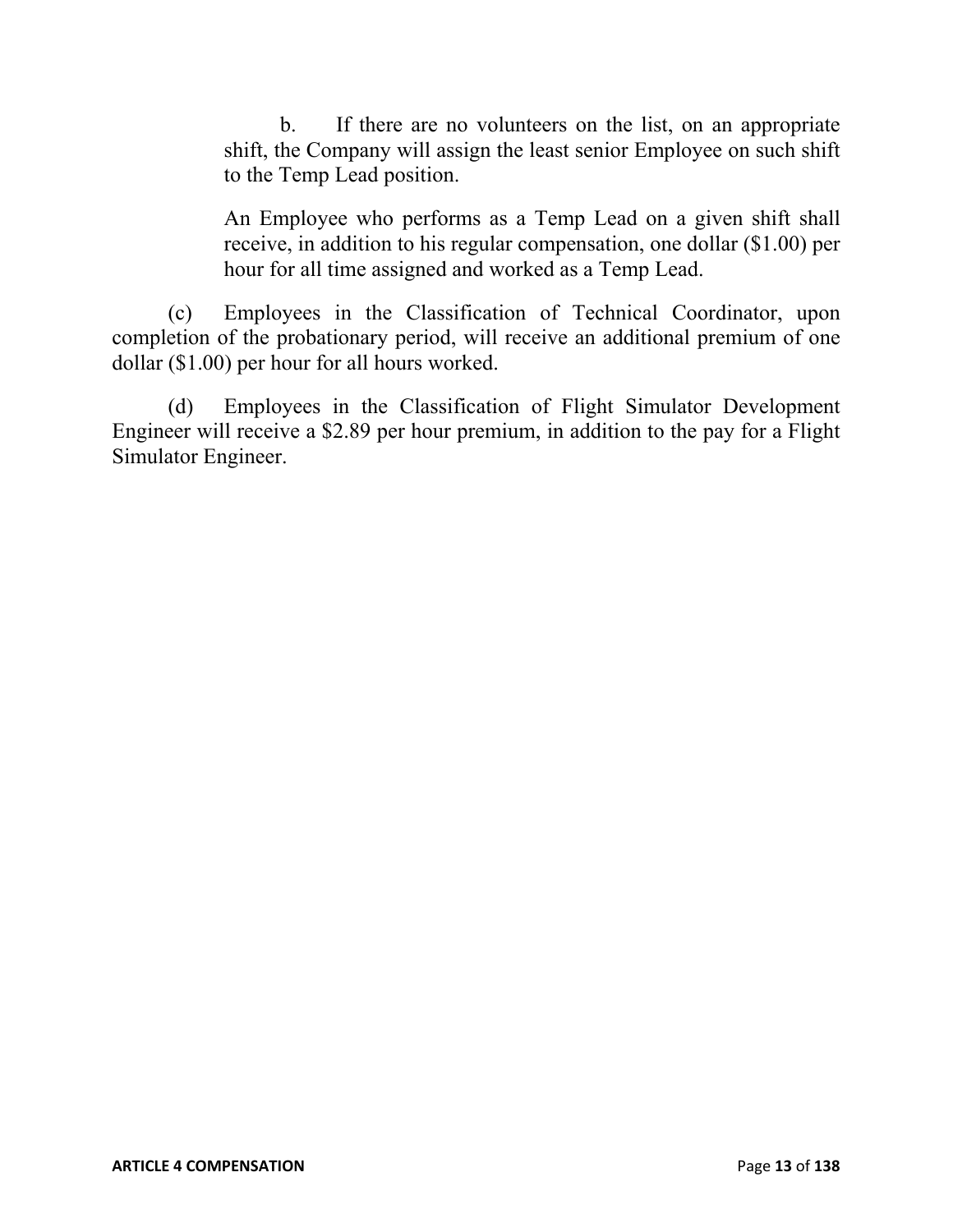### **ARTICLE 5 - SHIFT DIFFERENTIAL**

(a) An Employee assigned to a shift which begins at or after 12:00 noon and before 5:00 p.m. will receive a shift differential of fifty one cents (\$0.51) pay per hour.

An Employee assigned to a shift which begins at or after 5:00 p.m., and before 5:00 a.m. will receive a shift differential of fifty eight cents (\$0.58) pay per hour.

No shift differential will be received by an Employee assigned to a shift which begins at or after 5:00 a.m. and before 12:00 Noon.

Example:

| $\pm$   | 5:00 a.m. $-$  | $11:59$ a.m. | None   |
|---------|----------------|--------------|--------|
| $2^{1}$ | $12:00$ noon - | $4:59$ p.m.  | \$0.51 |
| 3.      | 5:00 p.m. -    | $4:59$ a.m.  | \$0.58 |

(b) An Employee will receive the shift differential applicable to the shift to which he is regularly assigned. The applicable shift differential will be included with the Employee's base rate in the calculation of pay for overtime, vacation, holiday, sick leave benefit and benefits paid for absence due to an occupational illness or injury compensable under the applicable Worker's Compensation law.

(c) An Employee who is required by the Company to fly in a training flight (test hop) will receive his regular base pay for each hour or fraction thereof spent on such training flight. The Company will provide a maximum of \$100,000 Test Flight and Observer Aviation Accident Insurance under the conditions outlined in American Airlines liability policy for Employees covered by this Agreement.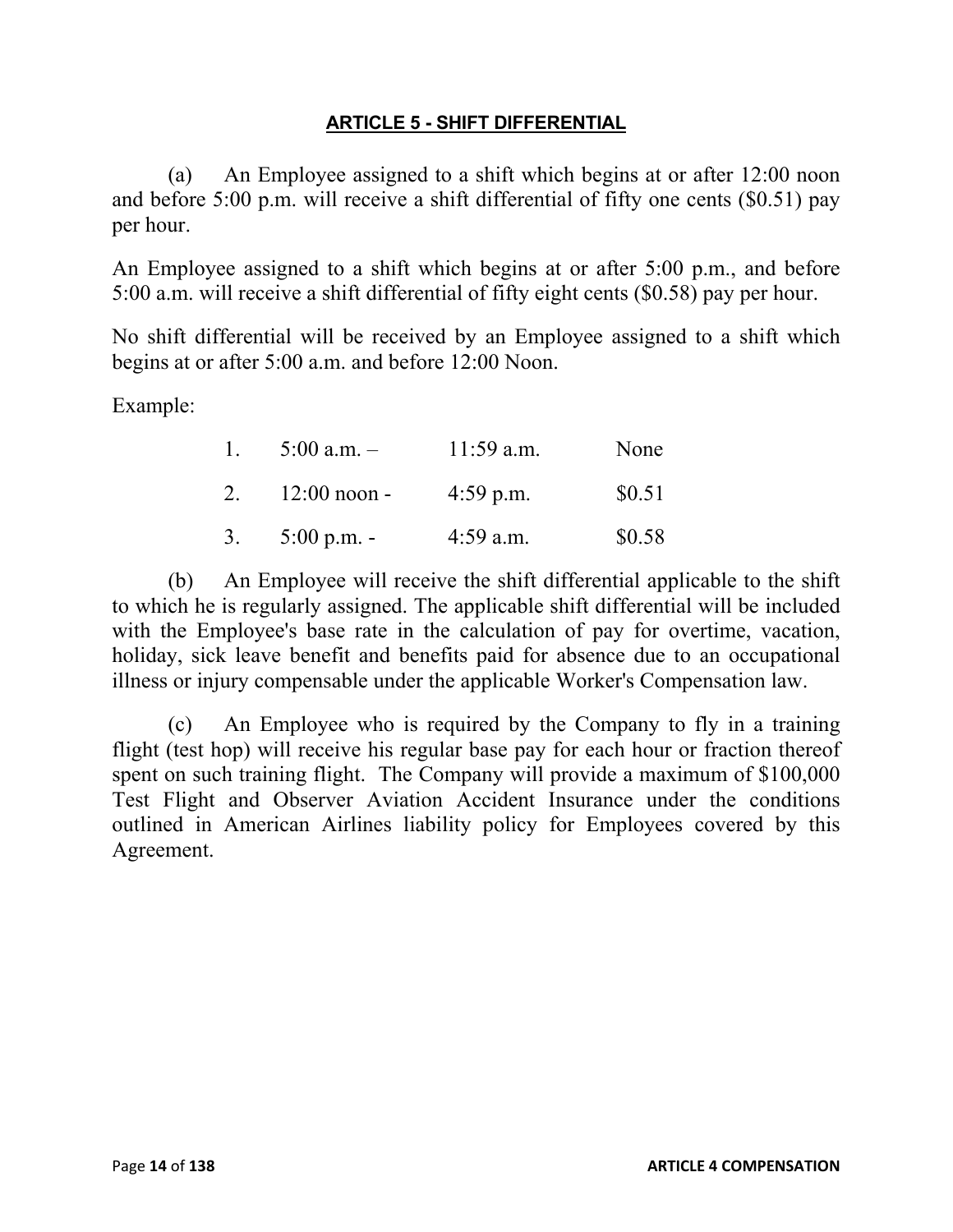#### **ARTICLE 6 - OVERTIME**

(a) Daily Overtime: Overtime rates will be paid on a daily basis as follows:

1. One and one-half  $(1 \frac{1}{2} x)$  times the regular hourly rate for all hours worked in excess of eight (8) hours in a workday.

2. Two (2 x) times the regular hourly rate for all hours worked in excess of twelve (12) hours in a workday.

3. An Employee hereunder will not be required to suspend work during his regular shift to avoid the payment of overtime nor will he be entitled to overtime rates until he has worked eight (8) hours in the workday, including time worked after his regular shift. Shifts swapped off, comp time and vacation will be considered as worked.

4. When an Employee works overtime in conjunction with his regular shift he will be entitled to a minimum of one (1) hour of overtime at the appropriate rate.

(b) Weekly Overtime: Time worked on an Employee's regularly scheduled days off will be considered overtime and will be paid as follows:

1. One and one-half  $(1 \frac{1}{2} x)$  times the regular hourly rate for the first eight  $(8)$  hours worked on the sixth  $(6<sup>th</sup>)$  day worked in a workweek and double (2 x) the regular hourly rate thereafter.

2. One and one-half  $(1 \frac{1}{2} x)$  times the regular hourly rate for the first eight (8) hours worked on an Employee's regularly scheduled work day that is swapped off and double  $(2 x)$  the regular hourly rate thereafter.

3. Two (2 x) times the regular hourly rate for all hours worked on the seventh  $(7<sup>th</sup>)$  day worked in a workweek.

4. All overtime hours worked over four (4) hours on the sixth  $(6<sup>th</sup>)$ day worked in a workweek, that is continuous with and prior to the first  $(1<sup>st</sup>)$ regularly scheduled workday in an Employee's workweek, shall be paid at the double time  $(2 x)$  rate of pay.

5. Shifts swapped off, sick leave, comp time and vacation will be considered as worked.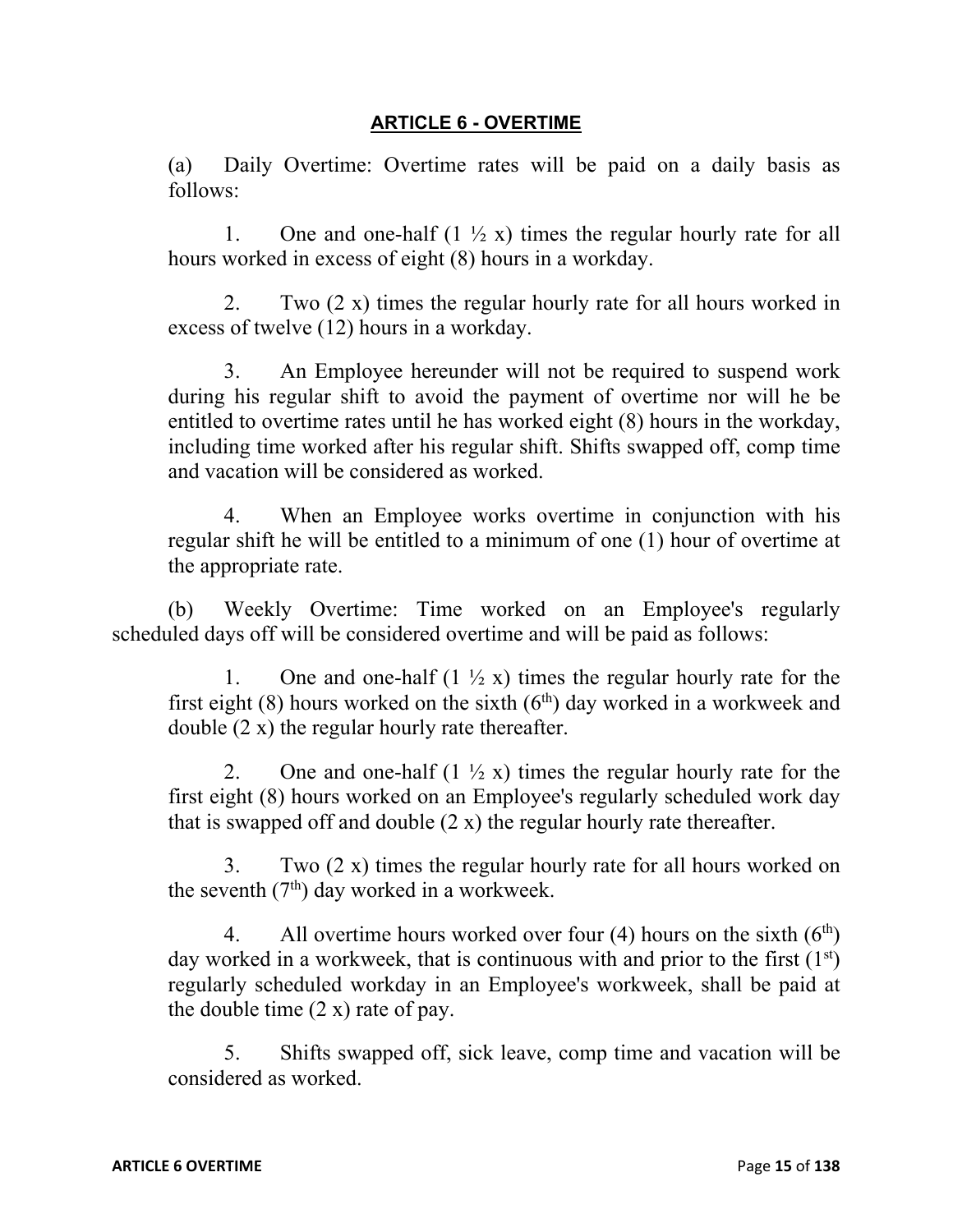6. When an Employee is required to work on his scheduled day or days off he will be entitled to at least eight (8) hours of work unless he consents to less time.

7. Time paid for and not worked on a Holiday will be considered as time worked for purposes of computing overtime.

(c) Shift differential and all applicable overrides and premiums will be compounded in the calculation of overtime rates.

(d) Employees will be listed on an overtime list by overtime hours charged from lowest to highest. In the event that more than one Employee has the same amount of hours, seniority shall govern and the more senior Employee shall be above the junior.

1. Overtime work shall be distributed among the Employees qualified to perform the work necessitating overtime within the crew or appropriate work unit based on the overtime list except overtime assigned to a Simulator Engineer who has been assigned to a Special Assignment and that overtime is directly related to that Assignment. (This paragraph does not apply to the positions of Flight Simulator Development Engineer and Technical Coordinator.)

2. Employees shall be charged one hour for each hour of straighttime pay or comp received for all overtime worked, for equalization purposes, based on Section Q below. For example, an Employee who works eight (8) hours of overtime at the rate of time-and-one-half  $(1 \frac{1}{2} x)$  will be charged for twelve (12) hours on the overtime list.

3. The record of overtime worked, or charged to Employees for equalization purposes, will be made available to the Employees affected by posting or other appropriate methods.

4. Employees will complete the overtime sign-up list weekly if interested in being called for overtime.

5. When conditions exist that allow for pre-planning of overtime, an overtime bid sheet shall be posted. This bid sheet shall consist of the overtime list as well as the overtime period being bid for, amount of positions required and the closing time and date of the bid.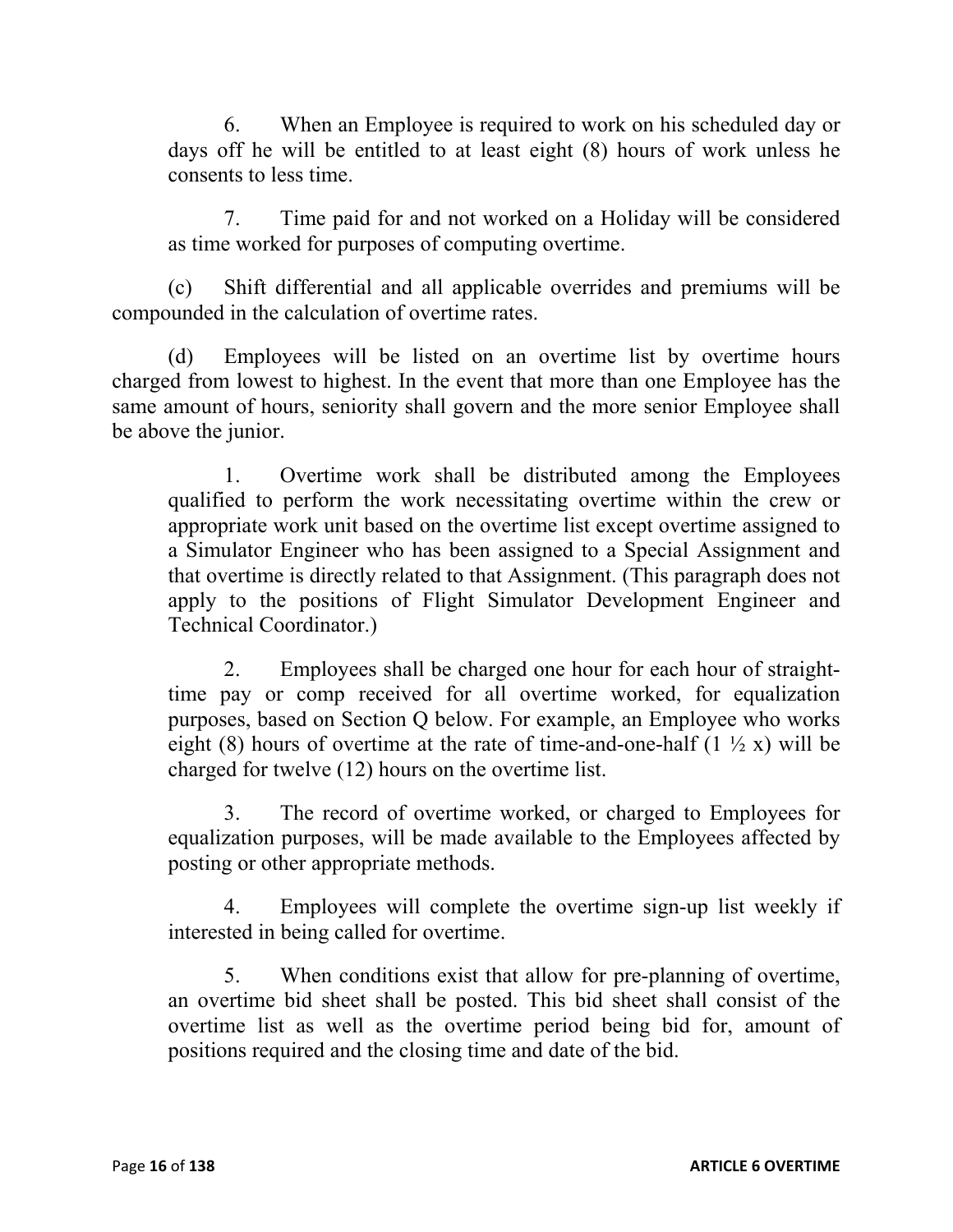a. Employees wishing to bid for the posted overtime shall initial the bid sheet in the appropriate area. At the closing of the bid, the overtime list hours shall be updated and the overtime bid shall be awarded using this list. All Employees shall be listed as eligible, ineligible or disqualified and the overtime awarded based on the rules in Section (q) below.

6. When conditions exist that do not allow for pre-planning but at least one (1) hour exists before the required overtime period, an overtime call-in shall be accomplished by the following procedures:

a. Make a copy of the most current Overtime list.

b. Using the most recent work schedule, Overtime list and the Overtime sign-up list, determine the eligibility of each Employee in accordance with Section (q).

c. For the first time through the overtime list, call only the eligible Employees from the Overtime sign-up list starting with the one lowest in ranking on the overtime list.

d. If none of the eligible Employees from the Overtime sign-up list accept the overtime, start calling the ineligible Employees from the Overtime sign-up list starting with the one lowest in ranking on the overtime list.

e. Repeat steps c. and d. for those Employees not on the Overtime sign-up list.

f. If, after exhausting the list of ineligible Employees, no one has accepted the overtime, the overtime shall go unfilled. If this would result in coverage being one person or less, or you feel that there is an emergency, Management must be contacted.

7. In the event of an emergency and where there are insufficient available Employees, the Company may then assign Employees, qualified for the requirement, who are the lowest on the overtime list to perform such work.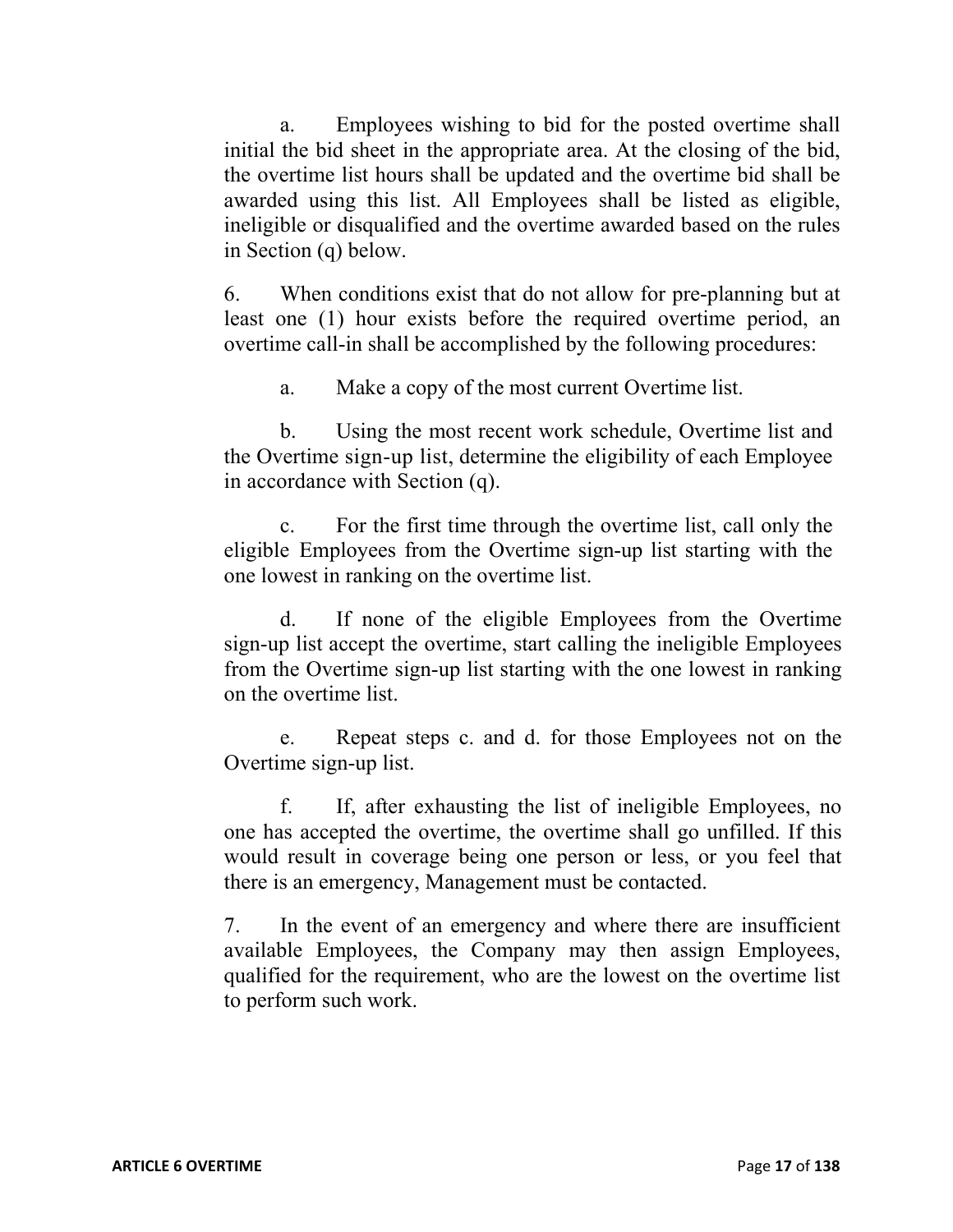8. When conditions exist which could not be pre-planned for and which require immediate action, the Company may offer overtime to qualified Employees finishing a shift who are lowest on the overtime list. Additionally, if overtime is to be of four (4) hours or less and will occur continuous with an oncoming shift, the qualified Employee next due overtime on the oncoming shift may be called for such overtime.

9. An Employee, lowest on the overtime list, who has been bypassed for overtime shall be paid for that overtime at the rate that would have been paid if the Employee had worked the overtime.

10. Employees who are to work posted overtime will be given at least twenty four (24) hours' notice of such overtime.

(e) An Employee working overtime will not be required to work more than four (4) hours continuously after the regular work period without being permitted a meal period. An Employee working two (2) or more hours of overtime will be granted a meal allowance of three dollars (\$3.00).

(f) An Employee whose overtime working period continues into the following day will continue to receive overtime rates for all overtime so worked.

(g) If any work period including overtime will continue so that its termination will fall less than seven and one-half (7-1/2) hours prior to the commencement of the Employee's regular shift in the succeeding workday, he will receive pay at the rate of double time (2x) his regular hourly rate for that succeeding regular shift.

(h) Overtime rates shall be paid for not less than four (4) hours to any Employee called back to work for any duty not continuous with his regular workday.

(i) For pay purposes, all overtime scheduled or worked on a Holiday shall be governed by Article 7 Holidays.

(j) No overtime will be worked except by direction of the proper supervisory personnel of the Company, except in cases of emergency and when prior authority cannot be obtained, or as otherwise agreed to.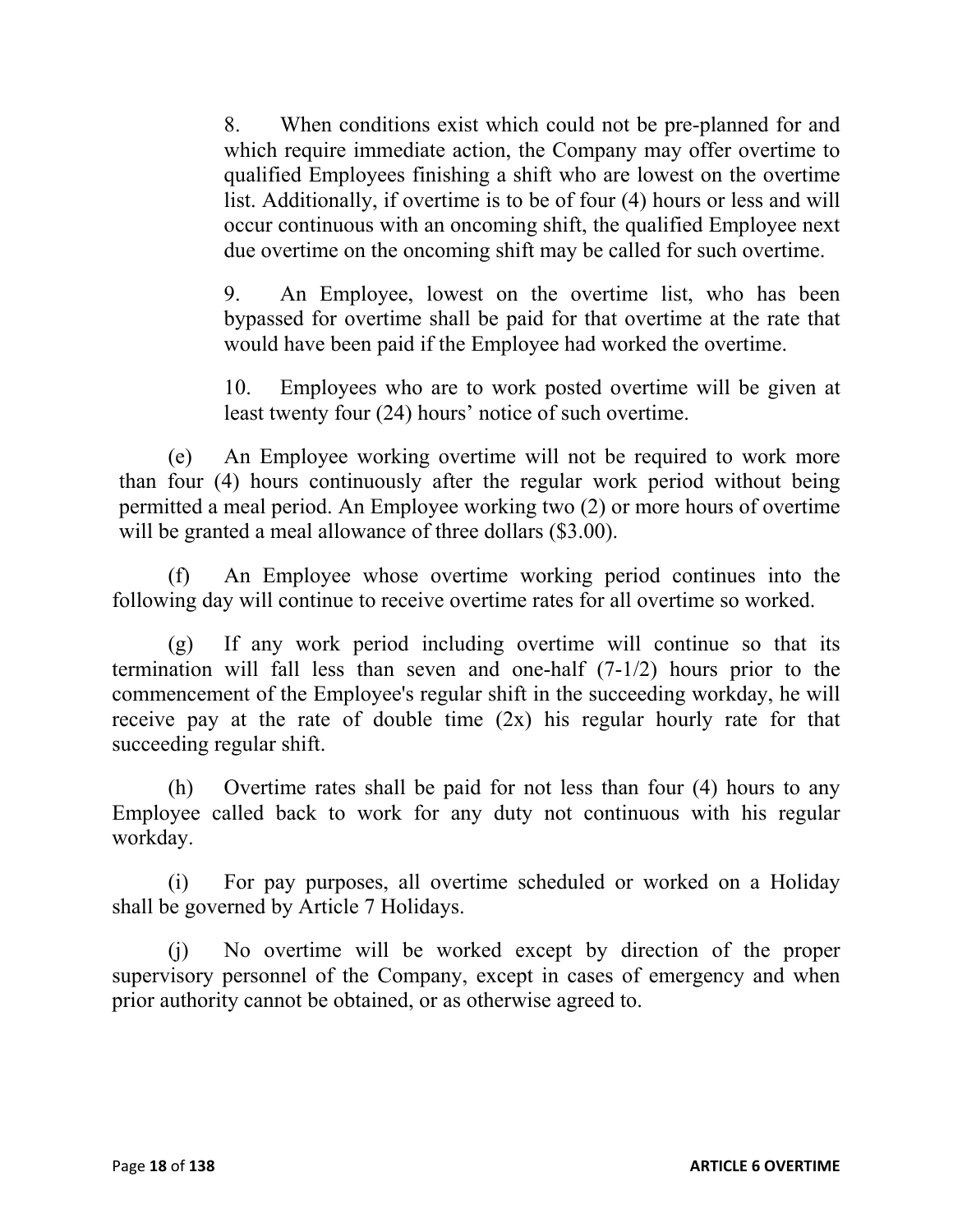(k) When it is determined that a situation exists requiring the attention of a Simulator Engineer with specific technical skill and experience, on an overtime basis, the Company will proceed to call in the Engineer it deems most experienced to perform such work, but will also call in the Engineer with the lowest number of accumulated overtime hours from the overtime list as delineated in Section (d) of this Article. If more than one specialized Engineer is called in to perform such work an equal number of Engineers with the lowest number of overtime hours will also be called in for overtime as delineated in Section (d) of this Article.

(l) Employees may elect to receive compensatory time off in lieu of the receipt of overtime pay, based on an hour of time off for each straight-time hour that would otherwise have been paid. For example, an Employee who works eight (8) hours of overtime at the rate of time-and-one-half  $(1 \frac{1}{2} x)$  will receive twelve (12) hours of compensatory time off. Such time off will be taken at a time mutually agreed upon between the Employee and the Company. No Employee may have more than eighty (80) hours of compensatory time in the bank. An Employee's compensatory time off bank will be paid out upon termination of the Employee's employment.

(m) Employees will be permitted to use compensatory time off from their bank at not less than one (1) hour increments. An Employee must enter such requests using the Company approved form prior to the requested time off. Compensatory time off requests shall be awarded as determined by the Company depending on the needs of the service. Requests to use compensatory time will be processed in the same fashion as DAT days. When Management personnel are unavailable, Leads may approve compensatory time off in accordance with agreed upon procedures.

(n) An Employee shall not be paid overtime as a result of changes in shifts or days off due to the shift bid, and it is recognized that a change in days off may result in an Employee working more or less than five (5) consecutive days without overtime and having more or less than two (2) consecutive days off.

(o) When operational conditions change which would no longer necessitate overtime awarded, the overtime may be cancelled only where advance personal notice of no less than sixteen (16) hours is given to the affected Employee.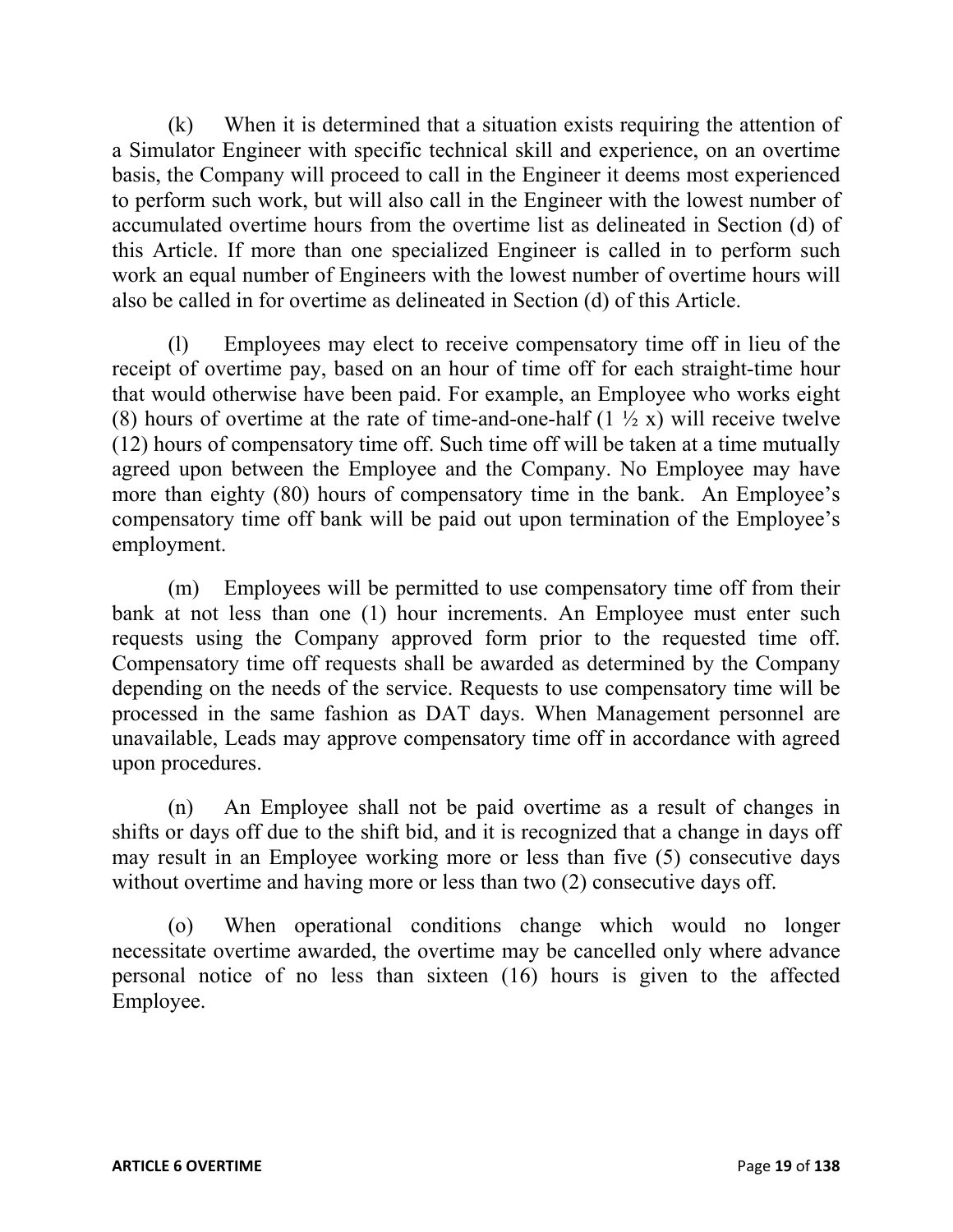(p) Development Engineers and Technical Coordinators will remain on the overtime list and will be charged for all overtime worked for equalization purposes while in those Classifications, in the event they return to the Simulator Engineer classification.

(q) Overtime Eligibility Rules:

1. For the purposes of processing overtime eligibility, Employees will be classified in one of the three categories of Eligible, Ineligible or Disqualified.

a. Eligible Employees will be called on the first passthrough of the overtime list for a call-in and may be awarded the overtime on a posted overtime.

b. Ineligible Employees will be called on the second passthrough of the overtime list if no Eligible Employee has accepted the overtime for a call-in or may be awarded the overtime if no Eligible Employee has signed up for the posted overtime.

c. Disqualified Employees are not eligible to work the overtime under any circumstance. They will not be called for a call-in or awarded a posted overtime.

d. A shift shall mean a work shift as defined in Article 3 Hours of Work/ Shift Assignment of this Agreement.

2. Treatment of Days for Eligibility Purposes:

- a. Swapped off workdays are treated as scheduled days off.
- b. Holidays taken off are treated as scheduled days off.
- c. Compensatory days and hours off are treated as vacation.

# 3. Overtime Eligibility:

a. Sick – Employee is disqualified for a twenty-four (24) hour period starting at the beginning of the shift the Employee is sick for. If the Employee is already scheduled to work an overtime period within that twenty-four hour (24) period, he can no longer work the overtime and must inform the Company that the overtime period must be reassigned.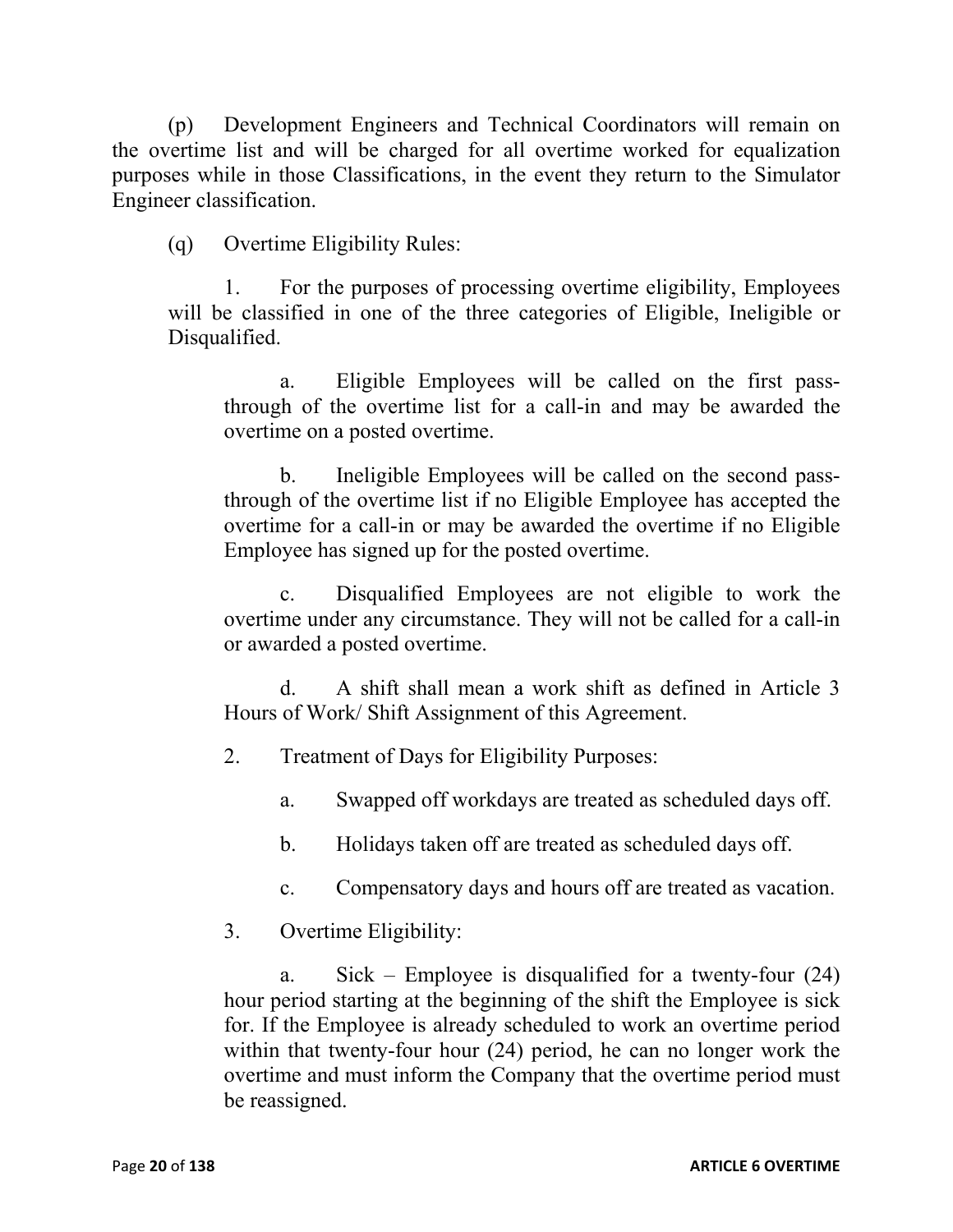b. Union Business – Employee is disqualified for a twentyfour (24) hour period starting at the beginning of the shift taken off for Union business.

c. Compressed Workweek (4-10's) – Employee is eligible for all overtime as long as such overtime does not exceed sixteen (16) hours.

d. Special Assignment – Employee is ineligible for all posted and call-in overtime while assigned to Special Assignment.

e. Training – Employee is ineligible for all posted and callin overtime while scheduled for training.

f. Double Shifts – Employee is disqualified for all overtime from the beginning of the shift prior to the double shift to the end of the shift after the double shift.

g. Vacation/Comp – Employee is eligible for all overtime.

h. Bereavement – Employee is disqualified for all overtime from the end of the last shift worked before until the end of the first shift worked after bereavement leave.

Military/Jury Duty - Employee is ineligible for all overtime from the end of the last shift worked before to the end of the first shift worked after military/jury duty.

j. Leaves of Absence/ FMLA Leave – Employee is disqualified for all overtime from the end of the last shift worked before until the end of the first shift worked after LOA/FMLA Leave.

4. Charging for Overtime:

For equalization purposes, overtime hours shall be charged based on one hour charged for one hour of straight-time pay or comp received.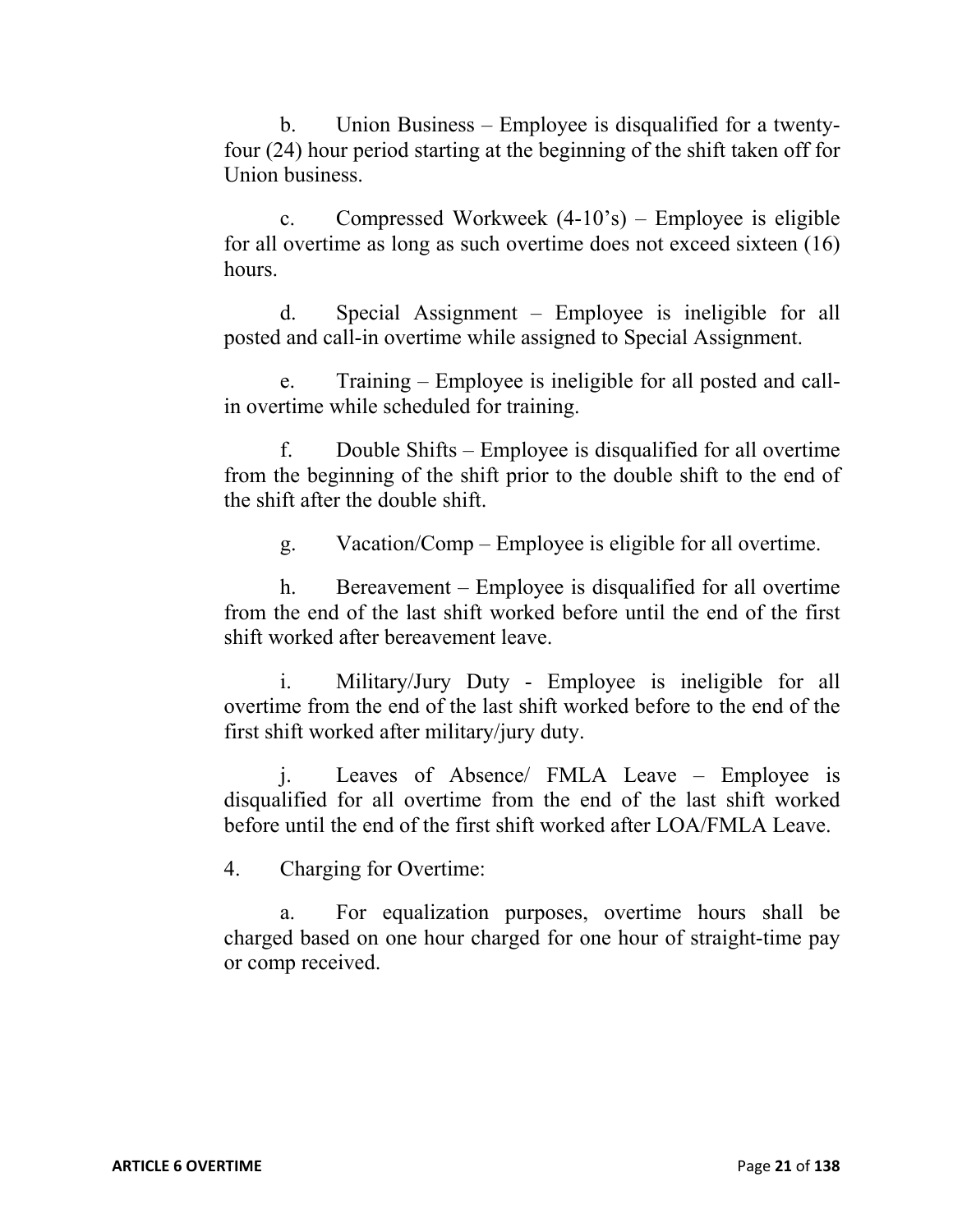(r) The following are additional rules regarding overtime when either a "swapped on" or "swapped off" shift could affect the rate of overtime pay:

1. A day worked is defined as any hours worked within the workday or day off, as defined in Article 3 Hours of Work/ Shift Assignment of this Agreement.

2. Overtime worked on normally scheduled workdays that are swapped off will be paid as sixth  $(6<sup>th</sup>)$  day worked.

3. Overtime worked on normally scheduled workdays will not affect the overtime rate of pay on normally scheduled days off.

4. For overtime worked on the sixth  $(6<sup>th</sup>)$  and seventh  $(7<sup>th</sup>)$  days worked, normally scheduled workdays that are swapped off are considered days worked.

5. Any overtime period worked in conjunction with a shift worked at straight time rates will be paid at the rate of time and one-half  $(1 \frac{1}{2} x)$  the total hourly rate for the first four  $(4)$  hours and double time  $(2x)$  thereafter.

(s) The following are additional overtime rules regarding a compressed work week  $(4-10's)$ :

1. Employees working a compressed work week will be eligible for overtime on all shifts as long as such overtime does not result in the Employee working more than sixteen (16) continuous hours.

2. Overtime rate of time and one-half  $(1 \frac{1}{2} x)$  the total hourly rate shall be paid for all hours worked in excess of ten (10) hours in a workday and the first eight (8) hours worked on the fifth  $(5<sup>th</sup>)$  and sixth  $(6<sup>th</sup>)$  days worked in a workweek.

3. Overtime rate of double  $(2x)$  the total hourly rate shall be paid for all hours worked in excess of eight  $(8)$  hours on the fifth  $(5<sup>th</sup>)$  and sixth  $(6<sup>th</sup>)$  days worked in a workweek and for all hours worked on the seventh (7<sup>th</sup>) day of the workweek so long as either the fifth (5<sup>th</sup>) or sixth (6<sup>th</sup>) day of the workweek was worked. Overtime rate of double  $(2x)$  the total hourly rate shall be paid for all hours worked in excess of fourteen (14) hours in a workday.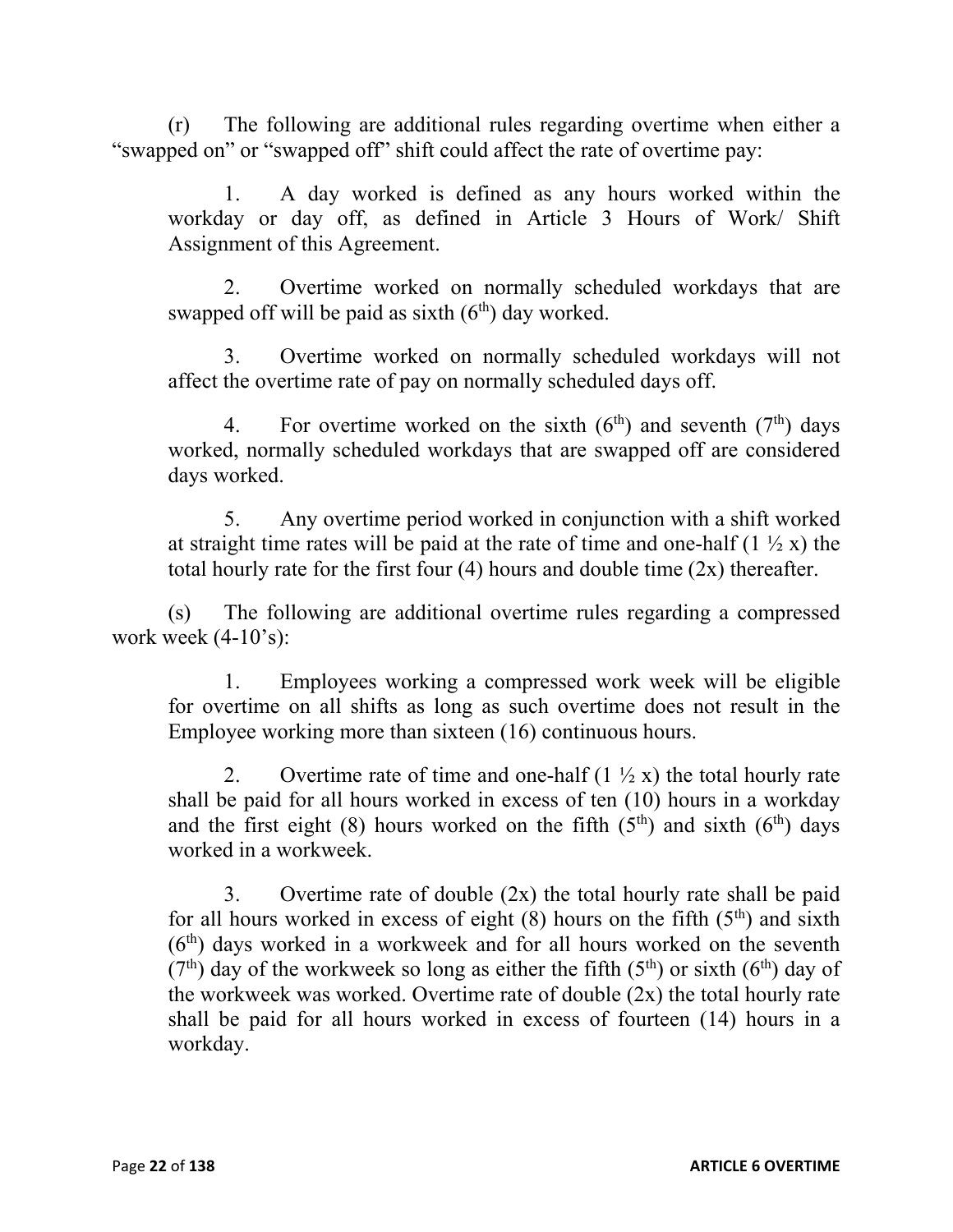#### **ARTICLE 7 - HOLIDAYS**

(a) The following days are designated paid holidays:

**New Year's Day President's Day Good Friday Memorial Day Independence Day Labor Day Veterans Day Thanksgiving Day Day after Thanksgiving Christmas Day** 

(b) When a full complement is not required on a holiday, the day off is offered on the basis of seniority by work section, classification and shift. Requests for the day off must be sent to the Employee's manager a minimum of fourteen (14) calendar days prior to the holiday. If the required reduced complement is not achieved on a voluntary basis, the day off is assigned in inverse order of seniority by work section, classification, and shift. Employees who will be given the day off are notified at least three (3) calendar days before the holiday occurs.

Dependent on the needs of the service, an Employee assigned the day off in inverse order of seniority due to work force requirements on a holiday will have the option to work the holiday at the straight time (1x) rate of pay and either take the day off in conjunction with his weekend days off during the week in which the holiday falls, or receive compensatory time at straight time (1x) rate for the Employee's normally scheduled shift. (This paragraph does not apply to the positions of Flight Simulator Development Engineer and Technical Coordinator.)

(c) If a holiday falls within an Employee's vacation period, he may elect to receive an extra day of pay at straight time (1x) rates in lieu of the holiday, an additional day of vacation will be added to the beginning or end of his paid vacation period, or receive compensatory time for the shift at straight time  $(1x)$ rates.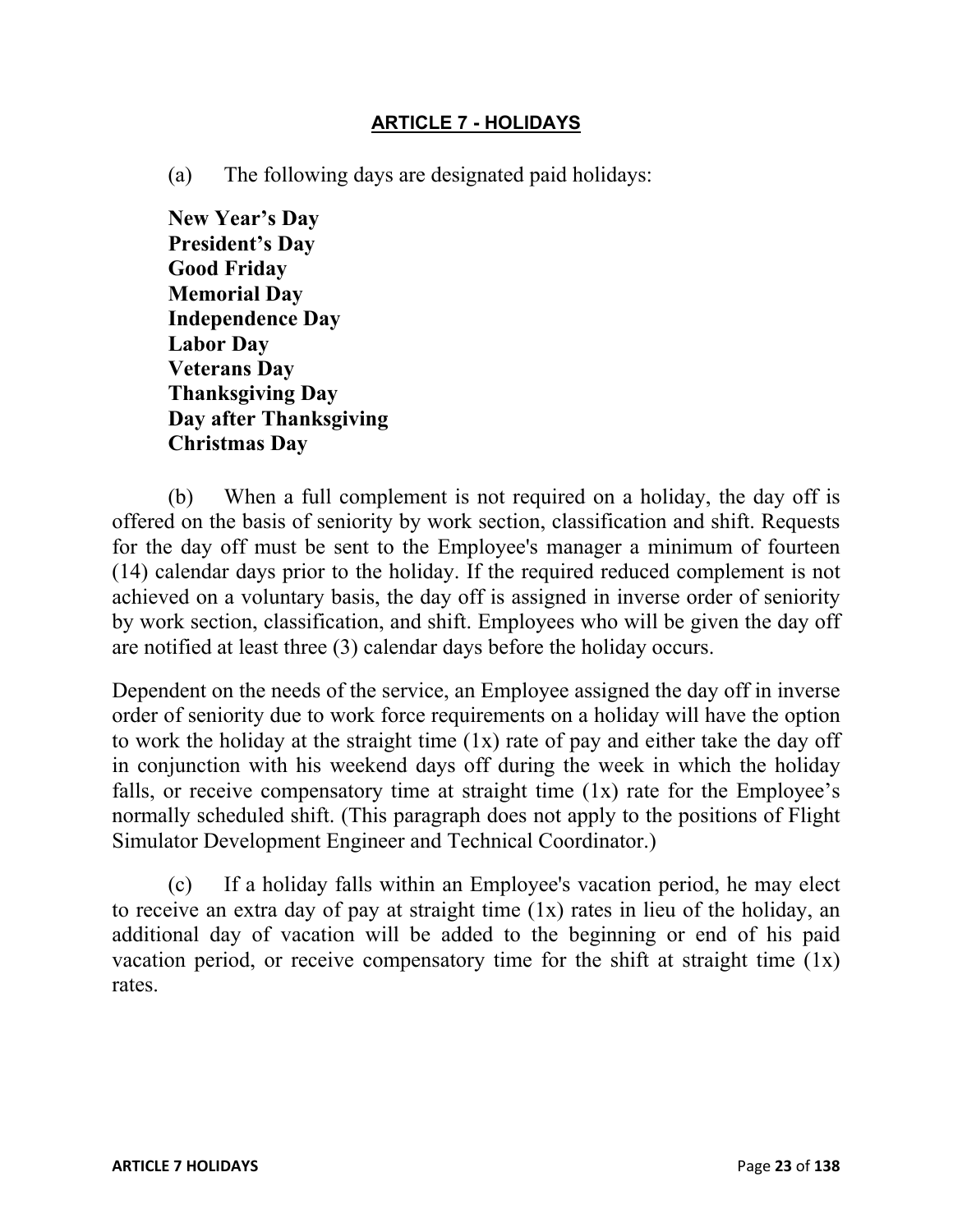(d) Holiday pay shall be paid as follows:

1. An Employee who is required to work any of the above holidays on his normally scheduled workday shall receive eight (8) hours of holiday pay at straight time (1x) rate plus time and one-half (1  $\frac{1}{2}$  x) the regular rate for the Employee's normally scheduled shift, or may elect to receive either:

a. Pay at time and one half  $(1 \frac{1}{2} x)$  rate for the Employee's normally scheduled shift and eight (8) hours of compensatory time at straight time  $(1x)$  rate, or

b. Pay at eight  $(8)$  hours of straight time  $(1x)$  rate and compensatory time at time and one half  $(1 \frac{1}{2} x)$  rate for the Employee's normally scheduled shift, or

c. Compensatory time for eight (8) hours of holiday pay and compensatory time for time and one half  $(1 \frac{1}{2} x)$  rate for the Employee's normally scheduled shift.

2. All hours worked in excess of the Employee's scheduled shift (continuous or not) shall be paid at double and one-half  $(2 \frac{1}{2} x)$  rate, except those hours worked as a result of the Holiday Coverage Bid, which will be paid at the time and one-half  $(1 \frac{1}{2} x)$  rate.

3. An Employee who works overtime on any of the above holidays on his normally scheduled day off shall receive eight (8) hours of holiday pay at straight time  $(1x)$  rate plus double  $(2x)$  the regular rate, for the first eight (8) hours. He shall receive double and one-half (2  $\frac{1}{2}$  x) the regular rate for all hours worked in excess of eight (8) hours (continuous or not).

4. Employees who are not scheduled or directed to work or who are excused from work on a paid holiday shall receive eight (8) hours of holiday pay at their straight time  $(1x)$  rate or may elect to receive eight  $(8)$ hours of compensatory time at their straight time  $(1x)$  rate. Employees normally scheduled to work a ten (10) hour shift who are excused from work pursuant to paragraph (b) on a paid holiday shall receive an additional two (2) hours of pay at their straight time  $(1x)$  rate.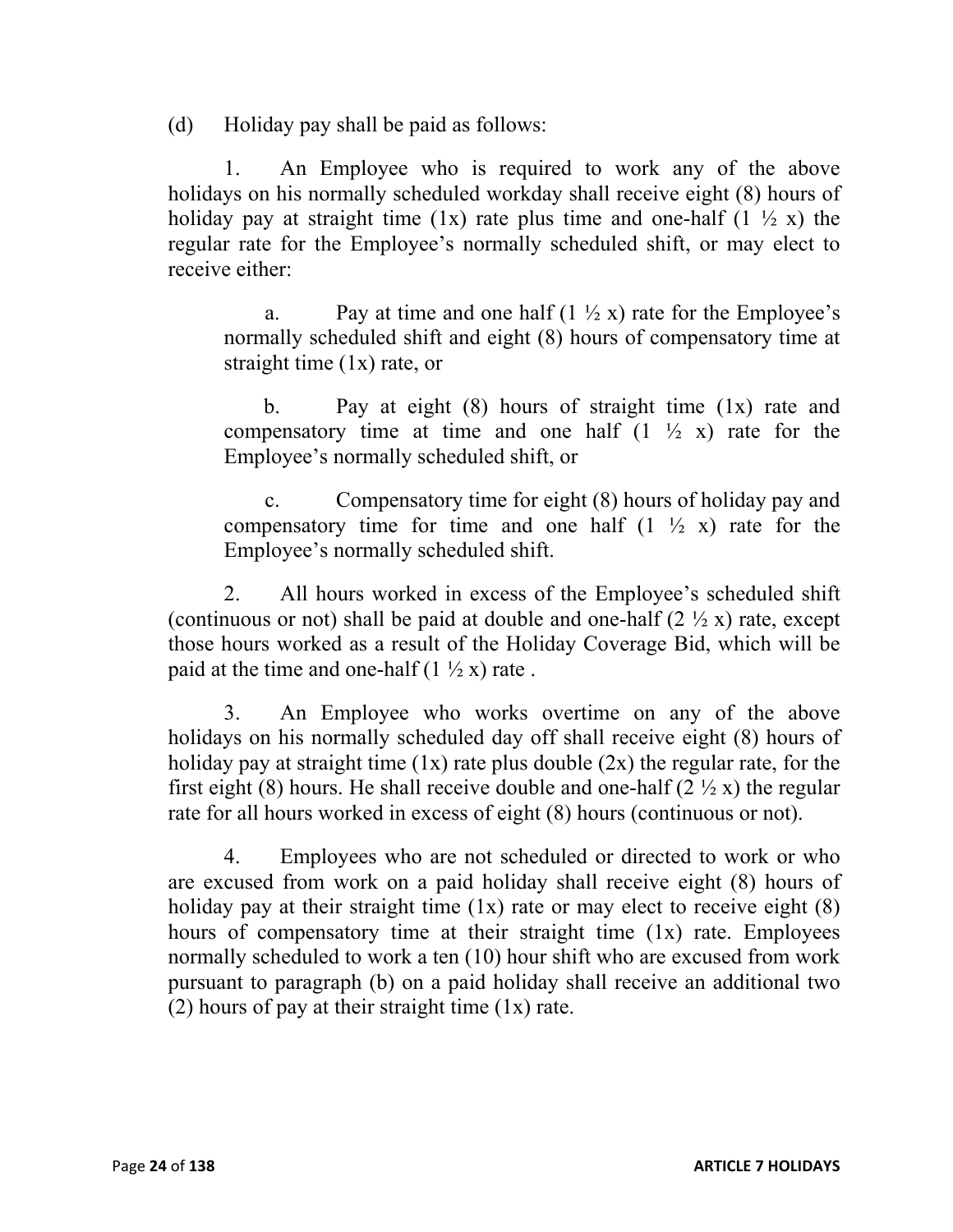5. An Employee who is scheduled to work on a holiday and fails to work due to illness or non-occupational injury shall receive eight (8) hours of holiday pay at his straight time (1x) rate. There shall be no charge to his accrued sick leave. Employees scheduled for ten (10) hour shifts may use two (2) hours sick time and will be charged for said sick time.

(e) All applicable premiums and shift differential will be included in the pay for hours worked on holidays and in holiday pay.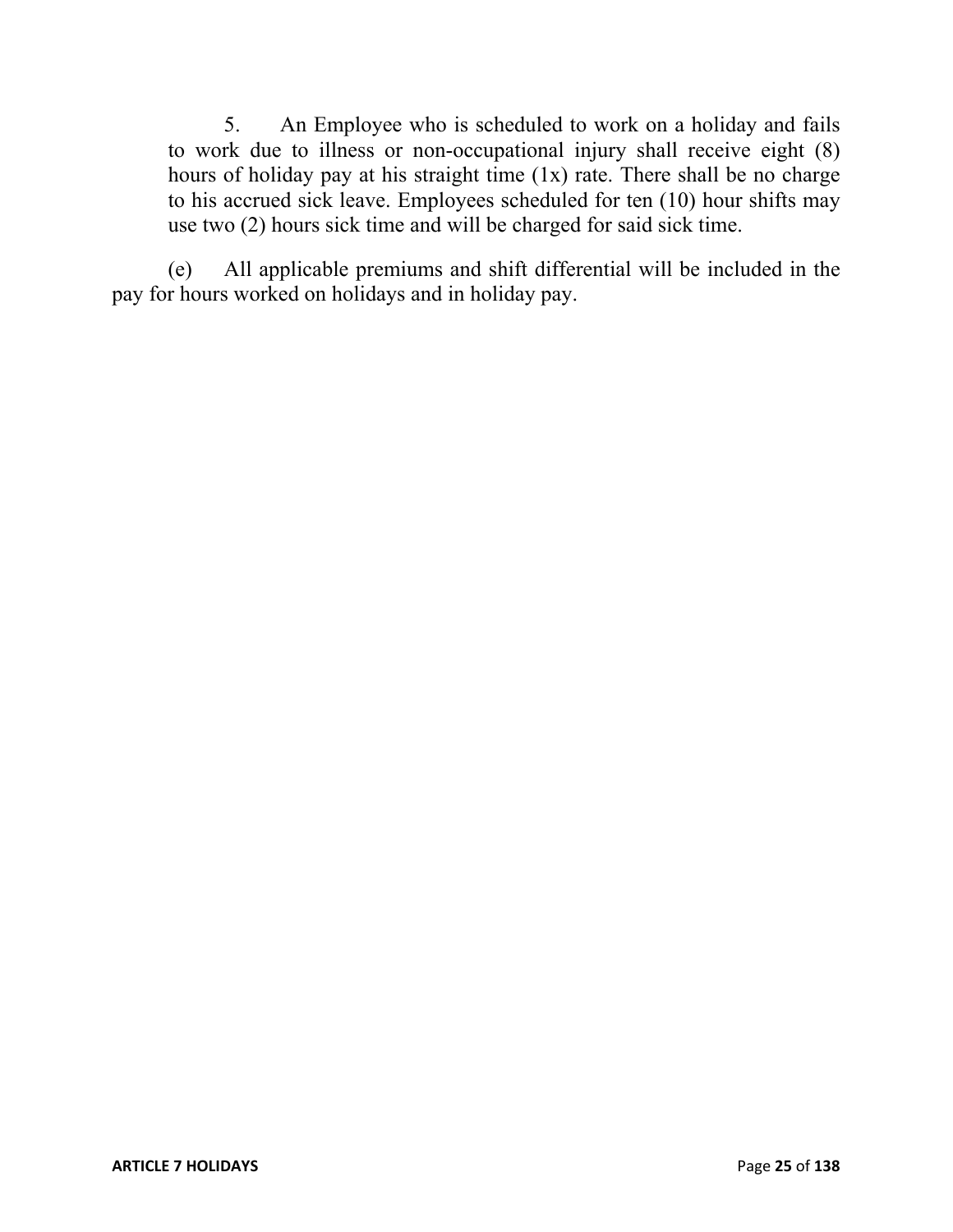#### **ARTICLE 8 - VACATIONS**

(a) Employees hereunder will become entitled to and receive vacation allowance in accordance with the following:

1. During the Employee's first (1st) calendar year of service (Company Seniority), he earns eight (8) hours of vacation for each full calendar month of employment up to a maximum of eighty (80) hours of vacation (no vacation is earned in June and October).

2. The following vacation allowance will apply:

| <b>Years of Service</b><br>(Company Seniority) | <b>Accrual Rate</b><br><b>Hours</b> per<br><b>Month</b> | <b>Max Accrual</b><br><b>Hours per Year</b> |
|------------------------------------------------|---------------------------------------------------------|---------------------------------------------|
| Less than 5                                    |                                                         | 80                                          |
| $5 - 16$                                       | 12                                                      | 120                                         |
| $17 - 24$                                      | 16                                                      | 160                                         |
| $25 - 29$                                      | 20                                                      | 200                                         |
|                                                | 24                                                      | 240                                         |

3. In computing vacation eligibility under this Article:

In any calendar month, fifteen (15) days or more of service with the Company will be considered a full month and less than fifteen (15) days will not be considered.

4. An Employee's unused vacation allowance may be carried over to the next year, up to the amount earned in that year.

(b) The pay for such vacation will be at the pay, which the employee would normally have received at his straight-time rate at the time the vacation is taken including all overrides, premiums and shift differential.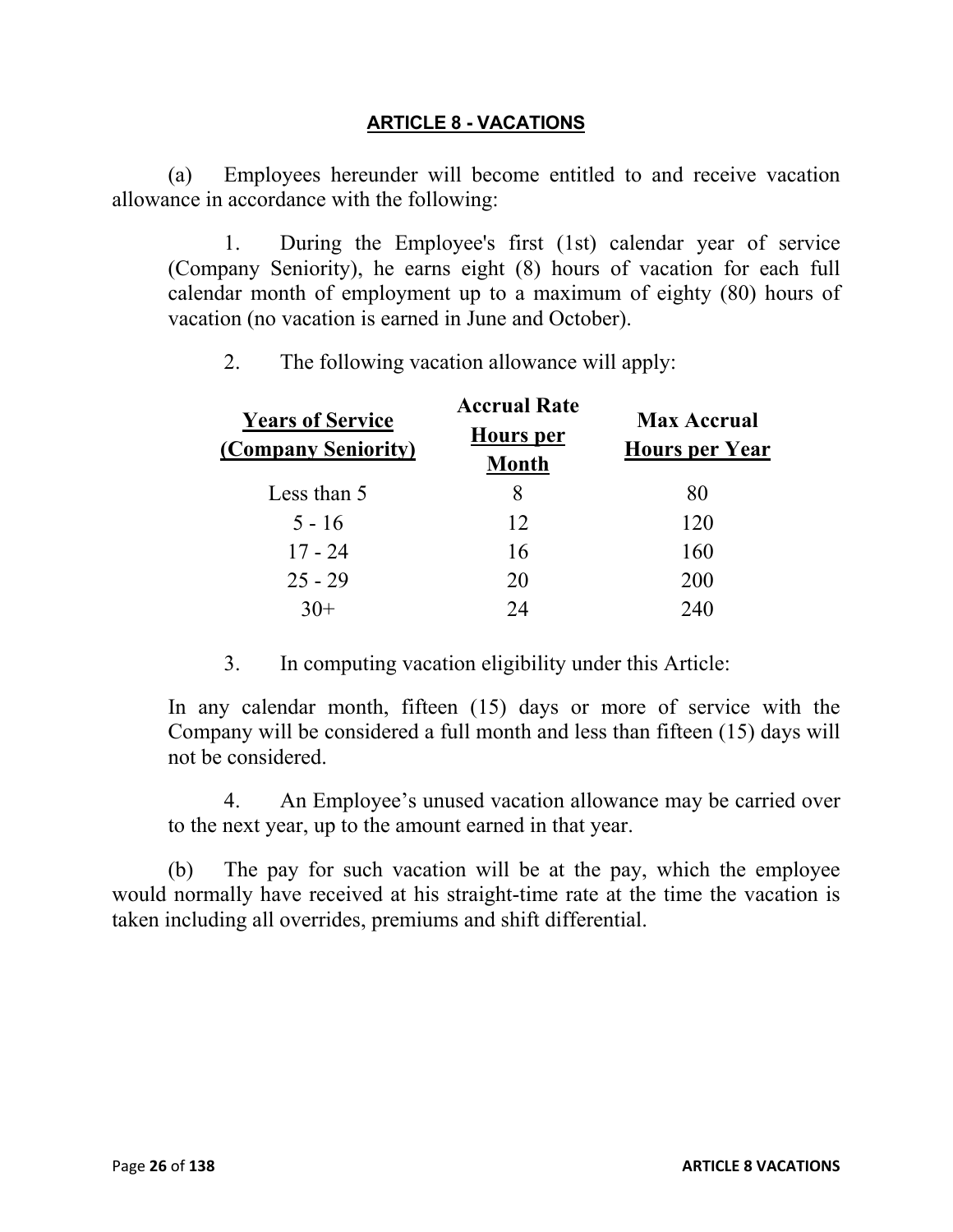(c) Prior to the vacation bid the Company will designate the number of available vacation slots for each week (5-day block of Monday through Friday). Vacation slots may be so designated within each work group or section as will not interfere with the requirements of the service. Requests for vacation preference for the following year will be open on the departmental website not later than October 15th of each year and Employees eligible will list their preference not later than November 1st. The vacation periods will be assigned and posted on the departmental website by November 15th.

If an Employee is requested by the Company in writing to forego his vacation during the year in which it is to be taken and has not received it by the end of that vacation selection period, the Employee will be entitled to carry over the amount of foregone vacation in excess of the limits set in Paragraph (a) 4. or to pay in lieu of same at the option of the Employee.

(d) Vacation slots will be awarded by seniority on a round by round basis. Vacation bids will be by 5-day blocks (week) of Monday through Friday. Consecutive weeks will be considered as one bid. Employees will prioritize their choices for vacation. For the first three rounds the Employee will be awarded his first choice by seniority unless that slot is unavailable, in which case he will be awarded his second choice; if unavailable his third choice; etc. For the fourth round Employees may bid and be awarded non-consecutive weeks based on seniority and availability.

During the first round the Employee may bid up to the amount of vacation earned in that year. In the subsequent rounds the Employee may bid any remaining vacation earned in that year and any vacation allowance carried over from the previous year.

After shift bids are awarded Employees will have the option to adjust their bid vacation either direction to fit their awarded days off or elect to keep the bid vacation as is.

An Employee who wishes to cancel an awarded vacation must provide notice and obtain approval in advance from the Company. If an awarded vacation is no longer being used by an Employee, that vacation week(s) will be offered to the next most senior Employee who bid for that week(s) during the vacation bid.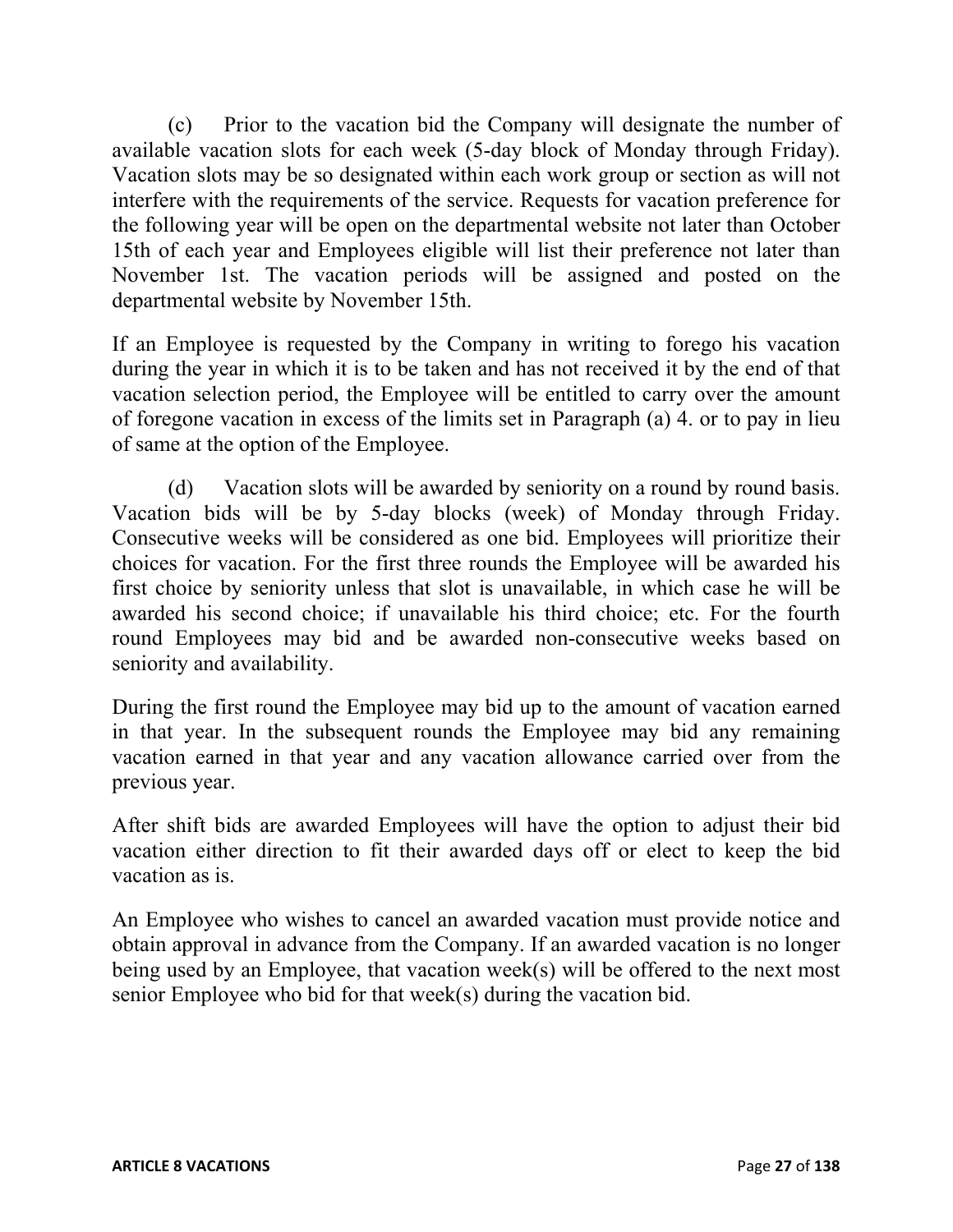(e) If an Employee hereunder takes a leave or leaves of absence which exceeds or the total of which exceeds sixty (60) calendar days during any calendar year, any days exceeding the sixty (60) days will not be considered for Paragraph (a) 3. No deduction from vacation allowance will be made for leaves of absence granted due to injury sustained while on duty.

(f) In the event of termination of employment with the Company, an Employee hereunder who has completed his probationary period will be paid for vacation accrued but not previously taken as of the date of his termination. If an Employee takes vacation in excess of what he has accrued as of the date of his termination, such unaccrued vacation time will be deducted from his final paycheck.

An Employee who fails to give two (2) weeks' notice of resignation in writing, and such notice is not waived by the Company in writing, or who is discharged for confiscation of Company funds or property, will not be paid for any vacation hereunder.

(g) An Employee who has been furloughed, has been paid for all vacation due him at the time of furlough, and who is subsequently recalled to work will accrue vacation allowance from the date of his reemployment in accordance with paragraph (a), subparagraphs 2. and 3.

(h) An Employee who has been assigned a vacation period will not have his vacation dates changed without his consent, unless he is notified of such change in writing thirty (30) days in advance of the starting date of his vacation. This will not apply in case of emergency; that is, an Act of God, a national war emergency, revocation of the Company's operating certificate or certificates, grounding of a substantial number of the Company's aircraft for safety reasons, damage to a training center and/or training equipment that would cause a major disruption to the training operation and airworthiness reasons which may threaten grounding of aircraft in the fleet.

(i) An Employee's scheduled days off immediately following his vacation will be the same as his scheduled days off immediately preceding his vacation.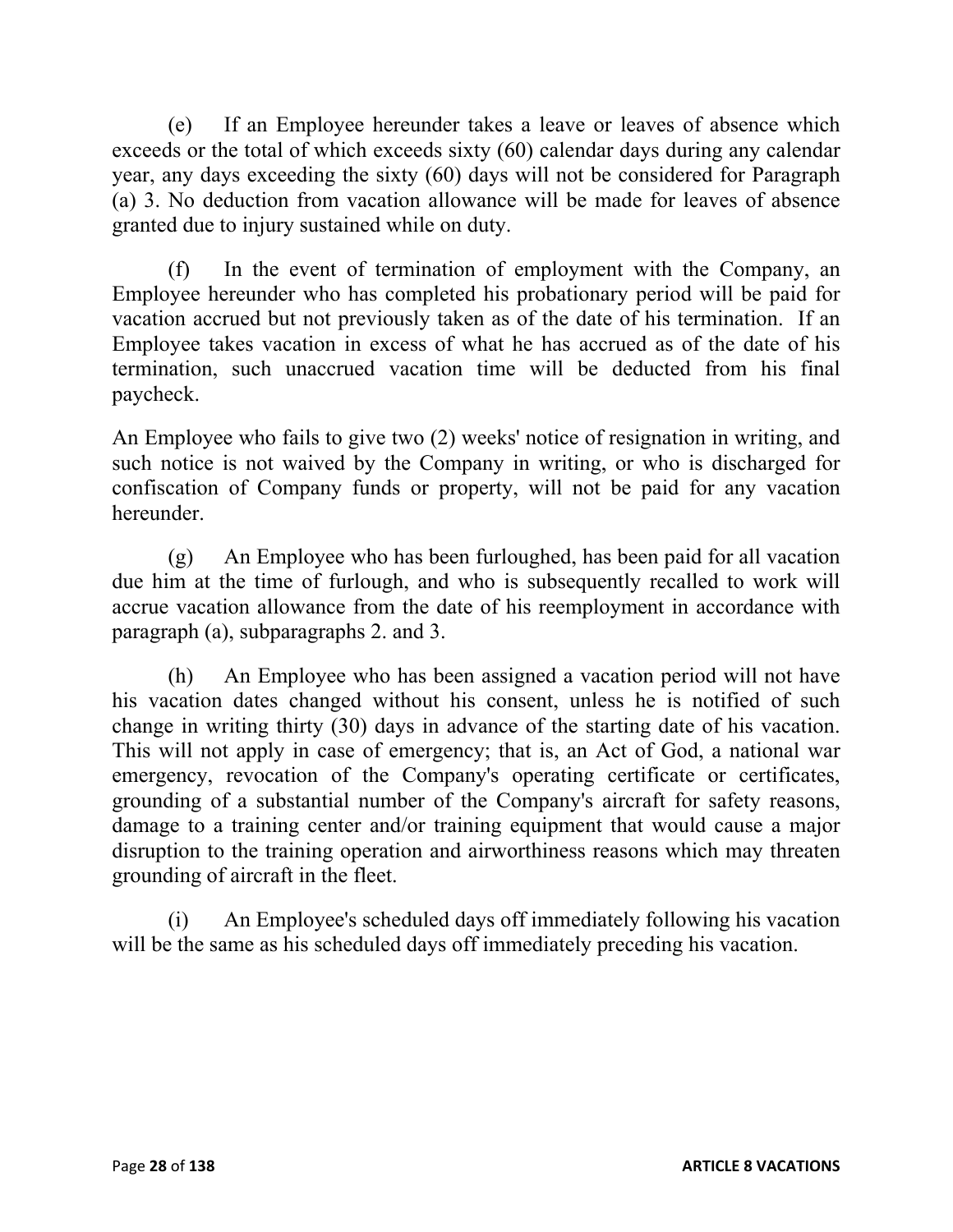(j) An Employee may reserve all or part of the vacation earned each year as DAT vacation. All vacation not bid on the yearly vacation bid will be reserved as DAT vacation.

Any Employee wishing to use DAT vacation must provide the Company with a written request prior to the affected shift. The granting of DAT vacation will first be predicated on the needs of the service. When more than one (1) Employee seeks DAT vacation, seniority under the Agreement will govern.

DAT vacation can be taken in no less than one (1) hour increments.

DAT vacation will be awarded based on seniority, on the day the work schedule bid closes which contains the requested vacation day(s). If a continuous group of DAT vacation days are requested which continue into the next work schedule period, the days in that period will be awarded or denied when the work schedule bid is closed for that period. DAT vacation days requested after the close of the work schedule bid will be awarded on a first-come, first-served basis.

In the event that an Employee's DAT request is denied based on the needs of the service, the Employee may be permitted to arrange for another Employee to work for him. The substitute Employee will be paid for the shift at straight time  $(1x)$ rates and the original Employee will be granted the DAT request.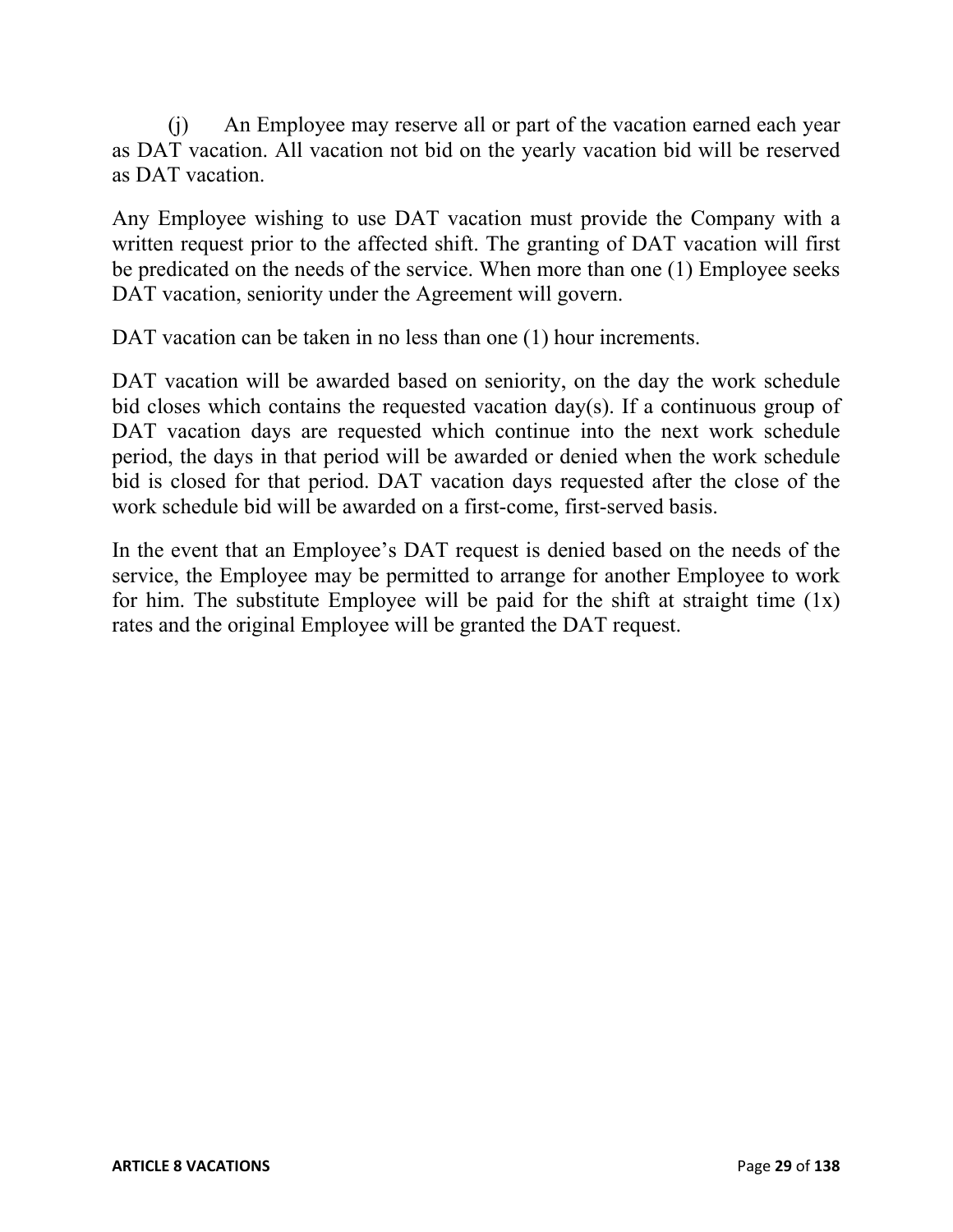#### **ARTICLE 9 - PROBATIONARY PERIOD**

(a) New Employees, regardless of Classification, will be considered on probation for the first year, except that if a new Employee meets the following conditions, his probation may be as short as six (6) months: an Employee who has satisfactorily completed all required training for new Employees and demonstrated the ability to perform all normal duties of his Classification for a two (2) month period will be deemed to have completed probation at the end of the second month of such demonstration and will be so notified in writing of the effective date. After such notification, Employees will not be subject to discharge without cause and will have full representation provided for under Article 29 Representation and be afforded all provisions under Article 30 Grievance Procedure for Dismissal/ Corrective Action.

(b) It is agreed that all duties and responsibilities, regardless of Classification, will be fully explained to new Employees. The Company will make the traditional resources available to the new Employee, as needed, in order to meet the stated objectives. It is agreed that the new Employee must demonstrate the initiative required to meet the stated objectives.

(c) The Company will maintain a training record for each new Employee. This record will be shared with the new Employee and the Union and copies will be provided upon request of the new Employee and the Union.

(d) Employees on probation may be required to have their performance evaluated at any time, but no later than three (3) months. It is understood by the parties that the right of the Company to release an Employee at any time during the probationary period without the benefit of a performance evaluation as provided for above is unaffected.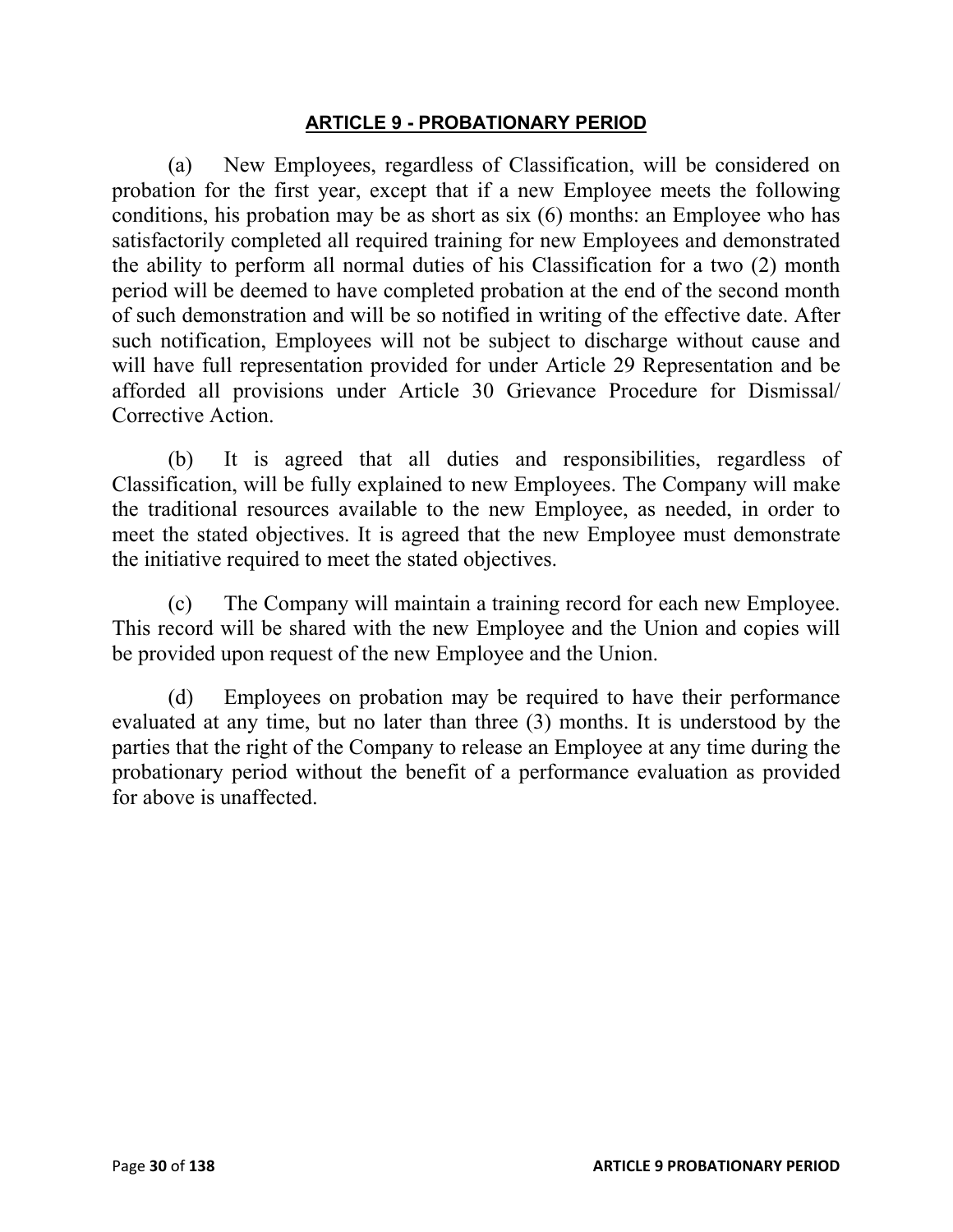#### **ARTICLE 10 - SENIORITY**

(a) Company Seniority shall commence with the date of placement as a permanent Employee on the payroll of the Company, as adjusted by the terms of this Agreement.

(b) Classification Seniority shall commence with the date of placement within a Classification covered by this Agreement and shall dictate an Employee's position on the seniority list regardless of Classification.

(c) Pay Seniority shall be an Employee's Classification Seniority as adjusted by the terms of this Agreement.

(d) All references in this Agreement to seniority shall mean Classification Seniority in a Classification under this Agreement except where specific reference is made to Company Seniority or Pay Seniority.

(e) Classification Seniority shall govern all covered Employees in their retention in case of a reduction in force, voluntary furlough, voluntary demotion, bidding rights for work schedules, choice of vacation periods, choice of and filling of vacancies when qualified, and recall after release due to reduction in force or voluntary furlough.

(f) Classification Seniority shall also govern choice of days off and shifts, when not in conflict with Company standards of skill level requirements.

(g) If an Employee is transferred from one Classification, location or Work Section to another in a position covered by the provisions of this Agreement, his seniority will not be broken.

(h) Seniority rights of an Employee who, on the date he is furloughed, has completed his probationary period under this Agreement shall not terminate unless as described in Article 14 Loss of Seniority.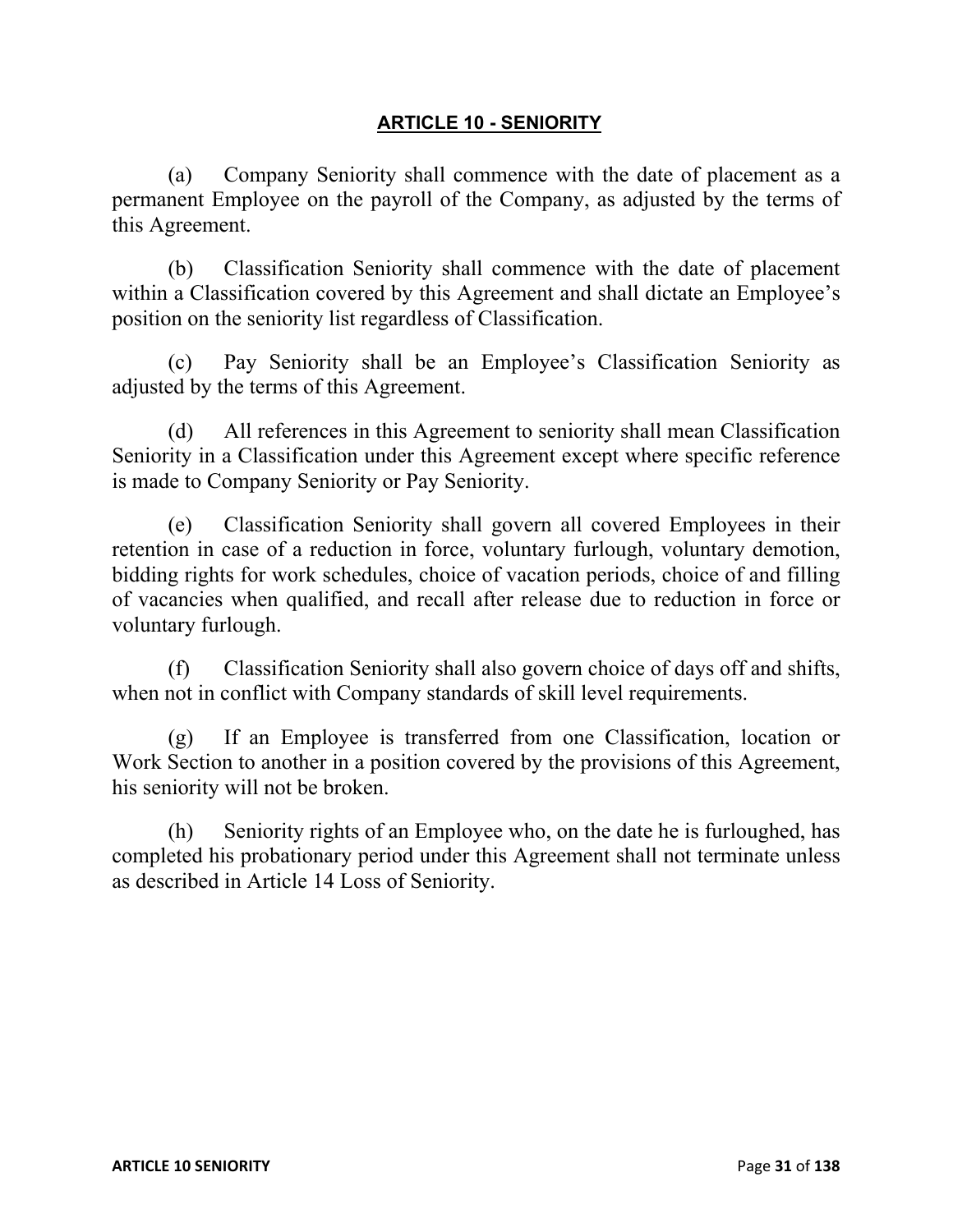(i) An Employee in the bargaining unit who accepts a position within the Simulator Support Department outside the bargaining unit will lose one (1) day of Classification seniority for every day he is outside the bargaining unit. Said Employee may only exercise his/her Classification seniority if an opening exists and only to the Flight Simulator Engineer classification and Simulator Operational Support Work Section.

An Employee in or outside the bargaining unit who accepts a position outside of the Simulator Support Department shall forfeit all seniority rights under this Agreement.

(j) Effective with the date of signing of this Agreement, the relative seniority of new Employees hired on the same date shall be determined by the last four (4) digits of the Employees' social security numbers. The Employee with the highest last four (4) digits shall be deemed the senior. The relative position of Employees hired prior to the signing of this Agreement will remain unchanged.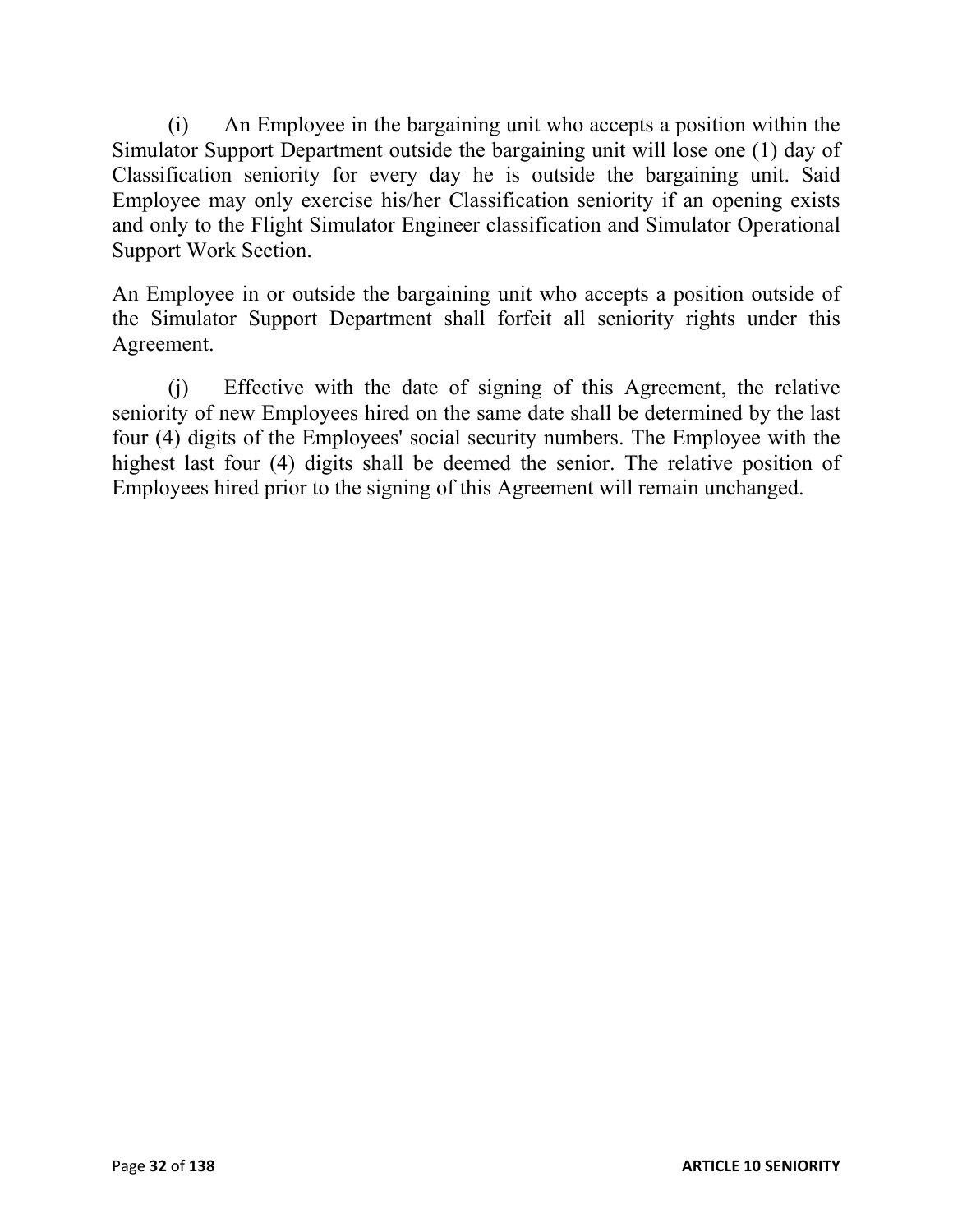### **ARTICLE 11- CLASSIFICATIONS AND QUALIFICATIONS/ WORK SECTIONS**

(a) Work Sections

1. Employees covered by this Agreement shall be assigned to one of the following Work Sections:

- a. Simulator Operational Support
- b. Audio/Visual
- c. Technical Support
- d. Development Engineering

2. The above Work Sections have been established by the Company for the purpose of determining to which particular Work Section hereunder specific work and duties will be assigned. There may be times when as a result of new work or equipment or a change in the work process, the Company will reassign, or combine work and duties that have been performed in one Work Section to another Work Section. In accomplishing such reassignment, the Company reserves the right to create a Work Section or combine Work Sections which may result in the elimination of a Work Section, to meet operational requirements.

3. In establishing these Work Sections, the parties recognize that the descriptions are not necessarily all inclusive. When it is necessary to determine to which Work Section any work and duties not yet described will be assigned, the appropriate Work Section will be determined by where the majority of the normally assigned work and duties lie.

4. Duties of the Audio/Visual Work Section include but are not limited to: fabrication, maintenance, modification, evaluation, relocation, assembly and disassembly of emergency evacuation trainers, food service trainers, audio/visual equipment, mock-ups, safety training equipment, and fabrication equipment.

5. Nothing in this Article is intended to preclude normal Employee cooperation one with the other, nor is it intended that where Employees have rendered assistance one to the other that the terms of this Article preclude such continuing.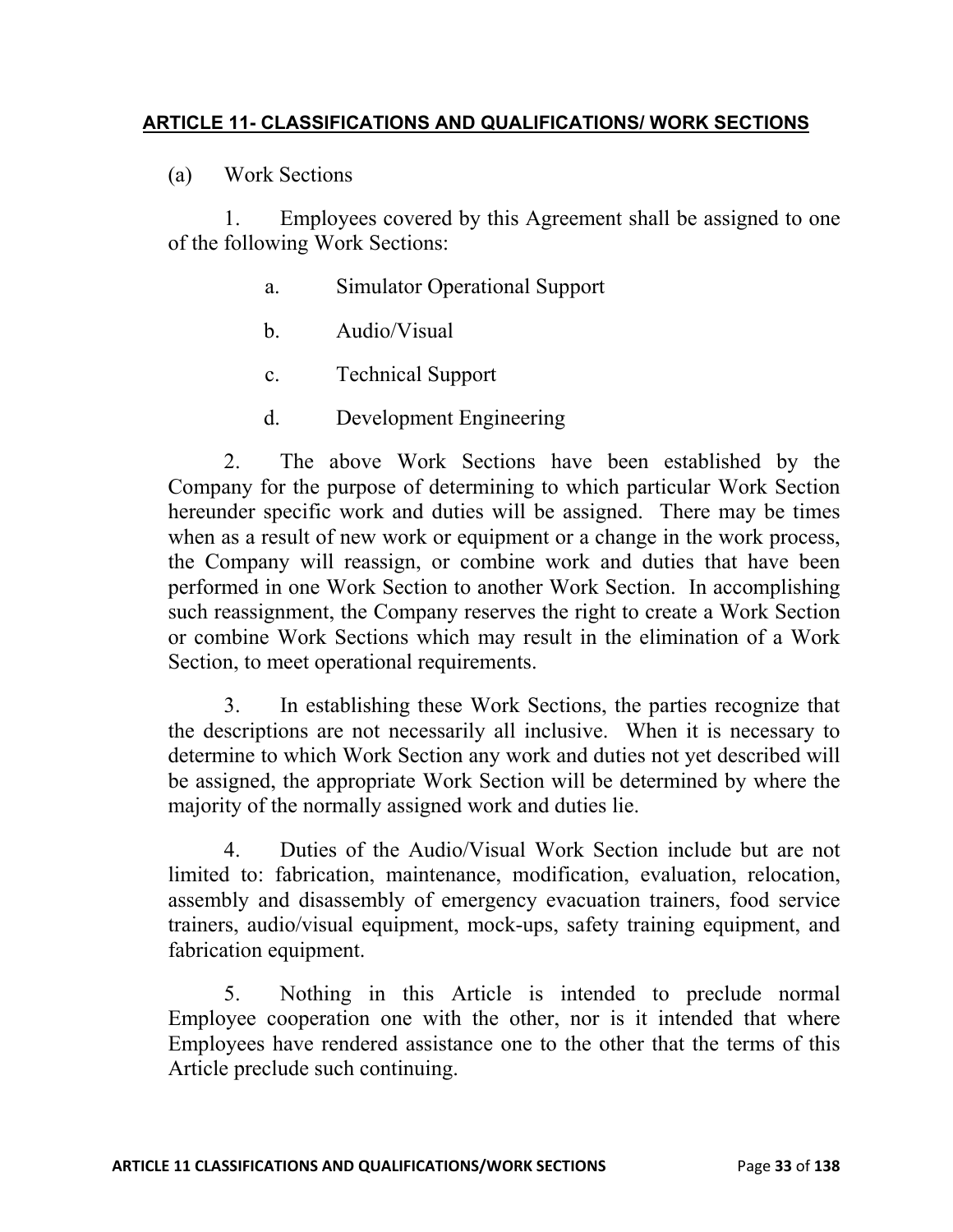# (b) Classifications

# 1. Flight Simulator Engineer

A qualified Flight Simulator Engineer shall have a minimum education of a two (2) year degree in an accredited electronics school or a related technology (or equivalent experience). A Flight Simulator Engineer will possess practical and theoretical knowledge required in the simulated environment. Such knowledge will include but is not limited to proficiency in analog/digital theorems and techniques at a level to include some design capabilities, system concepts on computer systems, linkage, data storage devices and peripheral equipment, proficiency in software language manipulation, skills necessary for system troubleshooting, remodeling and trainer enhancements, proficiency in hardware/software and electronics.

A Flight Simulator Engineer will perform as required or assigned the maintenance of aircraft systems operation, emergency evacuation trainers, visual flight crew training devices, mock ups, motion systems, control loading, and classroom training equipment; when assigned, the Flight Simulator Engineer will perform maintenance of miscellaneous audio and visual equipment. This includes the troubleshooting, repair, overhaul, adjustment, maintenance, calibration, testing, inspection, installation, relocation, removal, networking and modification to maintain equipment operating requirements and regulatory compliance of flight simulators, flight simulator sub-systems and components, flight simulator visual systems, flight simulator visual database modeling, cockpit procedure trainers, and ground school training devices (including integrally associated pneumatic, hydraulic and linkage systems, control cables and computers and peripheral equipment) used for flight training. A Flight Simulator Engineer should be able to monitor the performance of various components of flight simulator systems, during circuitry loading and operational sequencing, for early detection of malfunctioning symptoms and take corrective action to prevent and/or minimize shut downs and maximize up time of equipment. The Flight Simulator Engineer shall maintain required forms, records, equipment logs, perform operational checks and preventive maintenance in compliance with Company procedures and requirements. The Flight Simulator Engineer, upon assignment, shall install design modifications from approved simulator engineering releases and rectify obvious discrepancies and provide feedback if redesign is required. Upon assignment, the Flight Simulator Engineer will perform development and installation of lesson plans, perform hardware and software design, and will participate with vendor and other Company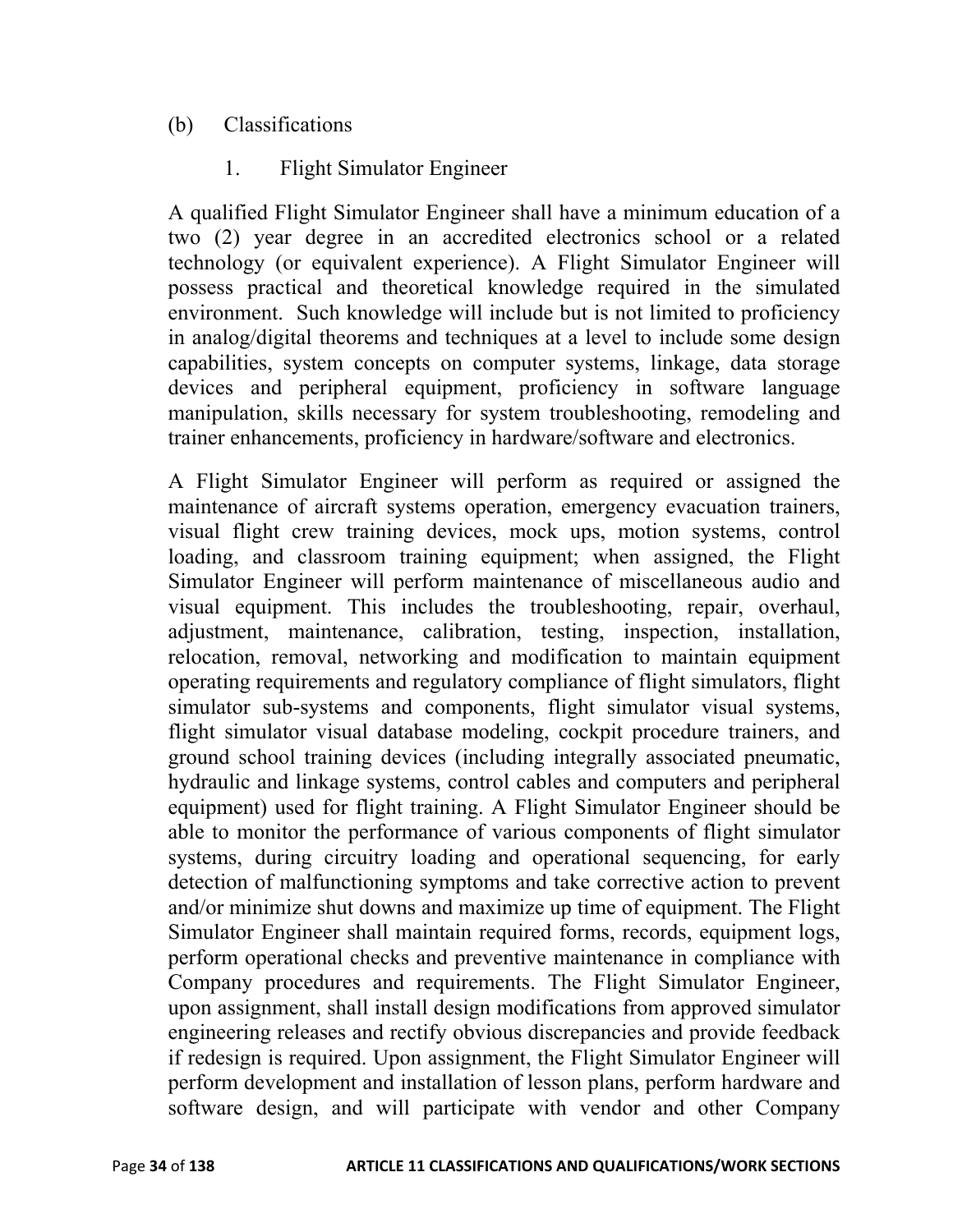technical personnel in developing new and/or modified equipment design specifications with the objective of improving the realism, operation, reliability, and ease of maintenance of the equipment. Where it pertains to component level repair, overhaul or adjustment, equipment classified as airworthy under FAA order number 8130 is excluded.

Flight Simulator Engineers may be required to give instruction and training to other Employees, and instruction and training concerning training equipment operations and procedures to users and Employees of any Classification and supervise other personnel in the modification, assembly, maintenance of simulators, mock-ups, and other training devices. Also, the Flight Simulator Engineer may be required to maintain the associated stock, manuals, and documentation systems and procure parts as needed for the repair of equipment.

In addition to the maintenance of equipment as above described, the Flight Simulator Engineer may be assigned to assist in the development and enhancement of trainers and systems, system evaluation, testing and programming of software as necessary to maintain equipment operational certification for simulator operation and related training equipment.

As required or assigned, the Flight Simulator Engineer will research vendor sources to provide essential spare parts, maintain required maintenance records, coordinate with Federal Aviation Administration personnel, assist in QTG modifications and FAA evaluations, attend vendor training; generate technical documentation for example (instruction manuals, wire lists, system schematic drawings, mechanical assembly drawings, etc.) fabricate training equipment parts or complete pieces of equipment; perform and evaluate simulator flight functions; perform modifications to maintain equipment operating requirements; implement engineering change orders, and bulletins to advise flight training staff on the operation of training equipment and perform non-technical tasks, as required by the Simulator Support Department.

A Flight Simulator Engineer will maintain proficiency as possible in the practical and theoretical knowledge required to perform the full scope of this job Classification.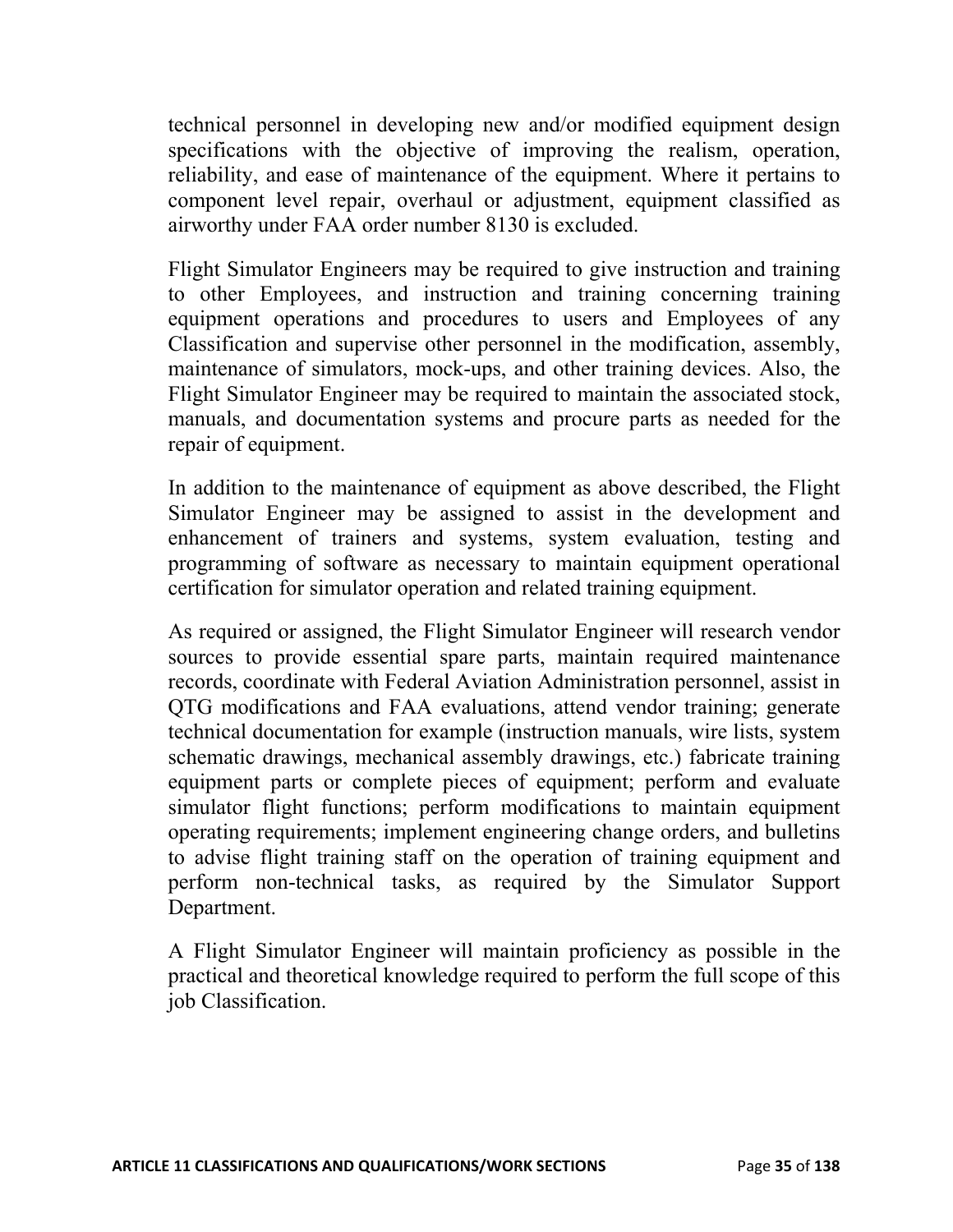2. Flight Simulator Development Engineer

A Qualified Flight Simulator Development Engineer, in addition to meeting the requirements of Paragraph (b) 1. of this Article, shall have a minimum of five (5) years of experience in the maintenance of Flight Simulators or Visual Systems and will have worked for the Company as a Flight Simulator Engineer a minimum of one (1) year, unless Article 12 Promotions and Jobs to be Posted/Transfer, Paragraph (a) "Development Engineer" 3. is utilized. Also, he should have a high level of understanding of the software used in the simulators and related equipment. It is the Company's intent to promote Employees under this Agreement to Flight Simulator Development Engineer positions, should qualified personnel apply and be accepted for such vacancy.

The work of a Development Engineer shall be the same as that of a Flight Simulator Engineer (not including items routinely accomplished by other Work Sections) with the additional responsibility of experimental work on said equipment. He will take part in design specification, procurement, and acceptance of new equipment and spares. Additional responsibilities will include project management, regulation control, and software configuration.

The Development Engineer will review all aircraft Engineering Change Orders (ECOs) and develop the necessary Simulator Modifications (SIMECO). He will also act as the primary contact for each fleet type.

Flight Simulator Development Engineer positions will not be included in the manning numbers for simulator maintenance personnel and will not be used as shift coverage or as a means of avoiding overtime for simulator maintenance.

3. Temporary Lead Flight Simulator Engineer

A qualified Temporary Lead Flight Simulator Engineer will meet the requirements of Paragraph (b) 1. of this Article.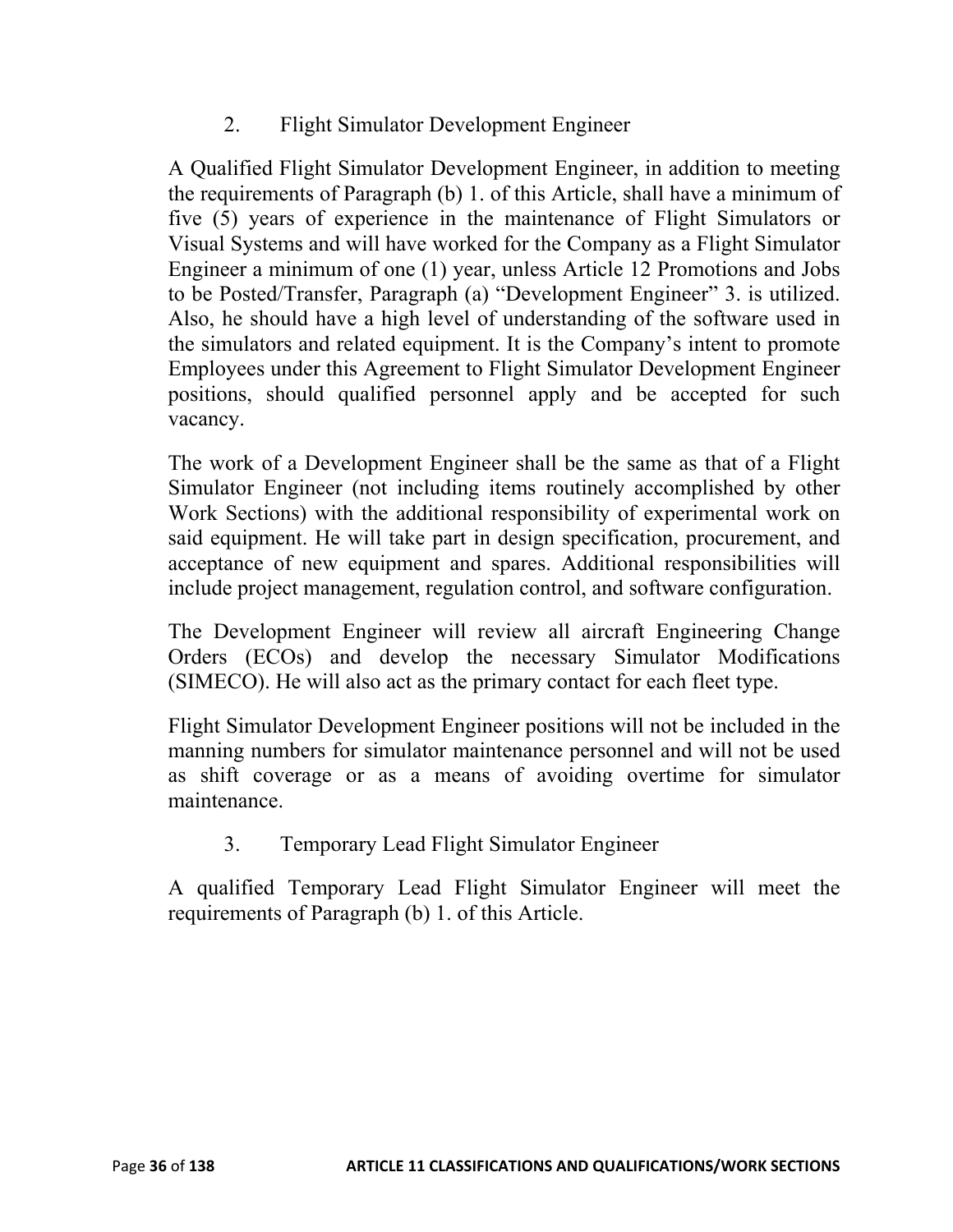The work of a Temporary Lead Flight Simulator Engineer shall be the same as that of a Flight Simulator Engineer but who, as a working member of the group, is charged with the responsibility of assigning, directing and approving the work of other employees as directed by the Company. He may be required to give instruction and training to employees and others, and may be required to check, review and verify the work sheets, forms and work of Flight Simulator Engineers. The number of Temporary Lead Flight Simulator Engineers and their job assignments shall be determined by the Company.

4. Technical Coordinators

The work of the Technical Coordinator classification will be comprised of the basic duties and functions within the Classification for Flight Simulator Engineer (not including items routinely accomplished by other Work Sections). The Technical Coordinator will perform the duties as presently assigned and may be required to perform additional duties as determined by Management and the needs of the operation. In addition to and depending upon assignment, the Technical Coordinator Classification includes any or all of the following:

• Receives assignments from management.

 Provides technical assistance to engineering and maintenance personnel.

- Performs research to resolve obsolete parts issues.
- Assists in the establishment of economic order quantities.

 Locates new suppliers and vendors to insure a prompt and efficient supply of materials for maintenance and engineering.

 Accomplishes the requisitioning, receiving and stocking of materials.

 Maintains Inventory and Requisition databases as assigned.

 Develops and provides reports on spending performance, inventory levels, requisitions, and maintenance activities.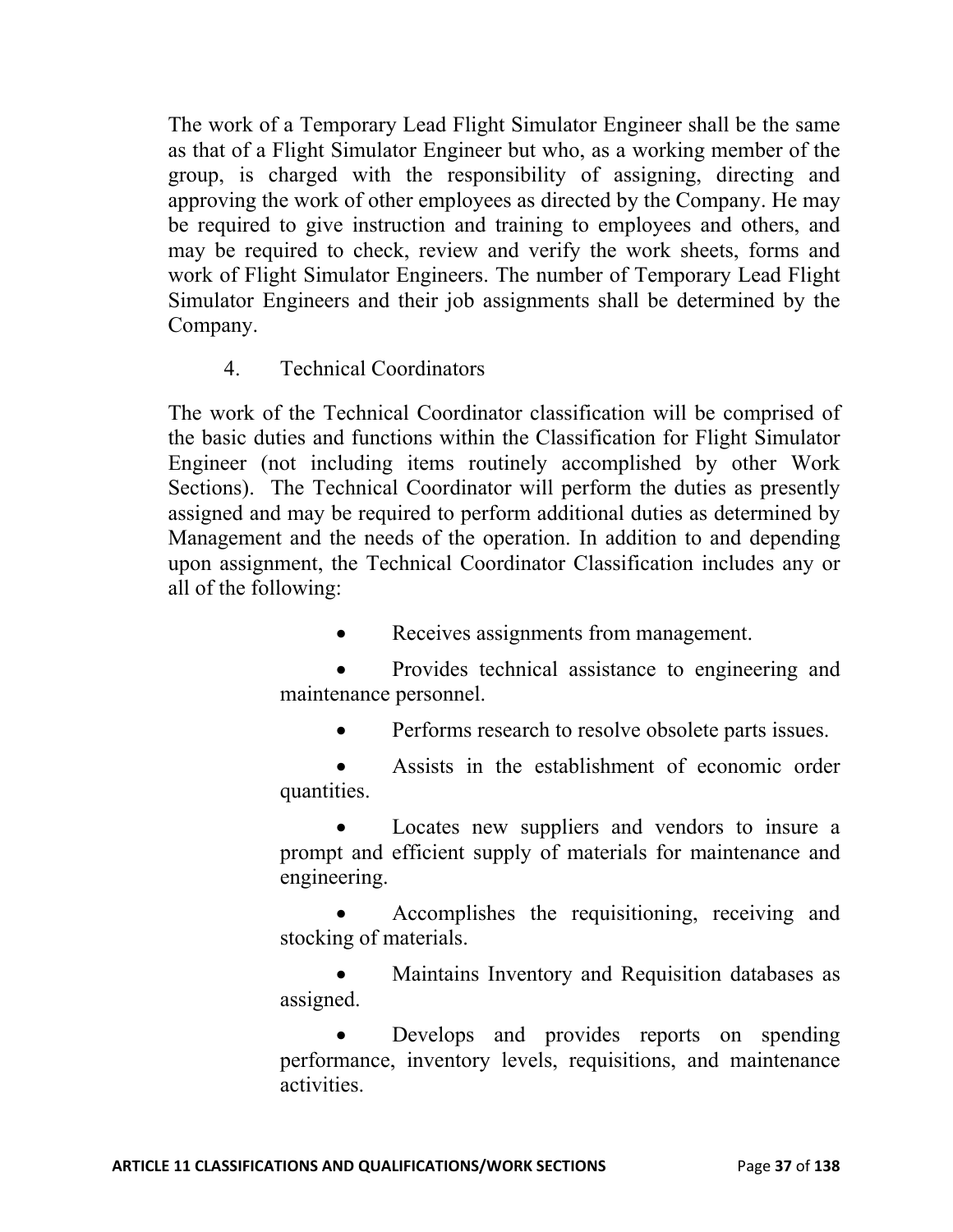When assigned, provides training through both formal classroom environments and OJT sessions to other company personnel.

 Assists in the development of maintenance procedures, plans and work assignments to facilitate the timely repair of training equipment.

 Assists in the development of Parts Lists and Preventive Maintenance tasks and schedules.

 Debriefs flight crews, maintenance and engineering personnel, reviews log records, analyzes all available data when assigned to increase the efficiency and accuracy of procedures and logistical support efforts.

 Coordinates findings with appropriate personnel to resolve related technical maintenance problems.

 When assigned, provides Network administration and development support to department networks.

 When assigned, provides Client workstation development and support to department network systems.

 Maintains and administers department network systems and software to support Antivirus Control, Configuration, Maintenance Management Systems, and Documentation Management Systems.

 Develops and provides assistance on the development of technical training curricula.

 Monitors operational engineering and maintenance performance to ensure compliance with FAA, SQAAP and standard operating procedures.

 Monitors simulator and visual reliability performance through maintenance and engineering databases; detects and eliminates repetitive discrepancies through database analysis.

 Provides technical information to management on technical, logistical and procedural issues to improve equipment and operational performance.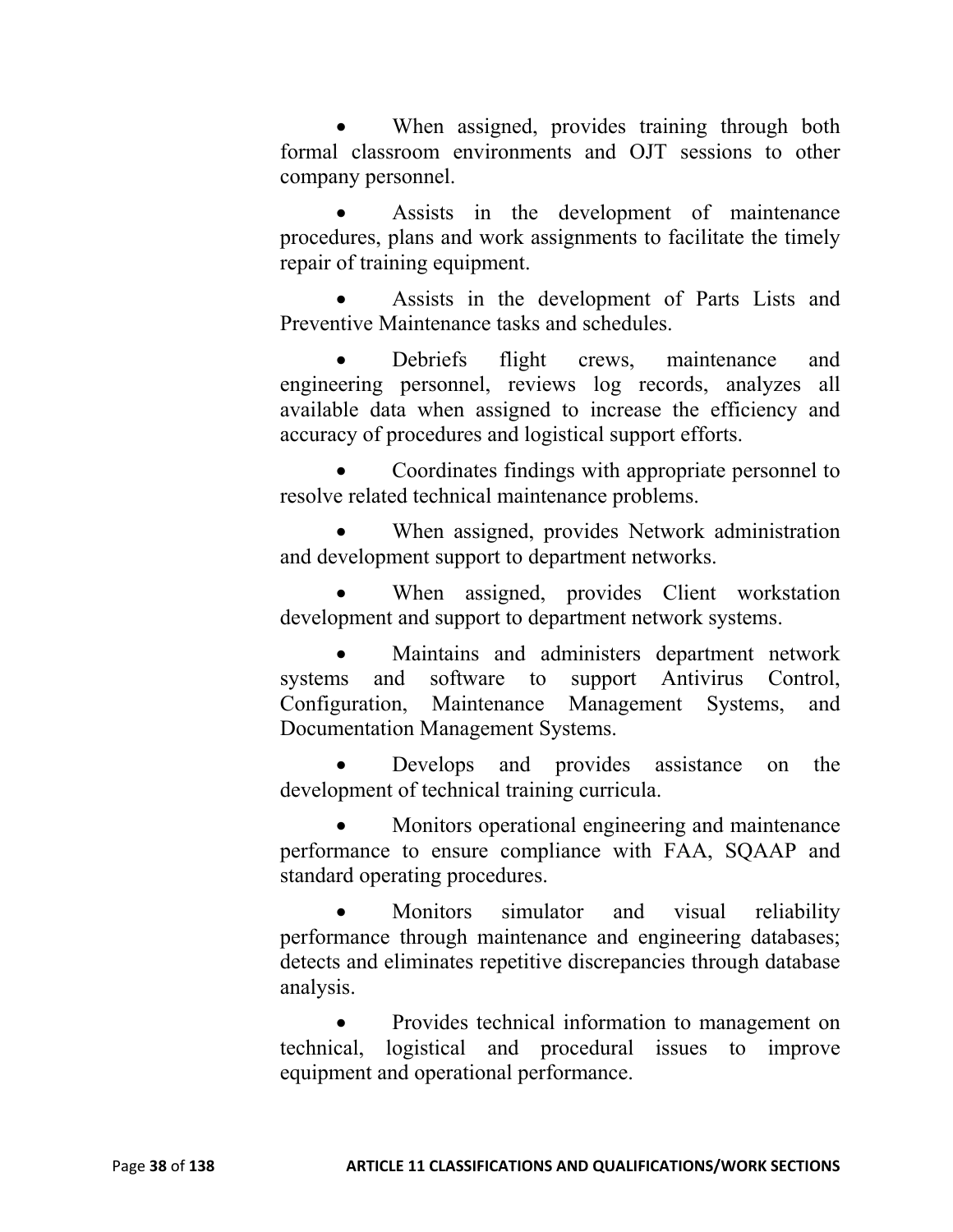If assigned, works directly with outside contractors and other personnel to provide direct assistance and guidance in the detection and recommended repair action to be taken.

 Works according to FAA and Company regulations and complies with procedures in all applicable manuals.

 Communicates with other company personnel as required in a manner designated by the Company.

Technical Coordinator positions will not be included in the manning numbers for simulator maintenance personnel and will not be used as shift coverage or as a means of avoiding overtime for simulator maintenance.

Technical Coordinators will be assigned within the Technical Support Work Section.

a. Qualifications for the Technical Coordinator:

An applicant for the position of Technical Coordinator will possess a minimum of five (5) years' experience in the maintenance of Flight Simulators or Visual Systems and will have worked for the Company as a Flight Simulator Engineer a minimum of one (1) year.

Additional qualifications may be required to meet operational needs due to changing technology or work practices. Such additional qualification requirements will be posted at such time as the opening is posted.

The applicant shall possess and be able to demonstrate advanced knowledge, practical and personal skills or abilities in the following areas:

1) A proven or past personal performance history of possessing a high degree of initiative, dependability and the capability of working with minimal supervision.

2) Procedures and techniques used in troubleshooting and repair of simulators and visual systems used by the Company utilizing the documentation provided by the manufacturer or other sources.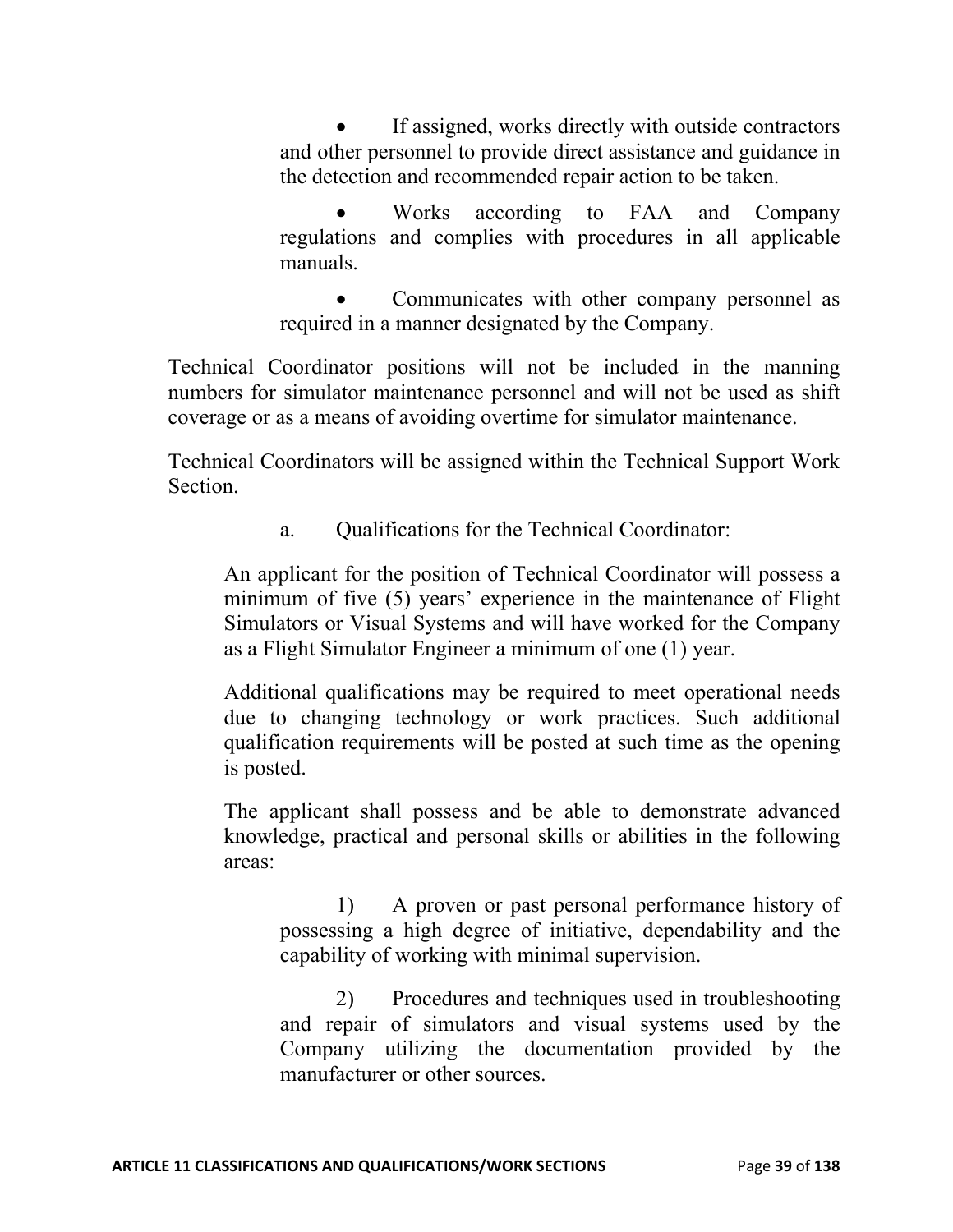3) Proficiency in the use of manuals, supply catalogs, procedures, schematics and other documentation and reference tools.

4) Proficiency in both oral and written communications for the instruction of Employees, individually or in a group. Proficiency in developing training courses and administrating training procedures provided by the Company.

5) Completion of Company records, to include but not limited to; reports, log books, Change forms, and other associated forms in a comprehensible and proficient manner.

6) In-depth knowledge of Personal Computers, application software and networking fundamentals.

7) Excellent communication skills.

8) Organizational skills.

9) Knowledge of logistical and support methodologies and procedures.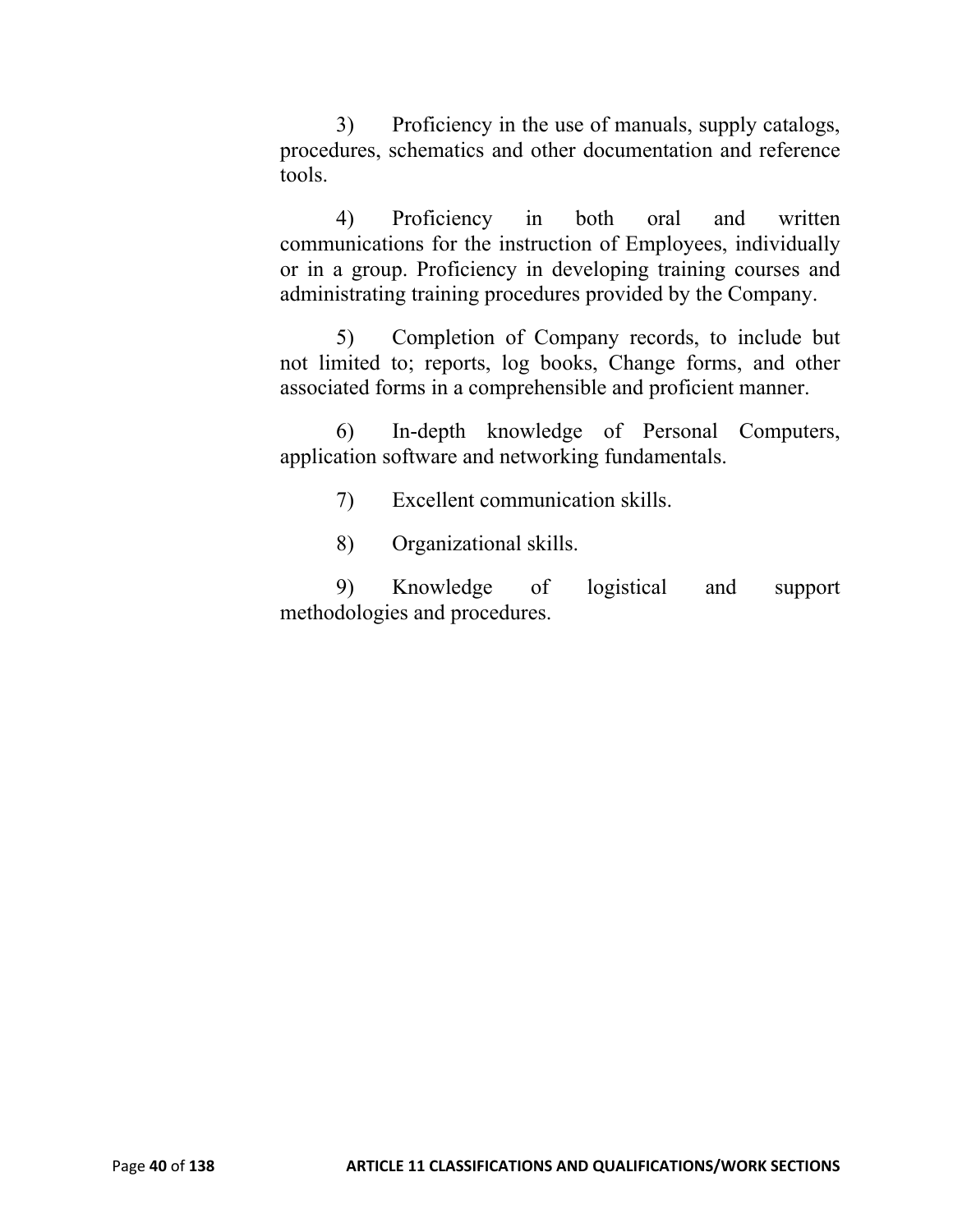### **ARTICLE 12 – PROMOTIONS AND JOBS TO BE POSTED/TRANSFER**

#### (a) Promotions

### Technical Coordinator

1. Whenever qualifications will be required for the purposes of a promotion to Technical Coordinator, the selection of personnel for the position will be conducted by a Technical Coordinator Selection Panel. The Company and the Union will agree on a method to evaluate and select the most qualified candidate. This panel will be comprised of two members of management (one of the management representatives will be from outside of the Simulator Support department) and two representatives of the Union. The panel will jointly interview candidates bidding for the position to determine the most qualified applicant based on the Qualifications required. The Technical Coordinator Selection Panel will select the most qualified Employee based on the qualifications required for the posted position. If necessary, the final decision (tie-breaker) will be made by the Director of Simulator Support and Engineering.

2. Whenever vacancies for a Technical Coordinator job classification become available, Management will post notice (at each base) of such vacancies and the qualifications required for a minimum of thirty (30) calendar days. Employees desiring consideration by the Selection Panel must submit their written application to the Company official detailed on the notice prior to the posted closing date.

3. The qualifications and job descriptions for existing Technical Coordinator positions will be available for all Employees to review, including those Employees who are interested in pursuing future vacancies. Postings for the promotion to Technical Coordinator will be restricted to the Simulator Support Department. When a Technical Coordinator job vacancy occurs because of a Technical Coordinator's self-demotion, the posting for the job vacancy will be restricted to the Simulator Support Department at that Technical Coordinator's location. Awarding of such vacancies will be determined by the Technical Coordinator Selection Panel outlined above.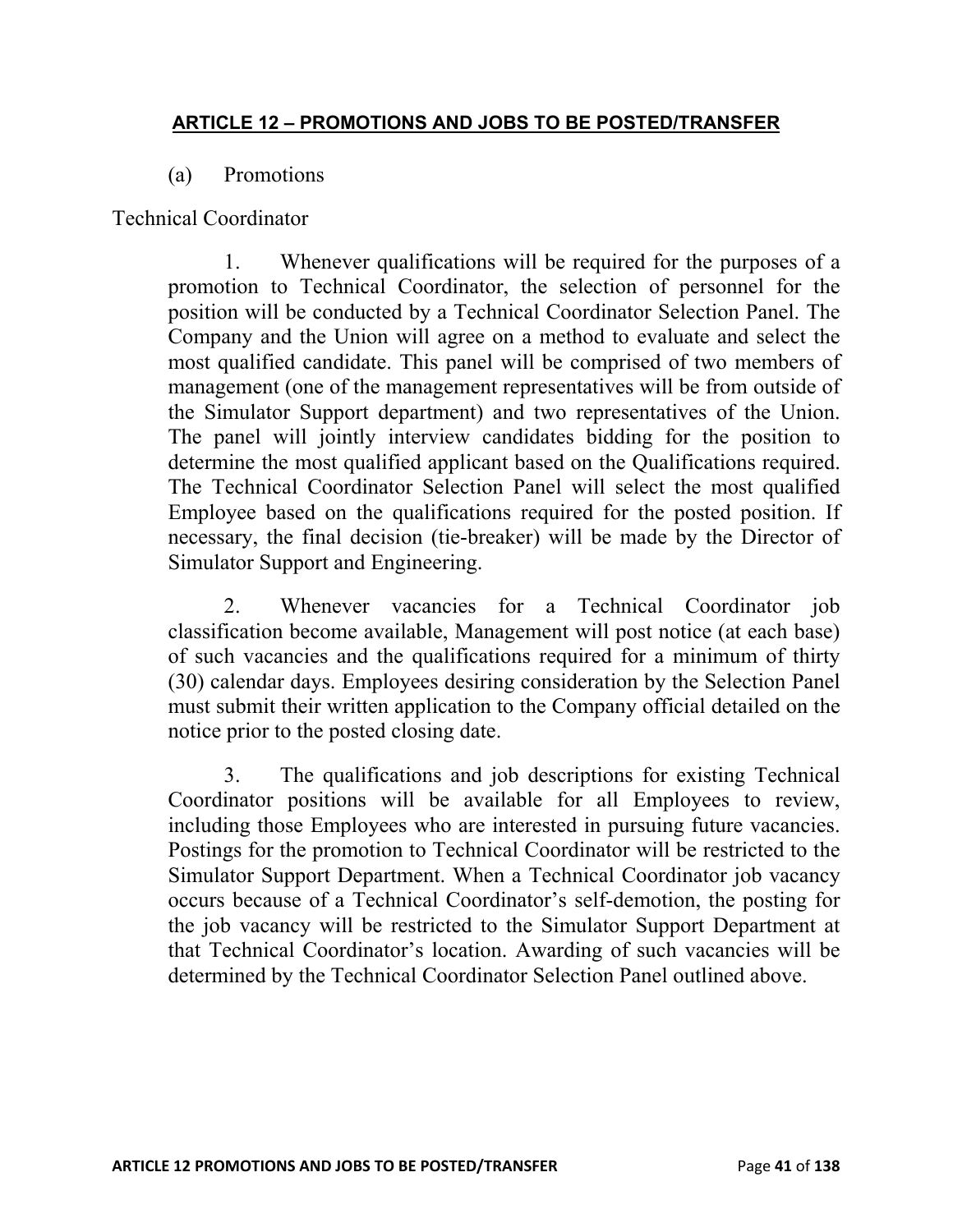4. A vacancy created by the transfer, demotion, retirement or resignation of a Technical Coordinator may be filled by the Company at its option. The Company at its sole discretion will decide how many Technical Coordinators will be required at any time and how they will be scheduled and assigned to best benefit the operation.

5. Technical Coordinators will not participate in the normal Flight Simulator Engineer vacation, Holiday, overtime and shift bids but may participate in a separate vacation bid and will be eligible for overtime according to their separate Work Section. Technical Coordinators will with sufficient justification, and with Management's approval or direction, work flexible schedules that allow them to adjust their shift times to satisfy the completion of their assignments.

6. Technical Coordinators will remain on the overtime list and will be charged for all overtime worked for equalization purposes while in the Technical Coordinator Classification, in the event the Technical Coordinator returns to the Flight Simulator Engineer classification.

Development Engineer

1. Whenever qualifications will be required for the purposes of a promotion to Development Engineer, the selection of personnel for the position will be conducted by a Development Engineer Selection Panel. The Company and the Union will agree on a method to evaluate and select the most qualified candidate. This panel will be comprised of two members of Management (one of the Management Representatives will be from outside of the Simulator Support Department) and two representatives of the Union. The panel will jointly interview candidates bidding for the position to determine the most qualified applicant based on the qualifications required. The Development Engineer Selection Panel will determine if the candidates meet the posted position requirements and then select the most qualified Employee based on the qualifications required. If necessary, the final decision (tie-breaker) will be made by the Director of Simulator Support and Engineering.

Management will meet with the Union and Development Engineers in an effort to develop a skills test to determine minimum standards for application (on top of previously specified Development Engineer prerequisites).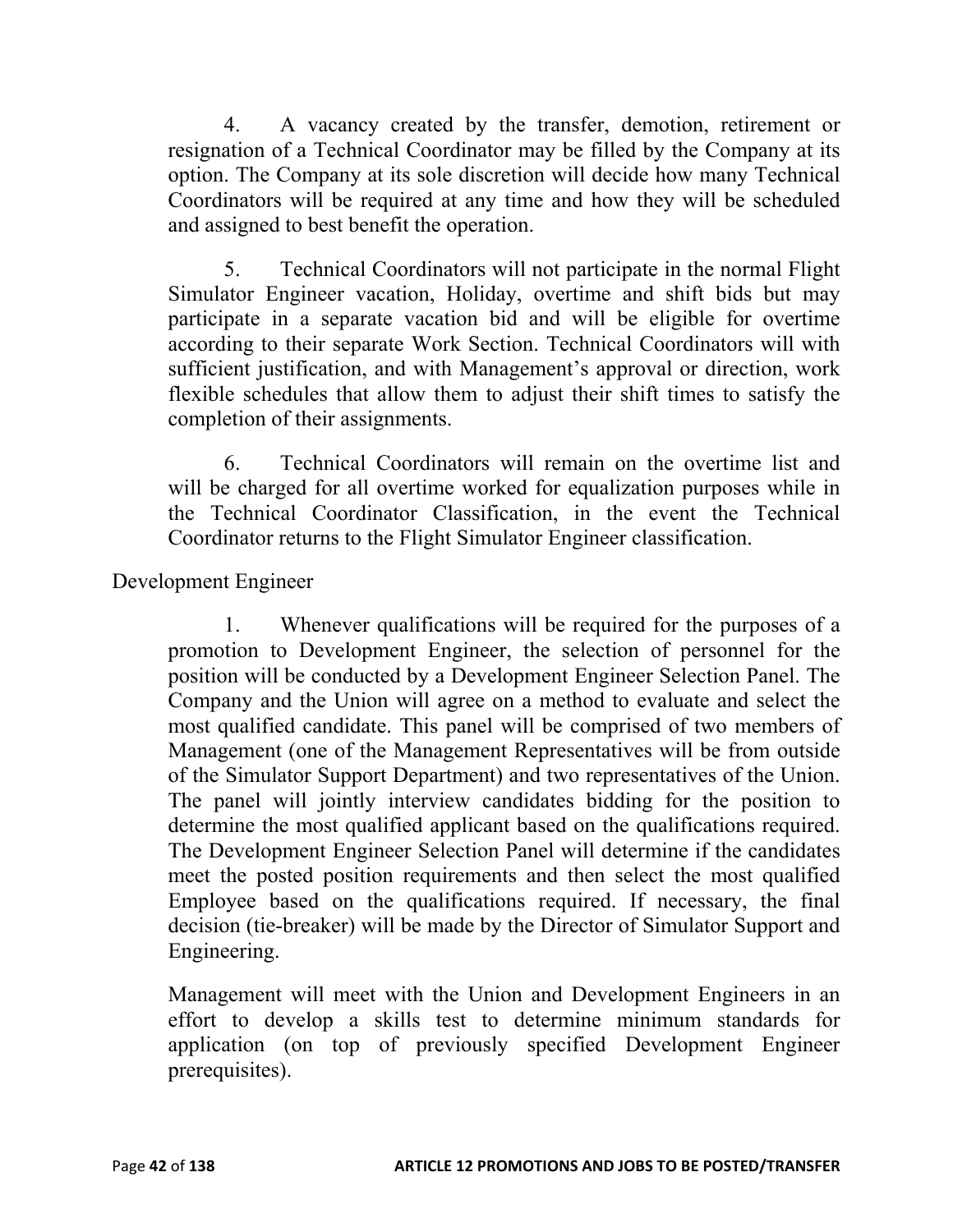2. Whenever vacancies for a Development Engineer become available, Management will post notice (at each base) of such vacancies and the qualifications required for a minimum of thirty (30) calendar days. Employees desiring consideration by the Selection Panel must submit their written application to the Company official detailed on the notice prior to the posted closing date.

3. The qualifications and job descriptions for existing Development Engineer positions will be available for all Employees to review, including those Employees who are interested in pursuing future vacancies. Postings for the promotion to Development Engineer will be restricted to the Simulator Support Department. When a Development Engineer vacancy occurs because of a Development Engineer's selfdemotion, the posting for the job vacancy will be restricted to the Simulator Support Department at that Development Engineer's location. In the event it is jointly determined that no qualified candidate exists or is interested in a Development Engineer vacancy, the posting for the job vacancy will not be restricted to the Simulator Support Department. Awarding of such vacancies will be determined by the Development Engineer Selection Panel outlined above.

4. A vacancy created by the transfer, demotion, retirement or resignation of a Development Engineer may be filled by the Company at its option. The Company at its sole discretion will decide how many Development Engineers will be required at any time and how they will be scheduled and assigned to best benefit the operation.

5. Development Engineers will not participate in the normal Flight Simulator Engineer vacation, Holiday, overtime and shift bids but may participate in a separate vacation bid and will be eligible for overtime according to their separate Work Section. Development Engineers will with sufficient justification, and with Management's approval or direction, work flexible schedules that allow them to adjust their shift times to satisfy the completion of their assignments.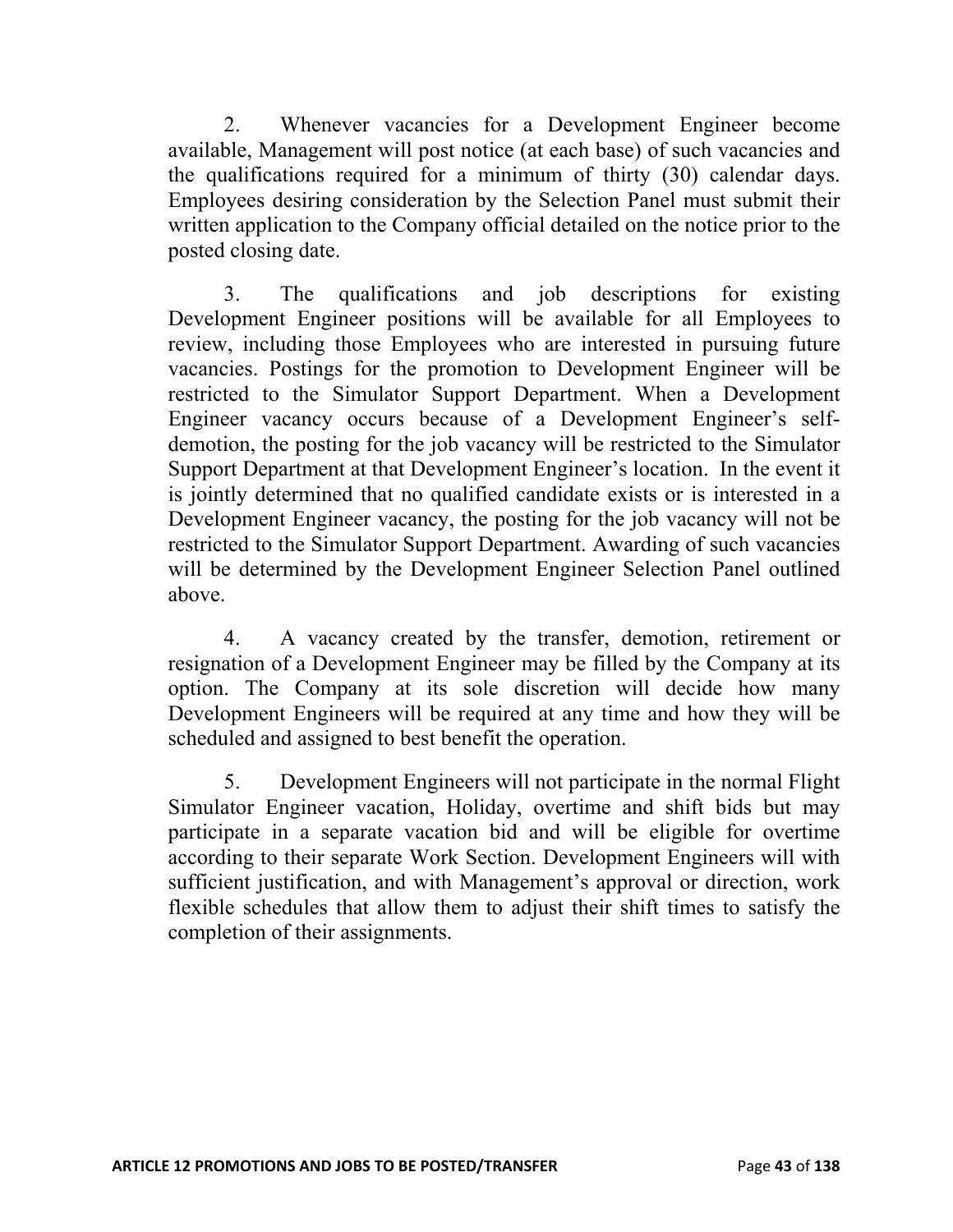6. Development Engineers will remain on the overtime list and will be charged for all overtime worked for equalization purposes while in the Development Engineer Classification, in the event the Development Engineer returns to the Flight Simulator Engineer Classification.

It is not the Union's intent to displace a member from their home base without a reduction in force in the Department. With this in mind, the following procedures shall govern:

a. All available openings for "premium positions" (i.e. Development Engineer, Technical Coordinator) will be posted as available to everyone in all bases, unless otherwise limited herein. Since each Technical Coordinator position performs a specific function, Employees must apply for each specific Technical Coordinator job vacancy in order to be considered for the job vacancy.

b. Management will simultaneously inform all Employees as to the status of manpower numbers (i.e. is there a "manpower vacancy") at the base of the posted opening.

c. If a manpower vacancy does exist, all Employees in all bases will be eligible for the opening. (If the position is awarded to someone currently outside the base with the opening, the contract shall govern regarding voluntary relocation).

d. At the closing date of the posted opening, management shall inform all applicants of their eligibility.

(b) Process Review Panel

1. A Process Review Panel, comprised of the Vice President-Employee Relations or his designee and the Union's International Vice President or his designee, will be established to review and resolve questions or issues that arise regarding the conduction of the Selection Process(es). Their decision will be final and binding.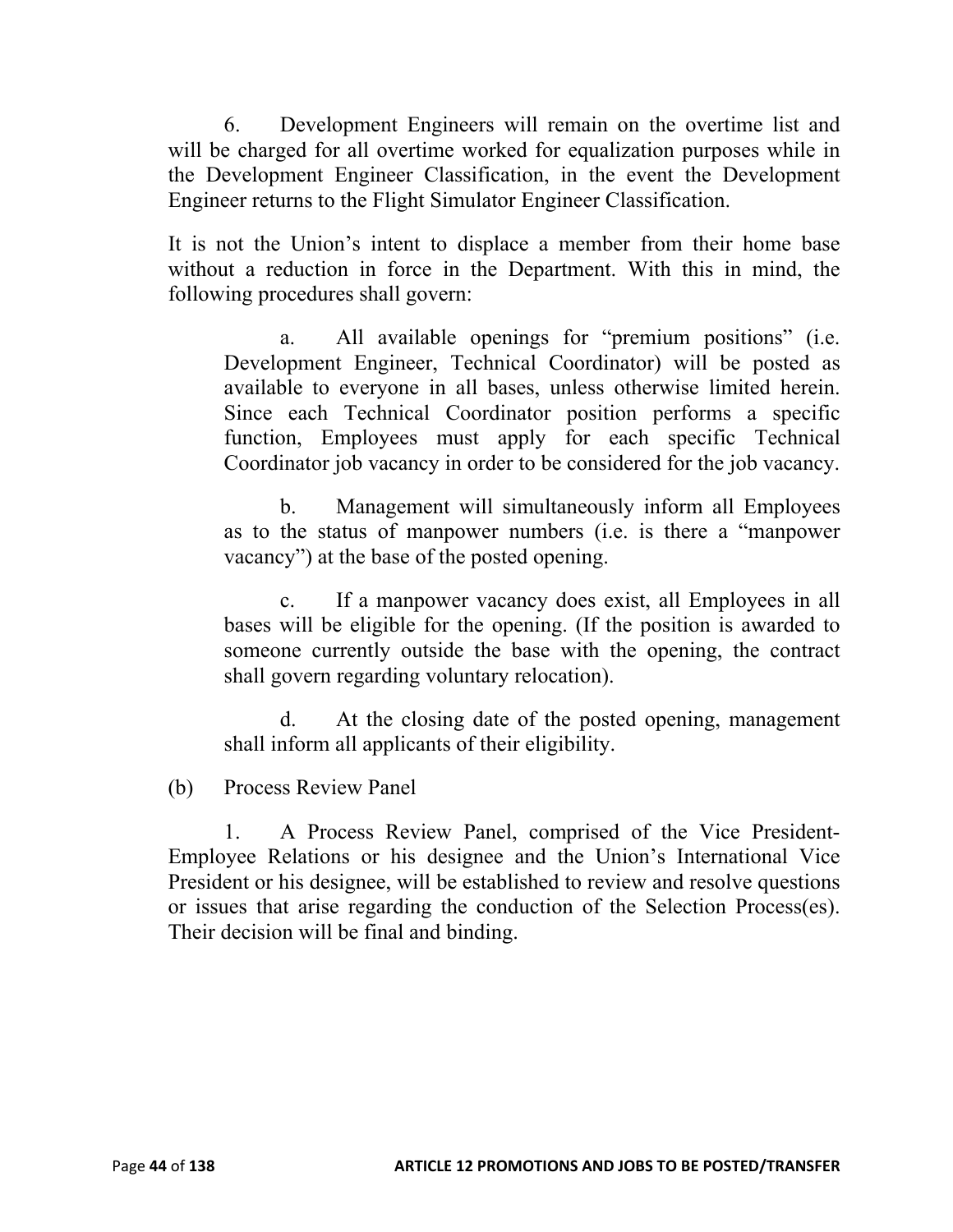(c) Performance Review and Demotion

### 1. Technical Coordinator

a. An Employee selected as Technical Coordinator will upon the completion of his first 60 days have his performance formally reviewed by his Manager. During this discussion, the Manager will review the Employee's performance and together with the Employee develop an action plan and timeline to correct any deficiencies. Following the development of this plan, the Manager will on a periodic basis provide feedback on the Employee's performance. These conversations will be documented on the Performance Review form. At the conclusion of the next 60 days or the allocated time dictated by the action plan another formal performance review will be conducted with the Employee. If his performance remains unsatisfactory, the Company will advise the Union, and then demote the Employee for cause, based on unsatisfactory performance.

b. After the completion of the second 60 days the Technical Coordinator's performance will then be formally reviewed on an annual basis or sooner in the event the Employee's performance becomes unsatisfactory. In the event the Technical Coordinator's performance is deemed to be unsatisfactory, the Employee and the Manager will develop an action plan and timeline to correct the unsatisfactory behavior. Following the development of this plan, the Manager will on a periodic basis provide feedback on the Employee's performance. These conversations will be documented on the Performance Review form. At the conclusion of the next 60 days or the allocated time dictated by the action plan another formal performance review will be conducted with the Employee. If his performance remains unsatisfactory, the Company will advise the Union, and then demote the Employee for cause, based on unsatisfactory performance. Upon vacating the position of Technical Coordinator all reviews pertaining to the Technical Coordinator position will be removed from the Employee's personnel file.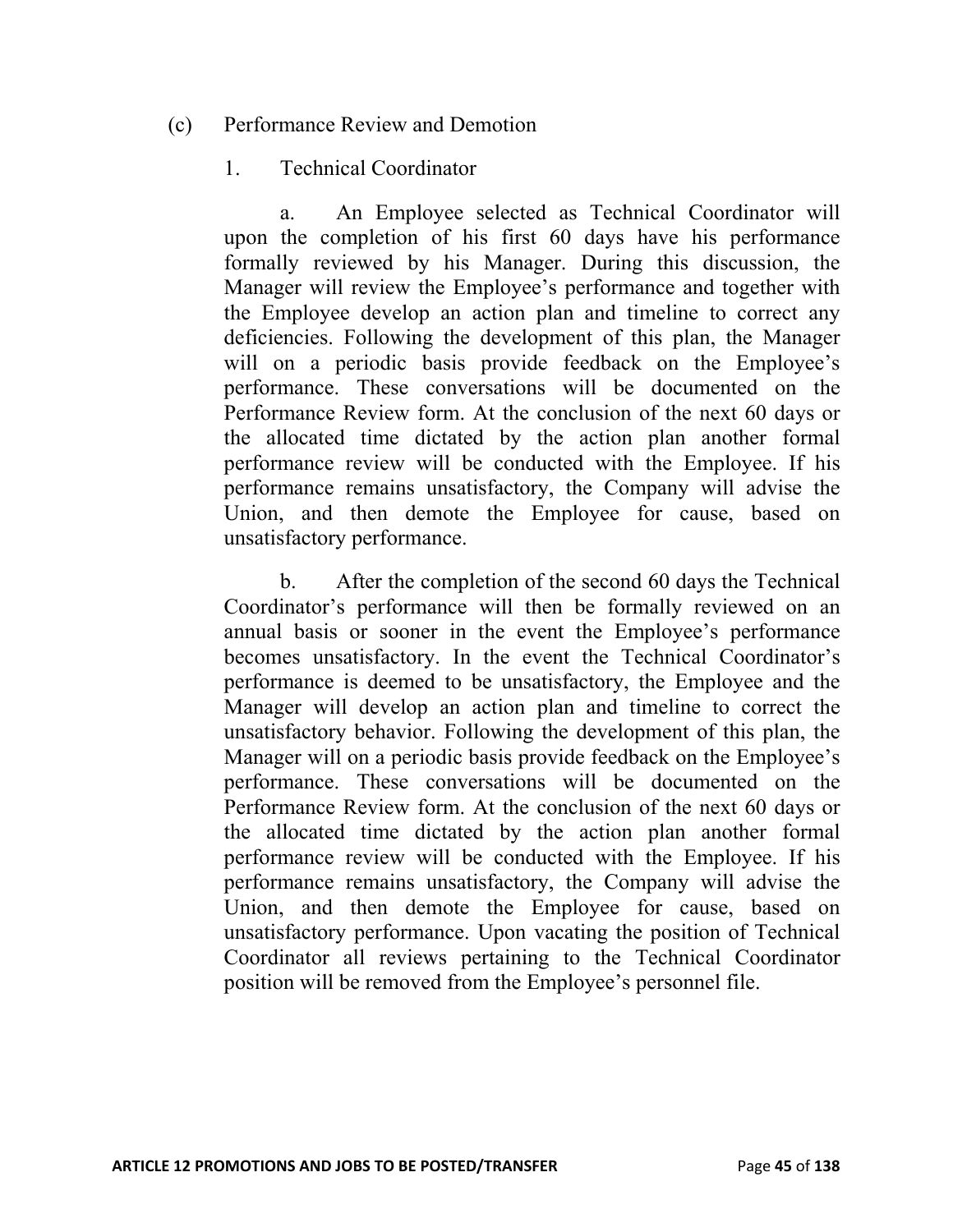## 2. Development Engineer

a. An Employee selected as Development Engineer will upon the completion of his first 60 days have his performance formally reviewed by his Manager. During this discussion, the Manager will review the Employee's performance and together with the Employee develop an action plan and timeline to correct any deficiencies. Following the development of this plan, the Manager will on a periodic basis provide feedback on the Employee's performance. These conversations will be documented on the Performance Review form. At the conclusion of the next 60 days or the allocated time dictated by the action plan another formal performance review will be conducted with the Employee. If his performance remains unsatisfactory, the Company will advise the Union, and then demote the Employee for cause, based on unsatisfactory performance.

b. After the completion of the second 60 days the Development Engineer's performance will then be formally reviewed on an annual basis or sooner in the event the Employee's performance becomes unsatisfactory. In the event the Development Engineer's performance is deemed to be unsatisfactory, the Employee and the Manager will develop an action plan and timeline to correct the unsatisfactory behavior. Following the development of this plan, the Manager will on a periodic basis provide feedback on the Employee's performance. These conversations will be documented on the Performance Review form. At the conclusion of the next 60 days or the allocated time dictated by the action plan another formal performance review will be conducted with the Employee. If his performance remains unsatisfactory, the Company will advise the Union, and then demote the Employee for cause, based on unsatisfactory performance. Upon vacating the position of Development Engineer all reviews pertaining to the Development Engineer position will be removed from the Employee's personnel file.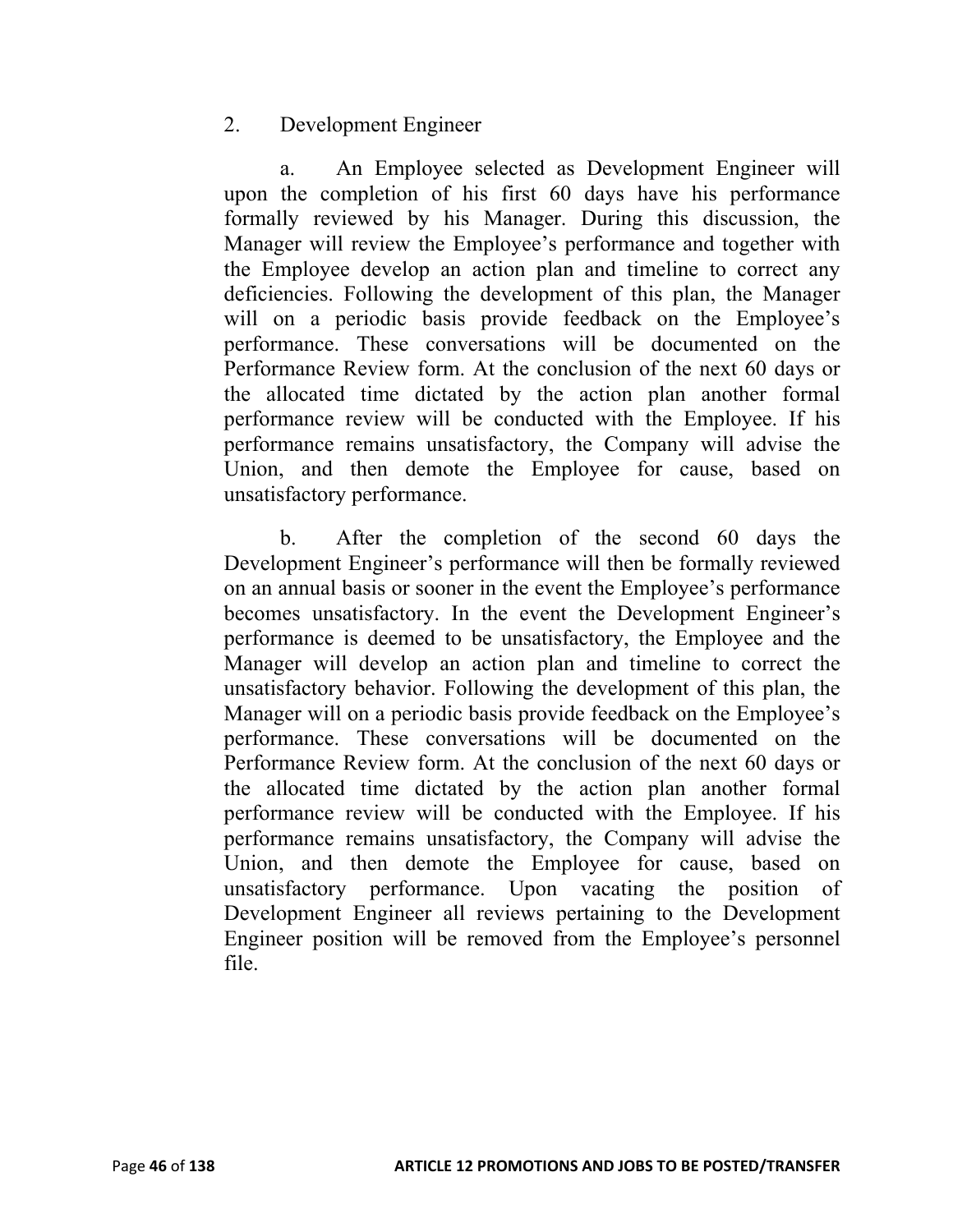# (d) Self-Demotion

## 1. Technical Coordinator

The Company will allow a Technical Coordinator to self-demote. The positions to be vacated by the self-demotion process will be posted for bid and awarded by the selection process(es) stated above. If more Employees desire to self-demote than those bidding for the jobs, selfdemotions will be limited to the number requesting to back fill the positions. If insufficient bidders are available, the self-demotions will be permitted in seniority order up to the number of bidders. If these conditions are met, the Employee may self-demote at the completion of the current bid cycle. Such an Employee, or an Employee demoted for cause, shall not be permitted to bid for another vacancy in the Classification of Technical Coordinator for a period of twenty-four (24) months following the effective date of such demotion.

## 2. Development Engineer

The Company will allow a Development Engineer to self-demote. The positions to be vacated by the self-demotion process will be posted for bid and awarded by the selection process(es) stated above. If more Employees desire to self-demote than those bidding for the jobs, selfdemotions will be limited to the number requesting to back fill the positions. If insufficient bidders are available, the self-demotions will be permitted in seniority order up to the number of bidders. If these conditions are met, the Employee may self-demote at the completion of the current bid cycle. Such an Employee, or an Employee demoted for cause, shall not be permitted to bid for another vacancy in the Classification of Development Engineer for a period of twenty-four (24) months following the effective date of such demotion.

(e) Bidding Between Work Sections (does not pertain to Technical Support and Development Engineering)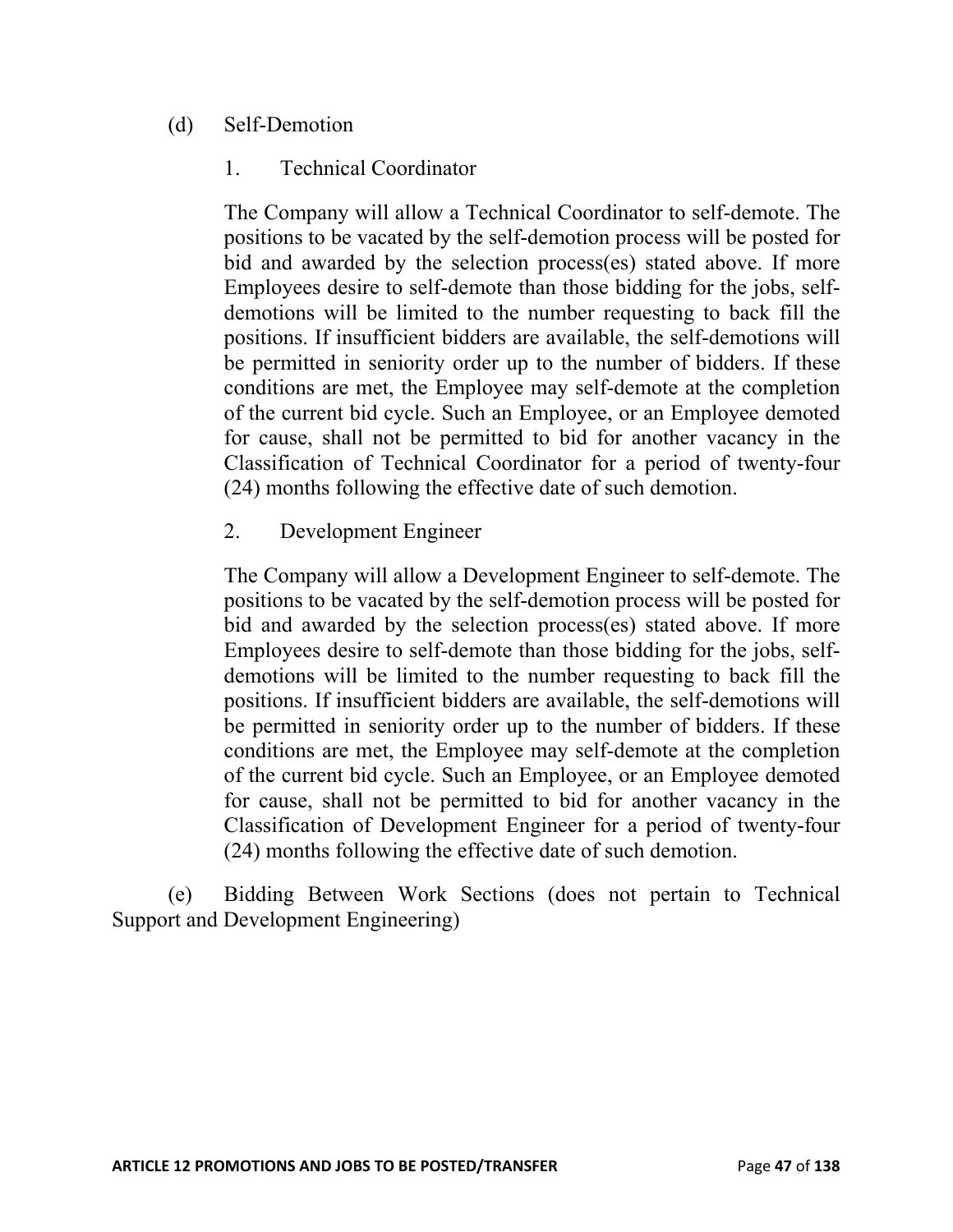1. Bidding to an open slot:

Vacancies in other Work Sections will be posted by Management when such vacancies become available. The bid period to fill these posted vacancies will be open for a minimum of fourteen (14) days. An Employee who requests a transfer to fill a vacancy in another Work Section under this Agreement will be granted such transfer by seniority (effective next bid cycle) provided he has a minimum of twelve (12) months in his present Work Section.

2. Bidding when there is not an open slot:

a. If an Employee wishes to bid into a Work Section where there is no open slot he will inform Management of his desire.

b. Management will then post a vacancy in that Employees Work Section.

c. If other Employees bid for that vacancy it will be filled as per the procedure for bidding into an open slot (effective next bid cycle).

d. Original Employee moves to the new Work Section (effective next bid cycle).

e. If there are no bids for the vacancy the original Employee must remain in his original Work Section.

3. Bids between Work Sections are open only to Employees within that base.

(f) Transfers

Articles 10 Seniority, 12 Promotions and Jobs to be Posted/Transfer and 16 Recall shall govern in regards to filling of vacancies.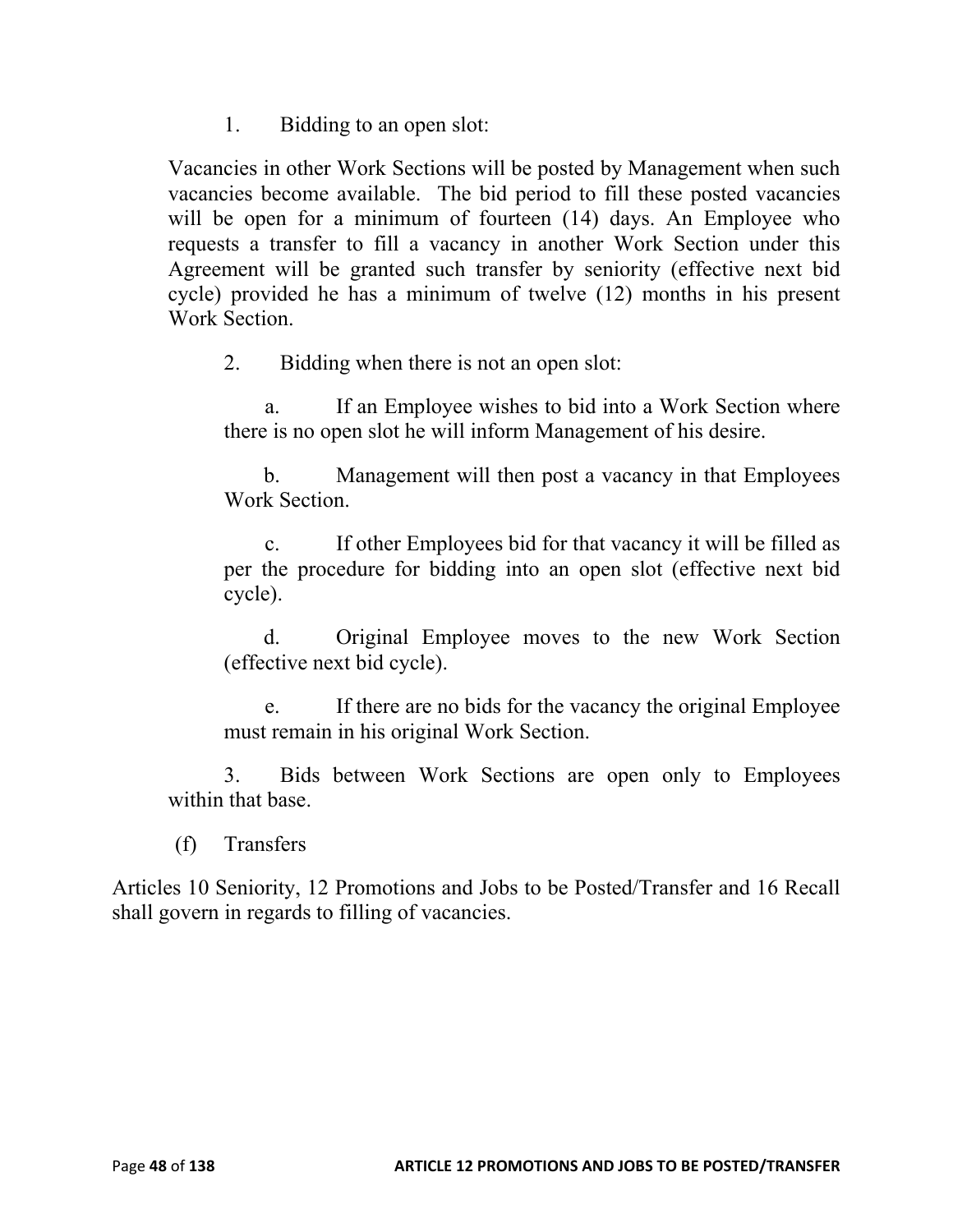# (g) Special Assignments

In instances where necessary skills are required for accomplishment of a project, the Company may make Special Assignments. When circumstances permit the Company will make a reasonable effort to post such assignments and request volunteers. Assignment to these projects will be made by the Company, taking into consideration the objectives of the Special Assignment, as well as the individual's qualifications, experience, and seniority. Special Assignments within a work section will not normally exceed six (6) months. Special Assignments to another work section will not normally exceed four (4) months. If an extension is required, the Company and the Union will meet to establish a mutually agreed upon extension. Such assignments will be on a voluntary basis and individuals so assigned will not participate in the normal Simulator Engineer Holiday, overtime and shift bids during this assignment, and will be eligible for overtime and Holiday work according to the assignment. The assigned Employee will with Management's approval or direction, work flexible schedules that allow them to adjust their shift times to satisfy the completion of their assignment. Work may be assigned during the Flight Simulator Engineer's normal shift, based on their specific skills, experience, and qualifications. However, those Flight Simulator Engineers are expected to fulfill normal shift duties, to include, but not limited to trouble calls, as required. Special Assignment shall be assigned to Flight Simulator Engineers that are working on a project or task that will not allow them the ability to also handle normal shift duties, in conjunction with their project or task and shall not be considered as part of the complement needed for responding to trouble calls.

(h) Employees covered by this Agreement will be given the opportunity to fill regular or part-time vacancies, under the Fleet Service and Instructors Agreements, prior to filling those vacancies with new hires. If an Employee covered under the Fleet Service or Instructor Agreement and an external candidate are equally qualified, as determined by the Company, under the requirements of Article 11 Classifications and Qualifications/Work Sections, of this Agreement, the AA Employee will be given preference to fill vacancies under this Agreement prior to filling those with new hires.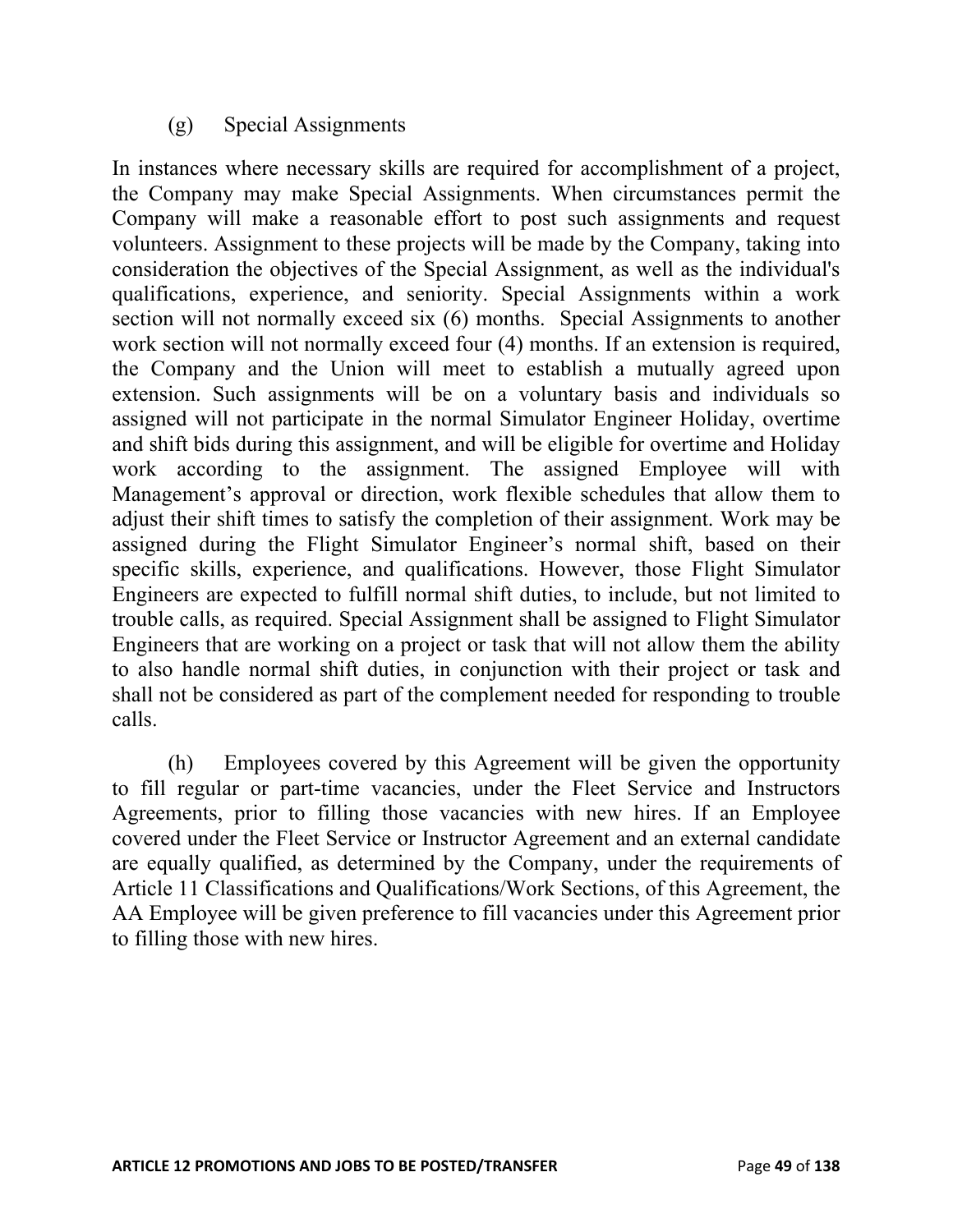Employees will be pay slotted consistent with Article 27 General (b). We agree to expand upon those vacancies that the Flight Simulator Engineers may be considered for. We agree to allow Flight Simulator Engineers to fill vacancies for all Union Classifications covered under the Aviation Maintenance Technician, Fleet Service, Instructor, Stock Clerk, Technical Specialist, and Plant Maintenance Mechanic Agreements, as long as they meet the remaining requirements under Article 12 Promotions and Jobs to be Posted/Transfer, including qualifications. Employees covered by this Agreement will be given the opportunity to fill regular or part time vacancies in these Classifications prior to filling those vacancies with new hires.

Employees who transfer to other Union positions will be pay slotted consistent with Article 27 General (b) according to the Agreement to which they are transferring.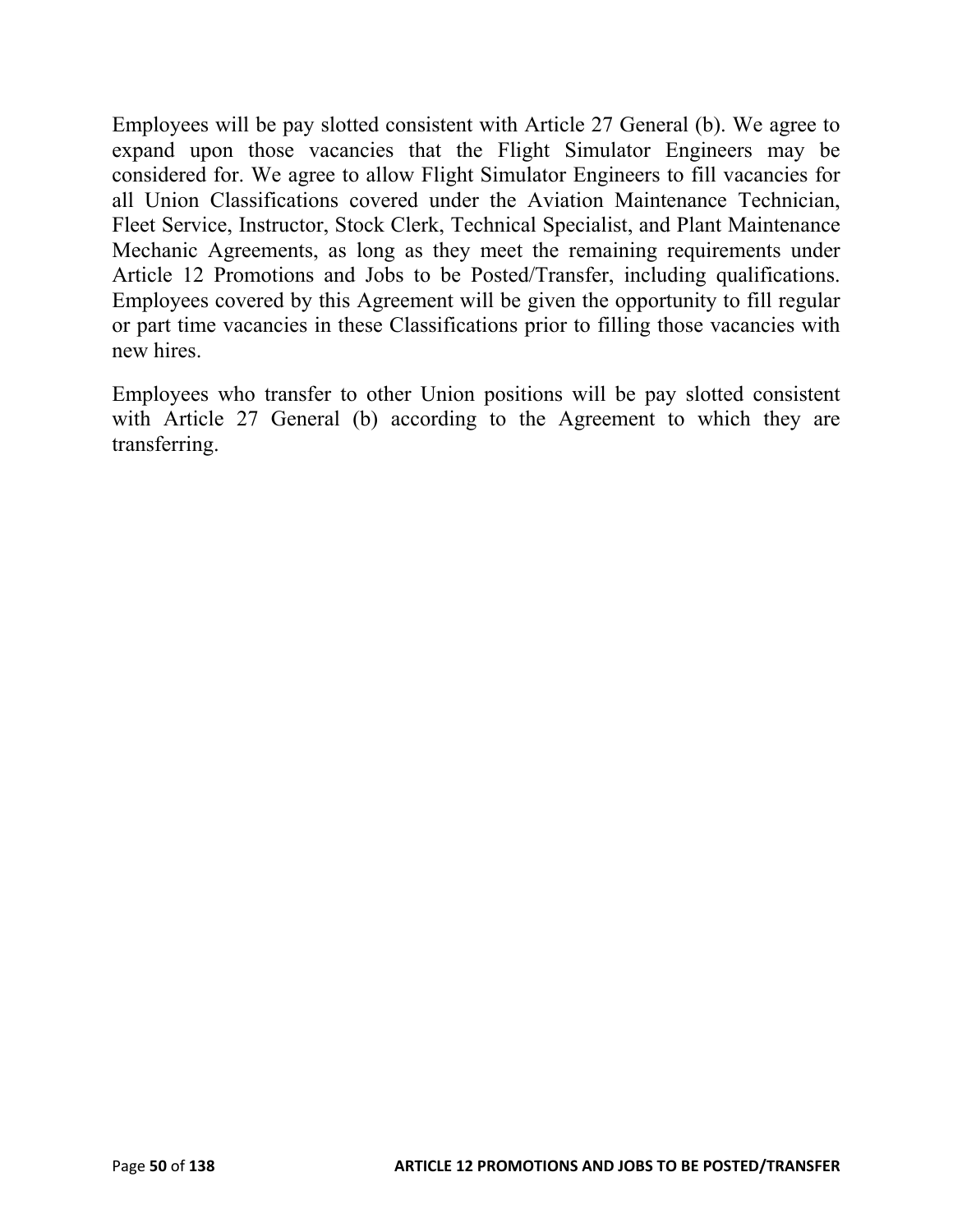### **ARTICLE 13 - SYSTEM SENIORITY LIST**

(a) A System Seniority list of the Employees covered by this Agreement listing name, personnel number, job title, and all applicable seniority dates of each Employee will be posted and maintained on Jetnet. The System Seniority list will be updated each evening when the Company's HRIS system has the necessary functionality to provide automated updates. If manual updates to the System Seniority list are required those updates will be performed after any personnel change involving an addition or deletion to the System Seniority list.

(b) The Company will provide a list of Employees who are retaining and not accruing seniority in accordance with Article 10 Seniority to the local Union leadership every six (6) months in April and October.

(c) The Company will provide a list of Employees who retain recall rights either manually (every six (6) months in April and October), or on Jetnet.

(d) An Employee or the Union may protest any omission or incorrect posting affecting an Employee's seniority by use of a "System Seniority Protest Form", also referred to as "Protest Form". There will be no time limit to protest any omission, or incorrect posting affecting an Employee's seniority.

(e) Procedures for filing of a "Protest Form" are as follows:

1. The Employee will forward one copy each of the protest form to the Local HR office and to the Local Union office. The protest form must be accompanied by documentation and a written statement supporting his protest, or they will not be accepted.

2. The Local Union office will investigate the protest. The Local HR office will assist in this investigation.

3. The Local Union office will forward the protest and their recommendation to the Union ATD office.

4. The Union ATD office will advise the Company if a change is required. The Company will forward a final resolution to the protest to the Local Union office and Local HR office.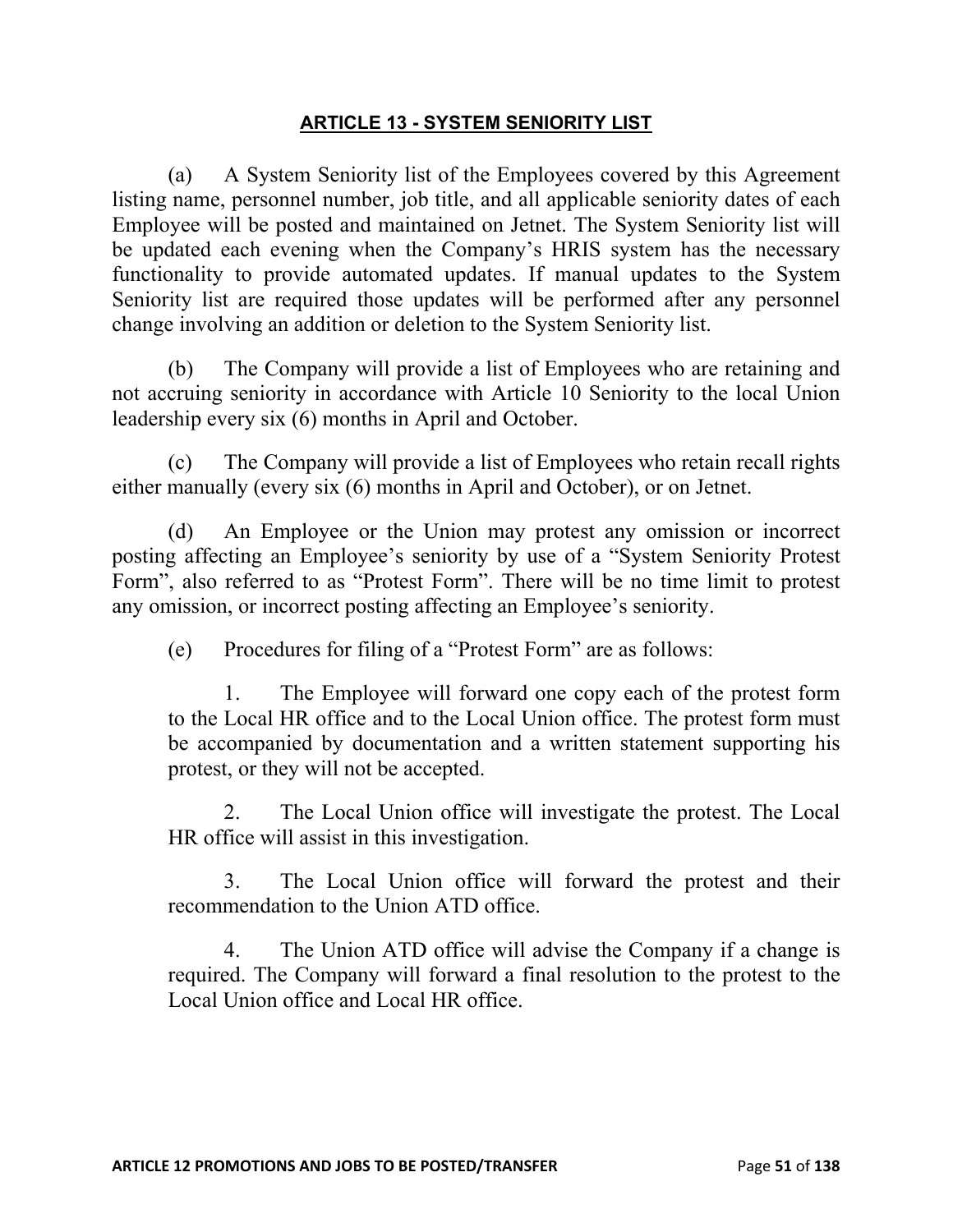## **ARTICLE 14 - LOSS OF SENIORITY**

(a) An Employee covered by this Agreement shall lose his seniority status and his name shall be removed from the seniority roster if:

1. He quits, resigns, or retires, from the service of the Company, except that an Employee, who, on the effective date of resignation, holds recall rights pursuant to Article 16 Recall may continue to hold such recall rights provided such Employee submits a written request to hold recall rights prior to the effective date of his resignation.

- 2. He is discharged for cause.
- 3. He does not return to duty from furlough as prescribed; or
- 4. He fails to return from leave of absence as prescribed; or
- 5. As otherwise provided for in this Agreement.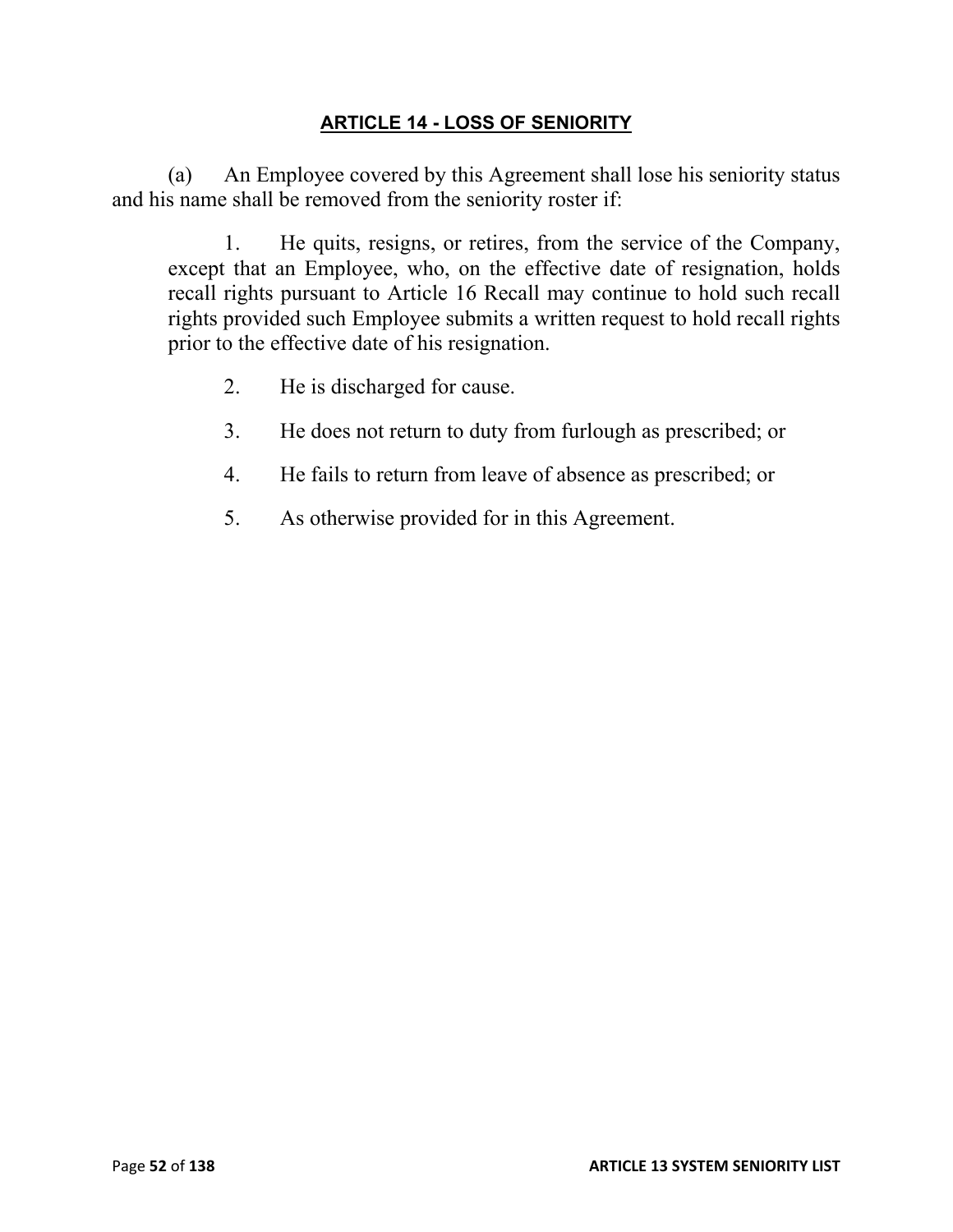### **ARTICLE 15 - REDUCTION IN FORCE**

(a) All notifications of furlough shall be by written notice with Employee receipt confirmation.

(b) All Employees furloughed by the Company due to reduction in force will file proper addresses with the Director of Simulator Support and Engineering. Any change in address must be filed promptly in writing, certified mail, return receipt requested, with the Director of Simulator Support and Engineering.

(c) When a reduction in force results in the furlough of Employees under this Agreement, such furloughs shall be handled in inverse order of seniority as provided in Paragraph (e) of Article 10 Seniority of this Agreement. Employees covered by this Agreement who are to be furloughed will receive at least fourteen (14) days' notice, or pay in lieu of such notice. This notice requirement will not apply where an Act of God, fire, any government's action, laws or regulations, or strikes or other work stoppages cause the furlough.

(d) In the event of a reduction in force, notwithstanding other provisions of this Agreement, the reassignment of available Employees between Work Sections to maintain the stability and efficiency of the work force may be effected by the Company providing such reassignment is effected within forty-five (45) days of the effective date of the furlough. Such reassignments shall be based on inverse seniority order.

Employee(s) reassigned under the provision of Article 15(d) as a result of a reduction in force, will be offered the first opportunity to return to the assignment held prior to the reduction in force upon the recall of the furloughed Employee(s).

(e) Upon request of the Local Union President, an Employee may, within seven (7) calendar days, appeal to a review panel composed of a representative of the International Union and the Vice President, Labor Relations, or their respective designees, any disputes regarding the Reduction in Force application or administration.

(f) Employees who are subject to furlough will be allowed to fill vacancies in other AA/Union contract groups in accordance with Article 12 Promotions and Jobs to be Posted/Transfer.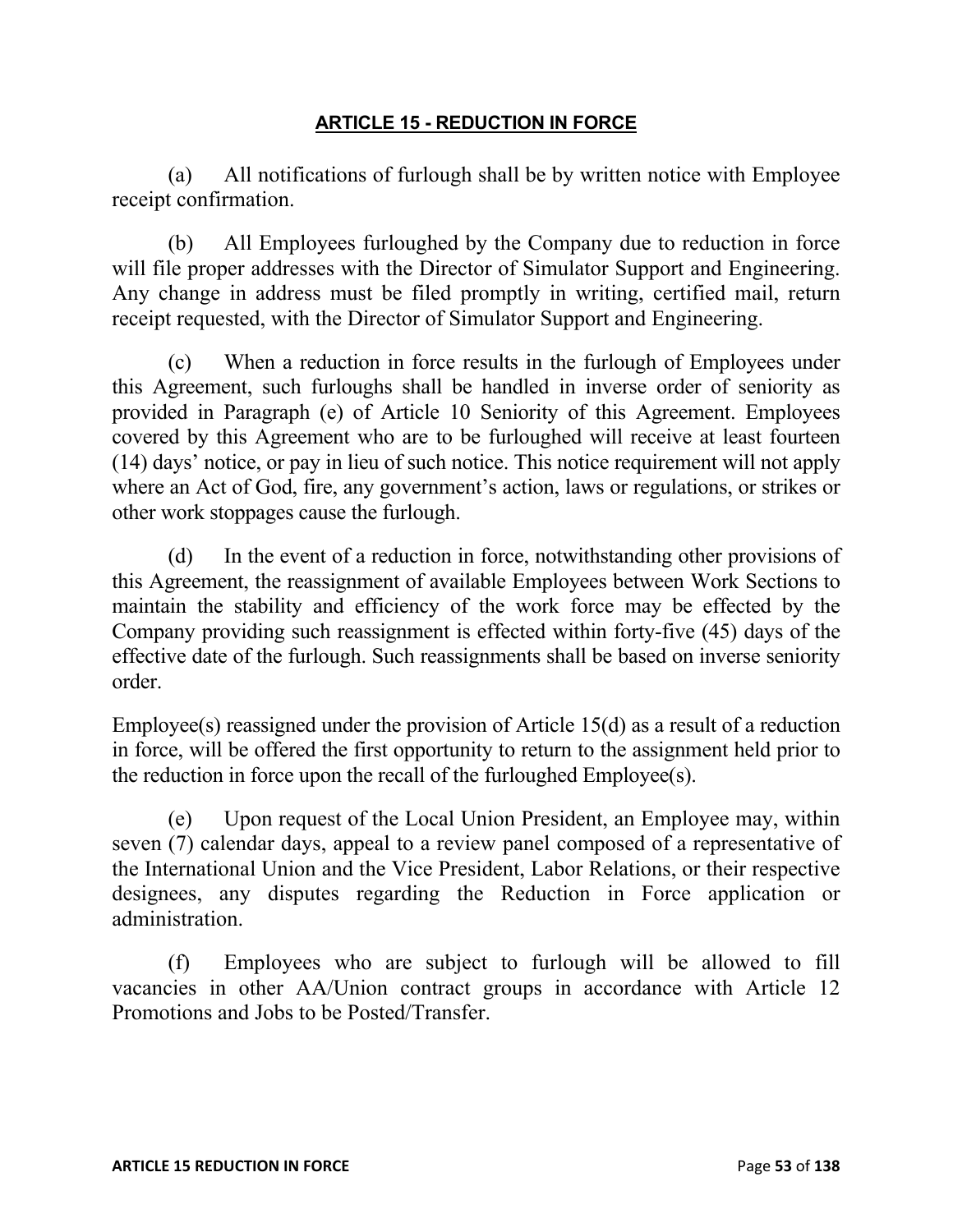(g) An Employee in any Classification covered by this Agreement within the continental United States who is subject to a reduction in force shall have the rights provided by Article 15 (k) below.

Any Employee exercising displacement rights will displace the most junior Employee in the system regardless of Classification, location or Work Section

(h) An Employee exercising displacement rights shall report for duty at his new base within fourteen (14) calendar days. Such period shall commence on the date of notification of assignment by the Company.

During this period he will remain on the payroll of the Company, however, he will receive no pay for this period unless he has requested and been approved to use vacation or compensatory time. Failure to report within the aforementioned time period, except for justifiable cause beyond the control of the Employee, shall be equivalent to resigning without notice and he shall forfeit all rights under this Agreement.

(i) The Company will provide relocation and housing assistance as delineated in Article 44 Moving Expenses for the Employee exercising his displacement rights as a result of a reduction in force.

(j) It is the responsibility of the Employee(s) furloughed to supply the Company with their current address.

(k) For a reduction in force the affected Employee can (in order of listing):

- 1. Accept the furlough or,
- 2. Fill a vacancy in the system or,
- 3. Displace the most junior Employee in the system.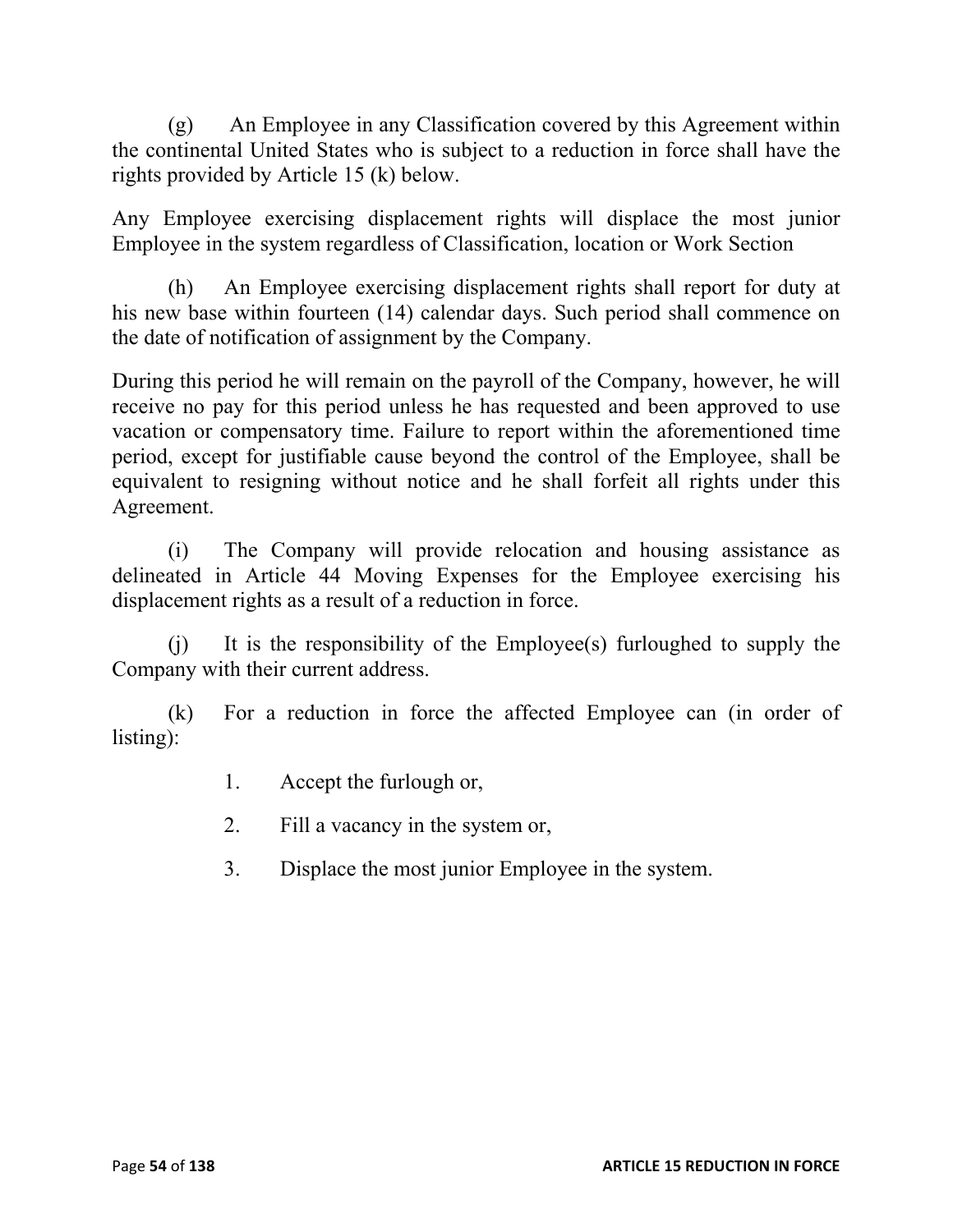### **ARTICLE 16 - RECALL**

(a) The Company and the Local Union President will agree on the current recall list within ninety (90) calendar days of the date of ratification of this Agreement.

(b) All Employees furloughed by the Company due to reduction in force will file proper addresses with the Director of Simulator Support and Engineering at the time of furlough. Any change in address must be filed promptly in writing, certified mail, return receipt requested, with the Director of Simulator Support and Engineering.

All notices of recall will be made (telephonic notifications are okay if confirmed in writing) in writing via e-mail, certified US mail, return receipt requested, or equivalent carrier. All Employees must notify the person whose name is signed to the recall letter, within fourteen (14) calendar days of receipt of the recall letter, the date he will report for duty. Any Employee who fails to notify the person whose name is signed to the recall letter shall forfeit all rights under this Agreement. Any Employee accepting recall will have up to twenty one (21) calendar days to report to work after receipt of notification of recall. Employees who accept recall but fail to report to work shall forfeit all rights under this Agreement, unless such period is extended by the Company for an additional period not exceeding fifteen (15) additional calendar days. The Company will furnish the ranking Local Union Representative a copy of all such recall letters.

(c) A vacancy in any Classification or location shall trigger a recall of furloughed Employees.

(d) An Employee in the Development Engineer Classification furloughed to the street due to seniority will be eligible for recall directly to the Development Engineer Classification, but not ahead of an active Flight Simulator Engineer who has been selected for the Development Engineer Classification.

(e) An Employee in the Technical Coordinator Classification furloughed to the street due to seniority will be eligible for recall directly to the Technical Coordinator Classification, but not ahead of an active Flight Simulator Engineer who has been selected for the Technical Coordinator Classification.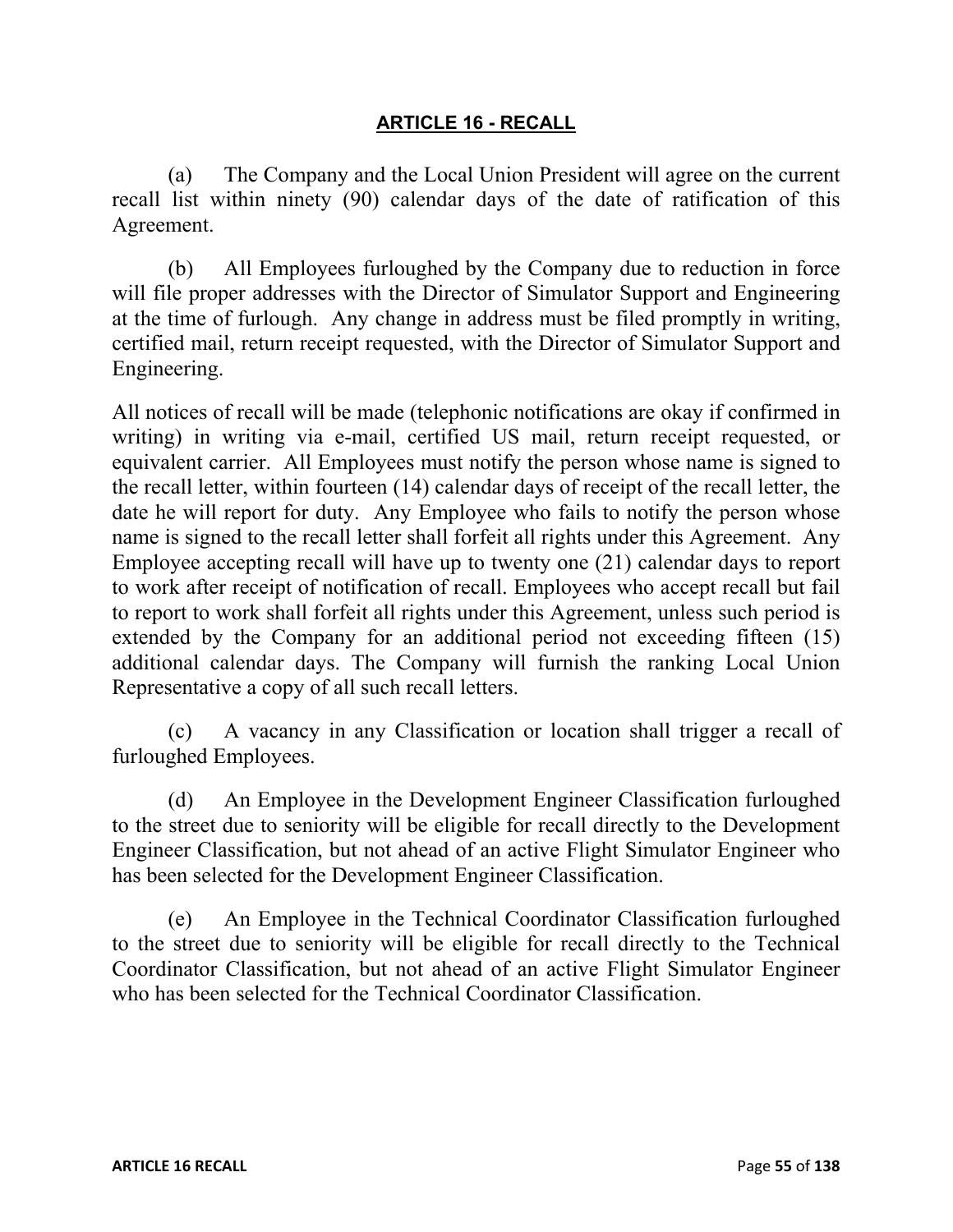(f) Displaced Employee:

An Employee who exercises his right to displace a junior Employee shall, for seven (7) years following his transfer, have the right to return to his former base in accordance with his seniority in order to fill a vacancy, only after the recall list at that station has been exhausted. Displaced Employees who decline the opportunity to return to their home base shall lose their Displaced Employee rights.

(g) Reemployment after a furlough shall be in accordance with the seniority of the Employees furloughed. The Company shall send a notice of recall to the Employee's last address on file with the Company.

(h) To fill a vacancy the Company shall (in order of listing):

- 1. Recall the furloughed Employee from station furlough.
- 2. Recall the Displaced Employee back to his home station.
- 3. Post the bid for voluntary relocation for any Employee.
- 4. Recall any Employee on furlough in the system.

(i) If the Employee refuses recall to any station other than his furlough station, for any reason, he maintains his seniority on the recall list for subsequent recall to any station.

(j) Employees furloughed from their base who refuse recall to that base forfeit all rights under this Agreement.

(k) An Employee whose base is closed as part of a reduction in force shall designate a new base as his furlough station for recall purposes when the base is closed. The Employee shall provide notice of his new designated base for recall purposes to the Director of Simulator Support and Engineering.

(l) Employees who are currently on furlough and did not exercise system displacement will have the right to fill a vacancy at another base after Employees currently on the payroll are given the opportunity to fill that vacancy.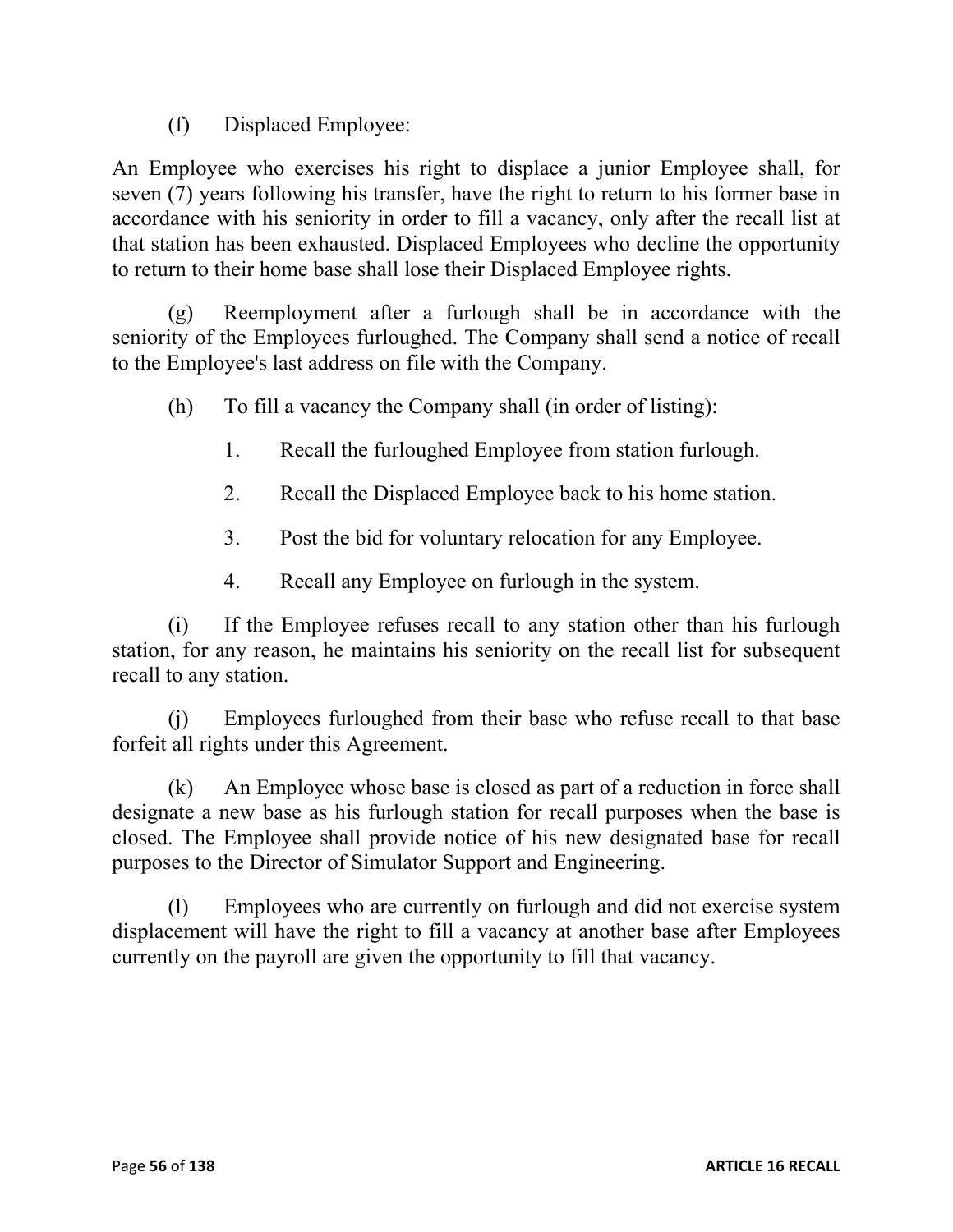#### **ARTICLE 17 - LEAVES OF ABSENCE**

(a) When the requirements of the operation will permit, an Employee may be granted an unpaid Personal Leave of Absence, referred to as "PLOA", for any period of up to one (1) year. A request for PLOA must be submitted to the Company in writing. The request will state the reason for the leave and the duration of the leave. An approved PLOA will be granted in writing and will specify the expiration date of the leave. When a PLOA is granted, the Employees will retain and continue to accrue Classification seniority during the entire period of the leave.

1. If the initial leave is requested for less than one (1) year and the requirements of the operation will permit, a PLOA may be extended for additional periods such that the total leave does not exceed one (1) year. A request for an extension of a PLOA must be submitted and approved prior to the expiration date of the current leave.

2. An Employee on a PLOA may submit a request to terminate his leave prior to the expiration date of the leave. The request must be in writing. The Company's response to the request will be in writing.

3. Based on the requirements of the operation, the Company may cancel any PLOA at any time prior to the expiration date of the leave. In the event the Company elects to cancel a PLOA, the affected Employee will be notified in writing, not less than fourteen (14) calendar days prior to the effective date of cancellation

4. An Employee elected to a full-time governmental office (Federal, State) will be granted a Government Leave of Absence (GLOA) not to exceed the term of office, or subsequent re-elections. The application for a GLOA must be made in writing to the Company, with a copy to the Union. An Employee granted a GLOA will retain and accrue Classification seniority for the period of the leave, however, no other Company benefits or privileges will be granted or accrued. Employees granted a GLOA must give thirty (30) days' notice of intent to return.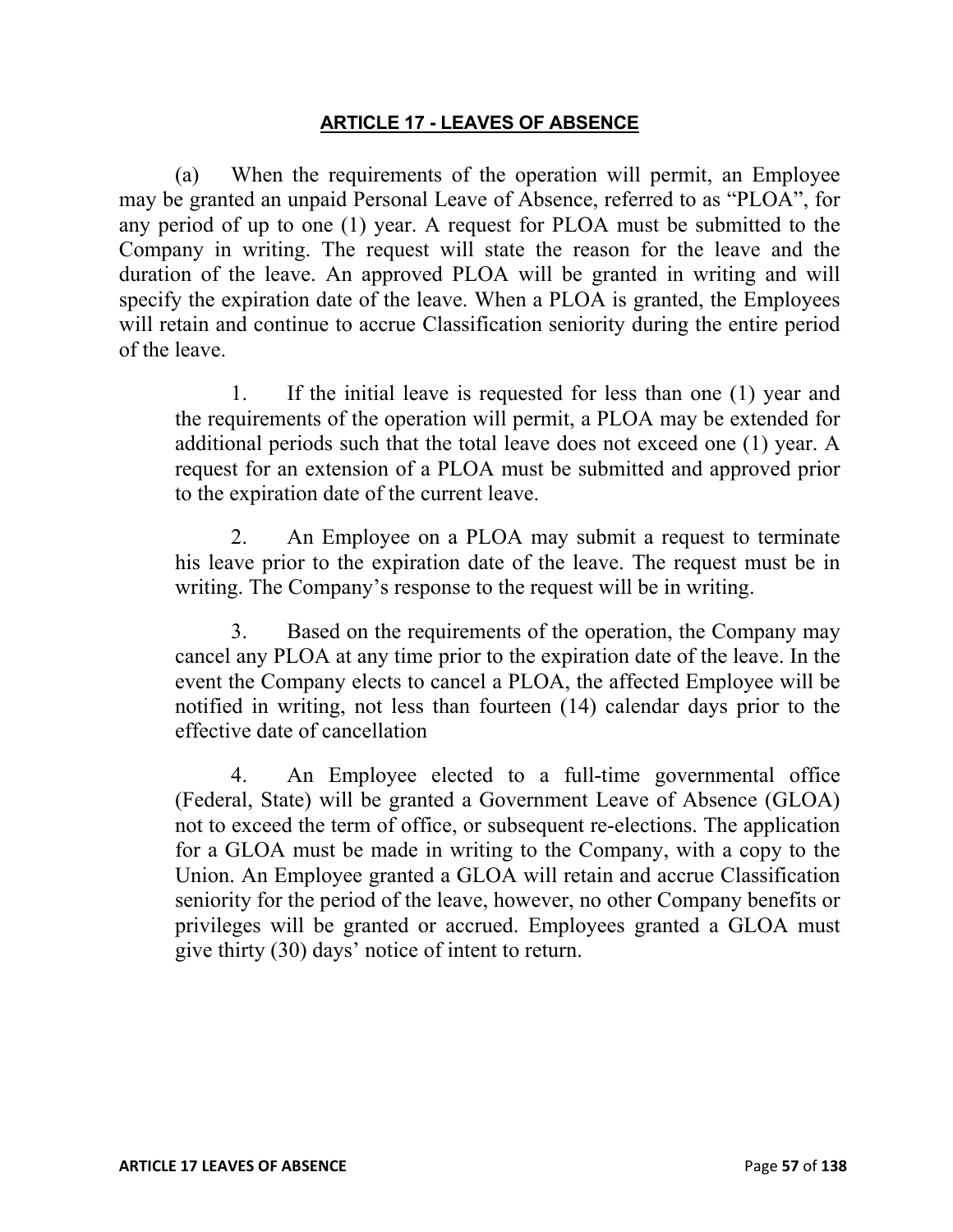(b) An Employee, holding a position as an International Union Representative, an International Union Officer, or a full time position with the International Union or any of its Locals, may request through the International Union a Union Business (Pay) Continuance Leave of Absence, referred to as "UBC". The request for a UBC will be in writing from the International Union. The request will be sent to the Vice President – Labor Relations. If approved by the Company, the UBC will not exceed twelve (12) calendar months or the term of office in the event of an elected position. The written approval will state the expiration date of the leave. An Employee on a UBC will continue to retain and accrue Company and Classification seniority throughout the leave.

1. A UBC may be extended in the same manner as stated in Article 17 (a). A request for an extension of a UBC must be submitted and approved prior to the expiration date of the current UBC.

2. If the UBC is extended, the Employee will continue to retain and accrue Company and Classification seniority.

3. If an Employee is on a UBC, there will be no interruption to the Employee's pay and benefits, but the Company will bill the Local Union or the International Union, as applicable, for the Employee's salary plus a percentage override for tax and benefit related expenses. Failure of the responsible party to pay the billing will result in the termination of the UBC for the affected Employee.

(c) In lieu of a planned Reduction in Force, the Company will, to the extent possible, make Overage Leaves of Absence (OL) available to Union represented Employees who have completed their probationary period. Requests for leaves under this procedure must be submitted to the Company in writing. Approved leaves will be granted in writing and will not result in the involuntary transfer of any other Union represented Employee.

1. Prior to the authorization of any Overage Leave of Absence (OL), the Executive Vice President of Operations or the Vice President of Flight or his designee, as appropriate, will review implementation plans with the Director of the Air Transport Division.

2. The number of such leaves of absence granted at each station will be determined by the Company.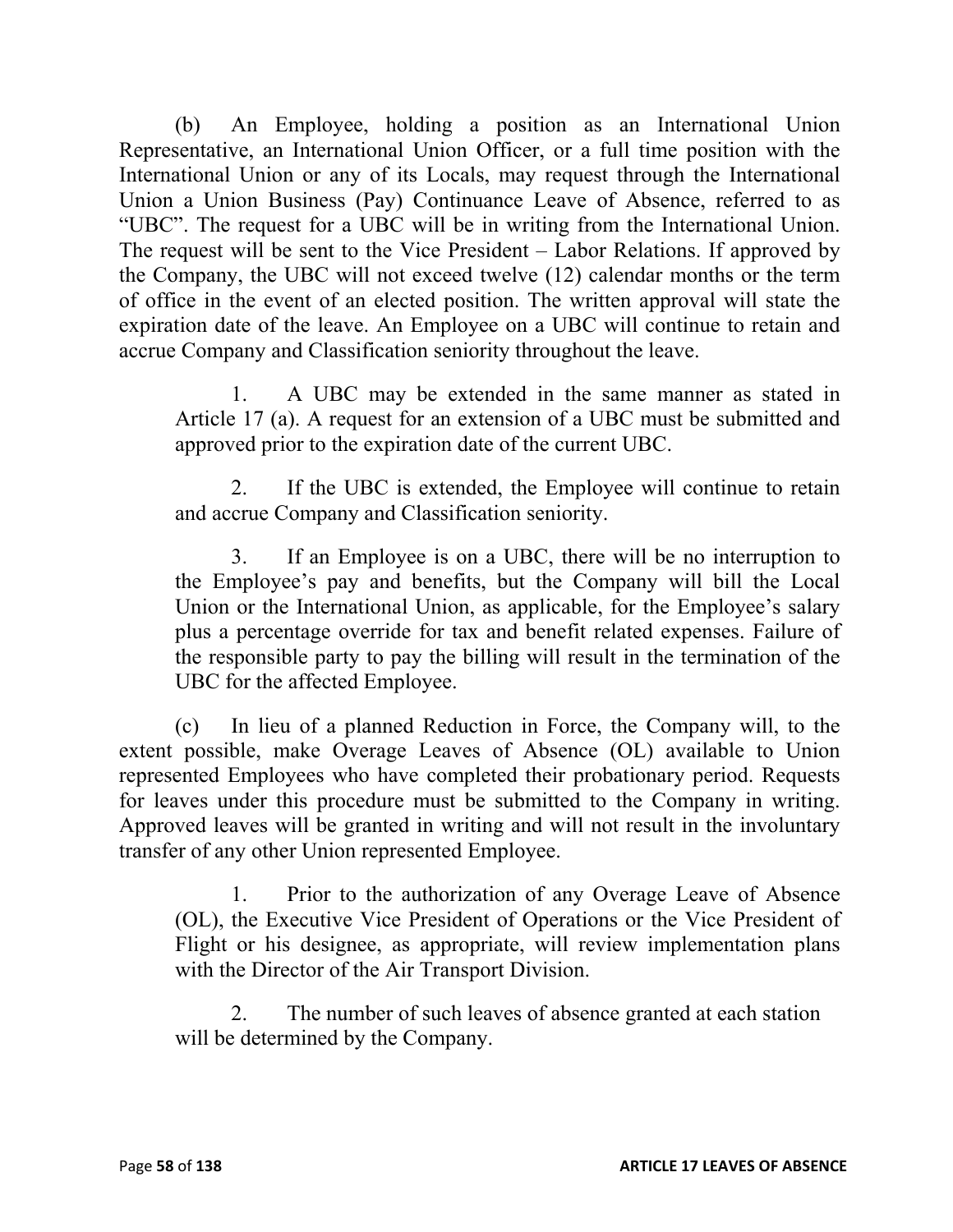3. When an Overage Leave is declared, an Employee who is on a leave of absence other than an Overage Leave may request to have his leave converted to an Overage Leave. It is the Employee's sole responsibility to request such conversion.

4. Upon proper application to the Company, leaves of absence under this procedure will be granted by job skill/work unit, in order of Classification seniority for periods of not less than one (1) week and no more than one (1) year. Extensions may be granted if there are no other Overage Leave requests on file.

5. Overage Leaves, once granted, may not be refused and must be accepted by the Employee requesting the leave.

6. Due to the requirements of the service, the Company may cancel Overage Leaves granted under this procedure any time prior to the expiration date of the leave. In the event the Company wants to cancel a portion of the number of Overage Leaves, the cancellations will be in inverse seniority order.

7. An Employee who has been granted a leave of absence under this procedure must submit his current address of record to the Department Manager approving the Overage Leave in writing. Thereafter, an Employee on an Overage Leave must advise the Department Manager, in writing, within ten  $(10)$  calendar days of any change in address.

8. In the event the Company elects to cancel the leave of absence, the affected Employee will be notified, in writing, by certified U.S. Mail, or equivalent carrier, return receipt requested, at the last address of record on file with the Department Manager.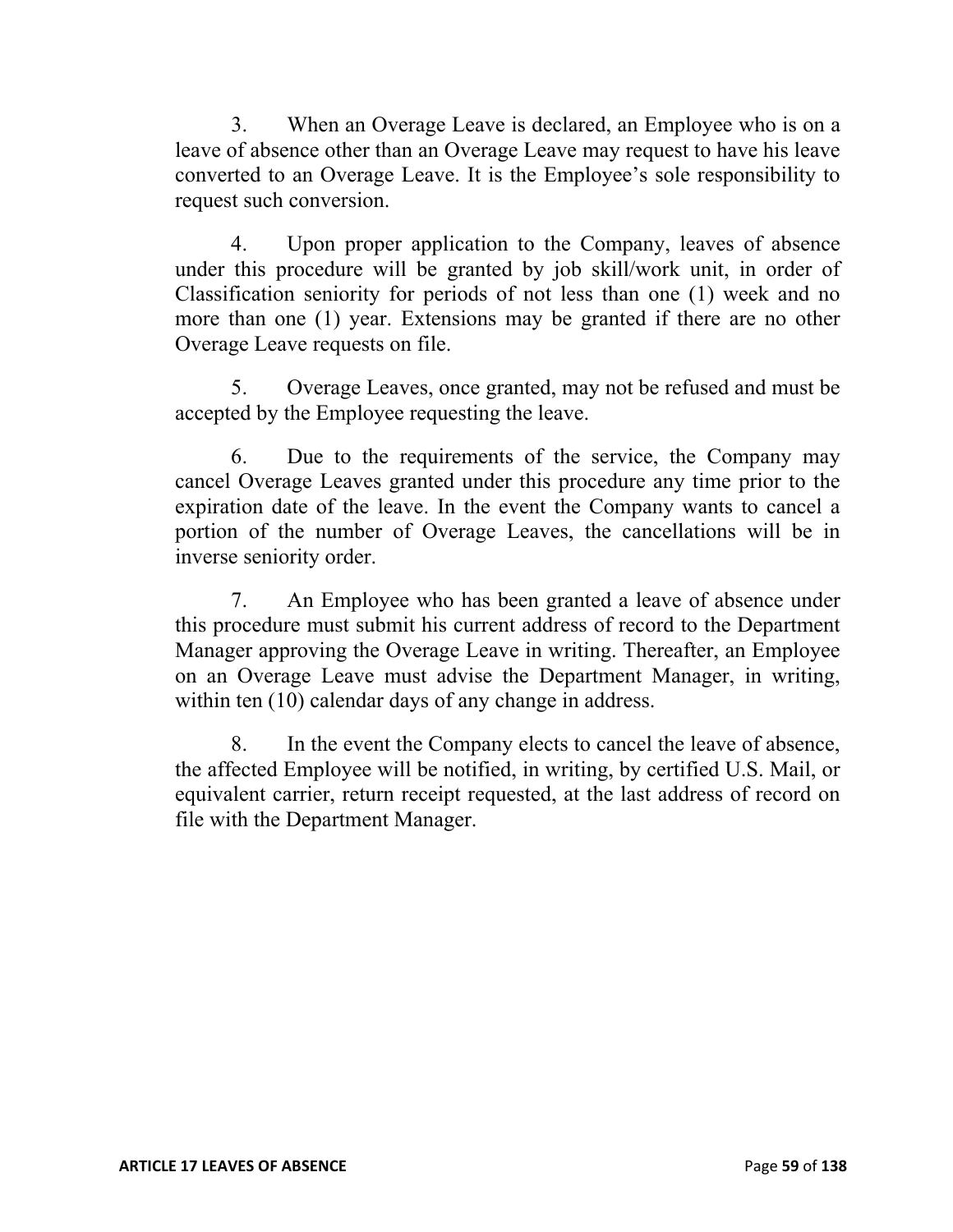9. An Employee granted a leave of absence under this procedure will not be entitled to employment and will forfeit his seniority with the Company if:

a. He fails to return to work on the specified date at the expiration of the leave; or

b. He declines, in writing, his intention to return to work; or

c. He does not indicate, in writing, his intention to accept or reject employment within seven (7) calendar days after receipt of notice of cancellation of the leave of absence; or

d. He does not return to work on the date specified in the notice of cancellation of the leave of absence. The return date will not be less than seven (7) calendar days after receipt of the notice.

10. An Employee granted a leave of absence under this procedure, will continue to accrue Company, Classification, and Pay seniority for all purposes during the leave of absence not exceeding his previous service to a maximum of one (1) year.

11. An Employee returning to duty at the expiration of an Overage Leave will return to his former Classification and will, thereafter, be permitted to exercise his seniority on the next available shift selection.

12. An Employee on an OL will receive benefits under the conditions provided below:

a. While on an OL, the basic coverage of Medical, Dental, and Basic Life Insurance will continue for the Employee. The Employee must pay his portion of the costs in accordance with Company policy. If the Employee is enrolled in any optional coverage, he must make payments for those benefits to remain in effect during the OL. Payments for optional coverage will be in accordance with Company policy. An Employee should contact Employee Services for the appropriate forms to calculate his individual costs.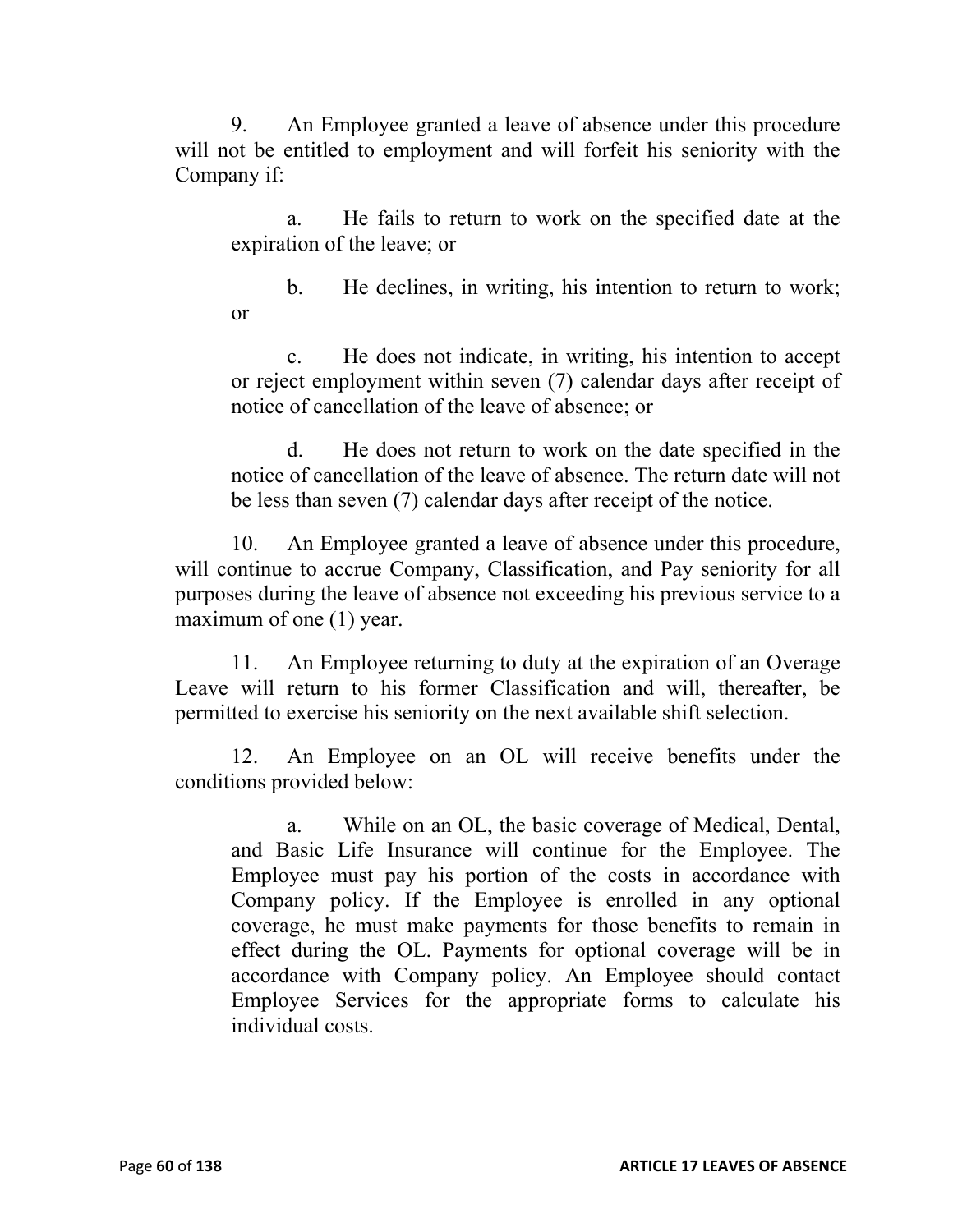b. The time on an OL will be considered as time worked for purposes of vesting and credited service for retirement benefits.

c. The time on an OL will be considered as time worked in determining vacation accrual and paid sick leave accrual.

d. Holidays that occur during an OL will not be paid.

e. An Employee may keep all Company identification cards/badges during his OL. An Employee retains full travel privileges during the OL, except for travel on other airlines, which is not permitted. When traveling on an OL, the Employee must prepay travel service charges at the ticket counter.

f. Premiums for the TWU LTD Insurance Plan must be paid for in advance of the OL and for the duration of the OL. An Employee should contact his Local Union for the appropriate forms and information.

g. Benefit coverage and application not specifically provided in this Article will be applied in accordance with Company policy.

(d) When an Employee is placed on an unpaid leave of absence on account of sickness or injury, HR Services will send the Employee a personal information package within ten (10) days from the start of the leave including a letter advising of his unpaid leave status and benefit information. The Employee must provide medical substantiation for the leave to HR Services within fifteen (15) days of receipt of the package. Should HR Services need further clarification, the Employee and/or the treating physician/provider may be asked to provide additional information. Approval of the leave is contingent upon receipt of sufficient medical documentation from the Employee's treating physician/provider. An Employee will be notified in writing of the approved leave period, including the expiration date of the leave, based on receipt of sufficient medical documentation. To extend the leave beyond the initially granted leave period, an Employee must provide sufficient medical documentation from the Employee's treating physician/provider, at least seven (7) days prior to expiration, to substantiate the extension. Approval of an extension of the leave is contingent upon receipt of sufficient medical documentation from the Employee's treating physician/provider.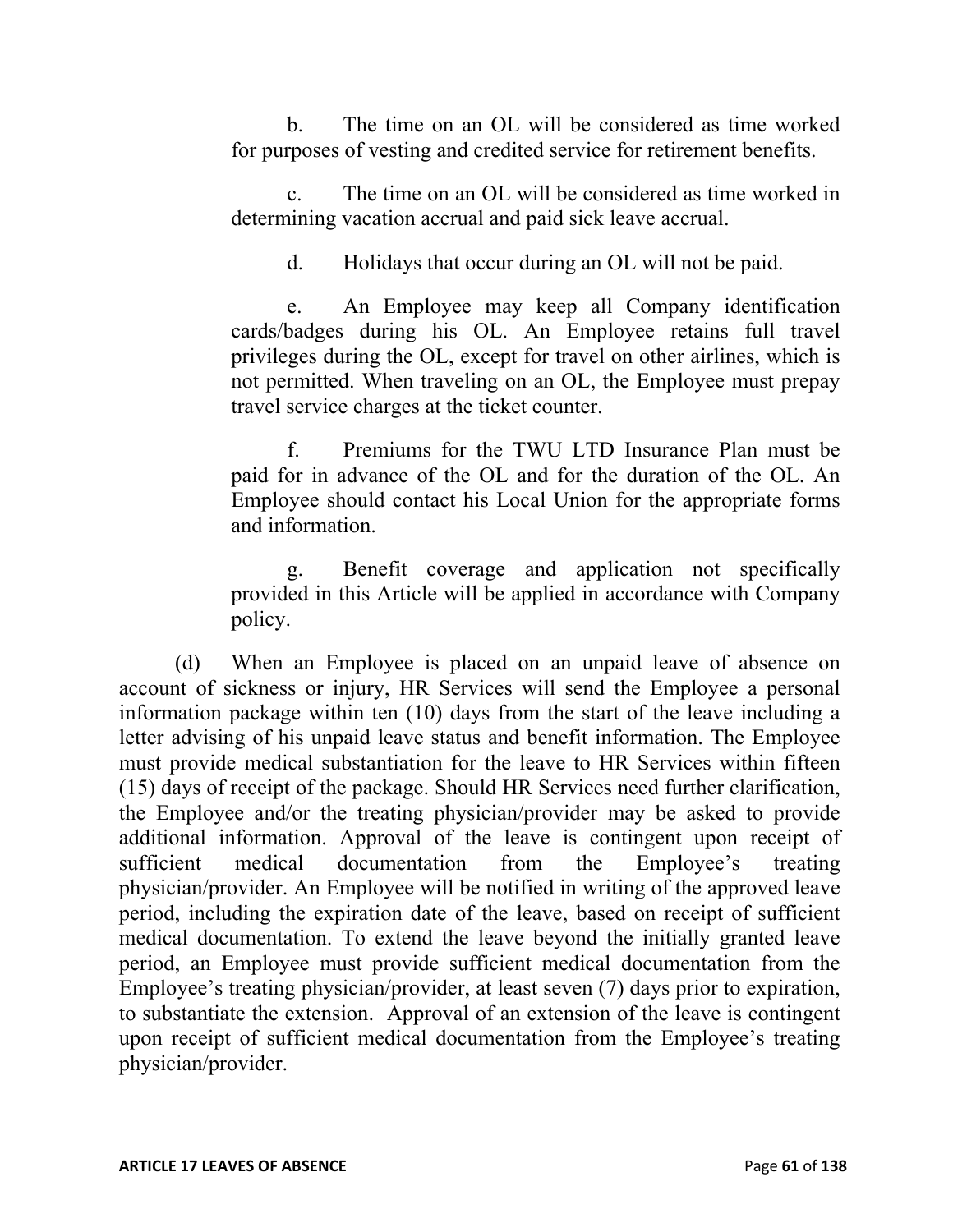1. The Employee will retain and continue to accrue his Company and Classification seniority until he is able to return to duty except that in no case will a leave for the same sickness or injury exceed a total continuous period of five (5) years. The Company will provide one hundred and eighty (180) calendar days written notification prior to the expiration date of the five (5) year period. The notification will be made via certified U.S. Mail, return receipt requested, or equivalent carrier to the Employee's last known address.

2. Application of SKLOA is referenced in Company policy.

3. An Employee who is returning from a leave granted for reasons of sickness or injury will be permitted to exercise his seniority in resuming his Classification or any lower Classification at the station to which he has previously been assigned.

(e) An Employee granted a leave of absence under the provisions of the Family Medical Leave Act, referred to as a Family Medical Leave of Absence or "FMLOA" will retain and continue to accrue Company and Classification seniority during the leave, not to exceed ninety (90) calendar days.

(f) An Employee on any leave of absence will physically report to his station on his first scheduled work day following the expiration of the leave. It is the responsibility of the Employee to contact the Company prior to the expiration of his leave of absence to ensure that he knows his schedule and assignment. Failure to report or to secure a renewal of a leave of absence will terminate the leave of absence and his employment. It is the responsibility of the Company to inform the Employee of the expiration date of any approved leave of absence. The Company will also inform the Employee of the procedures regarding any benefits while on his leave.

(g) Any written communication, required by this Article, between the Company and an Employee on a leave of absence will be via certified U.S. Mail, return receipt requested, or equivalent carrier.

(h) If any Employee is on any leave of absence and he is affected by a reduction in force, his leave of absence will be terminated, and the provisions of Article 15 Reduction in Force will be applied to the affected Employee.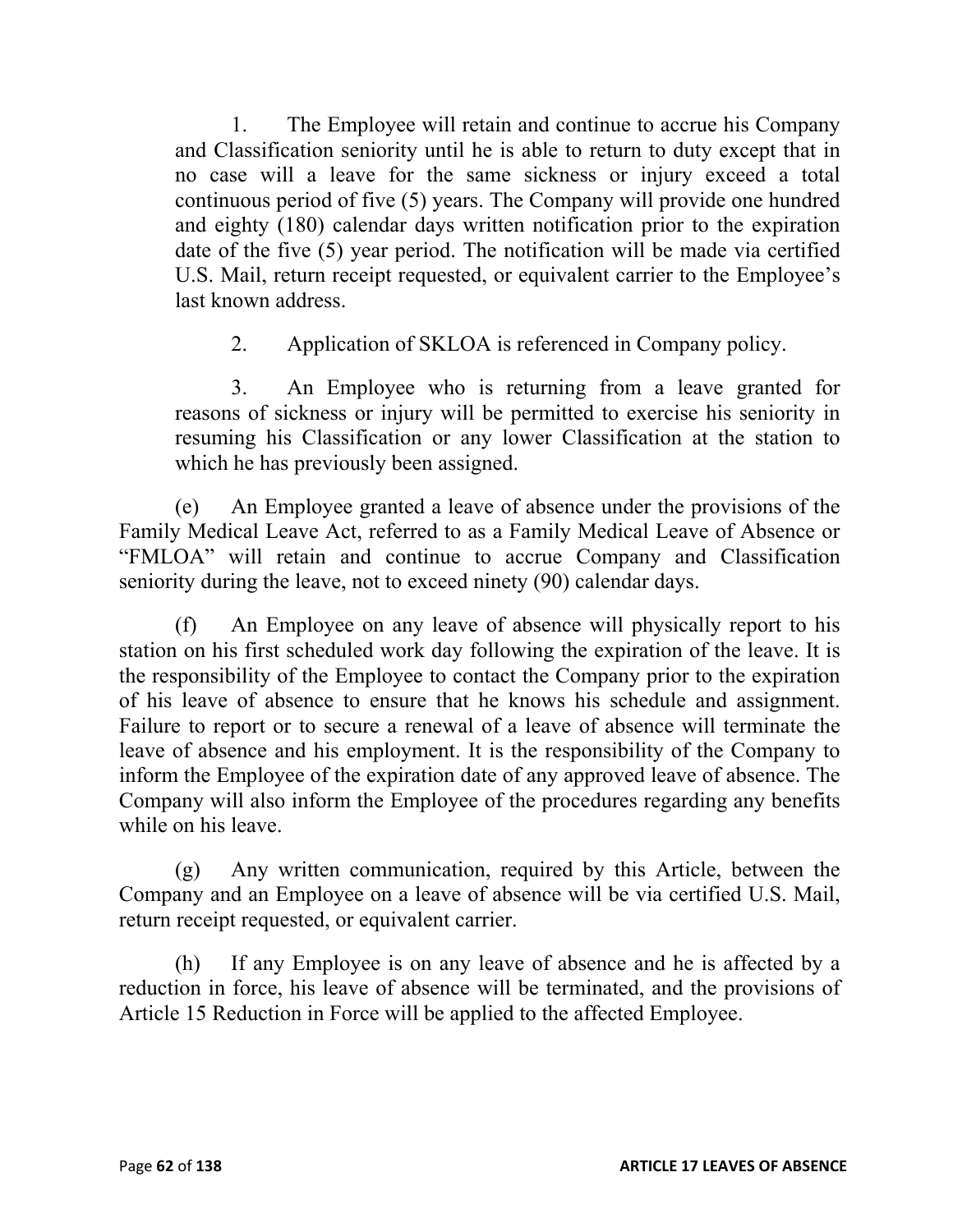(i) The rights of an Employee on a leave of absence under the provisions of this Article and Article 18 Military Leave, in regard to the maximum duration of a leave, Company seniority accrual, Classification seniority accrual, Pay seniority accrual, vacation accrual, sick leave accrual, credited service for pension, and reinstatement rights are listed in the chart that follows.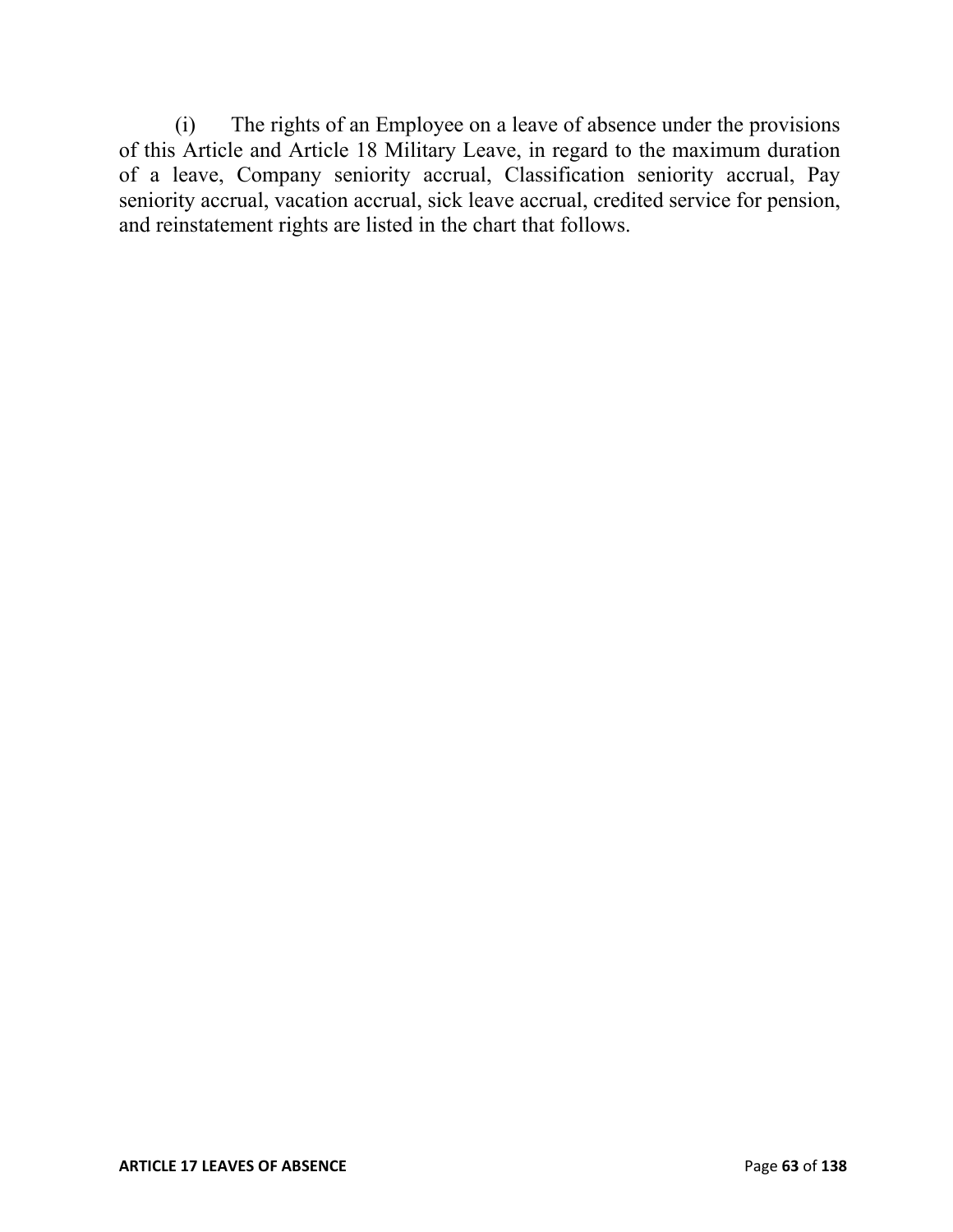|                                           | Personal<br>Leave                                | Union<br>Leave                             | Govern-<br>ment Leave    | Overage<br>Leave                         | <b>Unpaid Sick</b><br>Leave of<br>Absence<br>(including<br>Maternity) | Unpaid<br>Injury on<br>Duty Leave                        | Military<br>Leave                                                  | Family<br>Leave                                                            |
|-------------------------------------------|--------------------------------------------------|--------------------------------------------|--------------------------|------------------------------------------|-----------------------------------------------------------------------|----------------------------------------------------------|--------------------------------------------------------------------|----------------------------------------------------------------------------|
| Duration of<br>Leave                      | Up to a<br>total of<br>12<br>months              | Up to 12<br>months<br>or term<br>of office | Term of<br>office        | Minimum<br>of 1<br>week, up<br>to 1 year | Up to 5<br>years<br>(cumulative<br>if same<br>illness)*               | Up to $5$<br>years<br>(cumulative<br>if same<br>injury)* | Up to $5$<br>years or in<br>accord-<br>ance with<br>Federal<br>law | Up to 84<br>calendar<br>days (12<br>weeks)                                 |
| Accrual of<br>Company<br>Seniority        | Up to 90<br>calendar<br>days                     | Duration<br>of the<br>Leave                | None                     | Duration<br>of the<br>Leave              | Duration of<br>the Leave                                              | Duration of<br>the Leave                                 | Duration<br>of the<br>Leave                                        | Duration<br>of the<br>Leave                                                |
| Accrual of<br>Classification<br>Seniority | Duration<br>of the<br>Leave                      | Duration<br>of the<br>Leave                | Duration of<br>the Leave | Duration<br>of the<br>Leave              | Duration of<br>the Leave                                              | Duration of<br>the Leave                                 | Duration<br>of the<br>Leave                                        | Duration<br>of the<br>Leave,<br>not to<br>exceed<br>90<br>calendar<br>days |
| Accrual of<br>Pay Seniority               | None                                             | Duration<br>of the<br>Leave                | None                     | Duration<br>of the<br>Leave              | Up to 30<br>calendar<br>days                                          | Duration of<br>the Leave                                 | Duration<br>of the<br>Leave                                        | Up to 30<br>calendar<br>days of<br>unpaid<br>leave                         |
| Vacation<br>Accrual                       | Up to 60<br>calendar<br>days,<br>then<br>reduced | Duration<br>of the<br>Leave                | None                     | Duration<br>of the<br>Leave              | Up to 60<br>calendar<br>days, then<br>reduced                         | Duration of<br>the Leave                                 | Duration<br>of Leave                                               | Up to 60<br>days of<br>unpaid<br>leave,<br>then<br>reduced                 |
| <b>Sick Leave</b><br>Accrual              | None                                             | Duration<br>of the<br>Leave                | None                     | Duration<br>of the<br>Leave              | Up to 60 cal.<br>days, then<br>reduced                                | Duration of<br>the Leave                                 | Duration<br>of Leave                                               | Up to 30<br>calendar<br>days of<br>unpaid<br>leave                         |
| Reinstate-<br>ment Rights                 | Yes                                              | Yes                                        | Yes                      | Yes                                      | Yes                                                                   | Yes                                                      | Yes                                                                | Yes                                                                        |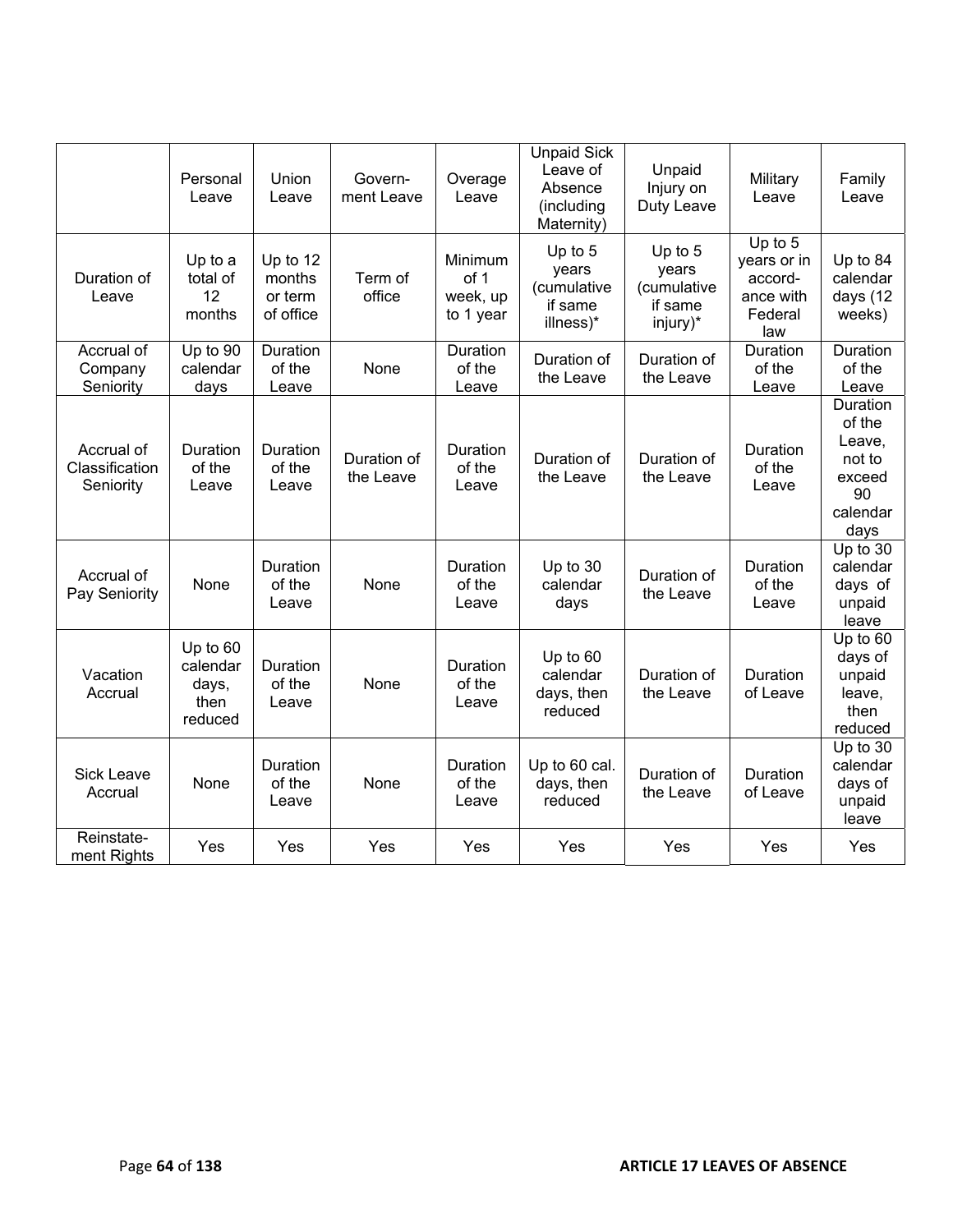### **ARTICLE 18 - MILITARY LEAVE**

(a) The reemployment and seniority status of any Employee, who, while in the active service of the Company, entered the armed services or the Merchant Marine of the United States, will be governed by the provisions of the Selective Training and Service Act of 1948, as amended, now known as the Uniformed Services Employment and Reemployment Rights Act, or other applicable law.

(b) Time spent on military leave will count as time worked for purposes of seniority, wage rates within the Employee's Classification and vacation.

(c) An Employee granted a leave of absence to go on a tour of duty with the National Guard or other reserve unit will accrue length of service for pay purposes for the period of such leave. An Employee, if he so desires will be able to use any accrued or unused vacation during this leave.

An Employee on military leave at time of furlough, lacking sufficient seniority to exercise options, will be placed on furlough status. The military leave will be terminated until the Employee is recalled at which time the Employee will be reinstated to military leave, if applicable.

Employees having sufficient seniority to exercise options at time of furlough (while on military leave), but who subsequently choose the furlough option (upon return from military leave), will be placed on the recall list.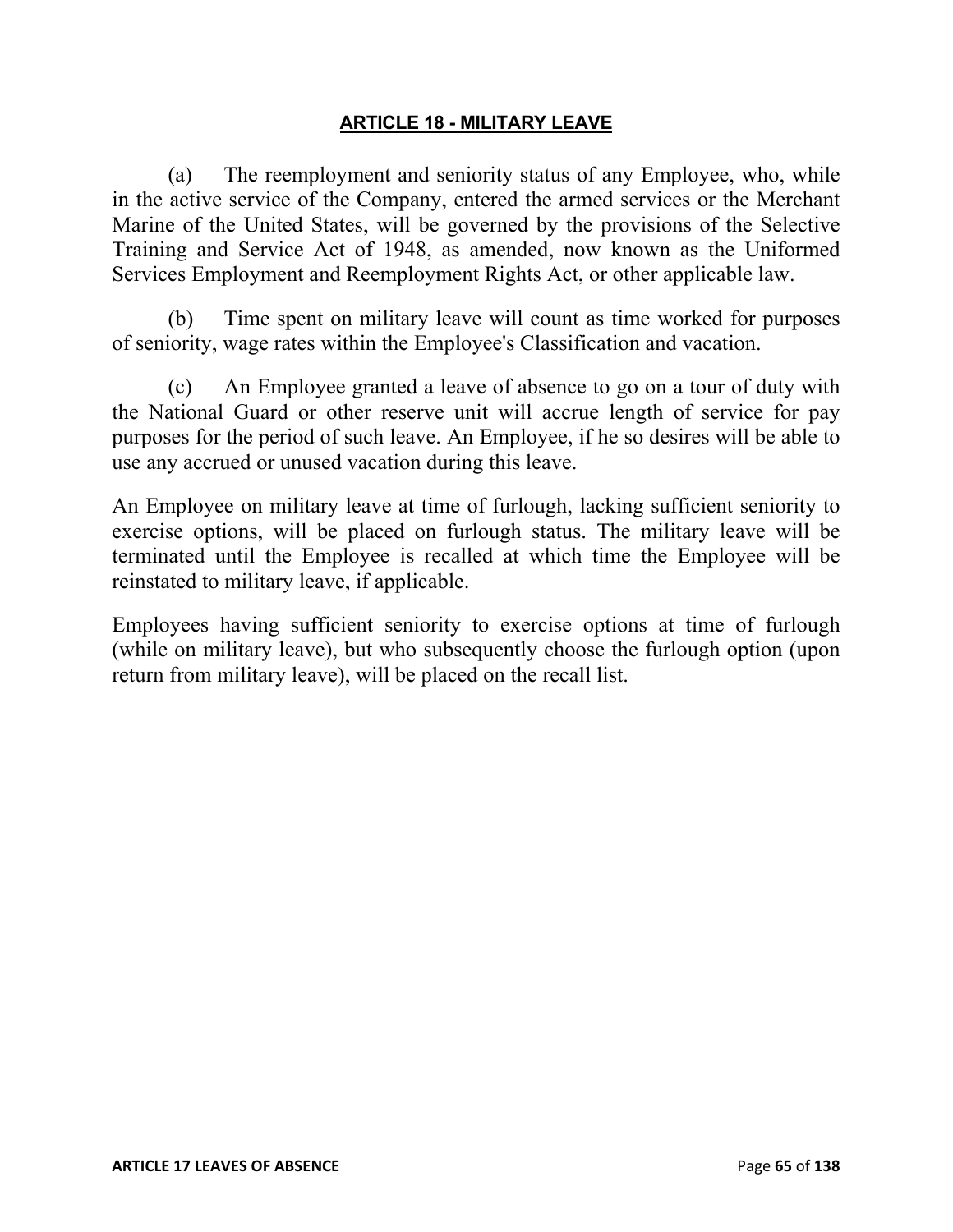### **ARTICLE 19 – TERMINATION OF EMPLOYMENT**

(a) An Employee furloughed through no fault of his own will be given two (2) weeks' notice in writing or, at the option of the Company, two (2) weeks of pay at straight-time (1x) rates, including his base hourly rate plus any applicable premiums and longevity, in lieu of the notice.

This requirement of notice will not apply to a furlough caused by an Act of God or by a strike of the Employees of the Company without giving the notice required by the Railway Labor Act, as amended.

(b) An Employee who resigns will give the Company two (2) weeks' notice of resignation in writing. The Company may, at its option, give the Employee two  $(2)$  weeks of pay at straight-time  $(1x)$  rates, including his base hourly rate plus any applicable premiums and longevity, in lieu of working the notice period.

(c) In the event an Employee under this Agreement is furloughed, the Company will provide continuation of benefits to the Employee and his dependents as outlined in Article 37 Furlough Benefits.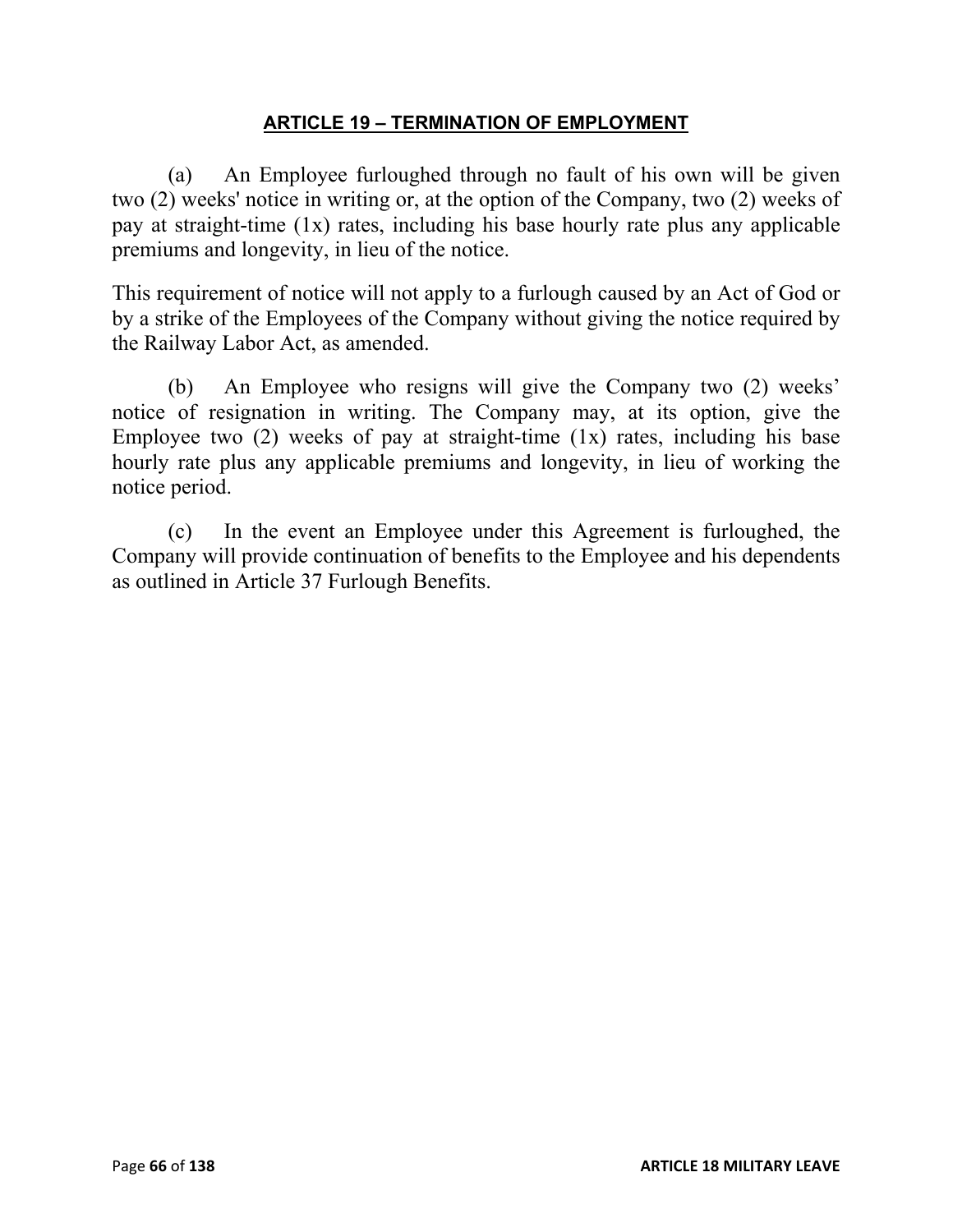#### **ARTICLE 20 – BULLETIN BOARDS**

(a) The Company will provide secure and locked bulletin boards at each station where Employees are employed, marked Transport Workers Union of America, AFL-CIO, and the appropriate Local number, for the posting of official notices of Union activities not inconsistent with the Railway Labor Act. Such notices will bear the signature of an Officer of the Union and will not contain anything of a defamatory or personal nature attacking the Company or its representatives.

(b) The Company will provide bulletin boards as specified and agreed to by the Joint Safety Committee for safety related issues.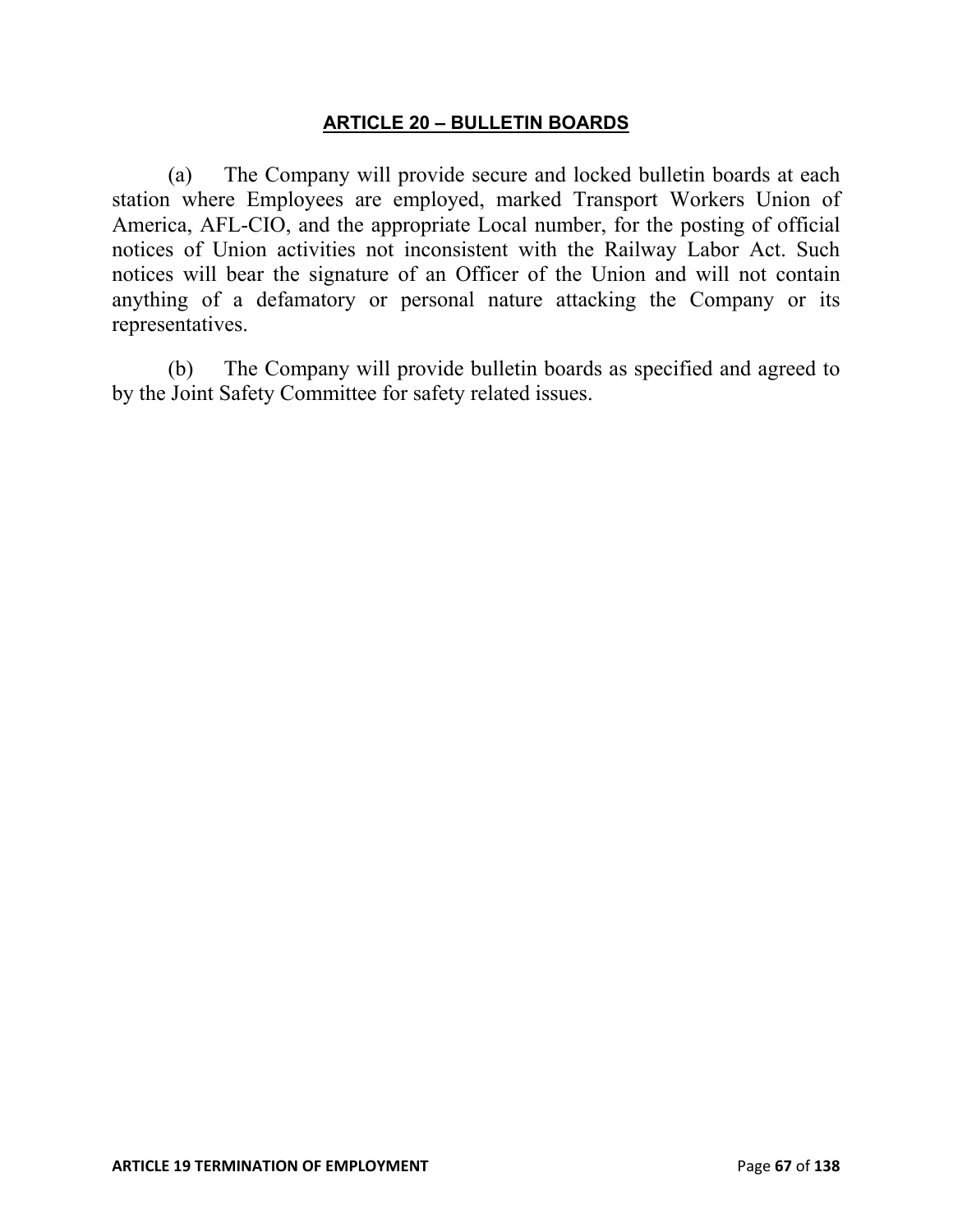### **ARTICLE 21 – BEREAVEMENT**

(a) Three (3) days bereavement (BR) leave with pay for death in the Employee's immediate family will be extended to the Employees covered by this Agreement. Immediate family includes mother, father, spouse, eligible domestic partner, sister, step-sister, brother, step-brother, child (dependent and nondependent), mother-in-law, domestic partner's mother, father-in-law, domestic partner's father, step-mother, stepfather, Employee's grandparents, Employee's grandchildren, legal guardian or documented former legal guardian, or relative who is a resident of the household. To the extent that the Company Policy provides more expansive bereavement leave benefits, those benefits will be applied to all Employees covered by this Agreement.

(b) Upon request the option of up to two (2) days of bereavement (BRU) days without pay will be extended to an Employee, in conjunction with BR days.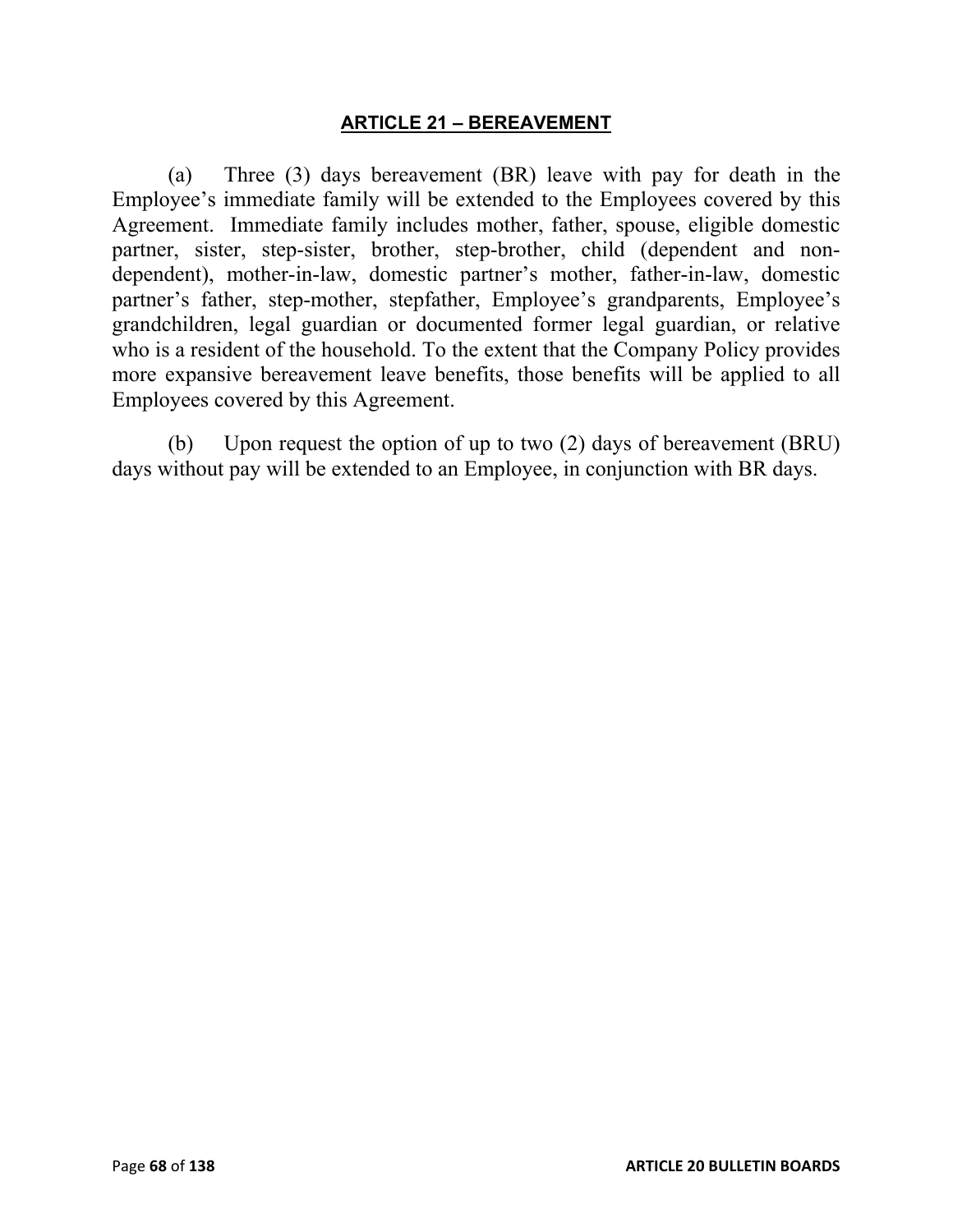## **ARTICLE 22 – JURY DUTY**

(a) An Employee called for jury duty will be paid as if working for all regularly scheduled hours less the fee received for jury services for actual days served. The Employee will promptly provide his supervisor a copy of the jury summons and also provide a copy of the court's validation of jury service when completed. In the event an Employee is excused (Employee requests not to serve) from jury duty, he will only be compensated for hours verified by the court.

(b) An Employee assigned to jury duty for five (5) or more consecutive days during day time hours will be assigned to the day shift with Saturday and Sunday as his scheduled days off, effective for the workweek in which jury duty starts. Employees assigned to other types of jury duty, (e.g. telephone standby, single day jury duty, etc.) will have their work schedules adjusted only to the extent necessary to accommodate the actual jury service requirement.

(c) If there is a question regarding the application of this provision, the Employee's Manager shall contact Labor Relations who will establish a telephone conference with the International Union and the Local President to resolve the matter.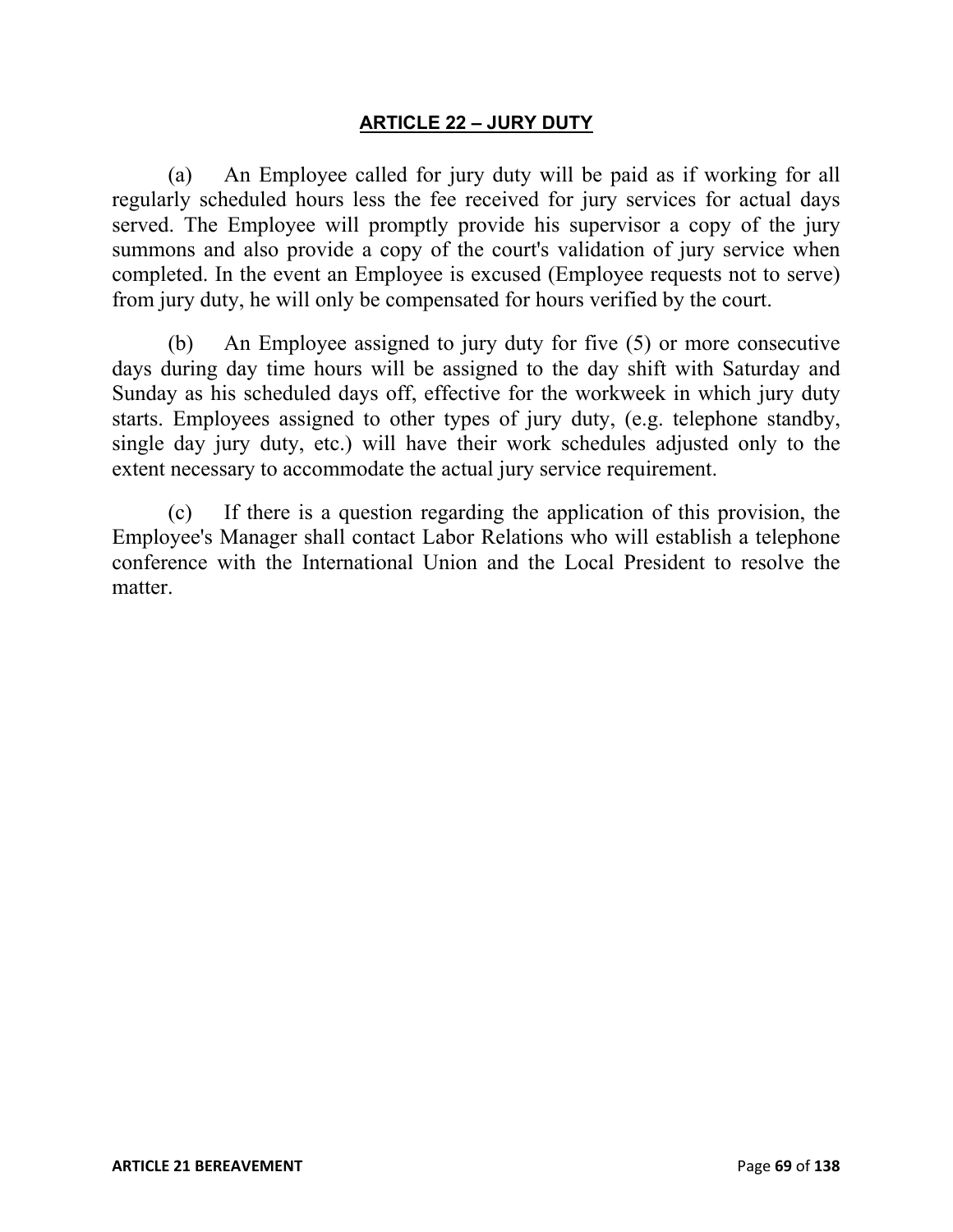# **ARTICLE 23 - ATTENDANCE AT HEARINGS AND INVESTIGATIONS**

(a) When an Employee hereunder is required by the Company to attend hearings or investigations at his base, he will be paid for such time required to be spent at such hearing or investigation in the same manner as though such time were spent at his regular work.

(b) When an Employee hereunder is required by the Company to attend hearings or investigations outside his base, he will be covered in accordance with Article 26 Field Work.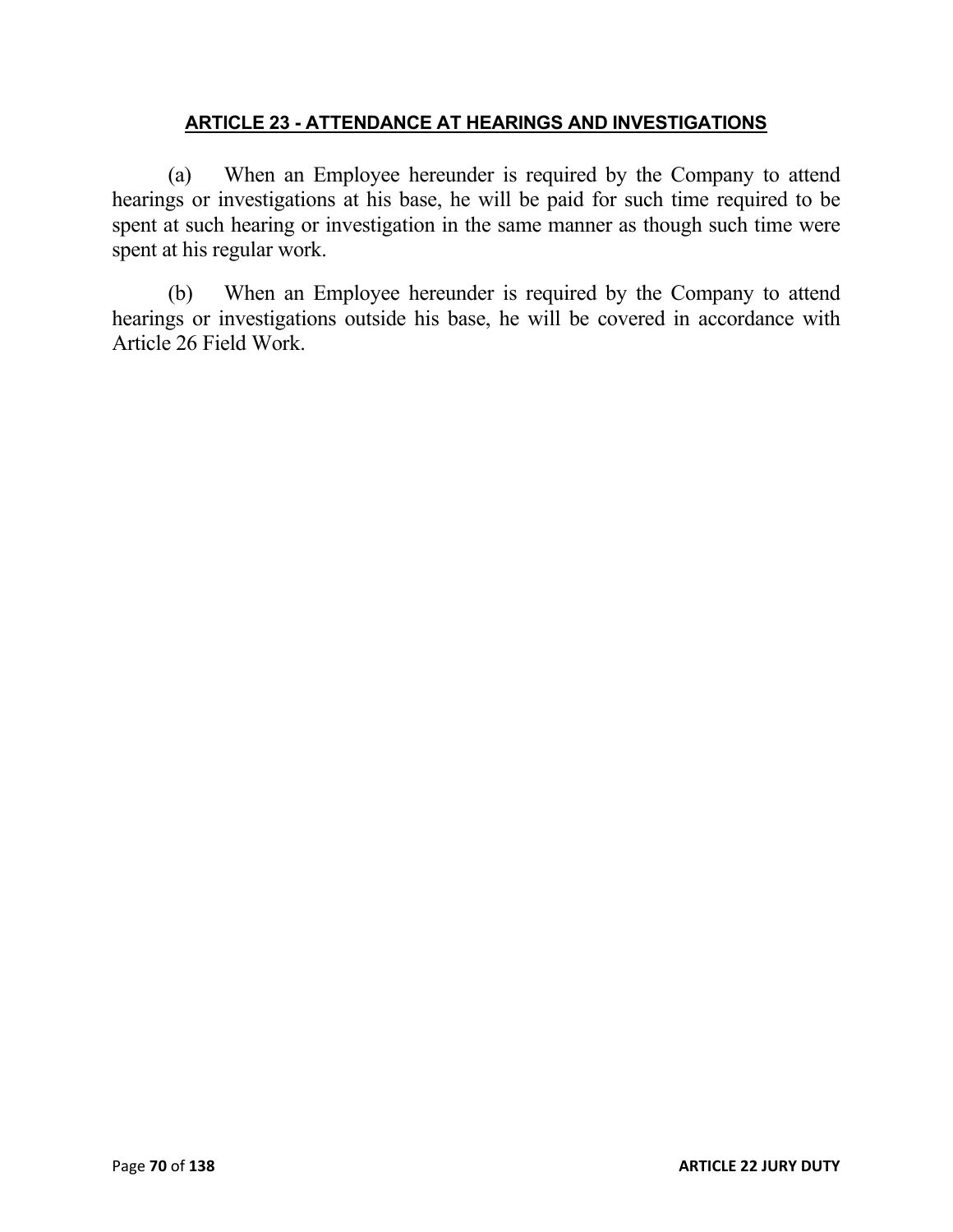## **ARTICLE 24 - ABSENCE FROM DUTY**

(a) An Employee unable to report for duty will, unless prevented by reasons beyond his control, notify his Manager or other control point set up for reporting purposes by the Company as far in advance of the scheduled starting time of his shift as possible.

(b) An Employee will not be absent from duty without prior permission, in writing, except for reason of sickness, injury or other cause beyond the control of the Employee.

(c) The Company acknowledges the right of an Employee to use his sick leave benefit for the purpose intended in this Agreement, as set forth in Article 34 Sick Leave. Accordingly, no Employee will be disciplined for the use of his sick leave benefit for such purpose.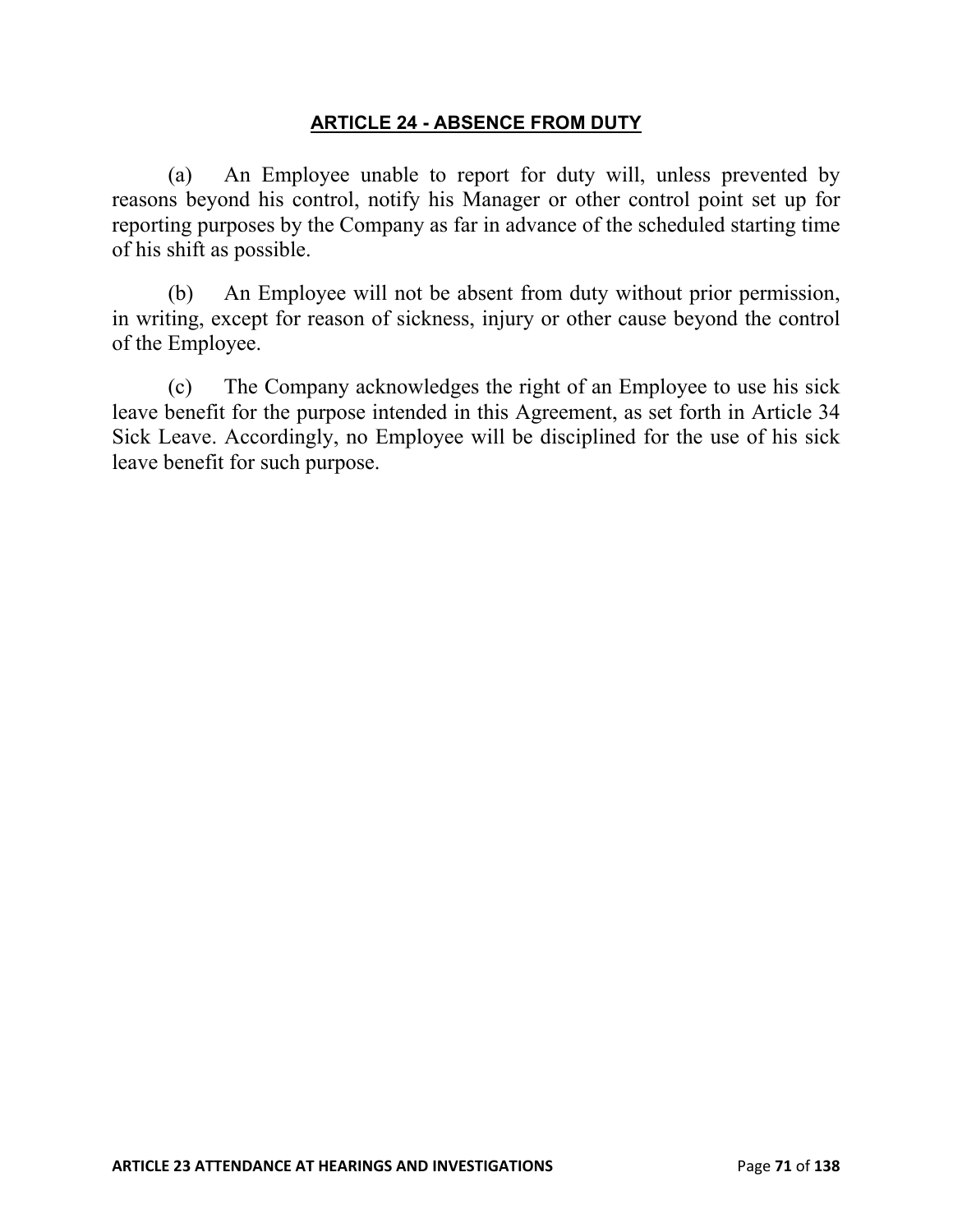#### **ARTICLE 25 - RECALL AND CALL-IN WORK**

(a) An Employee who has been relieved from duty and has left the premises and who is recalled to duty to perform work not continuous with his next regular work shift will be paid for not less than four (4) hours at the applicable overtime rate. Time taken for meals will not terminate a continuous service period.

(b) When an Employee is called to work, which commences within four (4) hours of the beginning of his regular shift, he will be paid at the applicable overtime rate for all time up to the beginning of his regular shift, whether or not such time is actually worked. In the event an Employee is called to such work commencing less than two (2) hours prior to the beginning of his regular shift and reports at the time designated, he will be paid at the applicable overtime rate for such two (2) hours.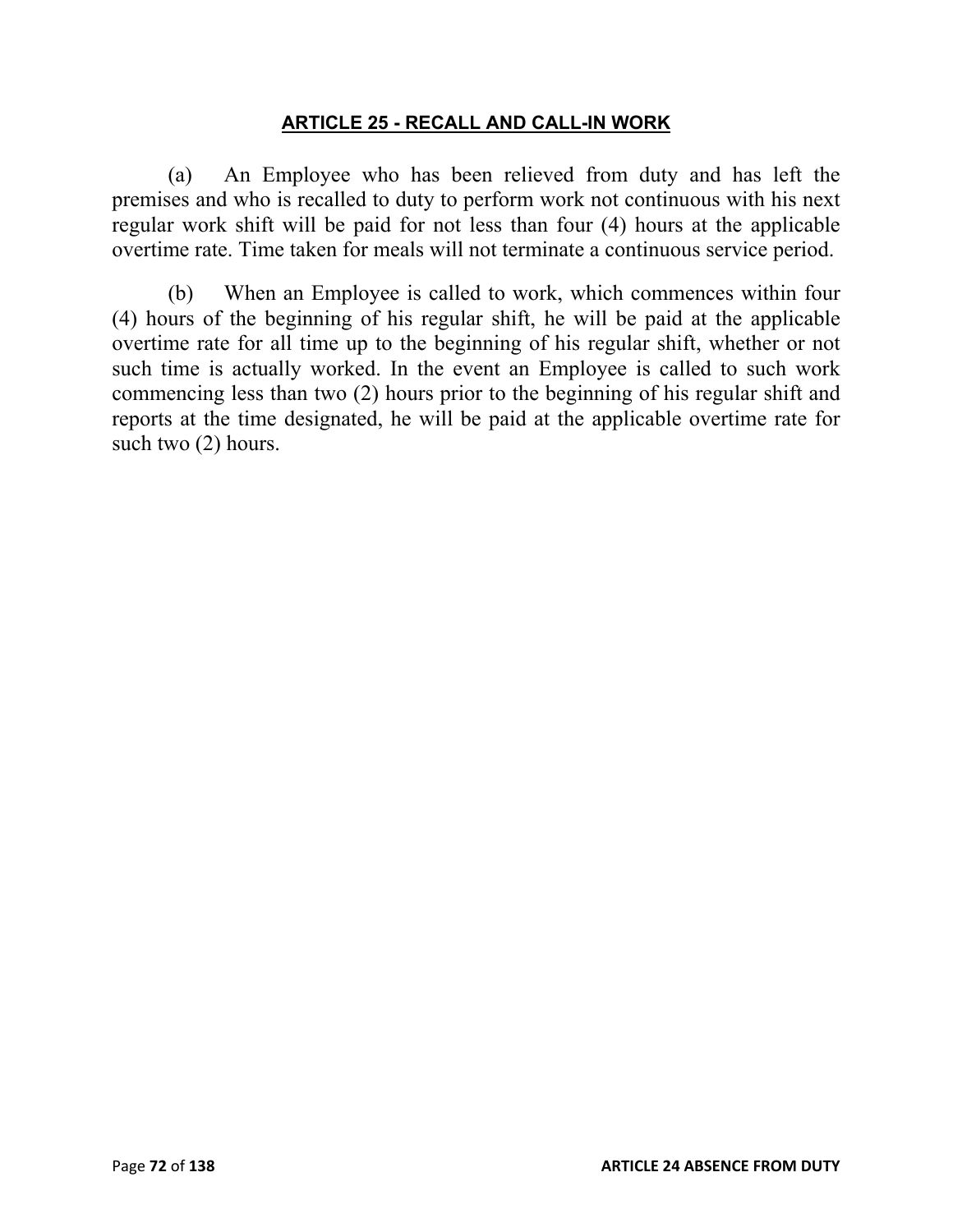## **ARTICLE 26 - FIELD WORK**

(a) An Employee required to engage in field service away from their base station shall receive a minimum of eight (8) hours for each working day at straight time (1x) rates. An Employee who works in excess of eight (8) hours in a day shall be paid the applicable overtime rate.

(b) Domestic Travel Time will begin one (1) hour before scheduled departure time of the Employee's first flight of the day and end at the actual arrival time. International Travel Time will begin two (2) hours before scheduled departure time and end one (1) hour after the actual arrival time. For purposes of this Article, International shall mean any destination requiring a passport for entry.

(c) An Employee required to travel on a regularly scheduled day of work will receive pay for all Travel Time and work time at applicable straight or overtime rates. The Employee shall receive a minimum of eight (8) hours pay at straight time (1x) rates. An Employee required to travel on a regularly scheduled day off will receive pay for all Travel Time and work time at applicable overtime rates. The Employee shall receive a minimum of four (4) hours pay.

(d) If the time spent in traveling or waiting is interrupted for any reason and the Employee is released by an agent of the Company for a period of eight (8) consecutive hours or more, and adequate accommodations are furnished, he shall not be paid for the time released, but in no event shall he receive less than eight (8) hours pay at straight time  $(1x)$  rates for a twenty-four  $(24)$  hour period while away from his base station.

(e) Employees will be furnished Company Space Positive transportation over the Company's system for the purpose of conducting field service. Should an Employee become unable to return to his normal duties because of reasons beyond his control (e.g. weather, flight cancellation, etc.), while traveling on field service, the absence will be considered as a worked day.

(f) The Company will provide the Employee with roundtrip Space Positive passes on the Company's system, to allow the Employee to return to his base station on his days off. (This provision does not apply to overseas field service.) It shall be the responsibility of the Employee to return to the field service assignment on time.

(g) An Employee who is away from his base station at Company direction will receive reimbursement for expenses at the rate of fifty dollars (\$50) per day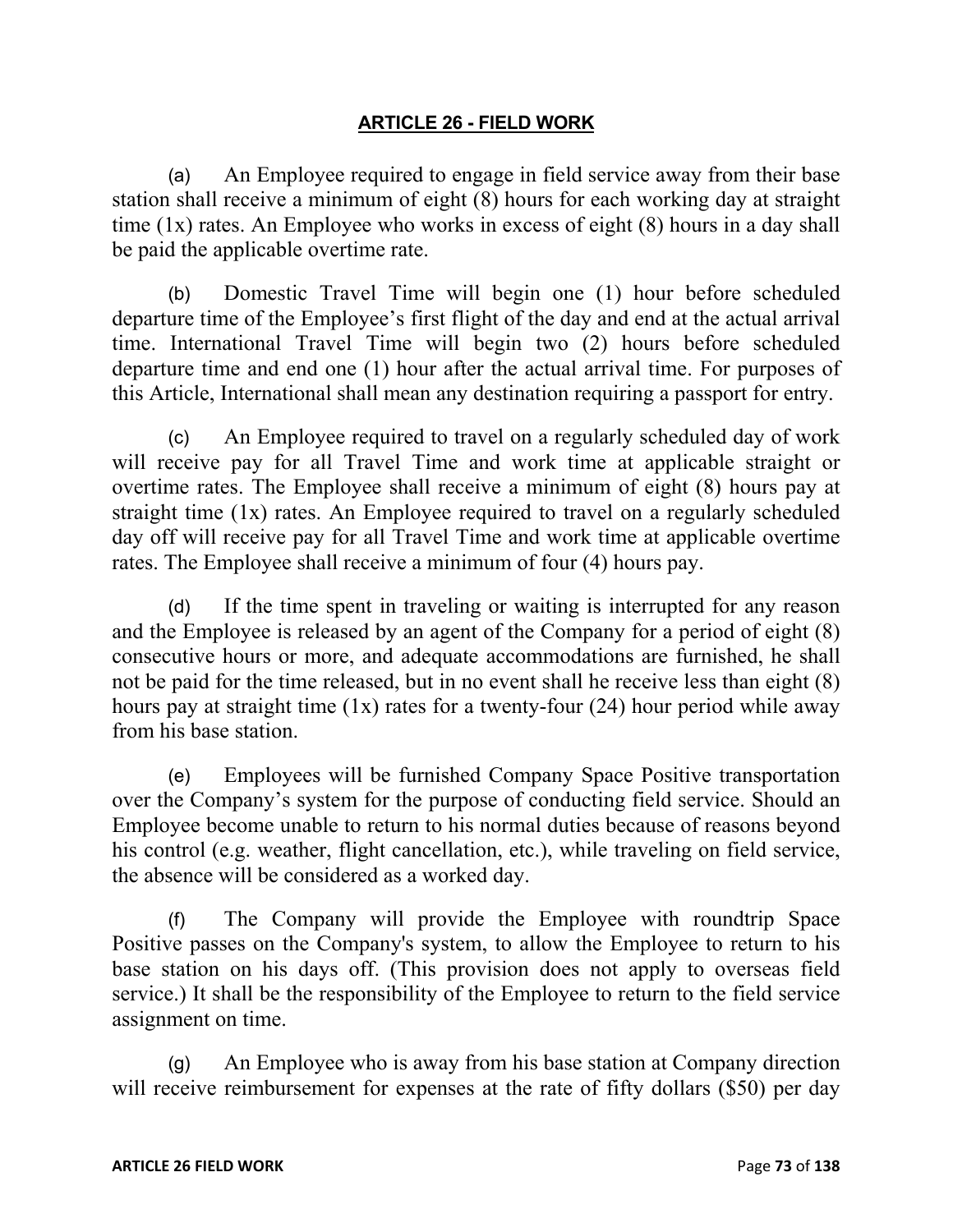without receipts (\$75 International) or actual expenses with receipts for Company approved expenses. The aforementioned expenses do not include lodging and transportation expenses. Employees will be granted expense advances to the extent permitted by Company policy. Employees who travel away from their field work assignment location on days off, under the provisions of Paragraph (f), will not receive any reimbursement for expenses incurred on those days.

(h) Ongoing field service assignments will be made in a manner consistent with current practice. Other field service assignments will be offered to qualified Employees per the provisions of Article 6 Overtime Paragraph (d).

(i) Employees who are required to travel, at the request of the Company, to a base or location other than their assigned base will be covered by one hundred thousand dollars (\$100,000) of life insurance for accidental death, from any cause. This coverage will be provided by the Company and commence from the time they leave their assigned base and continue until the time that they return to their assigned base, at the completion of the Company requested travel.

(j) In cases requiring transportation by air, the Company will not require the Employee to fly in a single engine aircraft.

(k) The Company will provide, in writing, all travel information pertaining to this Article, i.e. departure/arrival flight times, hotel accommodations, ground transportation, relevant phone numbers, etc.

(l) Flight Simulator Development Engineers will be given Self-Booked Space Positive pass privileges to be used for Company Business travel only. Acceptance of the position as Development Engineer will be with the understanding that travel for Company Business will be required. Corporate Policy Manual guidelines will be adhered to for Company Business travel supporting field service.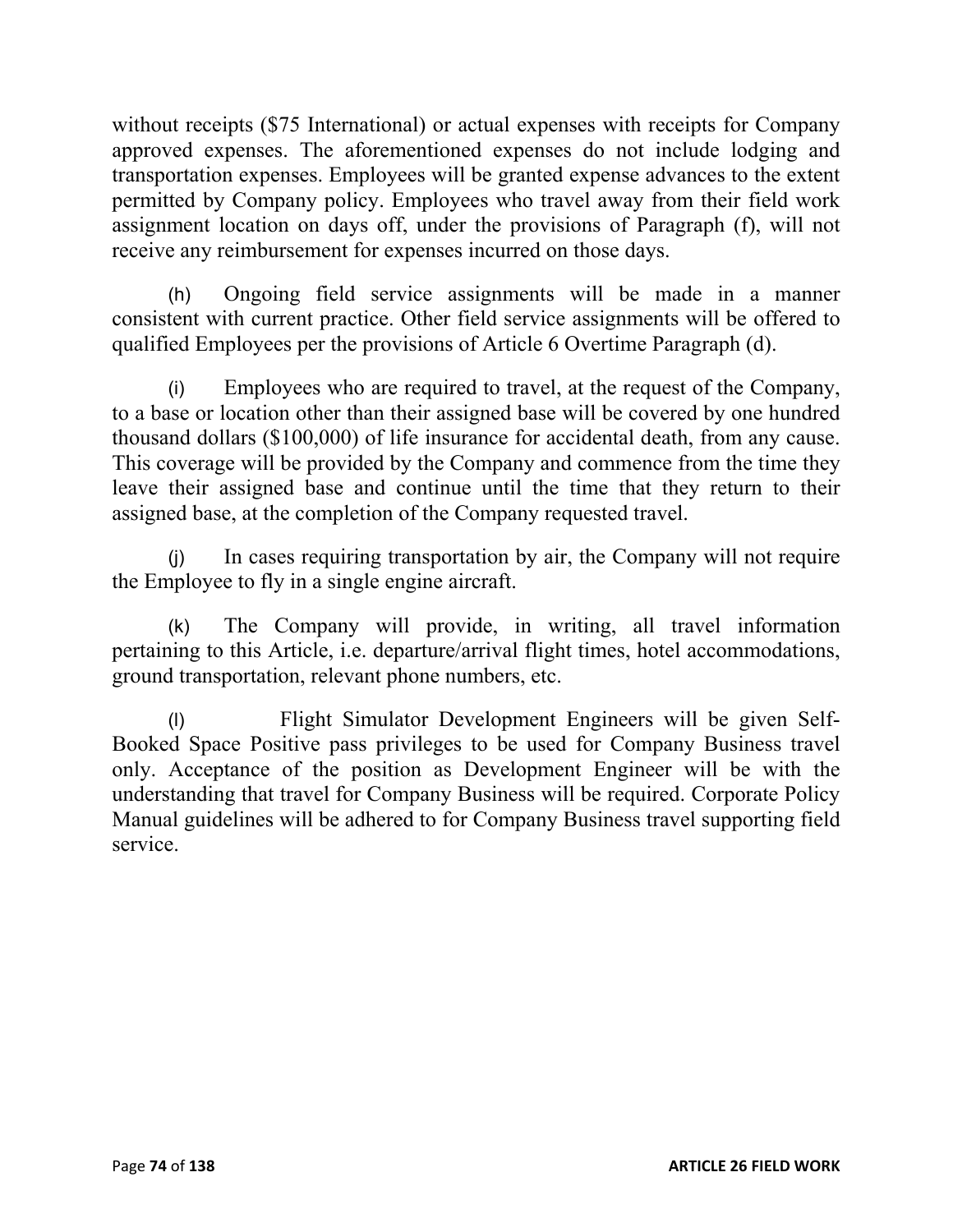#### **ARTICLE 27 - GENERAL**

(a) All orders to and requests from an Employee involving transfers, promotions, demotions, furlough, reemployment, leaves of absence, or anything affecting his pay or status, will be in writing.

(b) An Employee who permanently transfers at his own request to another Classification of work as provided in this Agreement, the Ground School Instructors Agreement, the Maintenance Agreement, the Fleet Service Agreement, the Maintenance Control Technicians Agreement, the Technical Specialist Agreement or the Stores Agreement will continue to receive his same hourly rate per hour but, in no event, will his hourly rate exceed the maximum rate for the Classification to which he transferred.

1. If his hourly rate at the time of the transfer is not the same as any regular rate per hour for the Classification to which he transferred, he will immediately receive the nearest higher regular rate per hour for the Classification. Thereafter, the Employee will progress on the normal progression scale in the new Classification. In the case of a transfer from a higher to a lower Classification caused by a reduction in force under this Agreement, the above rules will apply.

(c) No Employee will be required to work under unsafe or unsanitary conditions. The Company agrees to furnish good drinking water, sanitary fountains, and first aid kits; the floors of the toilets and washrooms will be kept in good repair and in a clean, dry, sanitary condition. Employees will cooperate in maintaining the foregoing conditions. Restrooms and shops will be lighted, heated and air-conditioned. Individual lockers will be provided for all Employees.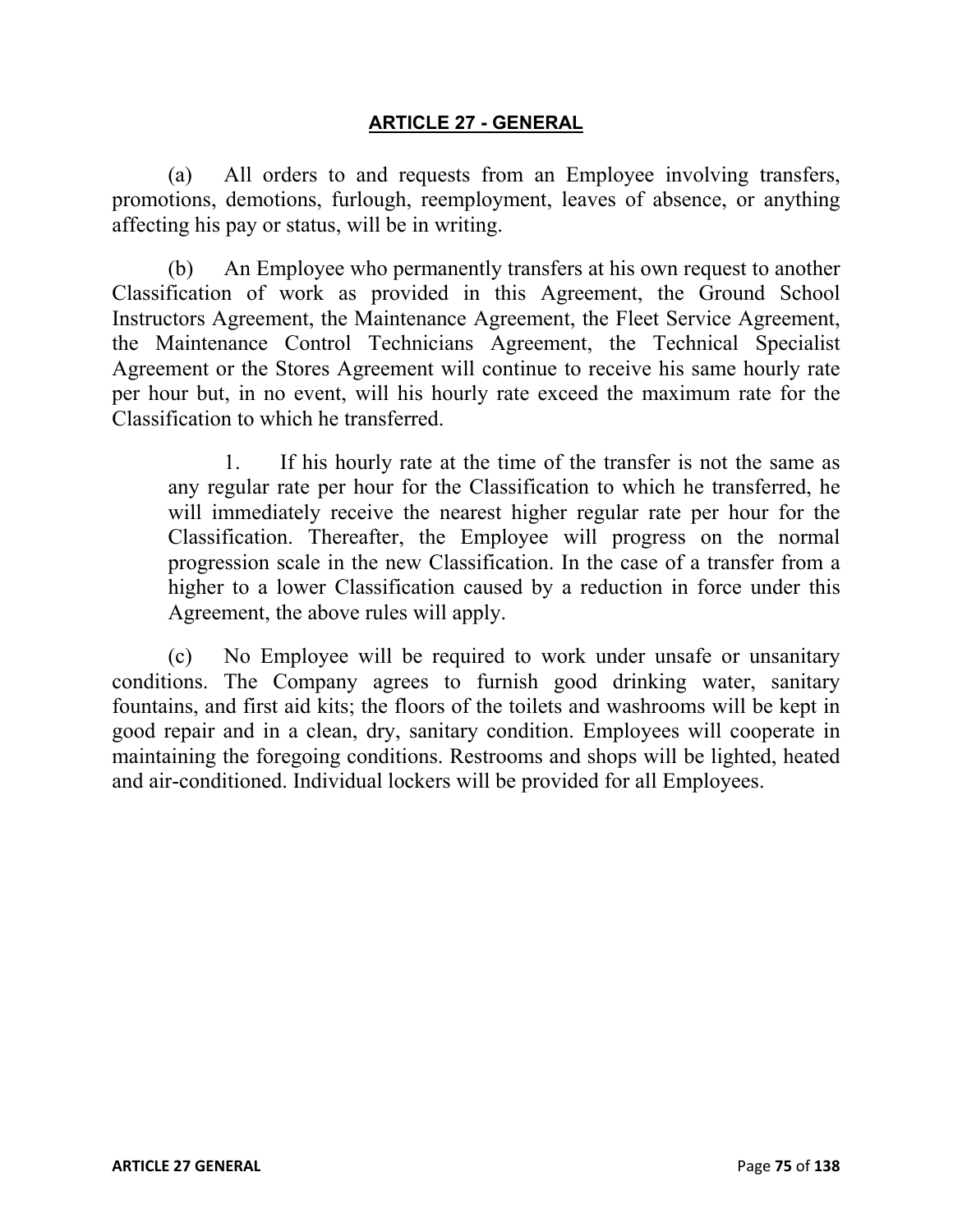(d) In order to eliminate, as far as possible, accidents and illness, a Joint Safety Committee composed of an equal number of Union representatives, not more than two (2), and Company representatives, not more than two (2), will be established at each location in the system where Employees covered by this Agreement are employed. It will be the duty of the Safety Committee to:

1. Receive and review Company accident, injury and job related illness reports pertinent to the Safety Committee investigation, and make recommendations to prevent recurrence (Safety Committee members will receive copies of available monthly summaries of Employee accidents and injuries and have access, upon request, to specific Company reports resulting from Employee on the job accidents or injuries);

2. Receive and investigate complaints regarding unsafe and unsanitary working conditions and make recommendations to resolve such hazards and complaints;

3. See that all applicable sanitary and safety regulations are complied with;

4. Make recommendations for the maintenance of appropriate sanitary and safety standards.

Joint Safety Committee meetings will be scheduled by mutual agreement between the Company and the Union.

In the event that the Joint Safety Committee is unable, within sixty (60) days, to resolve an issue which has been brought to its attention, either the Company or the Union may submit the issue to the System Joint Safety Committee which will constitute a board to review the issue(s). In cities where an APC (Accident Prevention Council) exists, the issue will be first submitted to the APC for resolution, prior to sending to the System Joint Safety Committee. The APC Committee will meet a minimum of once per month. The Transport Workers Union will be invited to participate on the APC.

The System Joint Safety Committee will consist of a representative of the Transport Workers Union-International and a representative of the Company's Safety office. If the issue(s) is (are) not resolved by the System Joint Safety Committee, either representative may submit the issue(s) on appeal to the System Board of Adjustment in accordance with the provisions of Article 29 Representation, Paragraph (e) of this Agreement.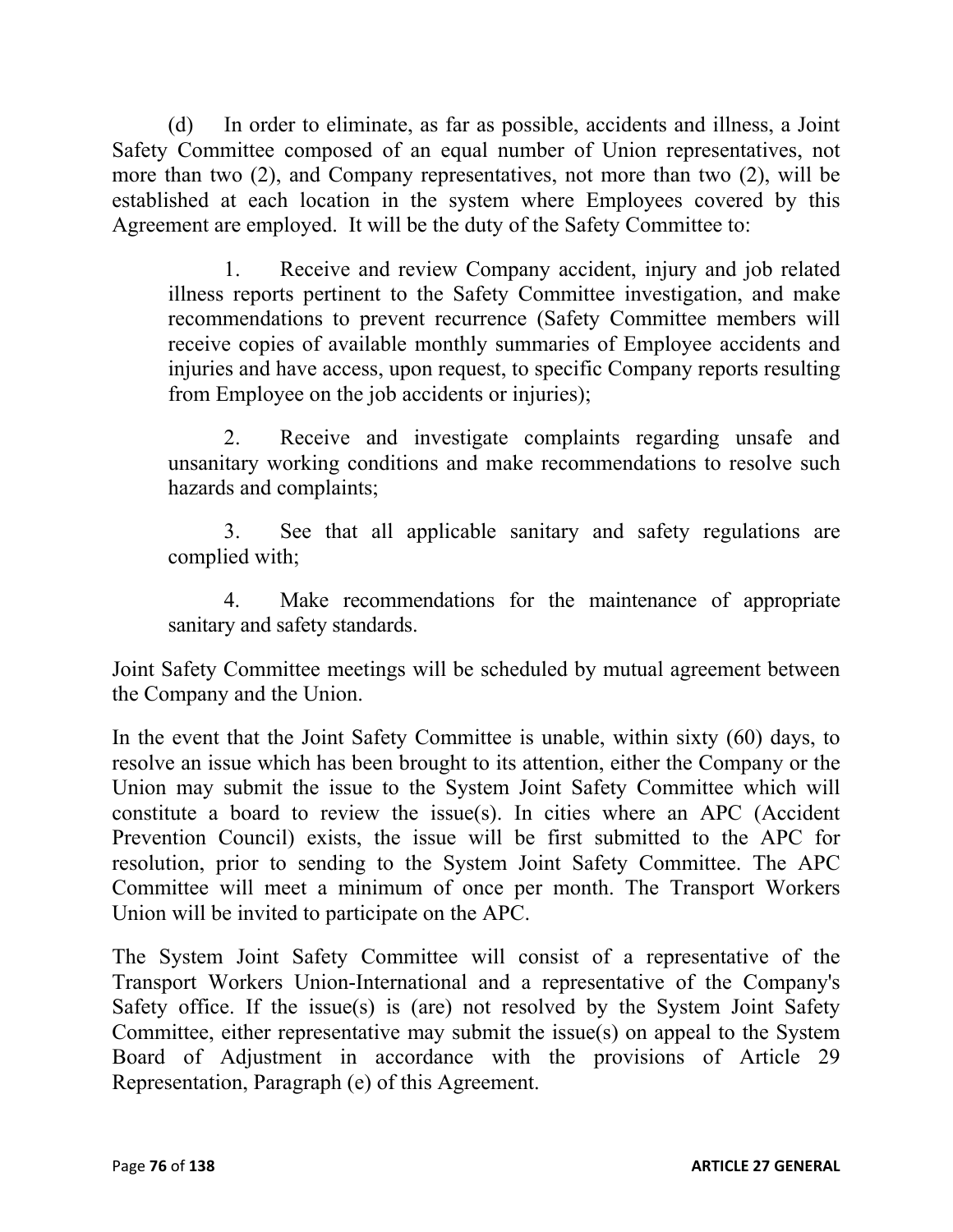(e) The Company will furnish all necessary safety devices for Employees working on hazardous or unsanitary work, and Employees will be required to use or wear such devices in performing such work. The Company will promptly notify the Employees and the Union of the use of any material, equipment or procedure known to be hazardous to Employees exposed, and the known procedures to control the hazards. The Company will provide the Union with the results of any Management or government health and safety survey concerning the Employees represented by the Union.

(f) The Company will post the Agreement for reference and viewing on the Company website. Upon request of the Local Union President, 5X7 inch copies of this Agreement will be provided to the Local Union Officers and accredited Union Representatives of the Local, as identified in Article 29 Representation, Paragraph (c)

(g) The Company will forward to the Director - Air Transport Division of the Union copies of Company regulations expressly referred to in this Agreement. Revisions to these regulations will also be forwarded.

(h) The Company will forward to the ranking Local Union Representative a copy of the regular crew list schedule for the station. The crew list schedule will include scheduled shift hours and scheduled days off.

(i) No Employee will be required to participate in a bomb scare investigation (as outlined by Company Systems Operations Control) or hazardous material incident against his wishes. The Company will immediately notify the ranking Local Union Representative when such conditions arise. The Company will provide death and permanent disability insurance coverage for Employees, as set out below, applicable if a bomb explosion or hazardous material incident in or about American Airlines facilities or aircraft is the proximate cause of such death or disability.

| Death                             | \$500,000 |
|-----------------------------------|-----------|
| <b>Total Permanent Disability</b> | \$500,000 |
| Total Loss or Use of Two Members  | \$500,000 |
| Total Loss or Use of One Member   | \$250,000 |

Member, in this Article, is defined as hand, arm, foot, leg or eye.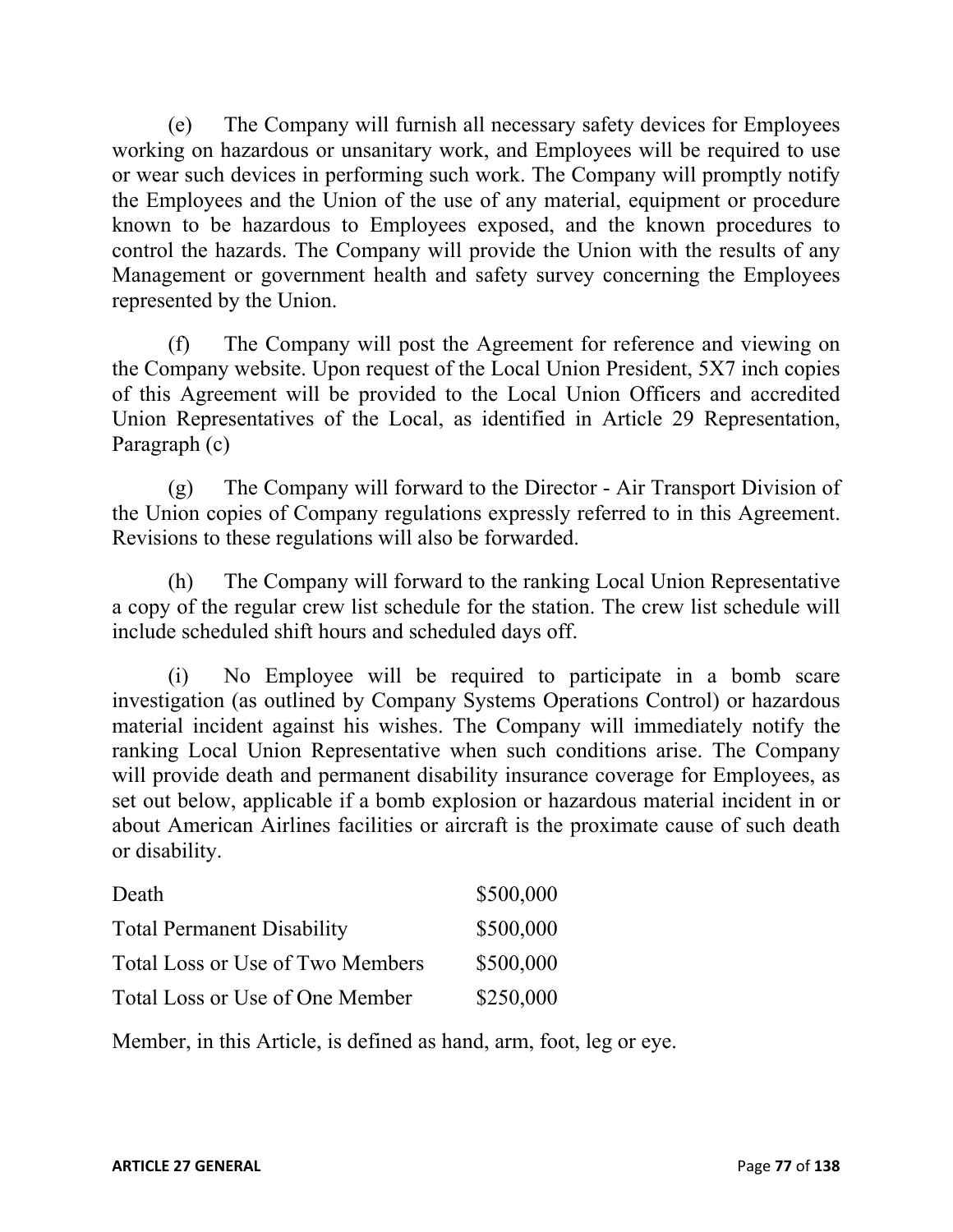This insurance will be handled by blanket coverage, and Employees covered thereby will not have to sign individual application forms, except for designation of a beneficiary.

(j) The Company will provide free parking areas at all Training Facilities where the Company conducts crew training.

(k) New Employees will be required to fulfill the tool list requirements specified by the Company and agreed to by the Union. New Employees tool kit/boxes will be inventoried prior to the end of the first week of their probationary period by a member of Management. All Employees are expected to maintain the tools on the established tool list to perform the work under this Agreement. If an Employee has tools in excess of the established tool list, he must have an accurate inventory signed by him and Management in his personnel file in order to be covered by insurance in this Article. If an Employee does not have a signed inventory on file, he will be insured for the agreed upon value of the established tool list only. In the event of the total loss of an Employee's tool box and its contents as a result of fire or theft while the box is located on Company property or while the Employee is traveling and/or working on an authorized Field Assignment and stored in a Company designated area, the Employee will assume the first \$50.00 of replacement cost and the Company will provide up to the following amounts towards the balance of the replacement cost of the tool box:

- 1. Up to \$2,000.00 for the loss of a "Rollaway" tool box,
- 2. Up to \$600.00 for the loss of a "Tote Box/Kit Bag"

This benefit only applies to the entire loss of a toolbox and its contents. This benefit will be paid only one time during an Employee's career. It does not cover loss of individual tools. Only tools required by the established tool list for the Employee's Classification will be considered for replacement.

(l) The Company will provide a locking four drawer metal file cabinet for use of the Union to be placed in a convenient location in the Flight Simulator Engineer office area.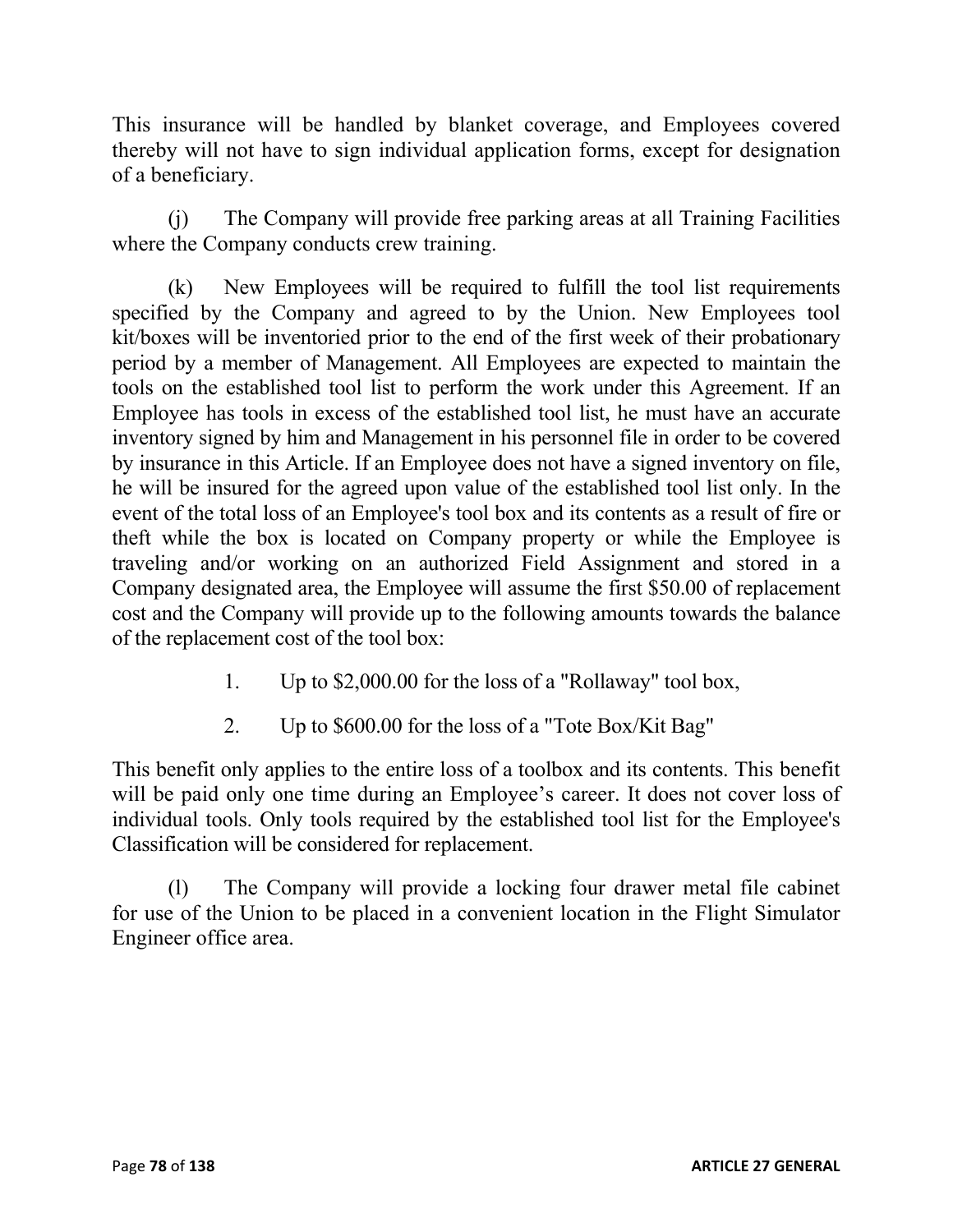## **ARTICLE 28 - NO DISCRIMINATION, AND RECOGNITION OF RIGHTS AND COMPLIANCE**

(a) The Company and the Union agree to make it a matter of record in this Agreement that in accordance with the established policy of the Company and the Union, the provisions of this Agreement will apply equally to all Employees regardless of sex, color, race, creed, age, religious preferences, status as a veteran or military reservist, disability or national origin.

(b) It is understood that wherever, in this Agreement, Employees are referred to in the masculine gender, it shall be recognized as referring to both male and female Employees.

(c) The Union recognizes that the Company will have sole jurisdiction of the management and operation of its business, the direction of its working force, the right to maintain discipline and efficiency in its hangars, stations, shops or other places of employment, and the right of the Company to hire, discipline and discharge Employees for just cause, subject to the provisions of this Agreement. It is agreed that the rights enumerated in this Article will not be deemed to exclude other pre-existing rights of Management not enumerated above which do not conflict with other provisions of this Agreement.

(d) Any decisions or agreements relating to the interpretation or application of this Agreement made jointly by the Company and the Union will be binding on every individual Employee claiming or entitled to the benefits of this Agreement.

(e) Except as otherwise provided in this Agreement, all letters of discipline, whether warning or suspension will be removed after a period of two (2) years from date of issuance, unless the Company and the Union agree to a shorter period. In the event that the TWU/IAM negotiations for the Mechanic and Related and/or Fleet Service groups result in a shorter disciplinary letter retention period, the shorter period will be applied to Article 28 (e) of this Agreement.

(f) Copies of the Peak Performance through Commitment (PPC) Program will be available to all Employees upon request. Any changes to the PPC Program will be provided and explained to the Union prior to implementation.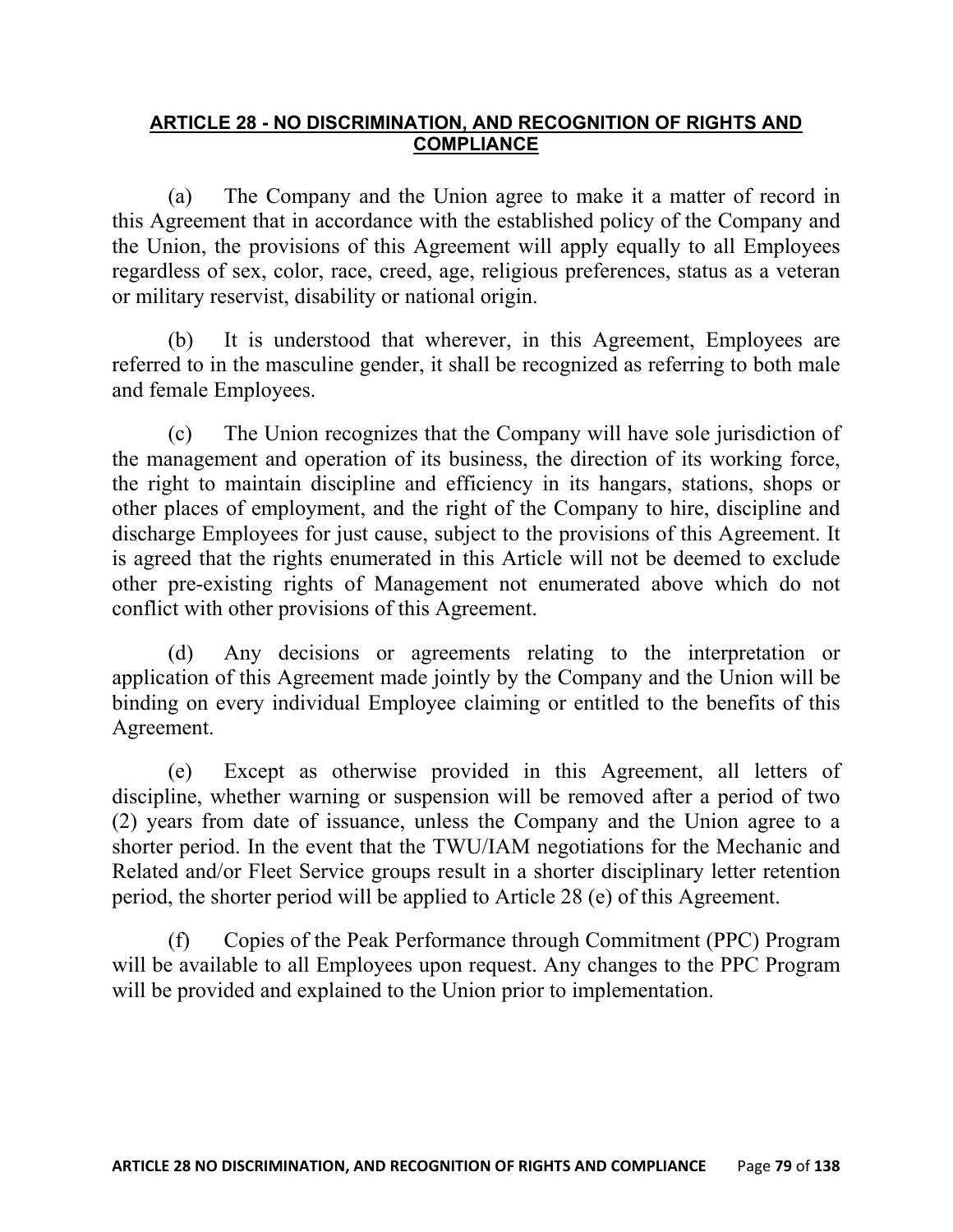(g) If the Company documents records of discussion or counseling held with an Employee, the documentation will be on a form designed to ensure that the record accurately reflects the facts and the nature of the discussion or counseling held with the Employee. The Employee will indicate his acknowledgement of the discussion or counseling in the actual record, or, at his option he may place a rebuttal or statement in the actual record. The Employee will be provided a copy of the final actual record.

(h) Each Employee will have a right to meet with his Manager at a mutually agreeable time to discuss his performance and to review his personnel file. At that time, the Manager and the Employee will review the personnel file to ensure that the provisions of this Article have been complied with. Should the Manager and Employee agree to modifications or deletions to the counseling records, their request and recommendation will be forwarded to the Manager's immediate Senior Manager, who will review the matter and respond to the Manager and the Employee.

(i) If there is an investigation of sexual harassment and the charged Employee is exonerated of the charges, no entry regarding the charge or investigation will be made in the counseling records. Any entry previously made will be deleted from the counseling records. In other cases, a counseling record entry, if any, will reflect only the nature of the discussion with the Employee. As always, the Employee has the right to review the counseling record entry and provide any additional information desired.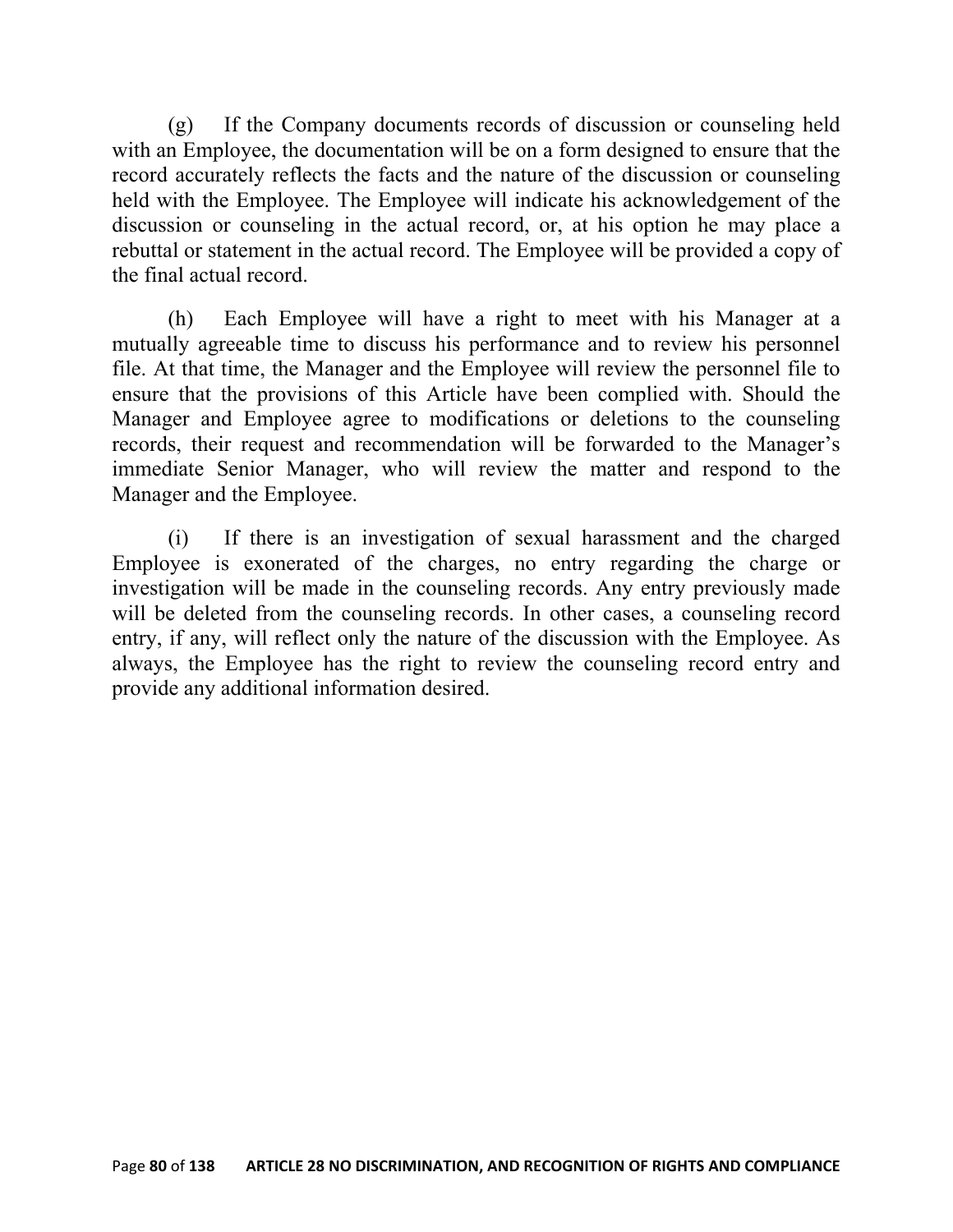#### **ARTICLE 29 – REPRESENTATION**

(a) The Union may select and designate such Representatives in the respective fields, stations, shops, and other working units as may be necessary for the purpose of representing the Employees under the terms of this Agreement, or in accordance with the Railway Labor Act, as amended. The number of Union Representatives that will confer with Management at any one time on any issue will be equal to the number of Management Representatives. In meetings convened under Article 29 (f), where there is more than one Management Representative present, one of the Union Representatives will be present to act as a scribe.

(b) The Union may designate a System Coordinator for the Employees covered by the Agreements between the Company and the Union.

(c) The Union will notify the Company in writing of the names of its Accredited Representatives designated in Paragraphs (a) and (b) above and of any subsequent changes to those Representatives. The Company will inform the Union, in writing, of the Managers with whom these Accredited Representatives will deal and of any subsequent changes to those Managers.

International Officers, Local Union Officers and Local Union Representatives will, at any time during regular working hours, have access to the premises of the Company where Employees covered by this Agreement are located, for the purpose of investigating grievances or other matters directly connected with the operation of this Agreement and its procedures for the settlement of any dispute. Notice of an intended visit will be given the ranking Company official or his designated representative. A visit will be subject to such reasonable regulations as may be made from time to time by the Company, but the Company will not impose regulations that will render ineffective the intent of this provision nor impair the privacy of any conference necessary to accomplish the purpose of the visit.

(d) An International Representative of the Union or designated Company official who believes that any provision of this Agreement has not been or is not being properly applied or interpreted and which has not yet become the subject of an actual grievance, will have the right within ten (10) calendar days after the alleged misapplication or misinterpretation has been ascertained to protest such violation, in writing, to the other party, who will evaluate such protest and render a decision in writing within fifteen (15) calendar days. Disputes in respect to actual grievances will be handled exclusively according to the provisions of Article 31 Grievance Procedure for Contractual Disputes.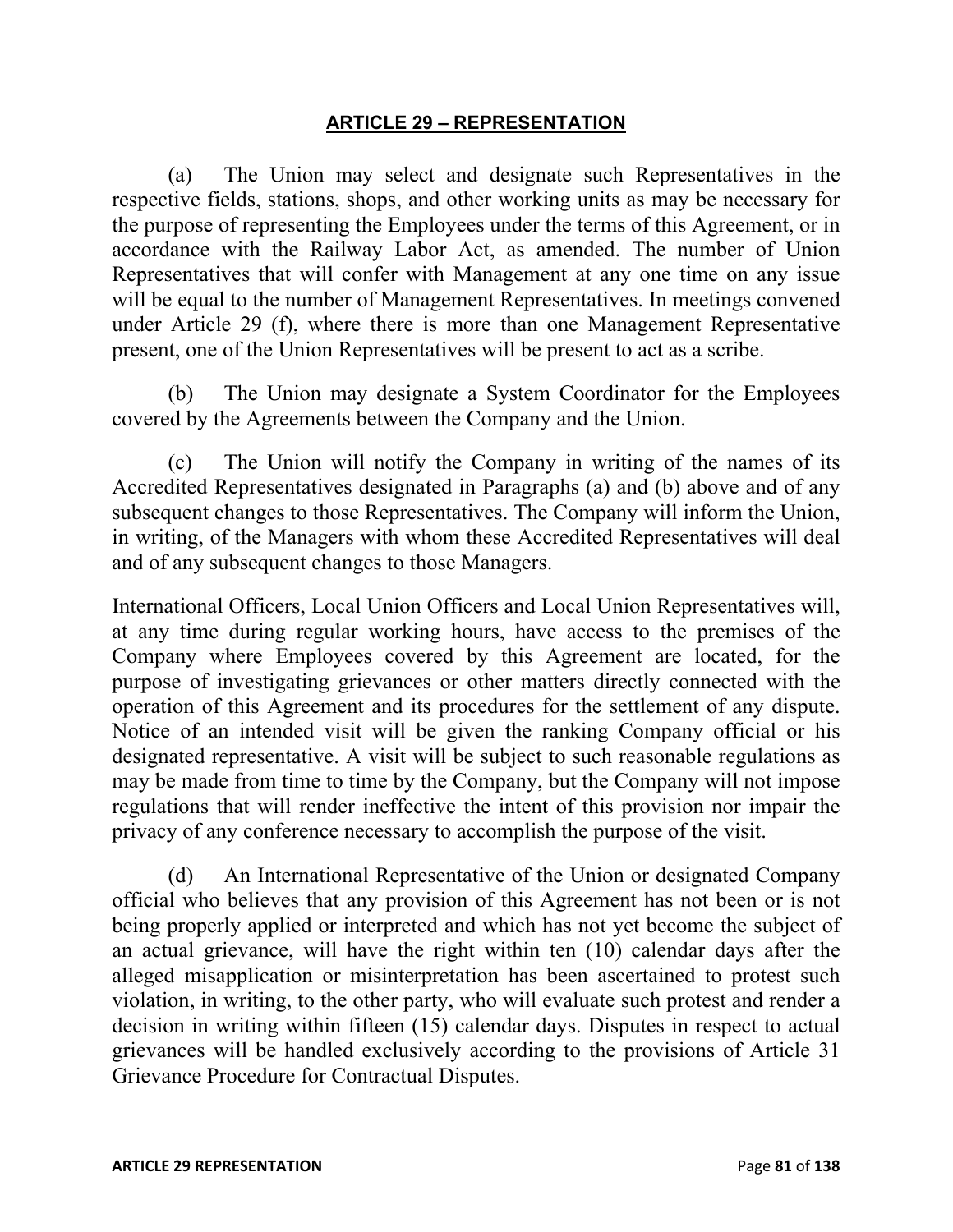This provision will also apply to a Local President with respect to improper application or interpretation of this Agreement affecting a group of Employees within the jurisdiction of his Local Union. The protest will be filed with the appropriate Executive in Charge of Flight Training of the Company.

When an actual grievance has been filed other than under this paragraph, the International or Local President may rescind the grievance and initiate a protest under this paragraph, within ten (10) calendar days after the decision to rescission.

(e) If no settlement is reached under Article 29 (d), an appeal may be made, in writing, within thirty (30) calendar days to the System Board of Adjustment established under Article 32 System Board of Adjustment of this Agreement.

(f) The Union does not question the right of the Managers to manage and supervise the work force and make reasonable inquiries of Employees, individually or collectively, in the normal course of work. In meetings for the purpose of investigation of any matter which may eventuate in the application of discipline or dismissal; or when written statements may be required; or of sufficient importance for the Company to have witnesses present, or to necessitate the presence of more than one Company Representative; or during reasonable cause or post-accident drug/alcohol testing as provided in Article 29 (h), the Company will inform the Employee of his right to have Union representation present. The Managers record will reflect if the Employee does not desire Union representation.

1. When the Company convenes a meeting under the provisions of Article 29 (f), it will, except for rare or compelling reasons, indicate the purpose of the meeting and then provide the opportunity for an Employee and Union Representative to confer, for a reasonable period of time. Once the Article 29 (f) meeting reconvenes it will continue until concluded by the Manager.

2. Before written notification of discipline or dismissal is given an Employee, he will be afforded the opportunity to discuss the matter with his Manager. If he so desires, he will have a Union Representative in this discussion. Nothing in this Article will be construed as preventing the Company from holding an Employee out of service pending an investigation, provided the Employee will be paid as if working for all regularly scheduled hours while held out of service, except when he is withheld for: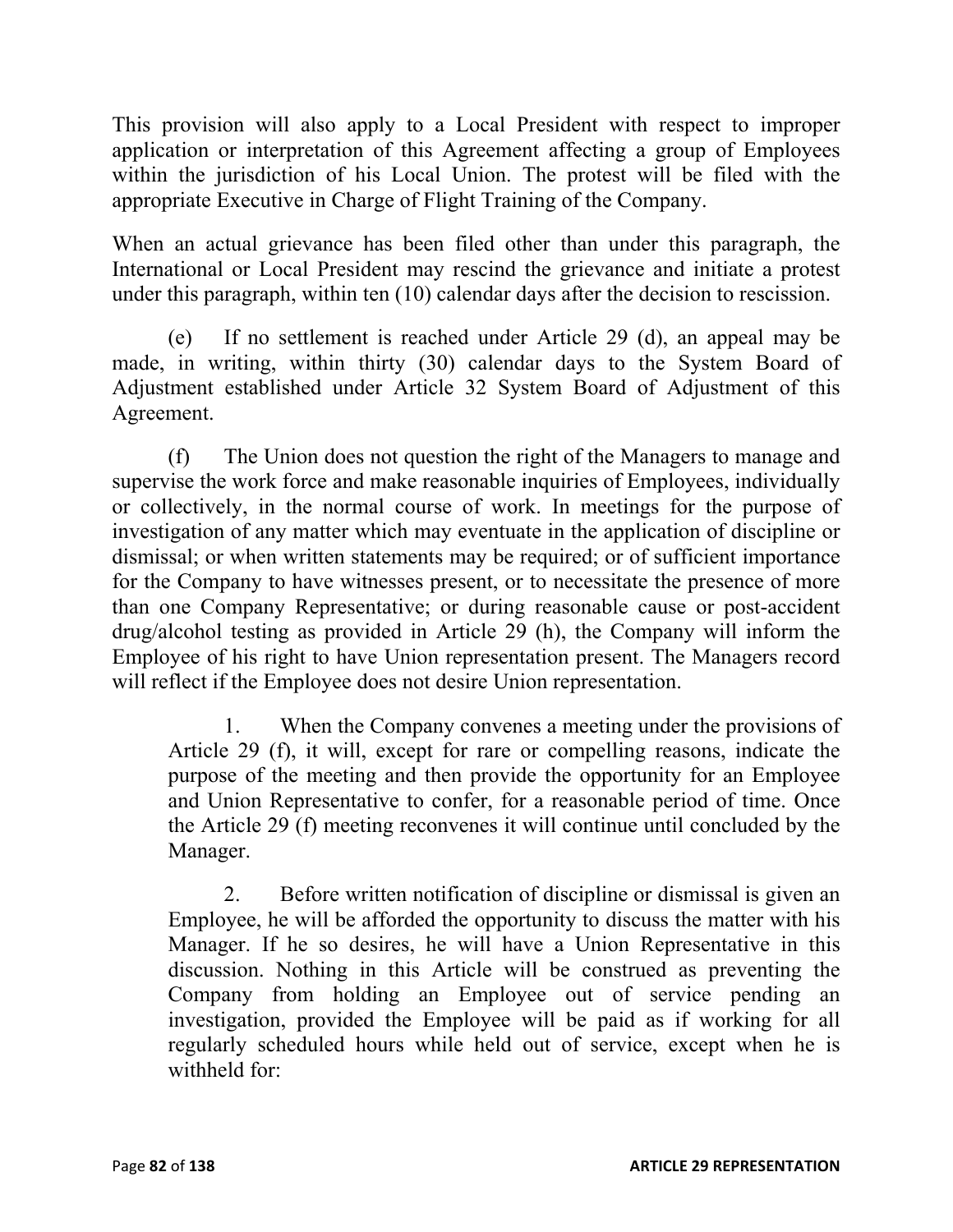a. Action constituting a criminal offense, on or off duty.

b. Refusal or adulteration of an alcohol/drug test or verified positive drug or confirmed positive alcohol test from the date on the letter of verification/confirmation.

c. Failure to cooperate with an investigation.

(g) An Employee covered by this Agreement who is interviewed by a Company Security Department Representative as part of a Security Department investigation may, upon request, have a Union Representative present during the interview. If a Local Union Official is not readily available after a request, the Company's Security Department will not be required to wait for his availability before conducting the interview. However, the Employee may request the presence of another Union represented Employee (peer witness) during the interview. The role of the Union Representative or peer witness will be that of a silent observer only. The Representative or witness may in no way interfere nor impede the Security Department's investigation and/or interview.

(h) Employees who are required to take a reasonable cause or postaccident drug/alcohol test by the Company may, upon request, have a Union Representative present as a witness during those parts of the specimen collection process indicated below:

1. In those stations where a Local Union Representative is not readily available, the Company will delay the test for up to one (1) hour from the time the Employee requests or is notified of this right to Union representation, whichever occurs first, in order to allow the first available Representative to be present at the medical facility.

2. If normal travel time to the medical collection facility exceeds one (1) hour, then the one (1) hour waiting period will be extended by the amount of travel time in excess of one (1) hour. This is in accordance with the FAA's directive of July 1990, which prohibits the presence or absence of a Union Representative from in any way hampering or delaying the collection process.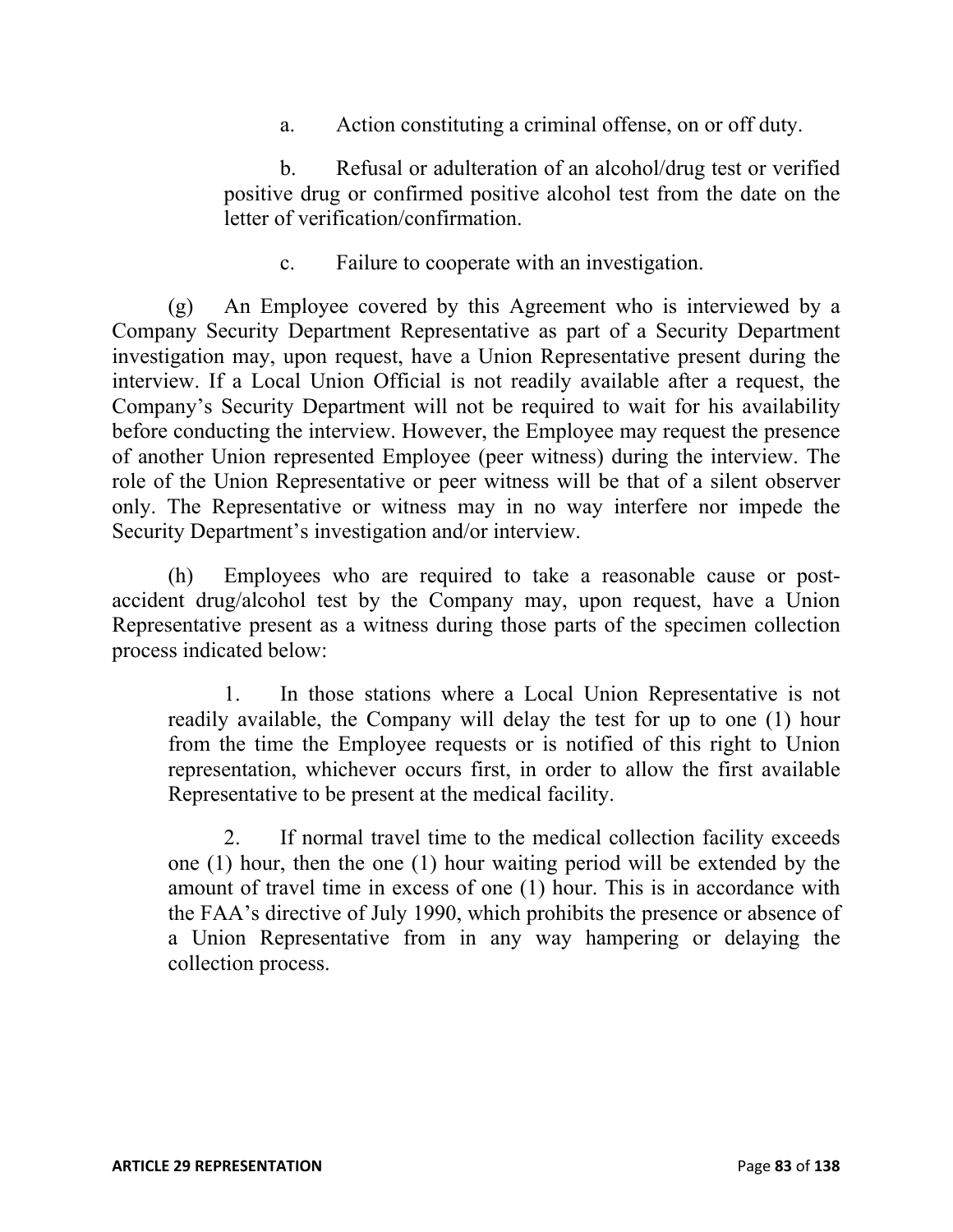3. Only one (1) Union Representative will be allowed to accompany an Employee to the medical collection facility and into the area where the medical collector opens the drug testing kit, completes the relevant paperwork and secures the kit after completion of the collection process. The Union Representative will be allowed to witness the opening of the collection kit by the collector, the documentation of the chain of custody procedure by the collector and the Employee, and the packaging and sealing of the kit for shipment following the collection. The Union Representative will not be allowed to accompany an Employee or collector into a restroom.

4. In accordance with the FAA's directive of July 1990, no Union Representative will engage in any activity, which disrupts the collection process. Should the Union Representative engage in disruptive activity, the Union Representative will be required by the Company's Manager to wait in the Employee/patient waiting area until the collection process and paperwork has been completed. This is pursuant to the FAA's directive.

(i) Upon reasonable request by the Union, Employees will be granted time off for Union Business to the extent consistent with the needs of service. Employees granted time off for Union Business will be paid by the Company and such time will be billed back to the Union including the cost of fringe benefits.

(j) Union Representatives shall be allowed necessary time for authorized Union Business during working hours, consistent with the needs of the service. "Authorized Union Business" is that relating to the investigation of grievances, disputes, disciplinary action hearings, and grievance meetings with Officials of the Company. In the conduct of such authorized Union Business, such Representatives shall notify their Manager of their desire to leave their work place, the reason therefore, and shall notify their Manager of their return. Such time will be at straight time (1x) rates.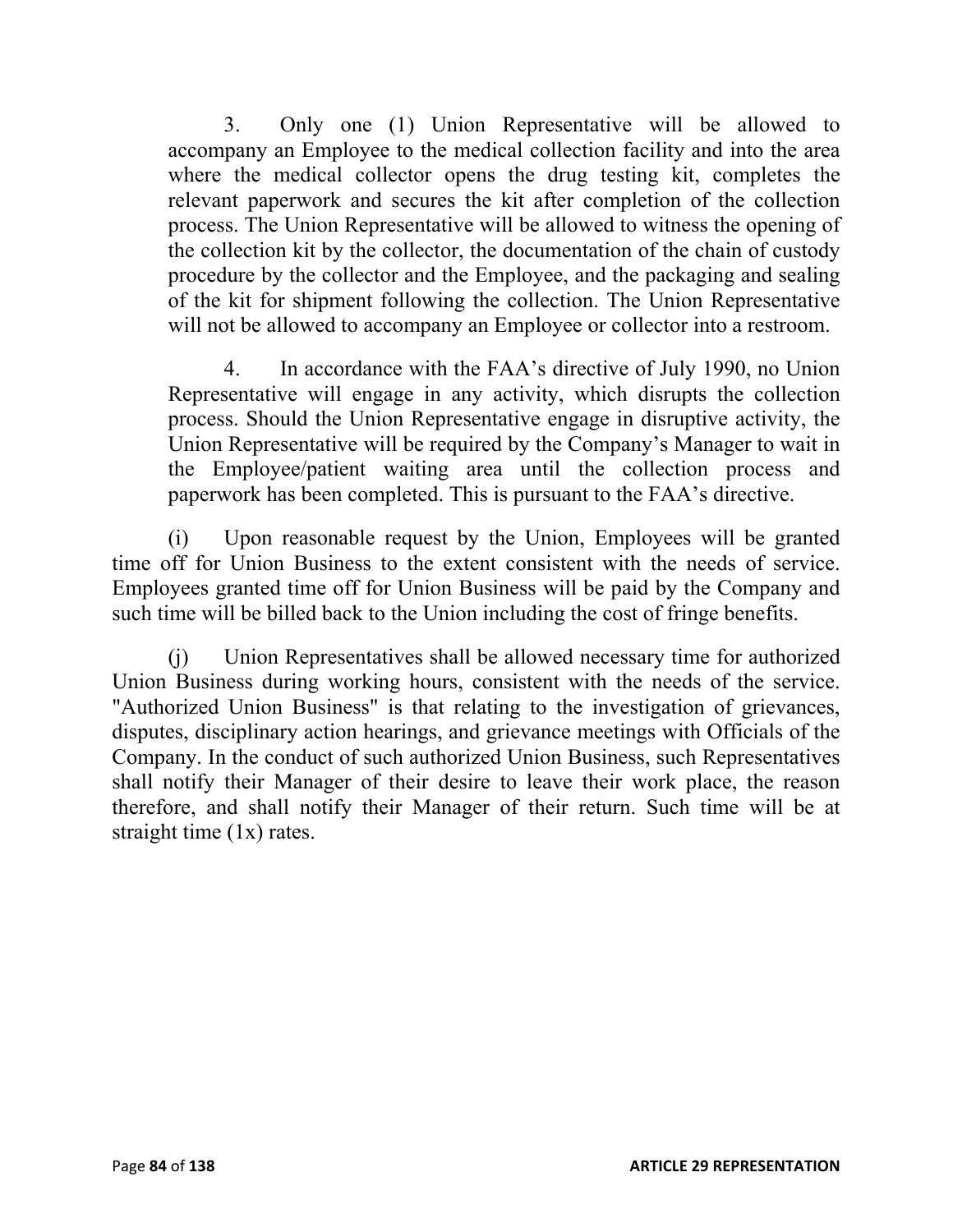# **ARTICLE 30 – GRIEVANCE PROCEDURE FOR DISMISSAL/CORRECTIVE ACTION**

(a) An Employee who has passed his probationary period will not be dismissed from the service of the Company or be issued corrective action without written notification of that action. The notification will include the reason or reasons for his dismissal or corrective action.

An Employee who believes that he has been unjustly dealt with, as a result of dismissal or corrective action, may submit his written grievance in person or through his Representative within ten (10) calendar days of receiving the notification. Such grievance must be submitted to the Executive In Charge of Simulator Support and Engineering or his designee, with a copy to the appropriate Labor Relations Office or Representative. The Executive In Charge of Simulator Support and Engineering or his designee will fully investigate the matter and render his written decision as soon as possible, but not later than twelve (12) calendar days following the receipt of the appeal, unless mutually agreed otherwise. A copy of the written decision will be provided to the Union.

The inability of the Executive In Charge of Simulator Support and Engineering or his designee to complete the investigation and render his decision within twelve (12) calendar days will permit the Union to file directly for arbitration, within the time limits prescribed in Article 30 (b). For grievances related to corrective action, this will result in a monetary penalty of eight (8) hours additional pay, as if working, to the grievant. For dismissal cases, this will result in a monetary penalty equivalent to four (4) hours of pay as if working per day until the decision is issued.

Any monetary penalty paid does not cancel or render any judgment regarding the merits of the grievance.

(b) If the decision of the Executive in Charge of Simulator Support and Engineering or his designee is not satisfactory to the Employee, the dismissal and decision will be appealed in accordance with Paragraph (c) below, provided, however, said appeal must be submitted within twenty (20) calendar days of receipt of the decision rendered by the Executive In Charge of Simulator Support and Engineering or his designee.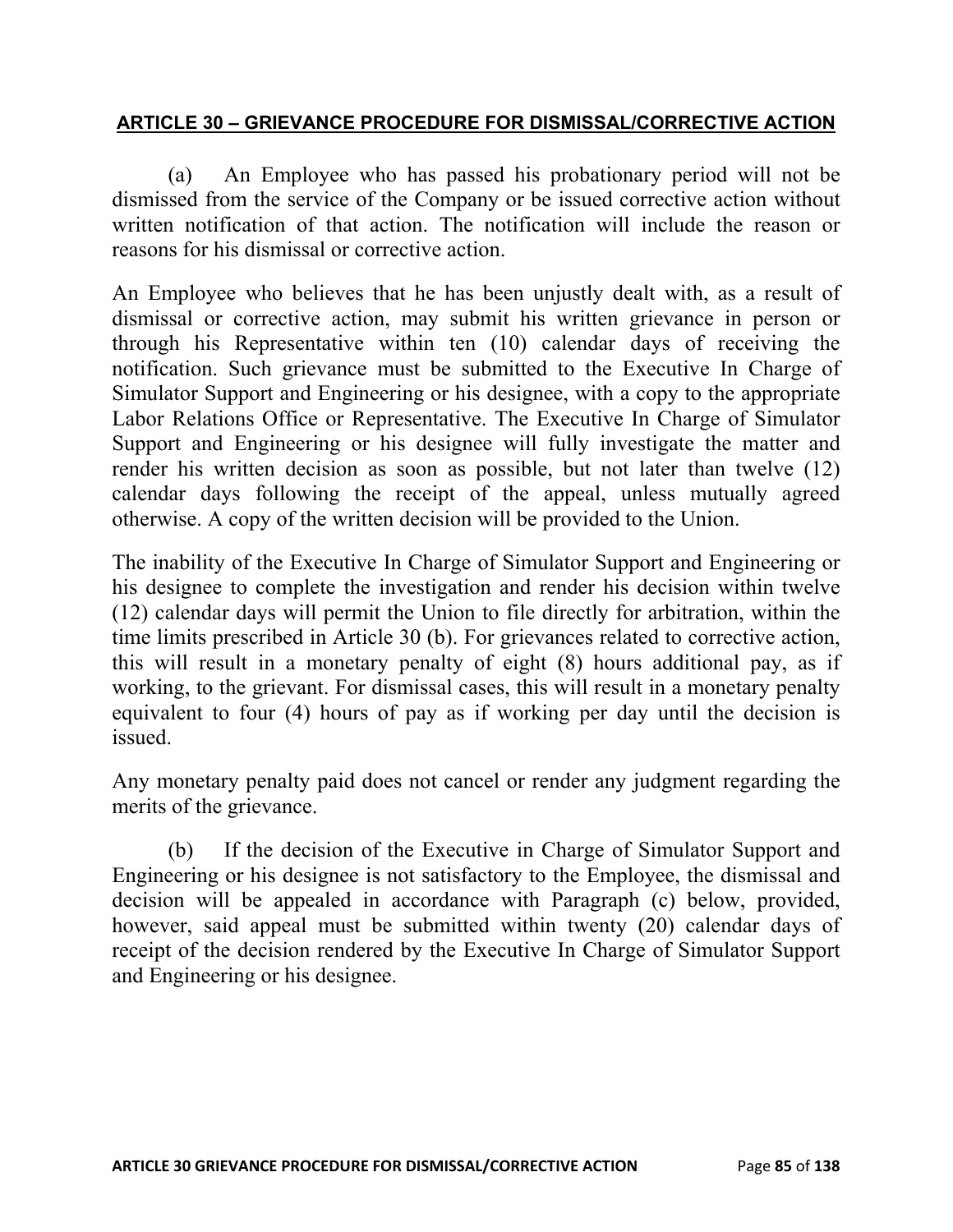(c) An appeal from the decision of the Executive In Charge of Simulator Support and Engineering will be submitted to the System Board of Adjustment in accordance with Article 32 System Board of Adjustment which will docket the case. Any dispute as to whether all of the procedural requirements for the appeal have been satisfied, will be determined by the System Board of Adjustment.

(d) All grievances handled under the procedure provided above will be in writing and will be signed by the Employee whose grievance is being handled. In cases in which the aggrieved Employee authorized his Representative to handle his grievance for him, the submission of the grievance or appeal will be accompanied by a statement signed by the Employee fully authorizing his Representative to act for him in the disposition of said grievance. Two (2) copies of all grievance answers will be given to the Local Union.

(e) If any decision made by the Company under the provisions of this Article is not appealed by the Employee affected through his authorized Representative within the time limit prescribed herein for such appeals, the decision of the Company will become final and binding.

(f) If, as a result of a decision in any of the steps of the grievance procedure, an Employee is exonerated, all related disciplinary records will be removed from the Employee's personnel file. In addition, if he has been held out of service, he will be reinstated without loss of seniority and will be paid at regular rates for his regularly scheduled hours as if working.

(g) When it is mutually agreed that a stenographic report is to be taken of a System Board of Adjustment hearing, in whole or in part, the cost will be borne equally by both parties to the dispute. When it is not mutually agreed that a stenographic report of the proceedings is to be taken, any written record available of the hearing made by either of the parties to the dispute will be furnished to the other party to the dispute upon request, provided that the cost of the written record so requested will be borne equally by both parties to the dispute.

(h) Upon the request of an accredited Union Representative, the Company will inform the Union of its decision of any grievance regarding which a formal hearing or investigation has been held at which the aggrieved Employee was not represented by his accredited Union Representative.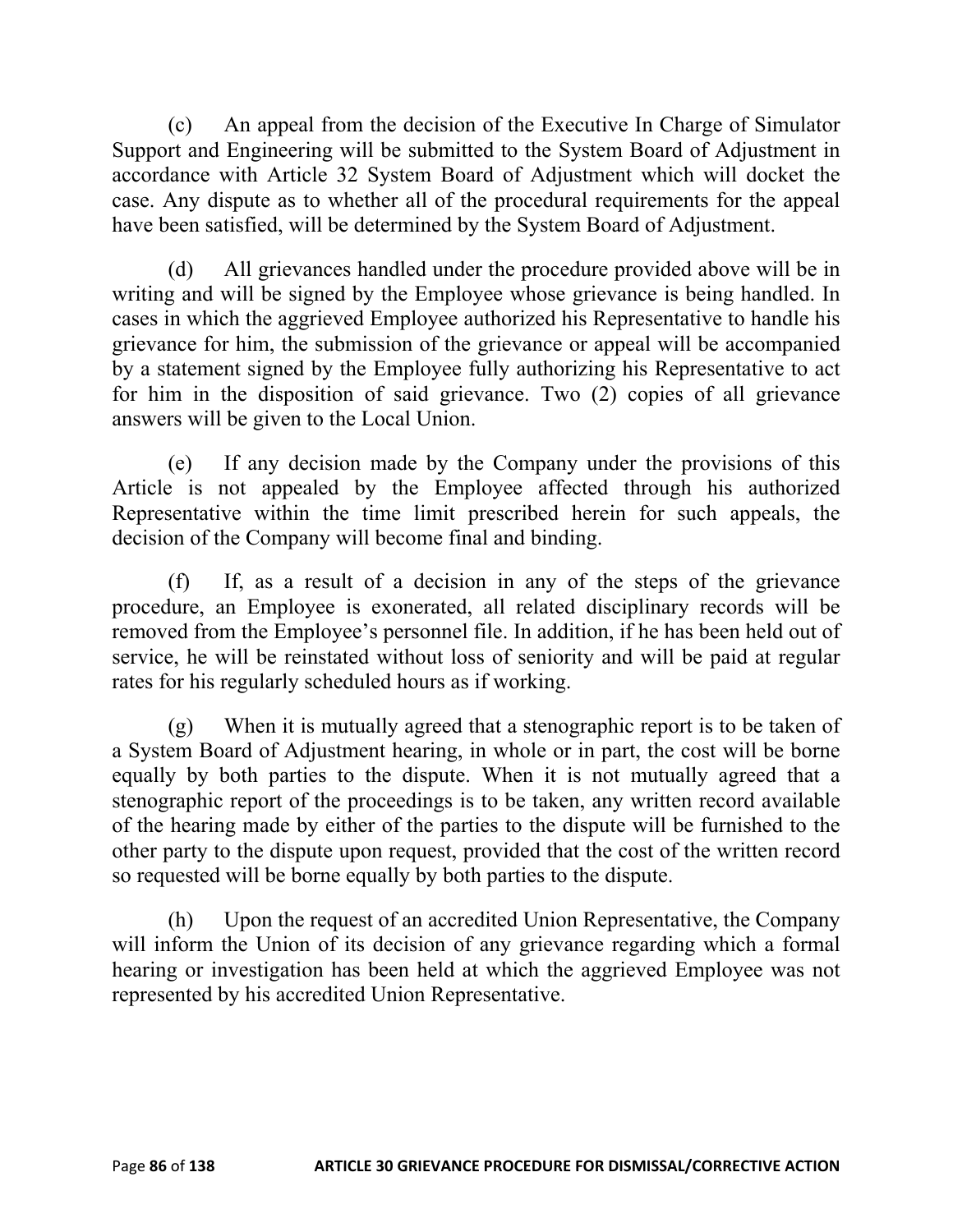# **ARTICLE 31 - GRIEVANCE PROCEDURE FOR CONTRACTUAL DISPUTES**

(a) An Employee who believes that any provision of this Agreement has not been properly applied or interpreted may submit his grievance in person or through his Representative within ten (10) calendar days. The grievance will be presented to his immediate Manager, who will evaluate the grievance or complaint and render his written decision as soon as possible, but not later than ten (10) calendar days following his receipt of the grievance. Inability of the immediate Manager to complete the investigation and render his written decision within the respective time limits will permit the Union to move directly to the next step of the grievance process.

(b) If the written decision of the immediate Manager is not satisfactory to the Employee whose grievance is being considered, it may be appealed within ten (10) calendar days to the Executive in Charge of Flight Training, with a copy to the appropriate Labor Relations Office or Representative. The Executive in Charge of Flight Training will fully investigate the facts of the matter and will render a written decision as soon as possible, but not later than ten (10) calendar days, unless mutually agreed otherwise, following his receipt of the appeal. A copy of the written decision will be provided to the Union.

The inability of the Executive in Charge of Flight Training to complete the investigation and render his decision within ten (10) calendar days will permit the Union to file directly for arbitration, within the time limits as prescribed in Article 31 (c) and result in a monetary penalty of eight (8) hours additional pay, as if working, to the grievant. Any monetary penalty paid does not cancel or render any judgment regarding the merits of the grievance.

(c) If the decision of the Executive in Charge of Flight Training is not satisfactory to the Employee, the grievance and the decision may be appealed to the System Board of Adjustment, as provided for in Article 32 System Board of Adjustment. The appeal must be submitted by an accredited International Representative within twenty (20) calendar days of receipt of the decision rendered by the Executive in Charge of Flight Training.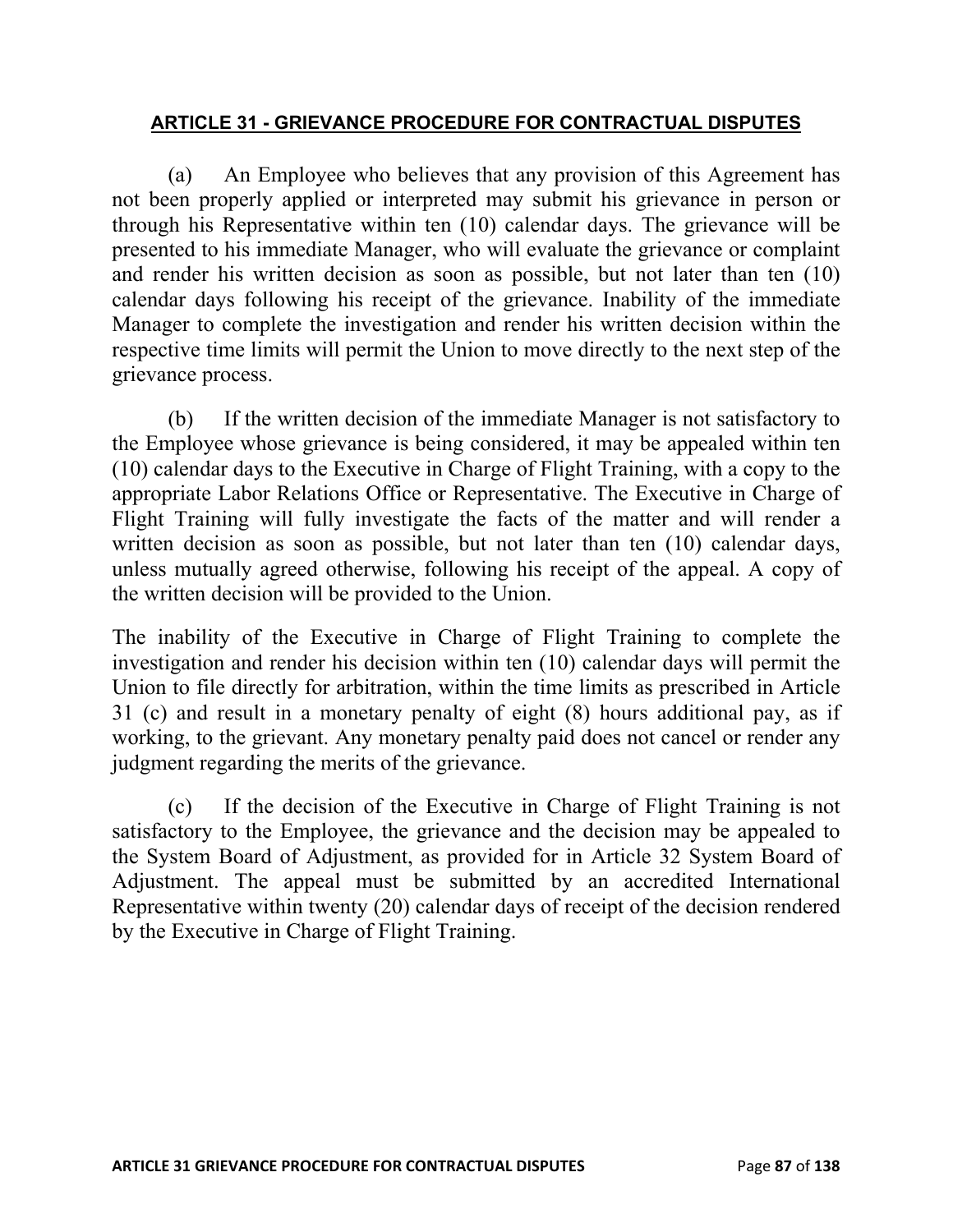(d) All grievances handled under the procedure provided above will be in writing and will be signed by the Employee whose grievance is being handled. In cases in which the aggrieved Employee authorizes his Representative to handle his grievance for him, the submission of the grievance or appeal will be accompanied by a statement signed by the Employee fully authorizing his Representative to act for him in the disposition of said grievance. Two (2) copies of all grievance answers will be given to the Local Union.

(e) An Employee who has a grievance may present his grievance to his immediate Manager during regular work hours. An accredited Representative of the Union may investigate, discuss and present a grievance of an Employee or Employees during regular work hours without suffering loss of pay for time so spent.

(f) If any decision made by the Company under the provisions of this Article is not appealed by the Employee affected through his authorized Representative within the time limit prescribed herein for such appeals, the decision of the Company will become final and binding.

(g) When it is mutually agreed that a stenographic report is to be taken of a System Board of Adjustment hearing, in whole or in part, the cost will be borne equally by both parties to the dispute. When it is not mutually agreed that a stenographic report of the proceedings is to be taken, any written record available of the hearing made by either of the parties to the dispute will be furnished to the other party to the dispute upon request, provided that the cost of the written record so requested will be borne equally by both parties to the dispute.

(h) Upon the request of an accredited Union Representative, the Company will inform the Union of its decision of any grievance involving a formal hearing or investigation at which the aggrieved Employee was not represented by his accredited Union Representative.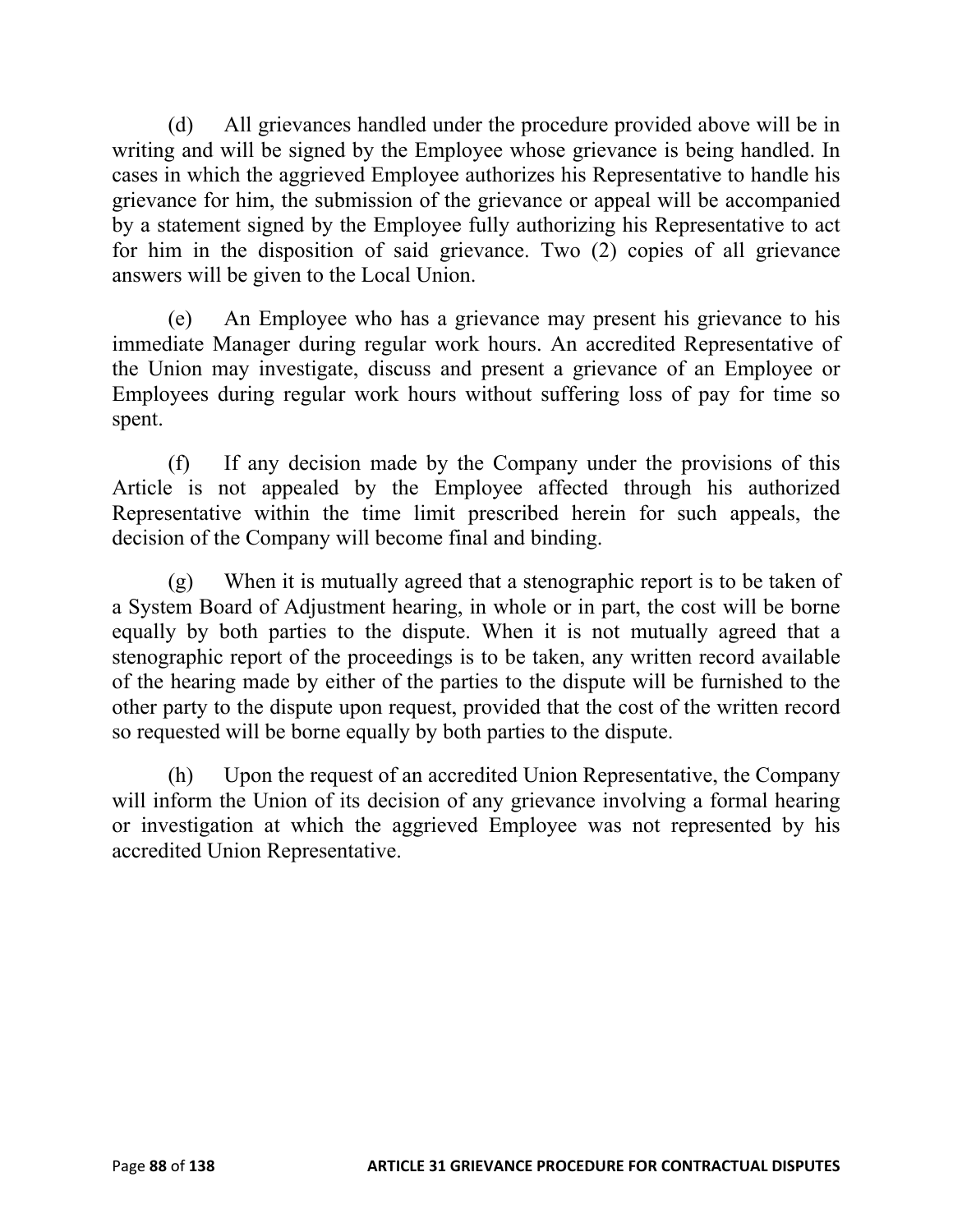## **ARTICLE 32 - SYSTEM BOARD OF ADJUSTMENT**

(a) System Board of Adjustment

1. Pursuant to the provisions of the Railway Labor Act, as amended, the parties have established a System Board of Adjustment for Employees covered by this agreement.

2. The Board will have jurisdiction only over disputes between the Company and the Union or any Employee or Employees governed by this Agreement growing out of grievances involving interpretation or application of this Agreement, including disputes over the content of an Employee's personnel file, whether hard copy or electronic, to the extent such information can be used for discipline. The Board will have no jurisdiction, whatsoever, over proposals or disputes relating to general changes in hours of work, rates of pay, rules or working conditions. Proposals relating to general changes in hours of work, rates of pay, rules or working conditions will be handled in the manner provided for in Article 47 Duration of Agreement of this Agreement. Board Hearings may be postponed, in writing, by mutual agreement of the Director of the Air Transport Division and the Vice President – Labor Relations.

3. The System Board of Adjustment will be composed of a Company member, a Union member and a neutral referee, the latter to serve for an indefinite term; however, either party may cause the services of the neutral referee to be terminated at any time except as to cases already submitted to him by giving written notice to the other party and to the neutral referee.

4. If a neutral vacancy occurs and the Company and the Union cannot agree on a successor within fifteen (15) calendar days, unless extended by mutual agreement, the American Arbitration Association will be requested to select a neutral in the manner described in Rule 12 of its Voluntary Labor Arbitration Rules, as amended.

5. The System Board will hear and determine all disputes properly before it, including those disputes as to whether all of the procedural requirements for appeal to the Board have been satisfied, or whether the case is within the jurisdiction of the System Board of Adjustment.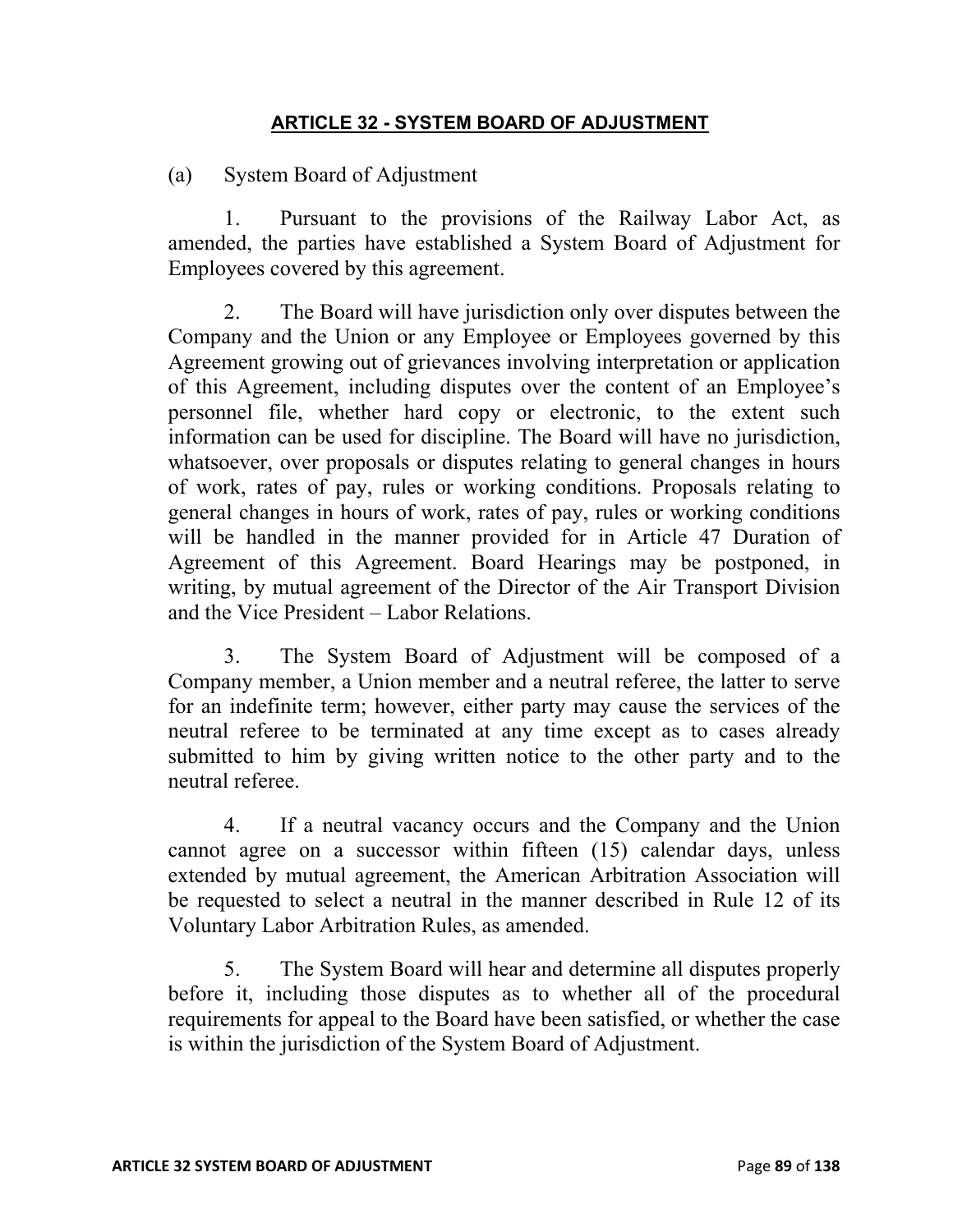(b) Procedures Generally Applicable to the Board

1. The System Board will meet in the city where the general offices of the Company are maintained (unless a different place of meeting is agreed upon by the parties to the dispute).

2. The Company and Union will at all times have their respective board members available at the convenience of the neutral referee, and alternate members will be provided by the Company or Union, as the case may be, whenever its regular board member is not available. If an alternative member is not provided within a reasonable period of time, the neutral referee will proceed with the hearing and decision of the matters before the Board without participation by the absent member, and the decision of the neutral referee will constitute the decision of the Board.

3. All disputes referable to the Board will be sent to the System Board.

4. The System Board Administrator will set the hearing dates (providing notice thereof to the parties). All cases will be set for hearing promptly in order to keep the number of cases docketed to a minimum. Unless the parties agree otherwise, the case with the lowest docket number pending before a Board will be scheduled first. The aforementioned scheduling procedure will be followed until there are a sufficient number of cases scheduled to insure full days of hearing. Cases so scheduled but not heard for lack of time will be rescheduled in accordance with the above scheduling procedure.

The parties recognize that as the scheduling of cases takes place well in advance of dates of hearing, those cases rescheduled due to lack of hearing time may be out of numerical sequence with those already scheduled.

If the designated Company Representative and the designated Union Representative for the Board jointly consider a case of sufficient urgency and importance to warrant an expedited hearing, a hearing will be scheduled within fifteen (15) calendar days, unless shortened or extended by mutual agreement, of their decision to expedite the case.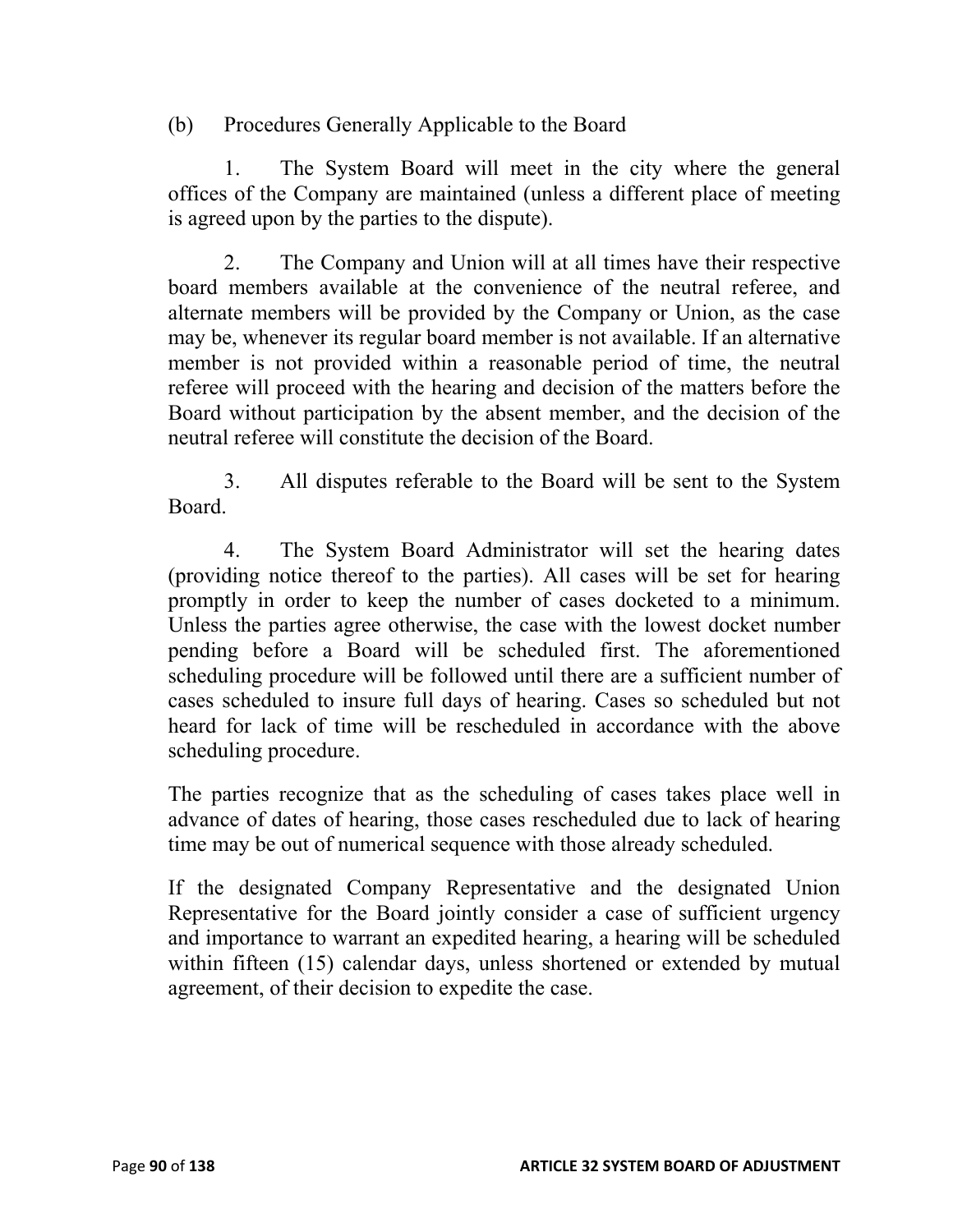5. An appeal to a grievance decision arising out of Articles 29 Representation, 30 Grievance Procedure for Dismissal/Corrective Action, and/or 31 Grievance Procedure for Contractual Disputes will be submitted in writing, as provided below, and will include the following information:

a. the name, personnel number, job classification, and the number of the Local Union for the Employee(s) involved;

b. a statement that the provisions of Articles 29 Representation, 30 Grievance Procedure for Dismissal/Corrective Action, and/or 31 Grievance Procedure for Contractual Disputes have been exhausted;

c. a statement of the nature of the dispute, including the Articles in question, and whether the dispute involves discipline/discharge or a contract interpretation or application;

d. the position or contention of the party filing the submission;

e. the remedy sought.

The written appeal will be sent to the International Union in the form of a petition. The International Union will assign a case number and forward the appeal and two (2) copies, with the case number noted on each, to the Labor Relations Department. The scheduling of cases to be heard before the Boards is an administrative matter addressed by mutual agreement between the Union and the Company.

6. A petition will be served upon the other party, who will have the right, within fifteen (15) calendar days after receipt to file a written answer.

7. Three (3) copies of each petition and answer will be delivered to the office of the System Board, HDQ American Airlines, which will file the original, and transmit one (1) copy thereof to each member of the appropriate Board.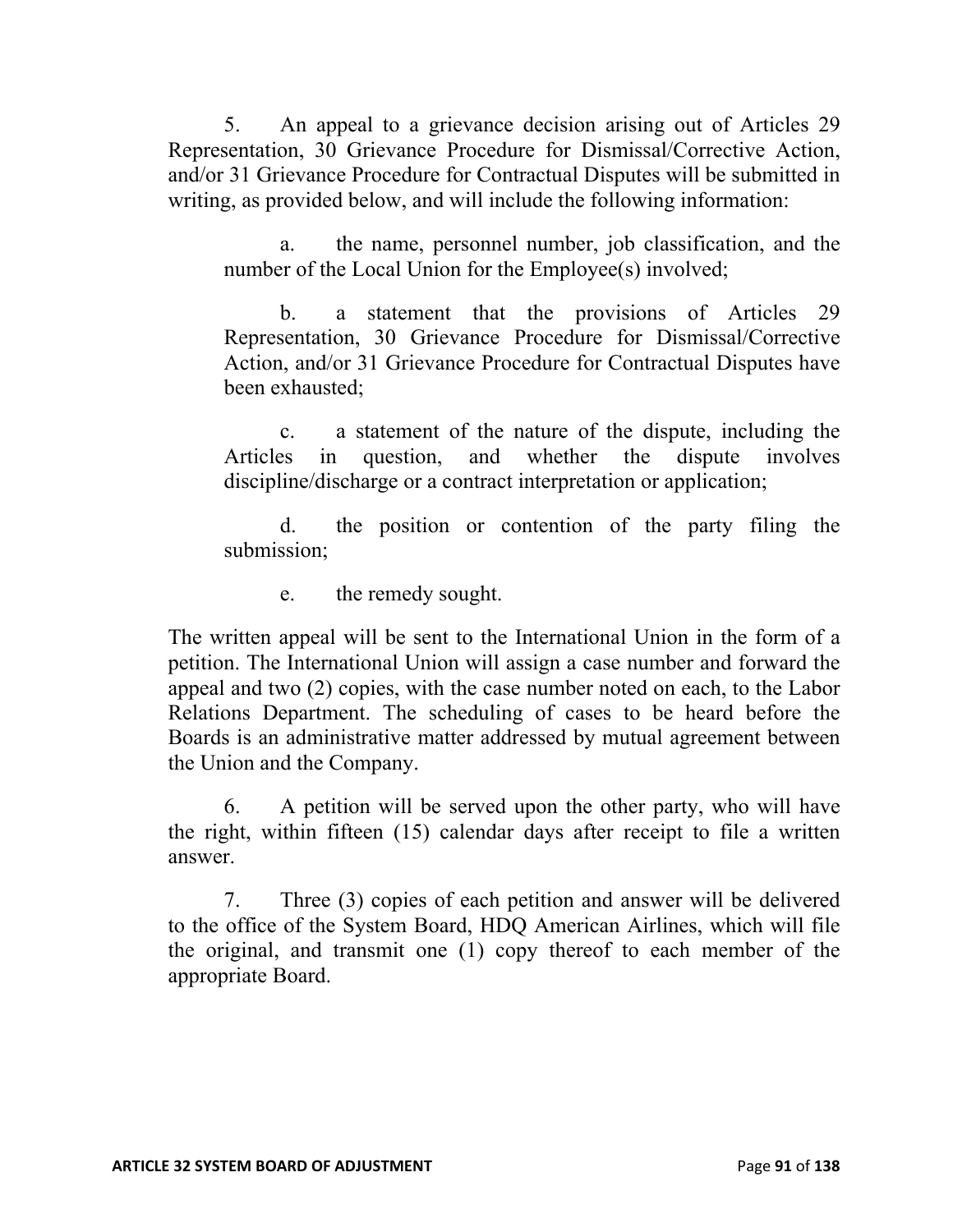8. Employees and the Company may be represented at Board hearings by such person or persons as they may choose and designate. Evidence may be presented either orally or in writing or both. The advocates will exchange all documents they may enter and the names of witnesses they may call in their direct case no later than ten (10) calendar days prior to the date set for the hearing. Nothing in this paragraph will require either advocate to present the documents or the witnesses provided above during the course of the hearing. The advocates will not be restricted from entering documents or calling witnesses that become known subsequent to the ten (10) calendar day exchange, provided a minimum of forty-eight (48) hours' notice is provided to the other advocate and copies are submitted to the other advocate prior to the presentation of the direct case. The advocate receiving the late document or witness has the option to postpone the hearing in light of the new document or witness.

9. Upon the request of either party to the dispute, or of two Board members, a Board will summon witnesses to testify at Board hearings. The Company will cooperate to ensure that all witnesses summoned by the Board will appear in a timely fashion. Reasonable requests by the Union for Employee witnesses will be honored. The requests for witnesses will normally not exceed those who can be spared without interference with the service of the Company. Disputes arising from this provision will be immediately referred to the Director of the Air Transport Division and the Vice President of Labor Relations, or their respective designees, for resolution.

10. A majority vote of all members of a Board will be sufficient to make a finding or a decision with respect to any dispute properly before it, and the finding or decision will be final and binding upon the parties to such dispute. The Union and the Company will at all times have their respective Board members available at the convenience of the various neutral referees, and alternate members will be provided by the Union or the Company, as the case may be, whenever its regular Board member is not available. If an alternate member is not provided within a reasonable period of time, the neutral referee will proceed with the hearing and decision of the matters before the Board without participation by the absent member. In that case, the decision of the neutral referee will constitute the decision of the Board.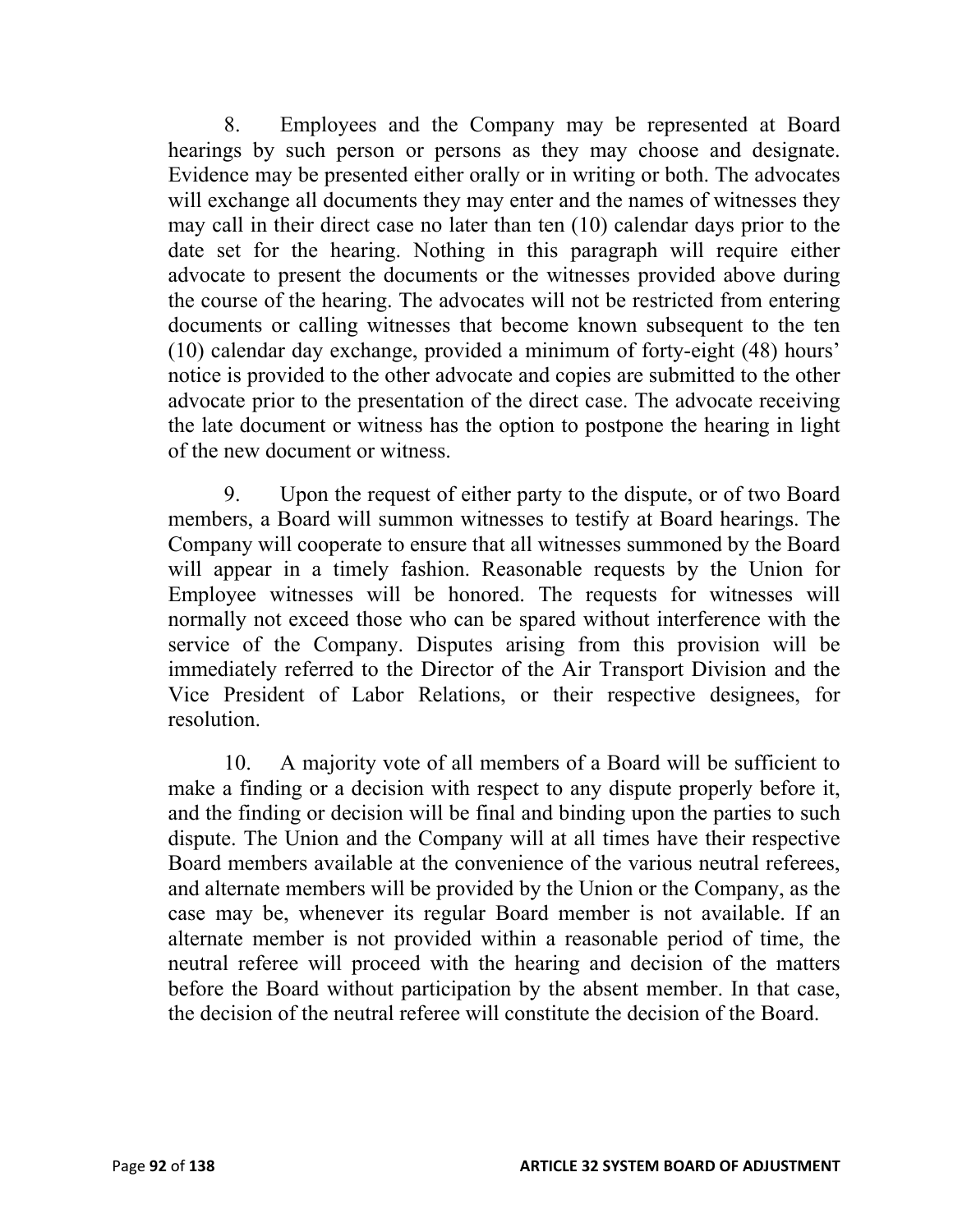11. The failure of a Board to decide a dispute under the procedure established in this Article will not serve to foreclose any subsequent rights or procedures which the Railway Labor Act, as amended, may provide with respect to the settlement of such disputes, and nothing in this Agreement will be construed to limit, restrict or abridge the rights or privileges accorded to either the Employees or to the Employer, or to their duly accredited Representatives, by said Act.

12. Board findings and decisions will be stated in writing and will be rendered within thirty (30) calendar days from the close of hearing, unless such period is extended by agreement of the parties to the dispute. In each case a copy of the finding or decision will be furnished the Company, the Union and such Employee or Employees as are parties to the dispute. If a dispute arises as to the interpretation of the finding or decision, then, upon request of the Company, the Union or the Employee or Employees that are parties to the dispute, the Board will interpret the finding or decision.

13. The System Board will keep complete and accurate records of all matters submitted to it and of all findings and decisions made. A stenographic record at the Board will be taken if requested by either party to the dispute. In the case, the cost of the record will be borne by the requesting party. The other party, upon request, will be furnished a copy of the record, in which case the cost of that record will be borne equally by both parties to the dispute.

14. Each party will assume the compensation, travel expense and other expenses of its Board members and the witnesses it summons.

15. So far as space is available, witnesses who are Employees of the Company will receive free transportation over the lines of the Company from the point of duty or assignment to the point at which they must appear as witnesses and return, to the extent permitted by law.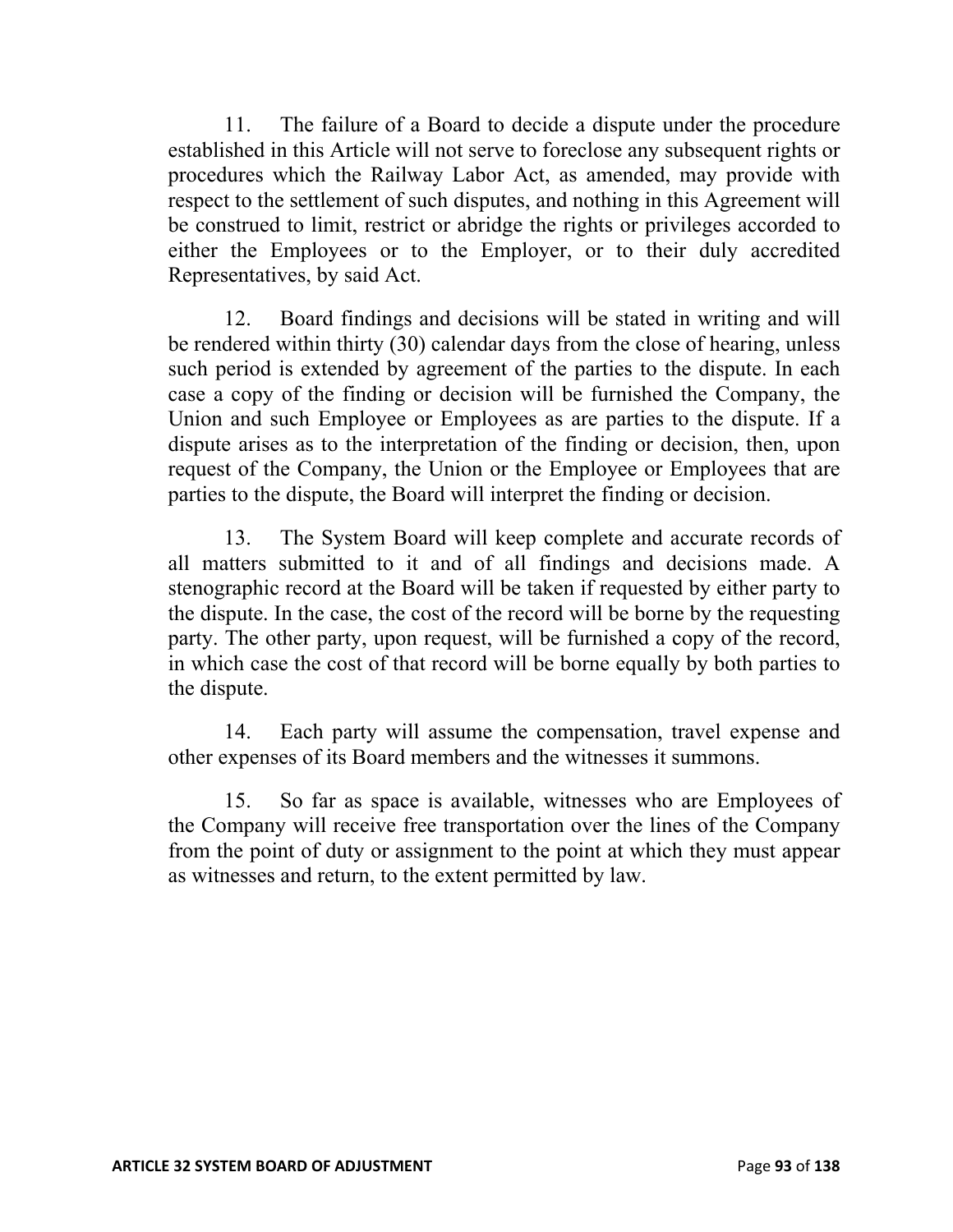16. The Board, upon agreement of a majority of its members, will have the authority to incur expenses necessary for the proper conduct of the business of the Board. Those expenses, as well as the expense of each neutral referee, will be shared equally by the parties hereto. Union board members who are Employees of the Company will be granted necessary leaves of absence for the performance of their duties as board members. So far as space is available, the board members will be furnished free transportation over the lines of the Company for the purpose of attending Board meetings to the extent permitted by law.

17. Every Board member will be free to discharge his duty in an independent manner, without fear that his individual relations with the Company or with the Employees covered by this Agreement may be affected in any manner by any action taken by him in good faith in his capacity as a Board member. Each party will specifically instruct each Board member selected that he will at all times, while serving in that capacity, act not as a partisan or advocate of a partisan group or cause but will act and serve solely to render impartial findings and just decisions.

(c) Procedures for Finalizing Awards

The following procedures are provided in order to standardize the arbitration process and avoid any controversy regarding the deliberations and discussion associated with the publication of System Board of Adjustment awards:

1. Executive sessions for every case should take place at the conclusion of the hearing, or at such time as agreed upon by a majority of the Board at the conclusion of the hearing. This postponed executive session may be necessary due to the submission of briefs or other post-hearing issues and should be the exception, not the rule.

2. An arbitrator's draft decision, distributed to the Board unsigned, may be changed to any extent agreeable to a majority of the Board. A written decision, once executed and signed by the neutral arbitrator, may only be modified as to content by agreement of all Board members.

3. The Board members are not to discuss the decision of the Board with anyone other than the Board members prior to the publication of the award by the Administrator of the System Board.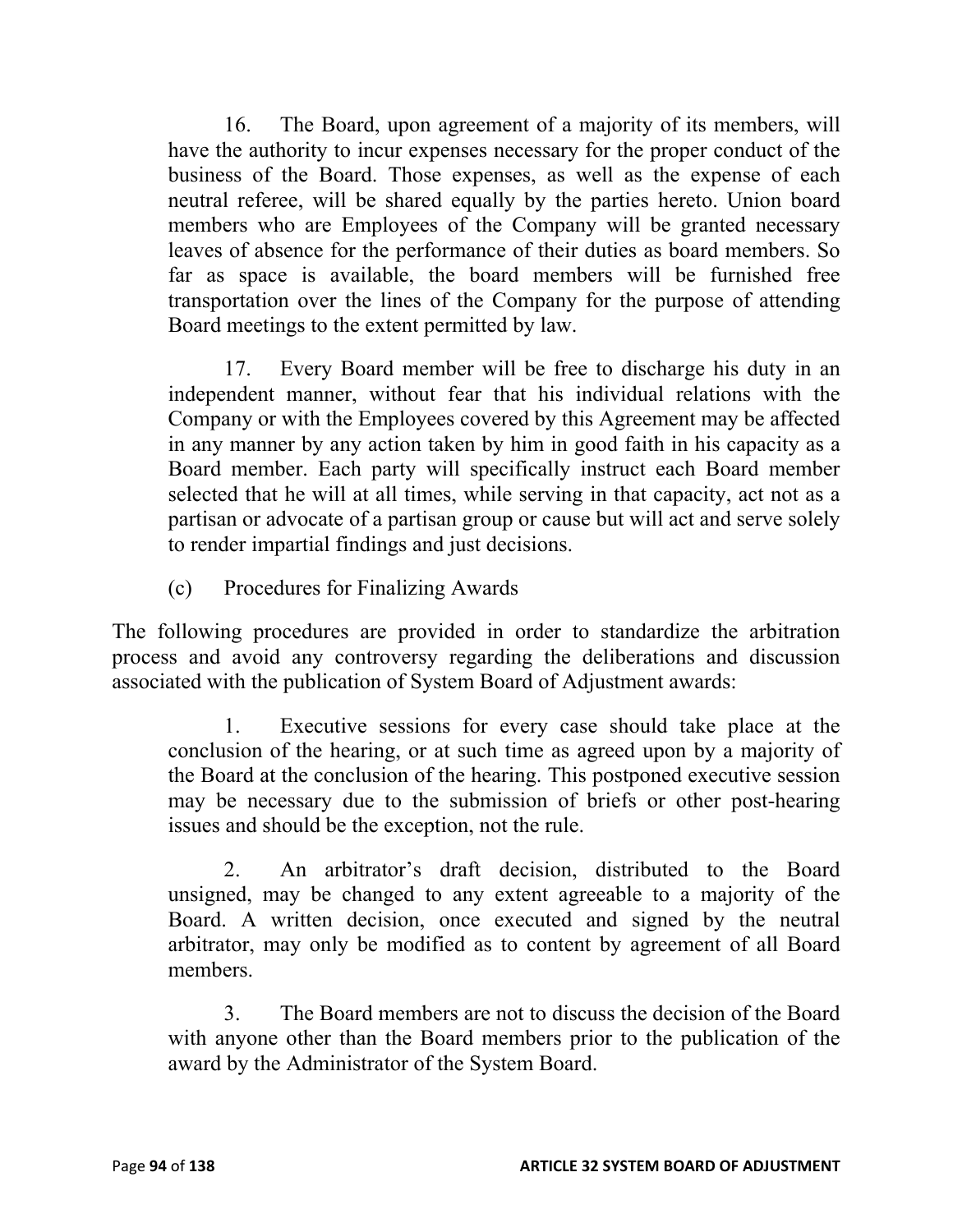4. No ex-parte communication concerning the case (that is, discussion held without the presence of the full Board) are permitted at any time.

5. The details of the Board's deliberations must be held confidential by virtue of the Board's intended neutrality. No Board member should divulge the nature or content of the discussions held between the Board members in reaching their decision.

6. The System Board distribution policy will include sending System Board decisions directly to the International Union, the Vice President Labor Relations and to the Local Union involved who will then notify the grievant.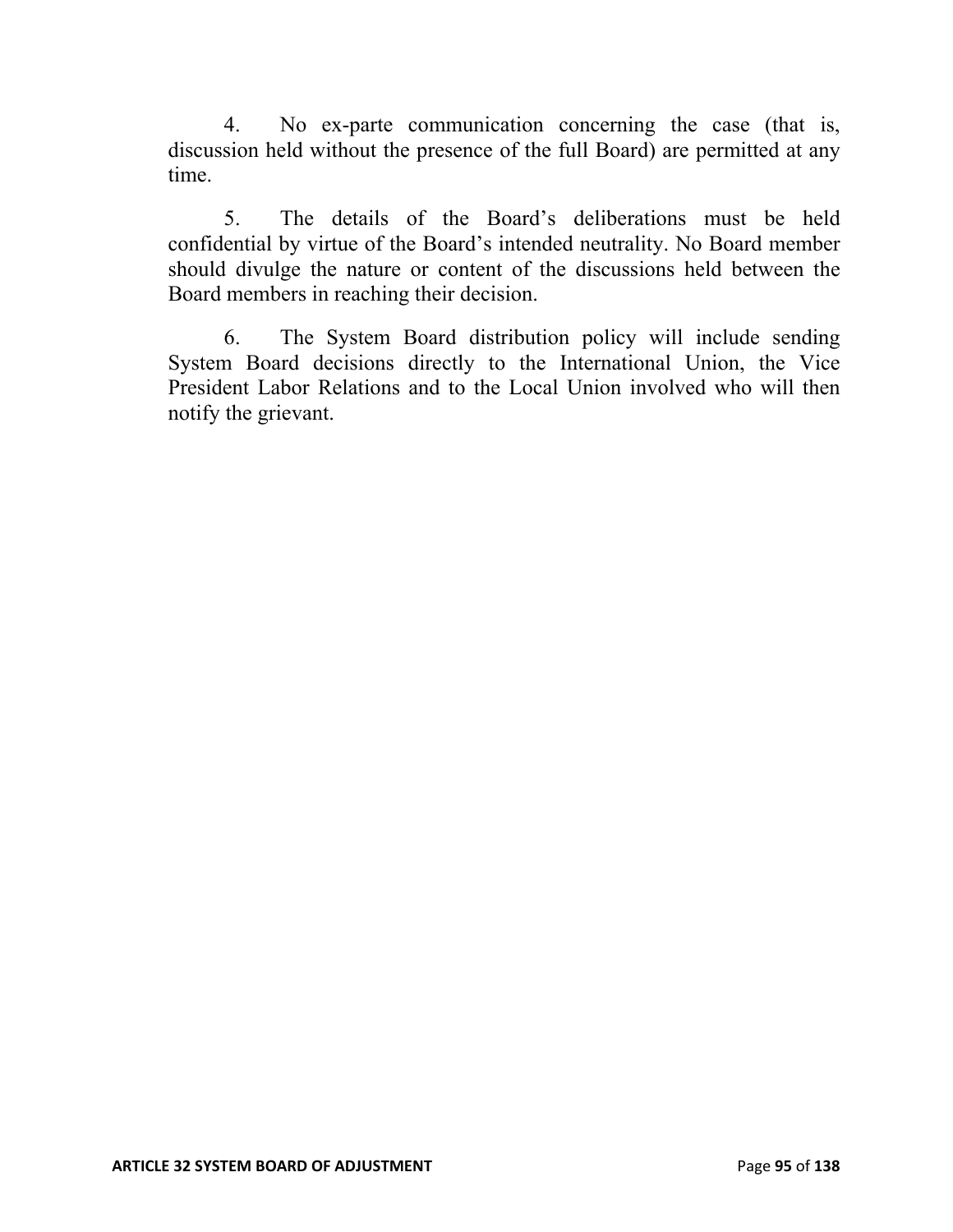# **ARTICLE 33 – NO STRIKE – NO LOCKOUT**

It is the intent of the parties to this Agreement that the procedures in this Agreement will serve as a means of amicable settlement of all disputes that may arise between them, and, therefore:

(a) The Company will neither cause nor permit a lockout during the life of this Agreement, and

(b) Neither the Union nor the Employees will engage in a strike, sitdown, walkout, stoppage, slowdown, or curtailment of work for any reason during the life of this Agreement.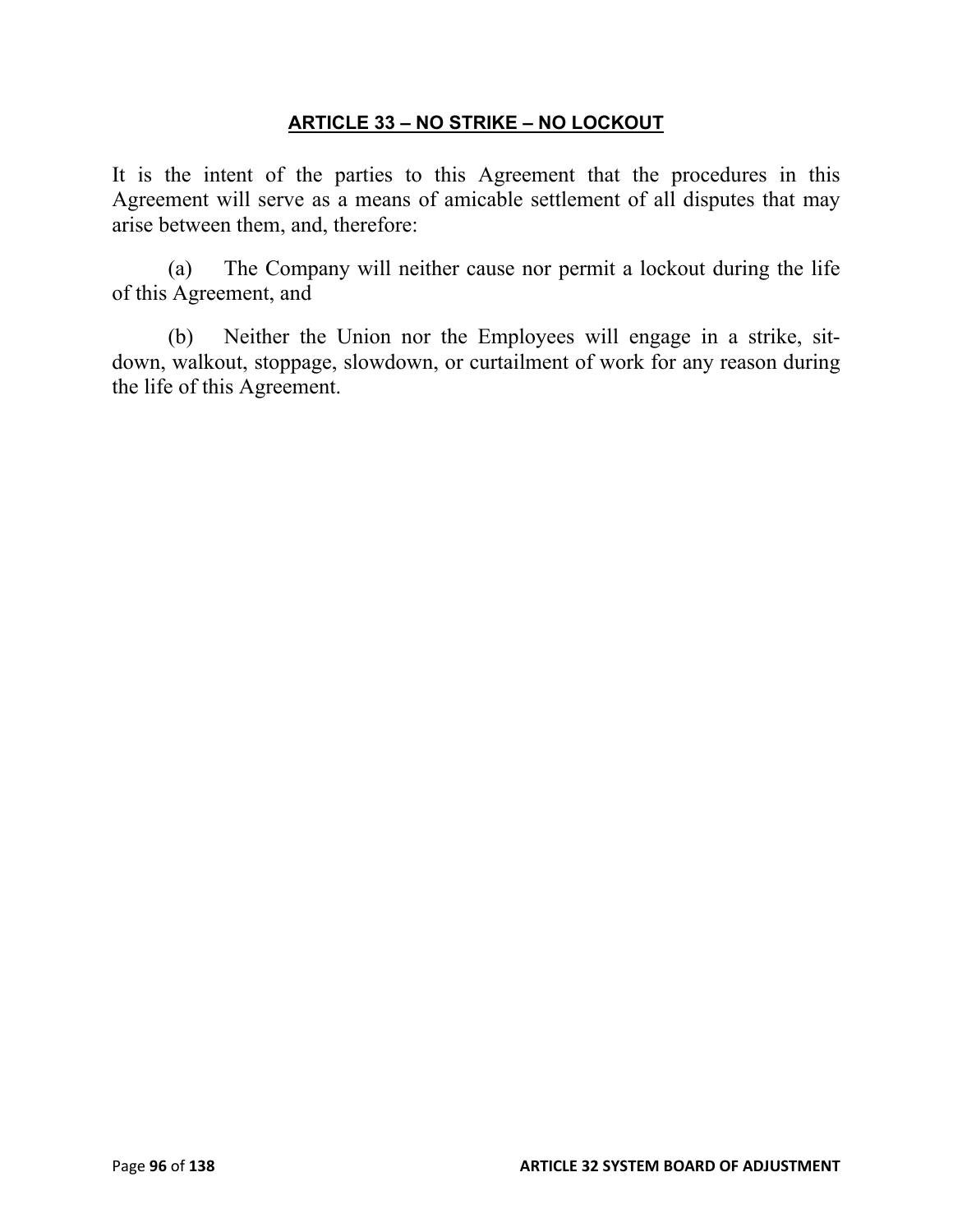#### **ARTICLE 34 - SICK LEAVE**

(a) Employees who have completed their probationary period shall be credited with eight (8) hours of sick leave accrual for each full month of active service retroactive to their date of employment, except that no sick leave shall be accrued for the months of June and October. There shall be no accrual of sick leave during the time an Employee is absent, without pay, in excess of fifteen (15) continuous days in a calendar month.

(b) Total accumulative sick leave credit shall not exceed one thousand six hundred (1,600) hours. Upon retirement accrued sick leave may be used in accordance with Section (j).

(c) Except as specified in this Article, only sick leave which is not compensable under the applicable Worker's Compensation Laws will be paid for from his accrued sick leave. Payment will be based on the Employee's regular hourly rate (including all applicable differentials, premiums and overrides).

(d) When an Employee has a sick leave balance, it will not be the policy of the Company to require a slip from his doctor stating treatment for an illness or injury for all absences of one (1) to three (3) days in order for an Employee to be eligible for sick leave pay, however, the Company reserves the right to require such doctor's slip whenever circumstances indicate suspected abuses of the sick leave policy.

1. Any Employee suspected of abusing sick leave and who may be required to furnish a doctor's slip stating that he was treated for an illness or injury will first have the circumstances leading to the suspicion fully discussed with him. He may, if he so desires, have a Union Representative present during such discussion. Subsequent to this discussion, if the Company decides that a doctor's slip is required, he will be given written notice of this requirement. Upon request of the Employee, the specific reasons for the suspected abuse will be supplied to him, in writing. The requirement for this slip from the doctor will expire ninety (90) calendar days from the effective date of the written notice.

2. Upon request of the Local Union President any Employee claiming harassment as a result of being required to furnish a doctor's slip will have the opportunity to present his written claim for relief to a panel composed of the Vice President-Labor Relations and the Union-ATD International Vice President, or their respective designees.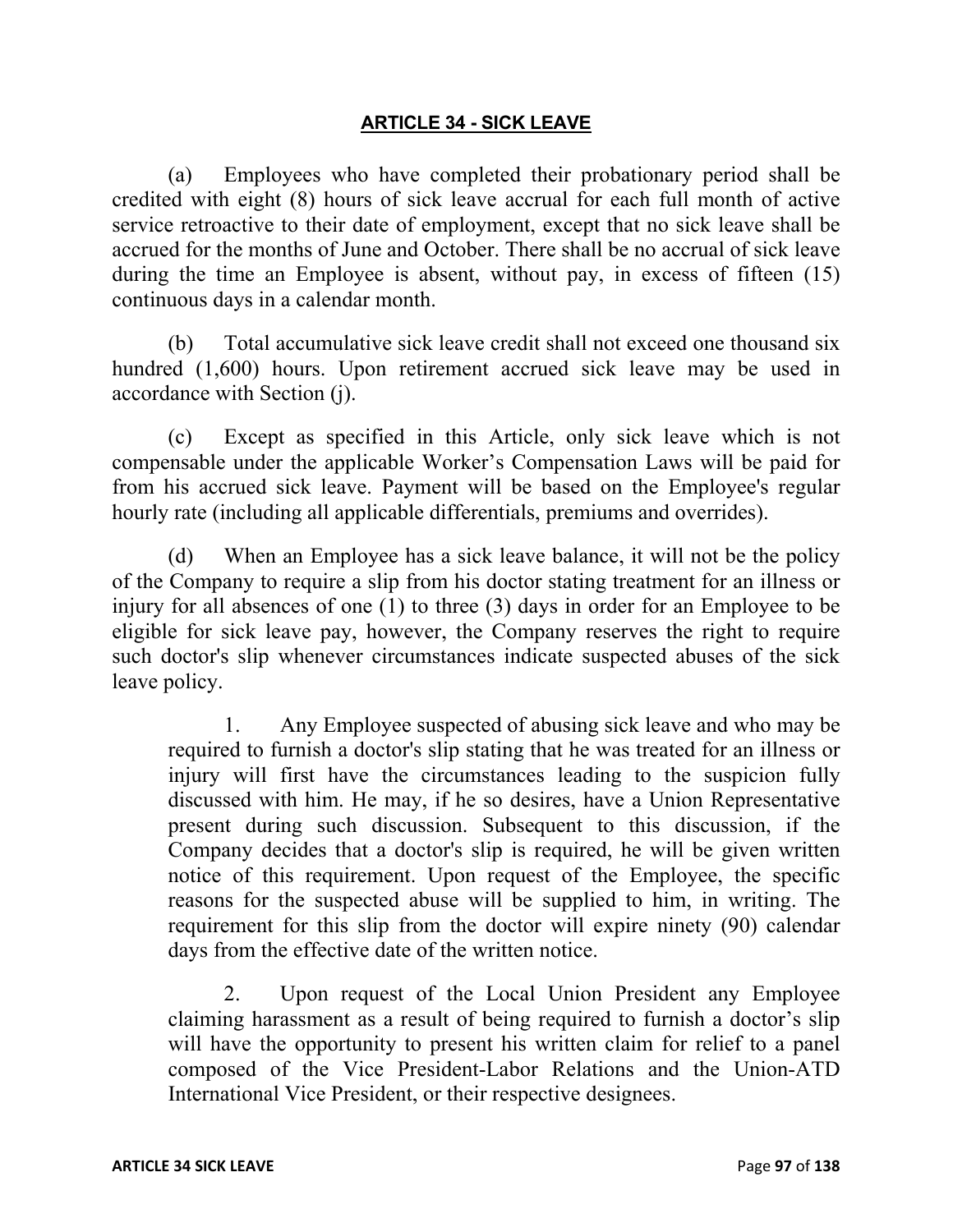3. The panel will then investigate the allegation and promptly render a decision without the formality generally attendant a System Board hearing.

4. In the event the Employee's claim of harassment is determined to be valid, the Employee will have eight (8) hours added to his sick leave accrual. In the event it is determined to not be valid, the Employee will forfeit eight (8) hours from his sick leave account.

(e) When Employees, including probationary Employees, are absent due to illness or injury, Pay seniority will continue to accrue for a period not to exceed thirty (30) calendar days for any unpaid period of absence.

(f) During an Employee's absence due to an occupational illness or injury compensable under the applicable Worker's Compensation Law, he will receive from the Company the following benefits:

1. for the first ten (10) workdays absent, the difference between his regular pay (including shift differential) and Workers' Compensation payments;

2. at the conclusion of the period referred to in Paragraph 1. above, a disabled Employee drawing Worker's Compensation may, at his option, draw upon his accrued sick leave up to the extent of his accrual at the rate of up to one-half regular pay (including shift differential). Provided, however, the sum of such Worker's Compensation weekly payments plus such sick pay benefits will not exceed the Employee's regular weekly pay (including shift differential). Corresponding deductions will be made from his available sick leave accrual. Deductions will be to the nearest 0.1 of a day up to a maximum of one-half day of sick leave.

These benefits will be in lieu of any other payment provided for in this Article for all absences due to the same illness or injury.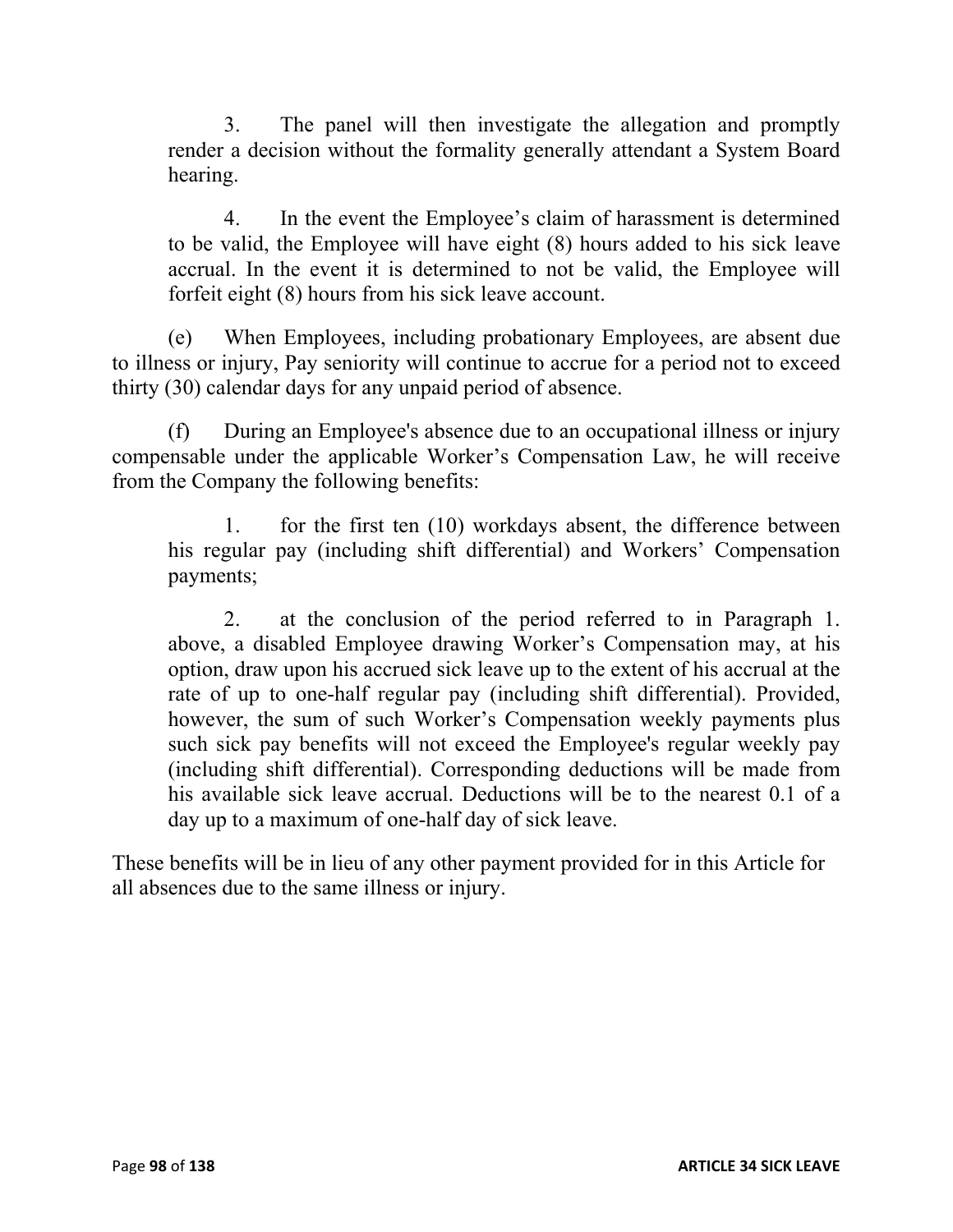(g) In the event that the Company challenges the payment of benefits under Section (f) above, occurring during the statutory waiting period under the applicable state Worker's Compensation Laws, the Employee will receive pay continuance (regular pay, including shift differential) from the Company up to the maximum days provided in the waiting period.

The challenged payment by the Company will be resolved in the following manner:

1. The Company, or the Employee, may within seven (7) calendar days, appeal through a review panel composed of a Representative of the International Union and the Vice President-Employee Relations which will hear and resolve the case. The panel will be limited to determining whether the pay continuance, made to the Employee under this provision, will be considered a benefit under Section (c) or Section (f) of this Article, or whether the Employee should return to the Company the benefit he received under this provision. In the event the panel is unable to resolve the issue, the case may be submitted to the System Board of Adjustment for final and binding resolution.

2. If the Company or the Employee fails to appeal the challenged payment, the pay continuance benefit will be considered payment under Section (c), of this Article and will be charged to the sick leave benefit.

(h) The Employees and the Union recognize their obligations to prevent absence for reasons other than illness or injury, or other abuse of the sick leave privilege.

(i) Upon the Employee's effective date of retirement as defined in American Airlines policies, a lump sum payment for unused sick leave, if any, will be made to each Employee entitled thereto. If an Employee dies prior to retirement the Employee's beneficiary or estate will receive a lump sum payment for all unused sick leave. Unused sick leave referred to in this Paragraph will mean those hours credited or accrued in each calendar year and not used by the Employee up to the date of retirement or death.

(j) For unused sick leave (up to a maximum of one thousand six hundred (1,600) hours, the Company will pay an Employee covered by this Agreement, seven dollars and sixty five cents (\$7.65) per hour.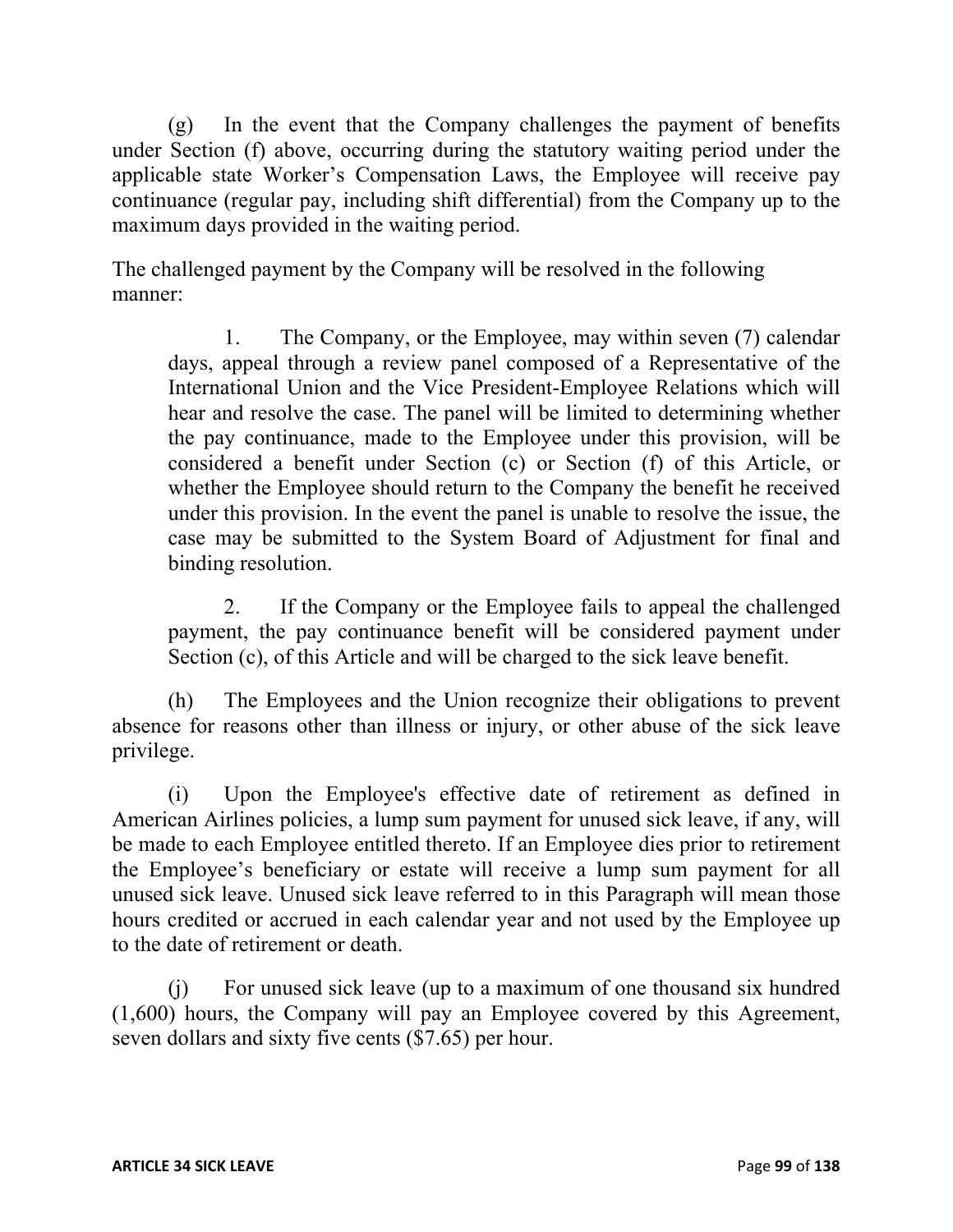# **ARTICLE 35**

Intentionally left blank.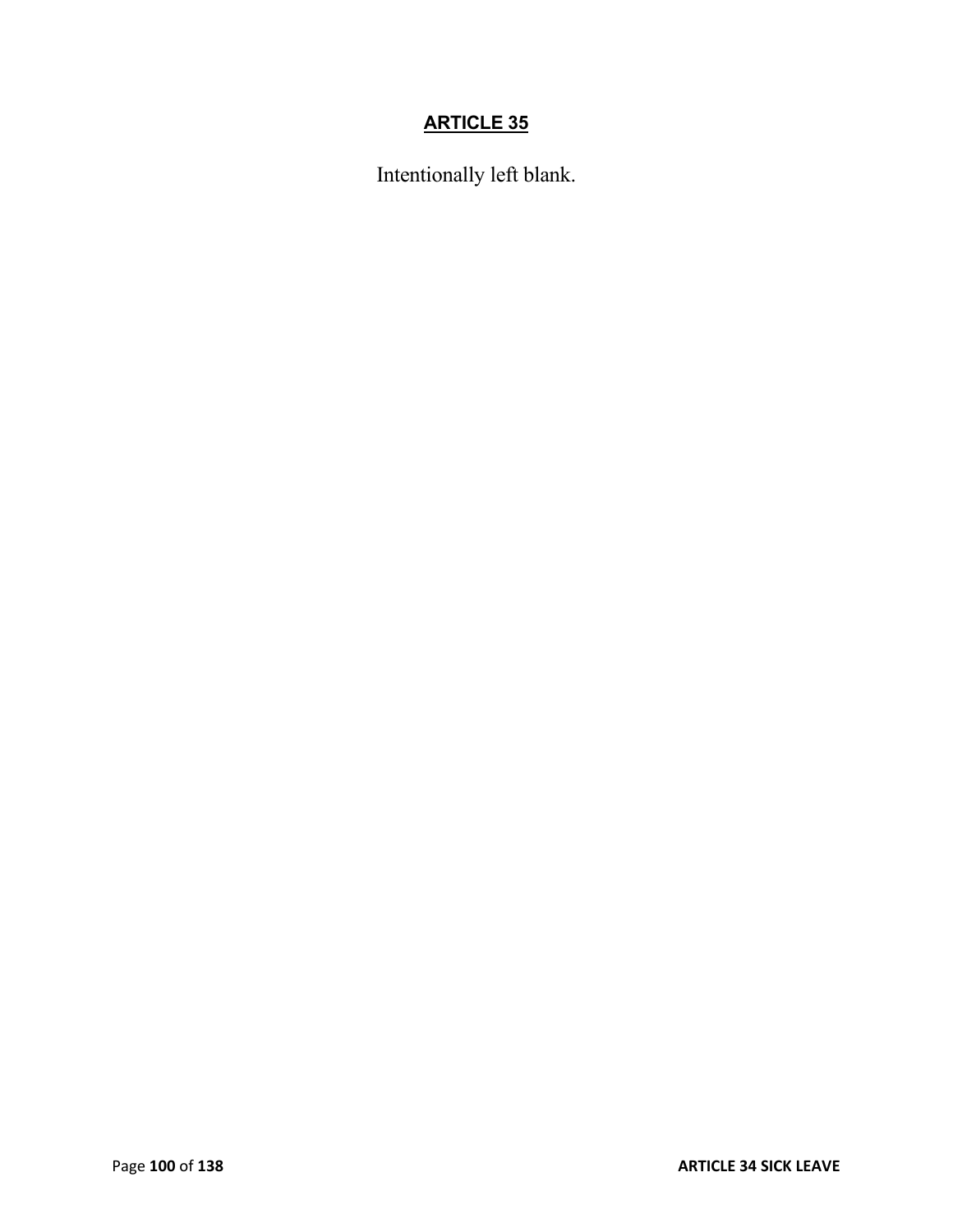#### **ARTICLE 36 - MEAL PERIOD**

(a) Meal periods will be thirty (30) minutes, except when a longer period is agreed upon between the parties.

(b) Meal periods will be scheduled not earlier than three (3) hours after commencement of work and not later than five and one-half  $(5 \frac{1}{2})$  hours after commencement of work. If an Employee is not scheduled for a meal period within the foregoing time span, the meal period will be provided immediately before or after it, and the Employee will receive time and one-half  $(1 \frac{1}{2} x)$  his regular hourly rate for the meal time before or after such time span.

In the event that a meal period has not been provided in accordance with the foregoing, the Employee is then free, if he so desires to take his meal period and will receive time and one-half  $(1 \frac{1}{2} x)$  his regular hourly rate during such meal period.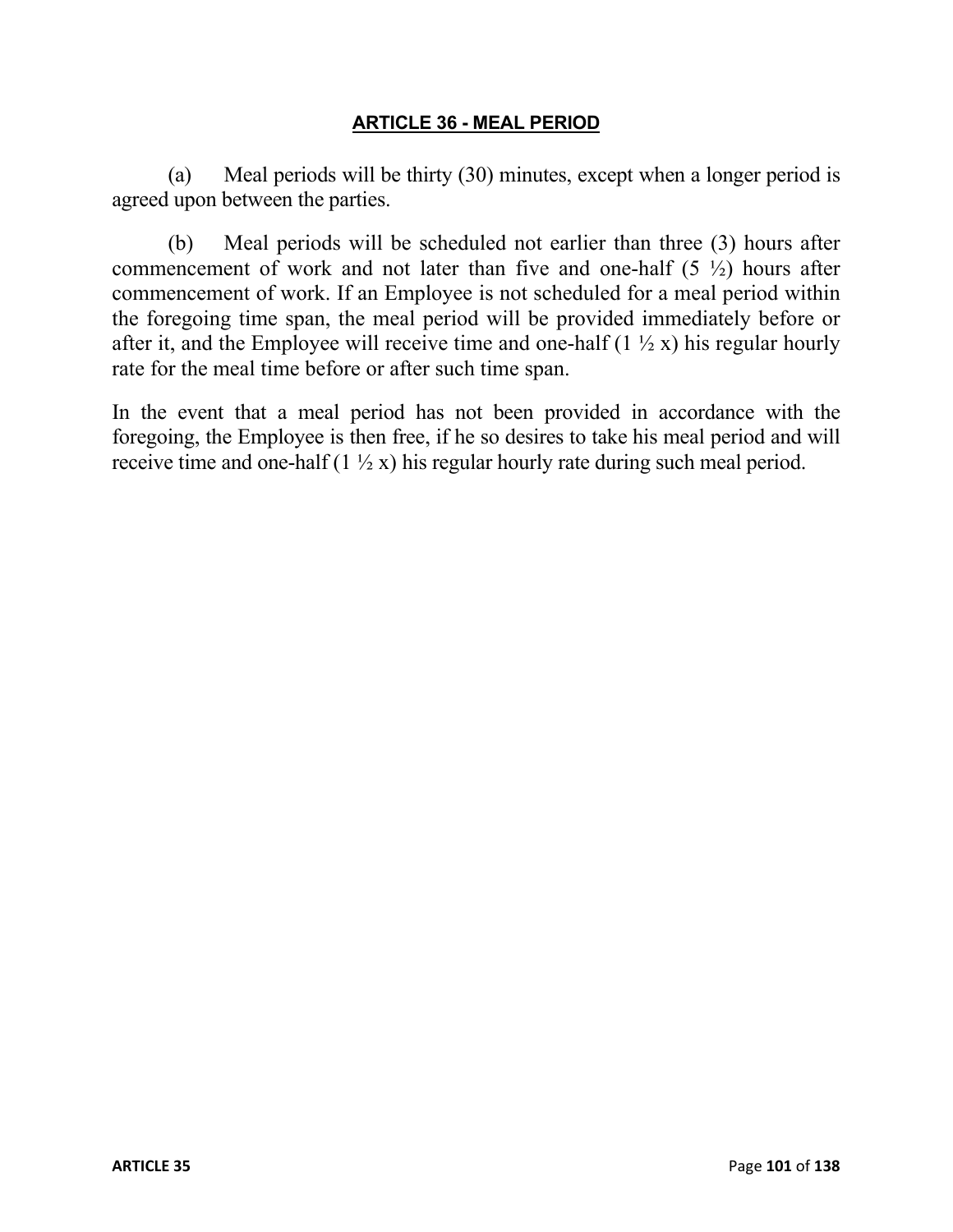### **ARTICLE 37 - FURLOUGH BENEFITS**

(a) Any Employee who has completed his probationary period who is furloughed for reasons other than those in Paragraph (b) will receive furlough allowance as provided in Paragraph (d), subject to the limitations in this Article.

(b) Furlough allowance will not be paid if the furlough is the result of an Act of God, a national war emergency, revocation of the Company's operating certificate or certificates, grounding of a substantial number of the Company's aircraft for safety reasons, or a strike or picketing causing a temporary cessation of work.

(c) At the time of furlough, the Company will advise the Employee in writing of the reasons for his release and whether it is for reasons outlined in Article 37 (a) or (b). If the Employee is released for reasons in Article 37 (a), he will be eligible for furlough allowance as provided in this Article.

(d) The amount of furlough allowance payable under this Article to Employees eligible is contained in the following table and will be based on length of compensated service with the Company from date of employment (Pay Seniority) and will be in addition to all other benefits in this Agreement. Furlough allowance shall be paid at the successive payroll periods immediately following the date employment is interrupted and shall continue to be paid until the Employee is recalled or the furlough allowance entitlement is exhausted, whichever occurs sooner.

A week of furlough allowance will be computed on the basis of the Employee's regular straight-time hourly rate at the time of furlough, multiplied by forty (40) hours.

| If Employee has completed: | Furlough Allowance: |
|----------------------------|---------------------|
| Probation                  | 1 week              |
| 2 years of service         | 2 weeks             |
| 3 years of service         | 3 weeks             |
| 4 years of service         | 4 weeks             |
| 5 years of service         | 5 weeks             |
| 6 years of service         | 6 weeks             |
| 7 years of service         | 7 weeks             |
| 8 years of service         | 8 weeks             |
| 9 years of service         | 9 weeks             |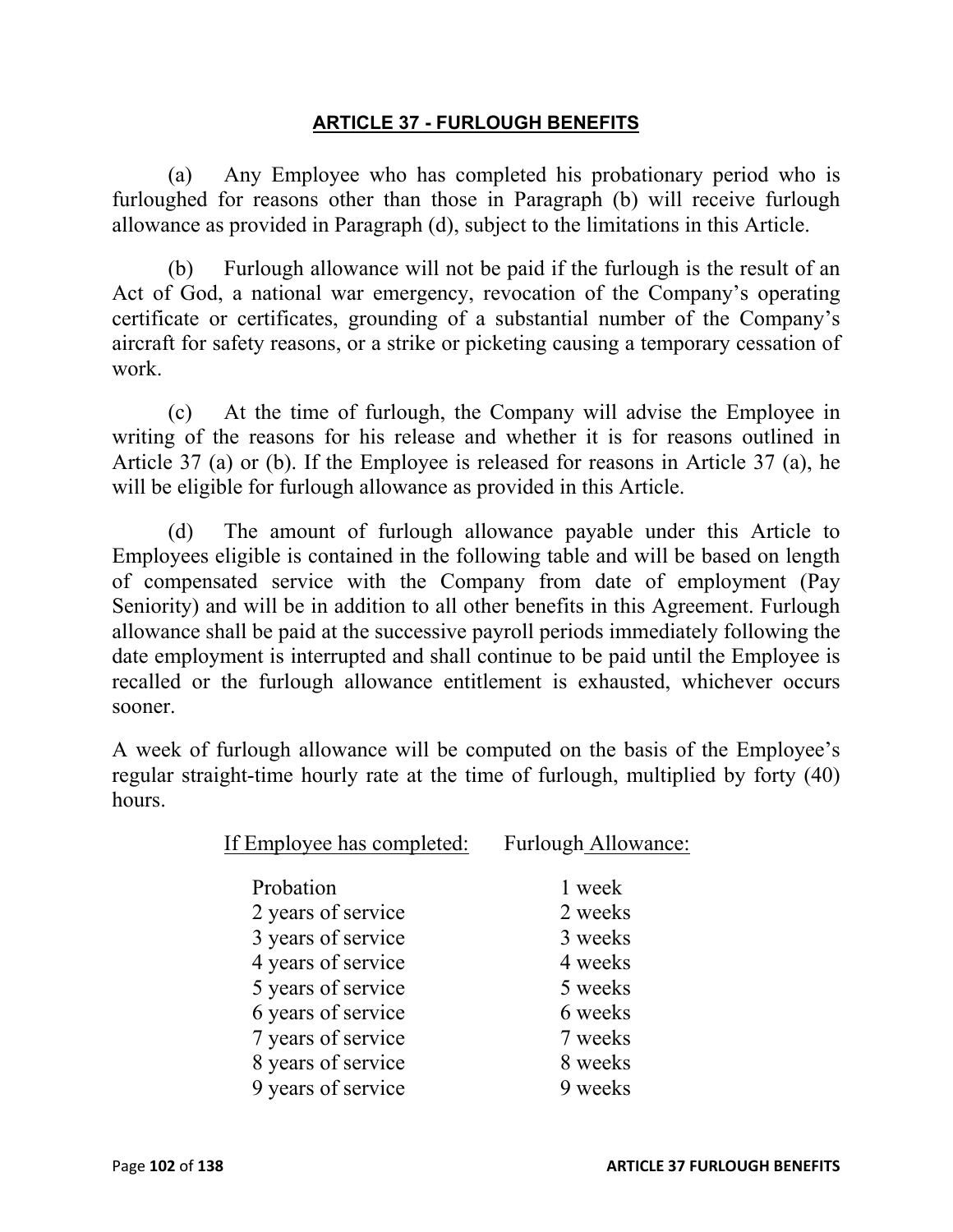| 10 years of service | 10 weeks |
|---------------------|----------|
| 11 years of service | 12 weeks |
| 12 years of service | 13 weeks |
| 13 years of service | 14 weeks |
| 14 years of service | 15 weeks |
| 15 years of service | 17 weeks |

(e) If the Employee is not reemployed by the Company within four (4) months from the effective date of his furlough, and he has at least one year's seniority as of the date of furlough, he will be entitled to an additional two (2) weeks' furlough allowance. In the event an Employee is recalled to work under Article 16 Recall before the expiration of four (4) months from the date of his furlough and is again furloughed, he will be entitled to the additional two (2) weeks' furlough allowance if he is not reemployed by the Company within four (4) months from the effective date of the subsequent furlough.

(f) Furlough allowance will not be granted when:

1. the Employee elects to exercise his seniority to remain with the Company in his own or a lower classification in accordance with Article 15 Reduction in Force;

2. he has, within four (4) months of furlough, been offered a recall to his furlough station in accordance with Article 16 Recall, and has refused the recall;

3. he accepts any other employment offered by the Company prior to the expiration of four (4) months from the date of furlough;

4. or he resigns, retires or is dismissed for cause.

(g) An Employee recalled to work under the terms of Article 16 Recall, who is again furloughed under conditions that would entitle him to furlough allowance, will be entitled to the amount specified for his years of compensated service (Pay Seniority) with the Company in accordance with Article 37 (d), less the dollar amount received on the occasion of the previous furlough, provided that the dollar amount deduction will not be made if the Employee completes at least one (1) additional year of compensated service with the Company from the date on which he reported for duty upon the occasion of the prior recall.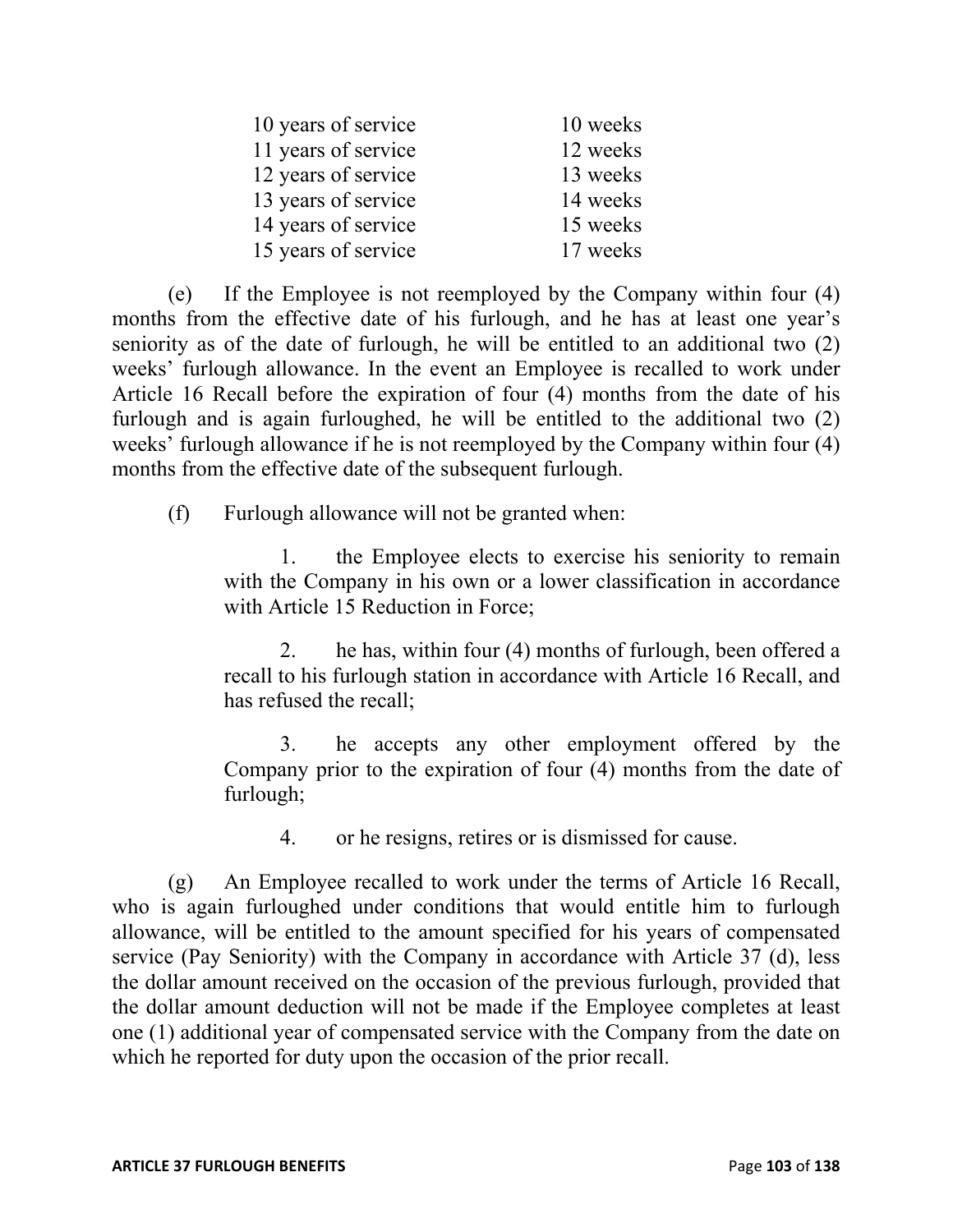(h) An Employee who has been reemployed under the conditions outlined in Article 37 (g) will retain all seniority and length of service credit for pay and other purposes accrued prior to the date of his furlough.

(i) Employees who are on furlough and their dependents shall continue to participate in the Company's group medical/dental and life insurance programs for a period of ninety (90) days following their last compensable day under this Agreement provided the Employee continues to pay his/her portion of the costs at active Employee rate.

(j) Employees involuntarily furloughed on or after the effective date of this Agreement will receive on-line non-revenue travel privileges for themselves and eligible family members while on furlough for a period not to exceed three (3) years following their last compensable day under this Agreement. All other travel privileges will be governed by the Company's non-revenue travel policy.

(k) Employees, with five (5) years or more of credited service, who are furloughed and who reach age fifty-five (55), may retire from furlough status, provided recall rights have not expired, and receive retirement benefits (e.g. medical, dental and term pass benefits).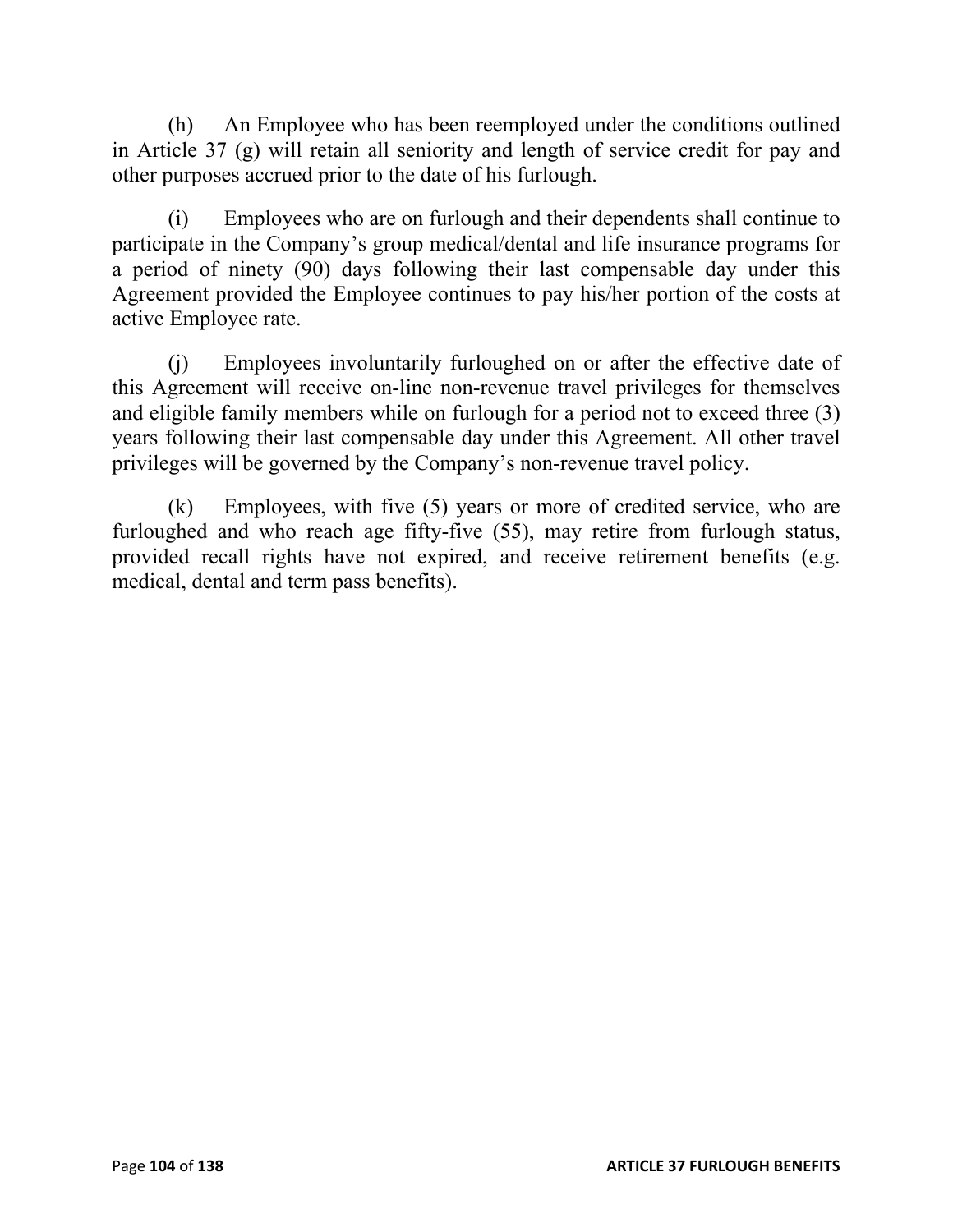#### **ARTICLE 38 - UNION SECURITY**

(a) All Employees covered by this Agreement shall, as a condition of employment, become members of the Union within sixty (60) days from the date of the signing of this Agreement, or sixty (60) days from the date of employment, whichever is the later and shall, as a condition of employment, maintain membership in the Union so long as this Agreement remains in effect, to the extent of paying an initiation fee and membership dues (not including fines and penalties), or agency fees in accordance with applicable law. An Employee may have his membership dues deducted from his earnings by signing a Dues Check-Off Form, or, if no such authorization is in effect, he must pay his initiation fee and membership dues directly to the Union.

(b) The Company will supply each Local Union with the name and personnel number of any new Employee or Transferee covered under this Agreement within fifteen (15) calendar days of the actual report date of said Employee. The Company will allow the Union an opportunity during local orientation to meet with new Employees and Transferees regarding Union matters.

(c) If any Employee who has resigned from the Company or has been furloughed is reemployed or recalled, he will be considered as a new Employee for the purposes of this Article and will be governed by the provisions of Paragraph (a).

(d) Employees who are or become members of the Union under Paragraph (a) above will pay membership dues as set forth in this Article, except that payment for membership dues will not be required as a condition of employment during leaves of absence without pay or during periods of transfer to a Classification or position not covered by this Agreement.

(e) "Member of the Union", for the purpose of this Article, will mean any Employee who is a member of the Union and is not more than sixty (60) calendar days in arrears in the payment of the initiation fee and membership dues as specified herein or agency fee payer not more than sixty (60) calendar days in arrears in the payment of his fees.

(f) When an Employee who is a member of the Union becomes delinquent within the meaning of Paragraph (e) above, the following procedure will apply: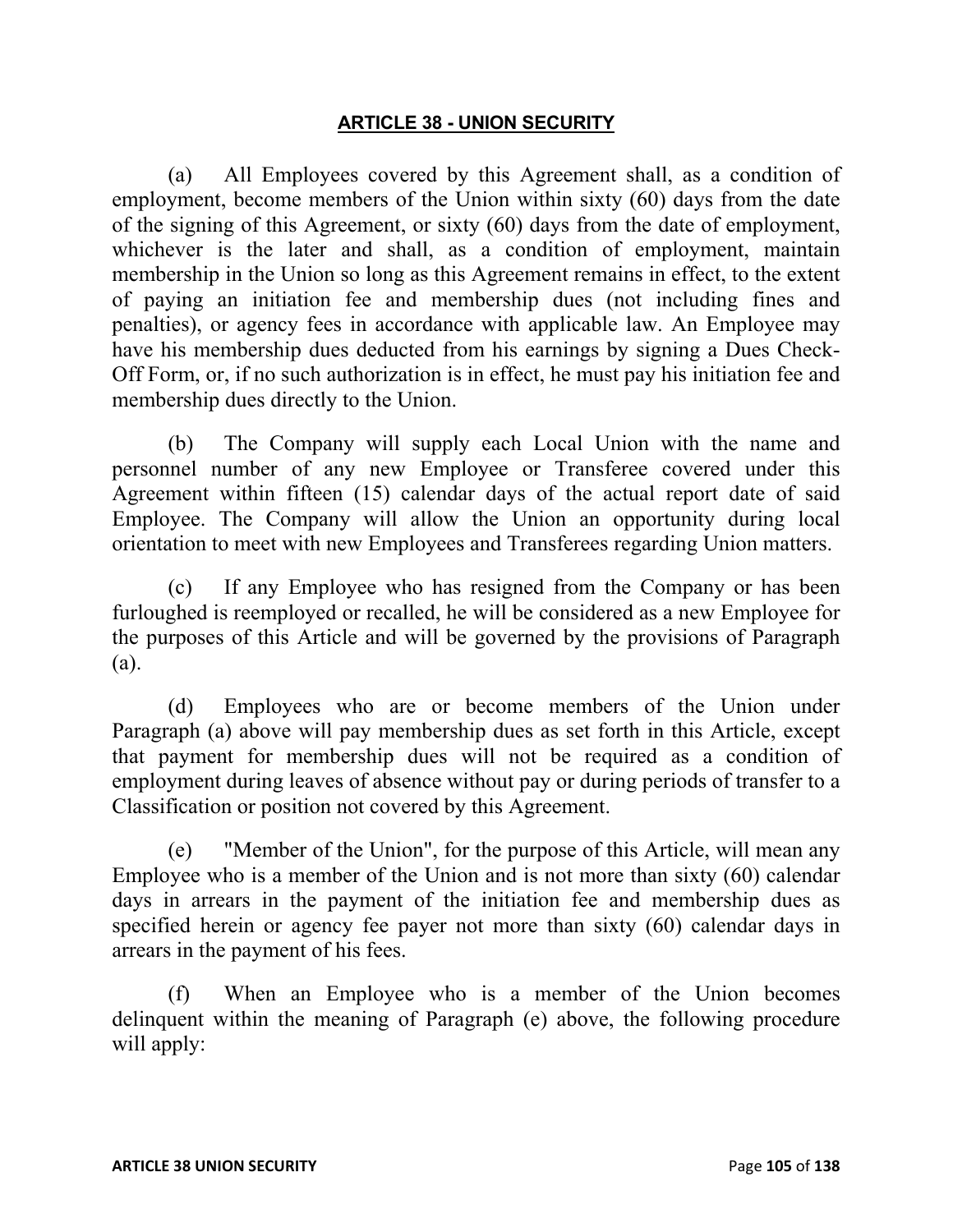1. The Director of the Air Transport Division of the Union will notify the Employee in writing, certified mail, return receipt requested, copy to the Vice President - Labor Relations of the Company, that he is delinquent in the payment of the initiation fee and/or membership dues or agency fees, as specified herein, and accordingly, is subject to discharge as an Employee of the Company. Such letter will also notify the Employee that he must remit the required payment within fifteen (15) calendar days of the date of mailing of the notice, or be subject to discharge. This provision will be deemed to be complied with if the Union sends, but the Employee refuses the above mailing.

2. If, upon the expiration of the fifteen (15) calendar days period, the Employee still remains delinquent, the Director of the Air Transport Division of the Union will certify, in writing, to the Vice President- - Labor Relations of the Company, copy to the Employee, that the Employee has failed to remit payment within the grace period allowed and is therefore to be discharged. The Vice President - Labor Relations, after being presented with the appropriate documentation, will then take proper steps to discharge such Employee from the services of the Company.

3. An Employee discharged by the Company under the provisions of Section (f) will be deemed to have been discharged for cause within the meaning of the terms and provisions of this Agreement.

(g) Any discharge under the terms of this Article will be based solely upon the failure of the Employee to pay or tender payment of the initiation fee and/or membership dues or agency fees, as specified in this Article, and not because of denial or termination of membership in the Union upon any other ground.

(h) Any grievance by an Employee concerning the interpretation or application of the provisions of this Article will be subject exclusively to the following procedure:

1. An Employee who believes that the provisions of this Article pertaining to him have not been properly interpreted or applied may submit his request for review, in writing, within five (5) calendar days from the date the grievance arises, except that a grievance arising under Paragraph (f) 1. must be filed within the fifteen (15) calendar day period specified in that paragraph. The request will be submitted to his immediate Manager who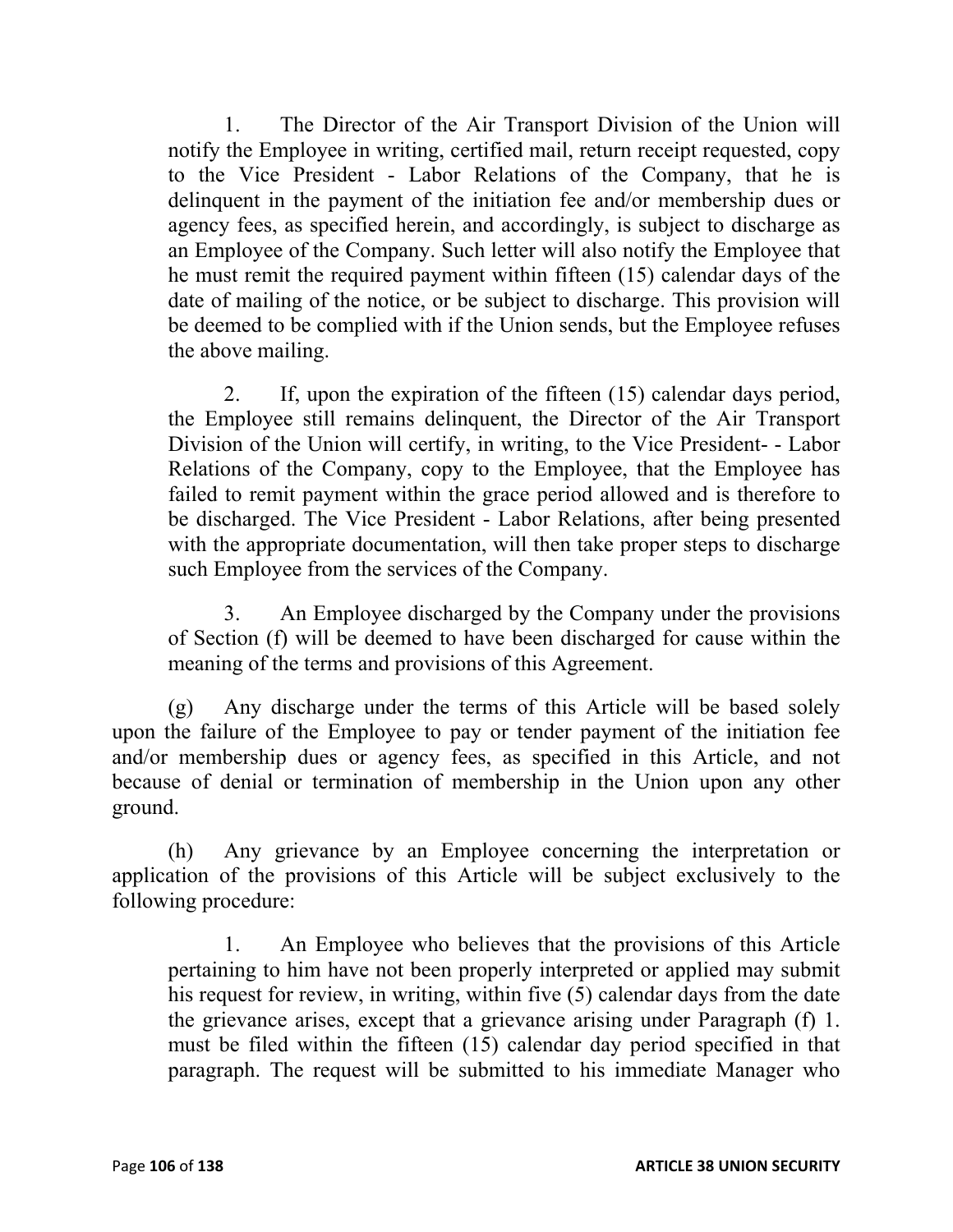will review the grievance and render his decision, in writing, not later than five (5) calendar days following the receipt of the grievance.

The immediate Manager will forward his decision to the Employee with a copy to the Local Union Representative. If the decision is not satisfactory to both the Employee and the Union, then either may appeal the grievance directly to the System Board of Adjustment, within ten (10) calendar days from the date of the decision. The terms and provisions of Article 32 System Board of Adjustment will be applicable, except as otherwise specified in this Article.

3. If the Union should appeal the decision to the System Board of Adjustment, it will prepare a joint submission of the grievance setting forth the Union's and the Employee's position and forward copies to the Employee, the Vice President - Labor Relations of the Company and to the members of the System Board of Adjustment. If the Employee should appeal the decision, he may request the Vice President - Labor Relations to prepare the submission papers on his behalf for the System Board of Adjustment. In this event, such request will be made by the Employee, in writing, to his immediate Manager who will transmit, through the local Senior Manager all facts, data and information concerning the grievance, together with a copy of the decision from which appeal is taken. The Vice President - Labor Relations will forward copies of the Employee's separate submission to the Employee, the local Senior Manager, the Director of the Air Transport Division of the Union and to the members of the System Board of Adjustment.

4. During the period a grievance is filed under the provisions of Section (h) and until after final award by the System Board of Adjustment, the Employee will not be discharged from the Company because of noncompliance with the terms and provisions of this Article. In the event the Employee's grievance is denied because he has not tendered dues and/or agency fees owed under this Article, he will be considered discharged for cause. In any proceeding under this Article, the Employee, the Company, and the Union will be allowed to present any facts or arguments supporting their positions concerning proper application of this Article.

(i) The Union agrees that it will indemnify the Company and hold the Company harmless from any and all claims, which may be made by the Employee or Employees against the Company by virtue of the wrongful application or misapplication of any of the terms of this Article.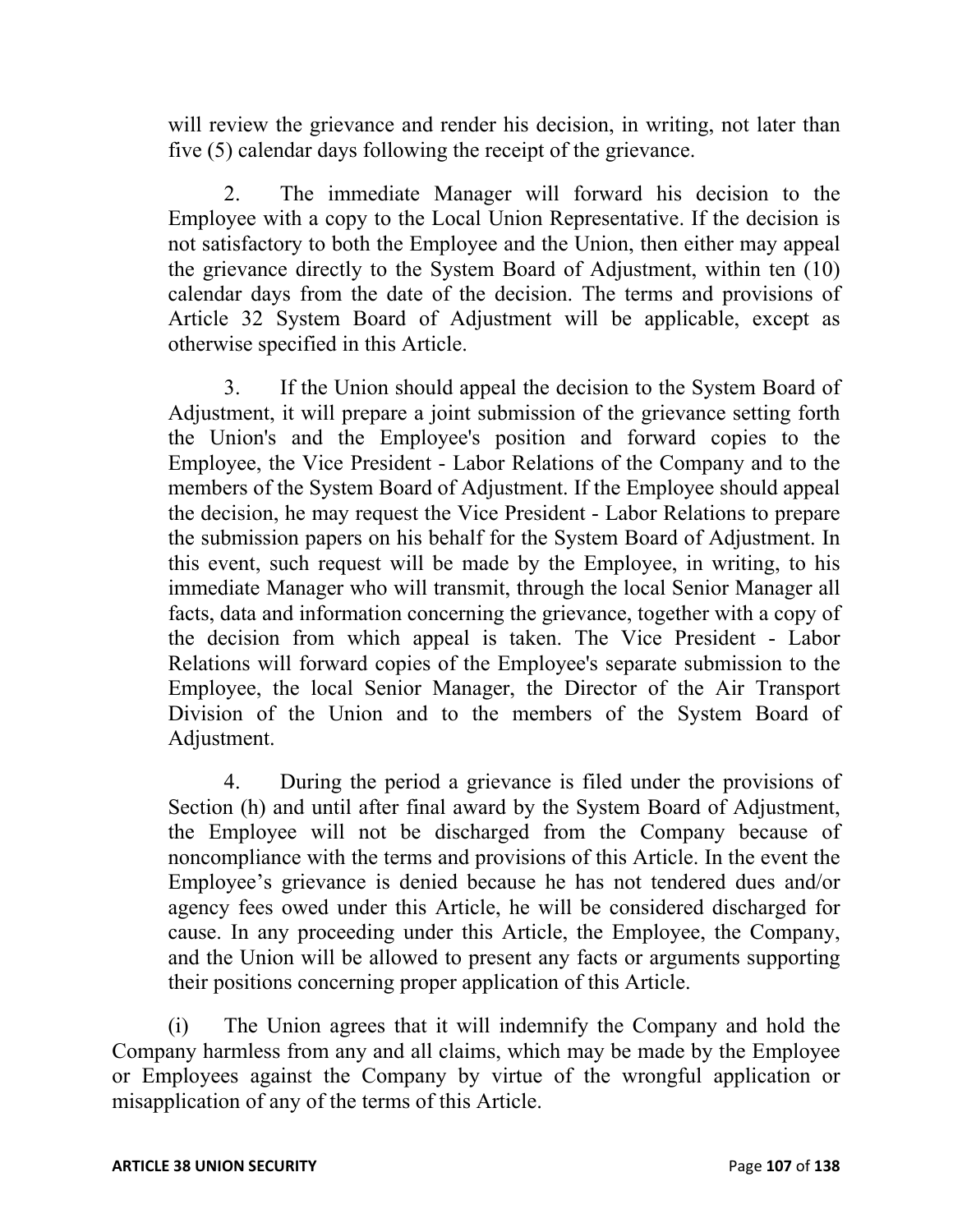(j) The Company will not interfere with, restrain or coerce Employees because of membership or lawful activity in the Union, nor will it, by discrimination in respect to hire, tenure of employment or any term or condition of employment, attempt to discourage membership in the Union.

(k) The Union agrees that neither the Union nor its members will intimidate or coerce any Employee in respect to his right to work, in the proper exercise, performance, or implementation of his duties and responsibilities with the Company, or in respect to Union activity or membership. Further there will be no solicitation of Employees for Union membership on Company time. The Union further agrees that the Company may take disciplinary action for any violation of this provision.

(l) During the life of this Agreement, the Company agrees to deduct from the pay of each member of the Union and remit to the Union membership dues uniformly levied in accordance with the Constitution and By-laws of the Union and as prescribed by the Railway Labor Act, as amended, provided such member of the Union voluntarily executes the agreed-upon Check-Off Form. This form will be prepared and furnished by the Union.

(m) When a member of the Union properly executes such Dues Check-Off Form, the Local Union Representative will forward a copy to:

American Airlines, Inc. Attention: Manager – Payroll Services PHX-RWE-PAY 1821 W Rio Salado Parkway Tempe, AZ 85281

Any Dues Check-Off Form which is incomplete or improperly executed will be returned to the Local Union Representative. Any notice of revocation as provided for in this Article or the Railway Labor Act, as amended, must be in writing, signed by the Employee and delivered by certified mail, addressed to their respective Local Union Office. Each Local Union Office will forward a copy to:

American Airlines, Inc. Attention: Manager – Payroll Services PHX-RWE-PAY 1821 W Rio Salado Parkway Tempe, AZ 85281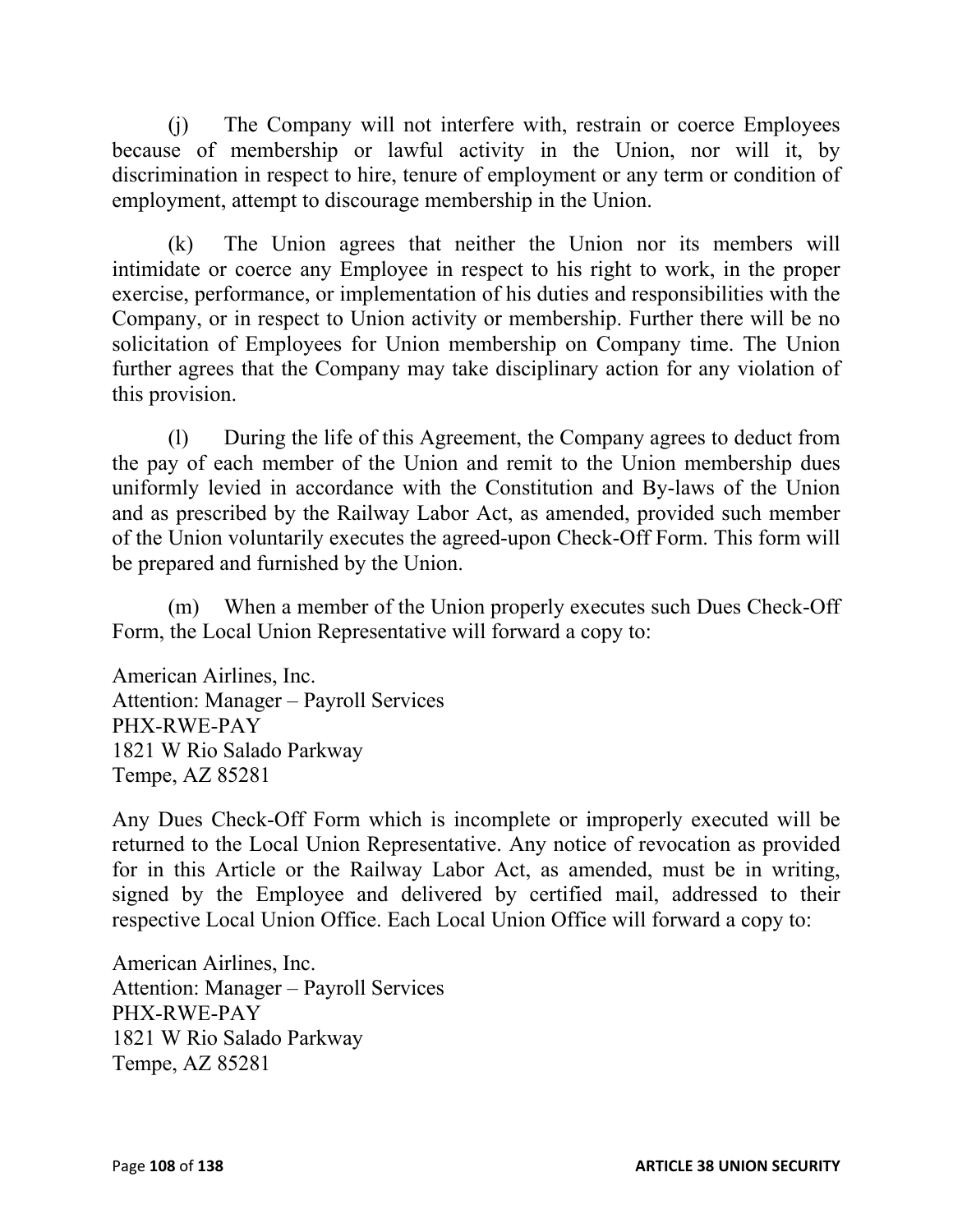for future Union dues withholding. Dues Check-Off Forms and notices received by Payroll will be stamp-dated on the date received and will constitute notice to the Company on the date received, and not when mailed.

(n) When a Dues Check-Off Form, as specified in this Article, is received by Payroll on or before a given payday, deductions will commence with the first regular paycheck following said payday, and will continue thereafter until revoked or cancelled as provided in this Article. The Company will remit to the Union a check in payment of all dues collected on a given payday, on or as soon after the payday as possible. These remittances will be subject to normal accounting practice with respect to adjustments necessary because of the methods involved in the deduction procedure. The Company remittance of Union membership dues to the Union will be accompanied by a list of names, personnel numbers and station numbers of the Employees for whom deductions have been made in that particular period, arranged in order of their personnel numbers. Additionally, the Company will supply in duplicate to the office of the Union a listing of those Employees who are on leaves of absence; have accepted a position outside the bargaining unit; or have terminated employment with the Company.

(o) No deductions of Union dues will be made from the wages of any Employee who has executed a Dues Check-Off Form and who has been transferred to a job not covered by the Agreement, or who is on a leave of absence without pay. Upon return to work within a Classification covered by this Agreement, deductions will be automatically resumed provided the Employee has not revoked the assignment in accordance with this Article, and provided it is in accordance with the other appropriate provisions of this Article and of the Railway Labor Act, as amended.

(p) An Employee who has executed a Dues Check-Off Form and who resigns or is terminated from the employ of the Company for reasons other than furlough will be deemed to have automatically revoked his assignment and if reemployed, further deductions of Union dues will be made only upon execution and receipt of a new Dues Check-Off Form. Upon return from furlough, leaves of absence without pay, or reinstatement from disciplinary discharge to work within a Classification covered by this Agreement, deductions will be automatically resumed. In cases where Dues Check-Off is not reinstated by the Company, the Company will collect the back dues at a maximum of fifty (\$50) dollars per month and remit to the Union, provided the Employee has not revoked the assignment in accordance with this Article, and such deductions are in accordance with the other appropriate provisions of this Article and of the Railway Labor Act, as amended.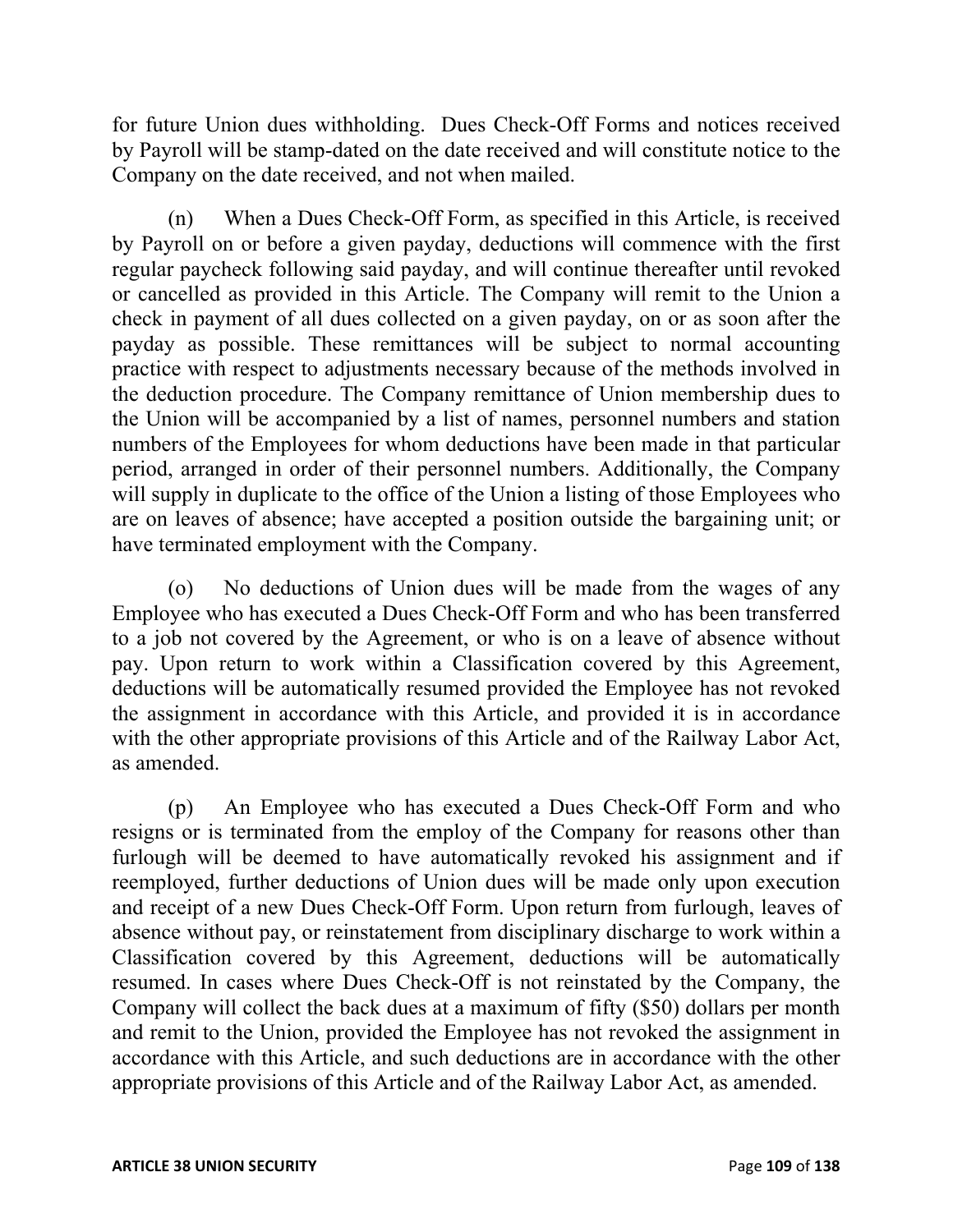(q) Collection of any back dues owed at the time of starting deductions for any Employee, and collection of dues missed because the Employee's earnings were not sufficient to cover the payment of dues for a particular pay period, will be the responsibility of the Union and will not be the subject of payroll deductions.

(r) Deductions of membership dues will be made in a flat sum from each paycheck provided there is a balance in the paycheck sufficient to cover the amount after all other deductions authorized by the Employee or required by law have been satisfied. In the event of termination of employment, the obligation of the Company to collect dues will not extend beyond the bi-weekly period in which his last day of work occurs.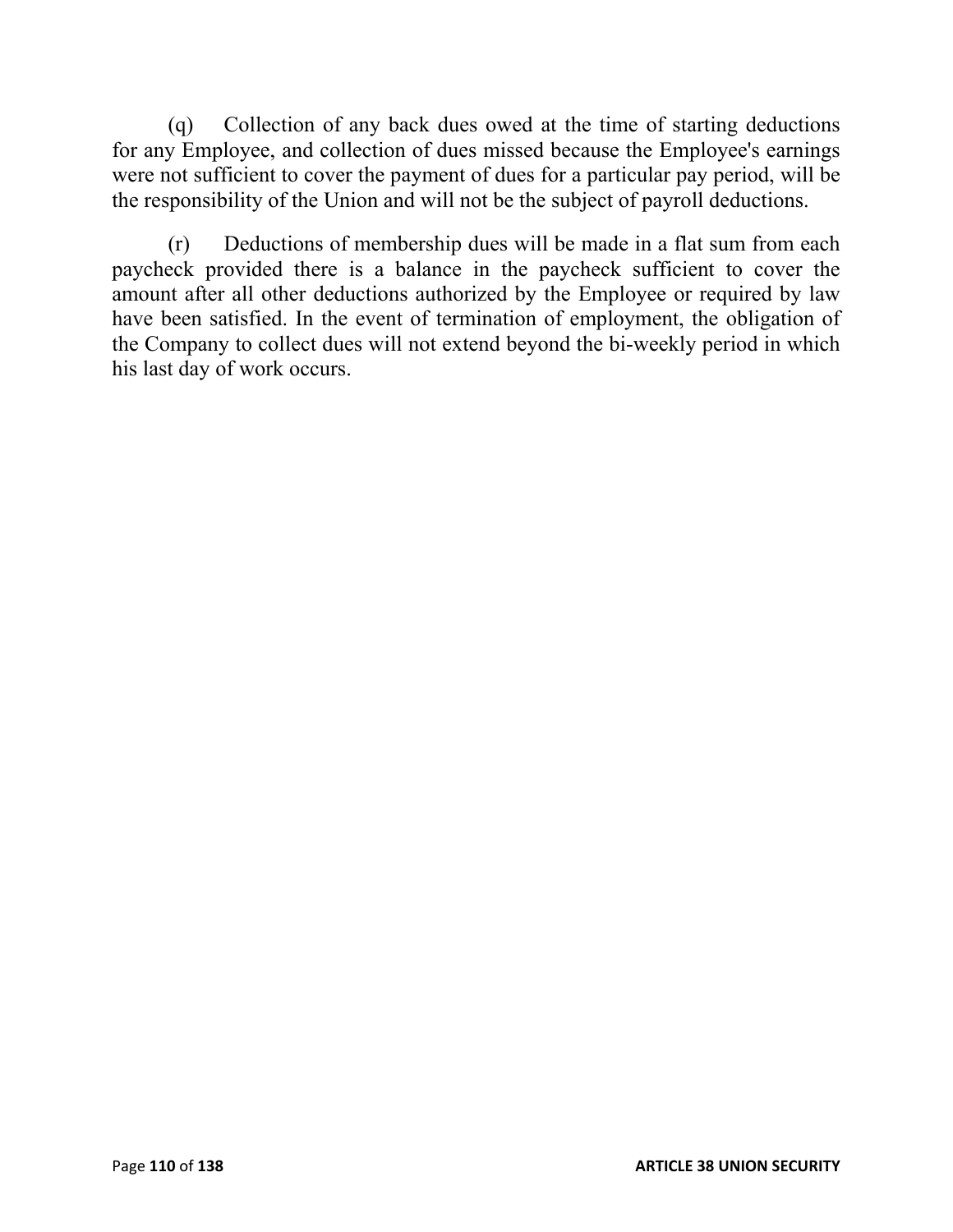### **ARTICLE 39 – FITNESS FOR DUTY**

(a) An Employee shall be required to submit to a Company scheduled, Company paid physical/mental examination at the time of employment and may at any time at least two (2) members of Departmental Management should determine that an Employee's physical or mental condition may impair the performance of his duties or pose a safety hazard to himself, other Employees, or customers. The Employee, upon request, shall be furnished a copy of the Company's medical examiner's report.

(b) An Employee absent from work pursuant to Article 39, will be placed on "withhold with pay" status pending the aforementioned physical/mental examination determination. If the physical/mental examination results in the Employee being deemed fit for duty, the Employee will be returned to normal pay status. If the Employee is determined to be unfit for duty he will be transitioned from "withhold with pay" status to compensated from the Employee's sick bank, retroactive to the first day the Employee was removed from duty pursuant to Article 39.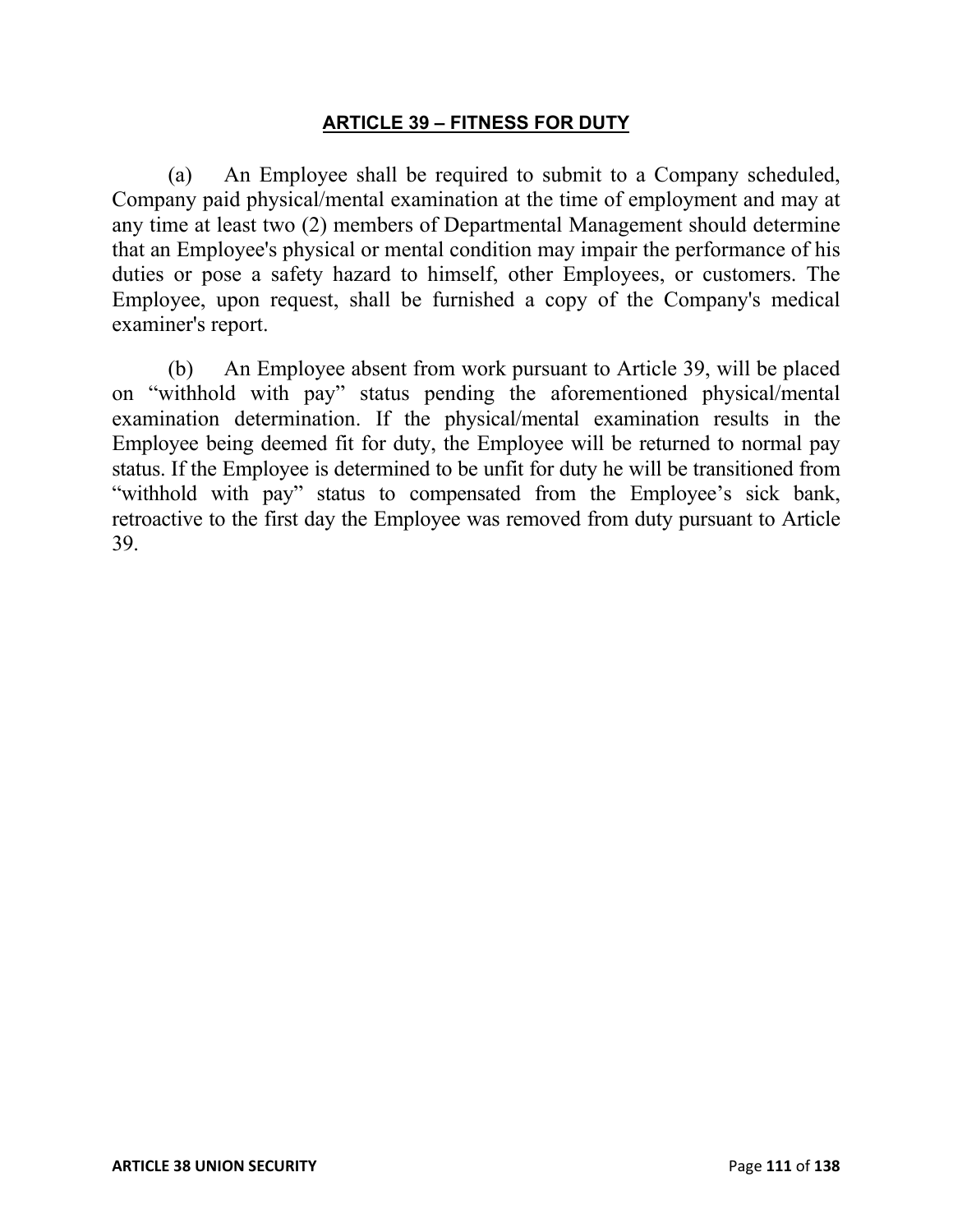### **ARTICLE 40 – RETIREMENT BENEFIT**

(a) The Company has maintained a retirement plan for the Employees for a number of years. The full text of "The Retirement Benefit Plan of American Airlines, Inc. for Employees Represented by the Transport Workers Union of America, AFL-CIO" (successor to "The American Airlines, Inc. Retirement Benefit Plan for Maintenance and Related Employees"), hereafter known as "the Plan", is on file with the Company and is available to the Employees in accordance with government regulations. The Plan has been amended to enhance and clarify benefits over time. The Plan is frozen effective 11:59 p.m. on October 31, 2012.

(b) The following changes to the Plan were made by Letter dated 08/09/80.

1. For an Employee member who was first eligible to join the Plan prior to January 1, 1956, Credited Service will be counted from the January 1st or July 1st following his or her completion of one year of Company service.

2. For the Employee member who was first eligible to join the Plan between January 1, 1956 and April 1, 1978, Credited Service will be counted from the January 1st or July 1st following his or her completion of one year of Company service and the attainment of age twenty-five (25).

3. For the Employee member who was first eligible to join the Plan April 1, 1978 or later, Credited Service will be counted from the first of the month coincident with or next following his or her completion of one year of Company service.

4. After December 31, 1976, Credited Service will not include periods of unpaid hours in excess of one hundred eighty (180) hours in a calendar year. A leave of absence for Union Business for which the Employee member has been paid by the Union will be counted as Credited Service for the Plan.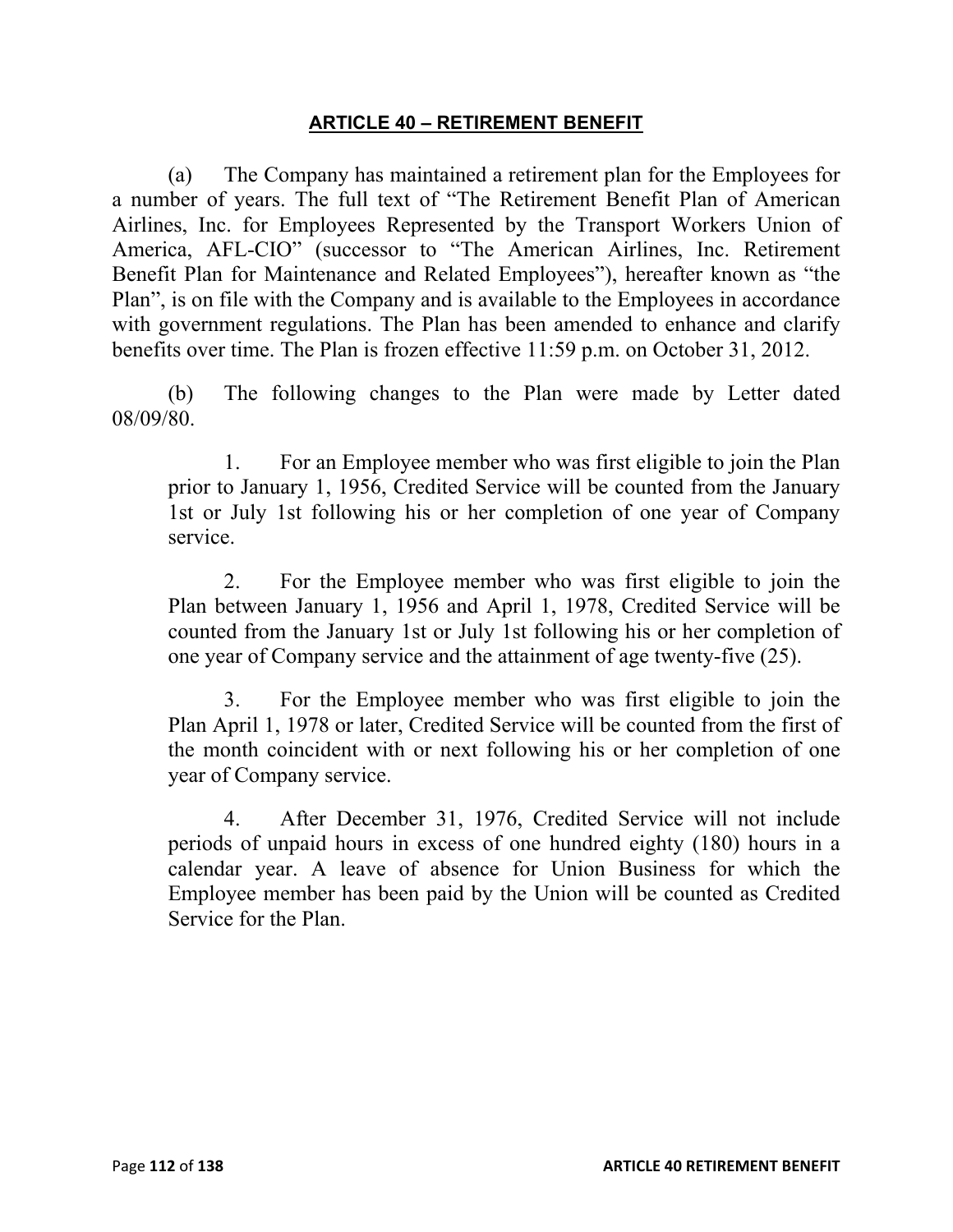(c) The following changes to the Plan were made by Letter dated 08/01/85.

1. Effective for Employees who are on the active payroll on September 1, 1985, Credited Service under the Retirement Benefit Plan will include any periods of employment during which an Employee would have accrued Credited Service if the age twenty five (25) eligibility restriction had not existed in prior years. Credited Service will be counted from the January 1st or July 1st following completion of one (1) year of Company service.

2. For purposes of the preceding paragraph, "on the active payroll" means actually at work. It will also include Employees who retire from the active payroll in the calendar month preceding September 01, 1985, those who are on a paid sick or vacation period, on an overage leave, or on a Union leave on September 01, 1985. It does not include Employees who are on a personal leave of absence, unpaid sick leave, or other unpaid absence from work on September 01, 1985, unless they actually return to work.

(d) The following changes to the Plan were made by Letter(s) dated 05/05/89.

1. A new vesting schedule will apply to Employees who perform at least one hour of service for which they are paid on or after January 1, 1990.

2. The new vesting schedule will provide that such Employees will become 100% vested after completing five (5) years of vesting service as defined in the Plan. Prior to completing five (5) years of vesting service, Employees will have 0% vested benefits.

3. Rules for counting vesting service and for applying breaks in service remain unchanged from the current Plan.

4. The Company agreed to retroactively credit all pensionable hours worked past age 65 for Union represented Employees who retire from the active payroll after January 1989.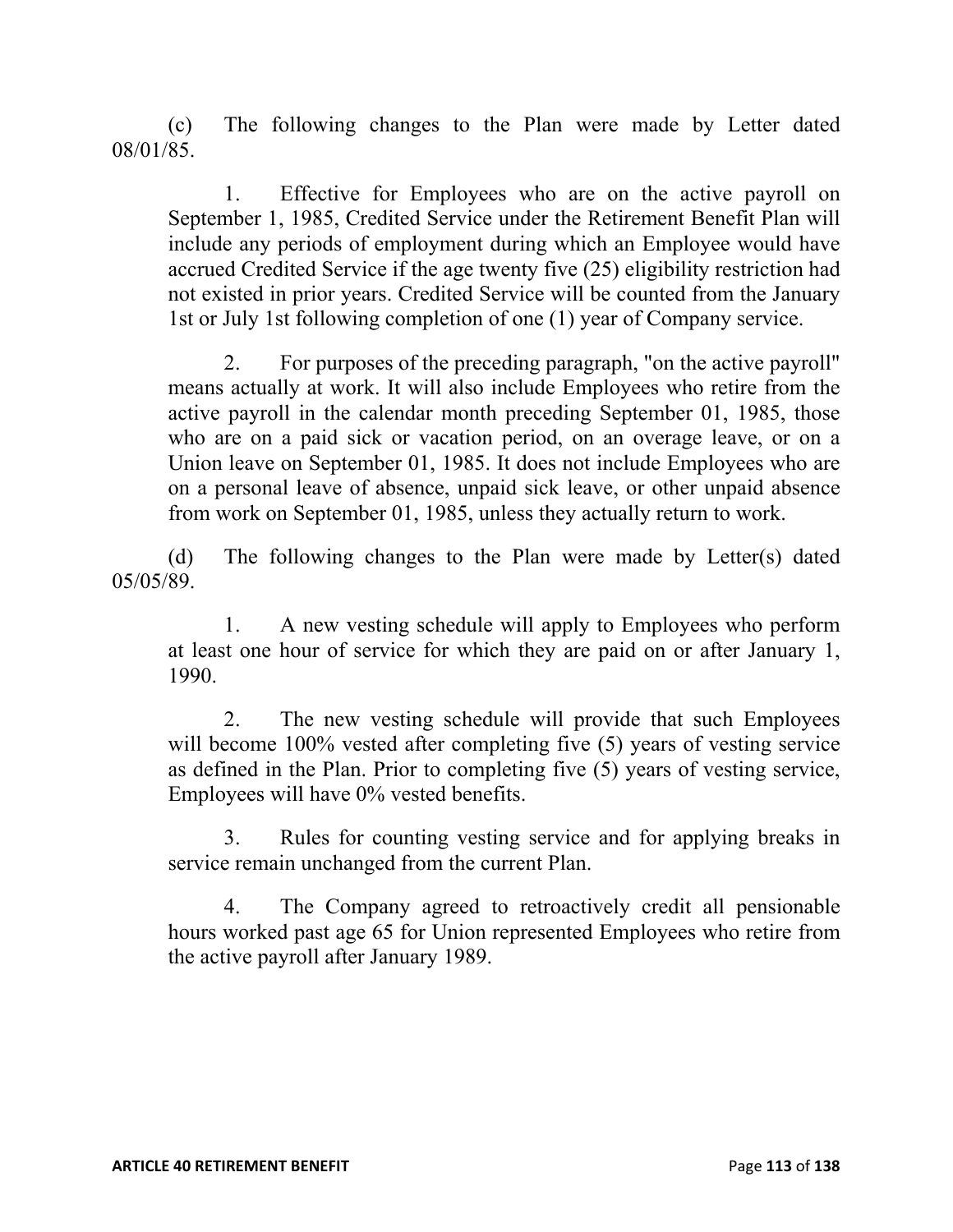(e) The amendments covered in Article 40 (e) will be applicable only for those members classified as "Maintenance & Related", who are on active payroll or on an approved leave of absence with recall rights as of 03/01/01 and whose benefits commence on or after the first day of the month following 03/01/01.

1. Final Average Compensation

The compensation used for calculating a member's retirement benefit will be the average of the highest forty eight (48) consecutive months of pay out of the one hundred and twenty (120) consecutive months of pay preceding the date of retirement. The definition of the compensation used to determine the forty-eight (48) and one hundred and twenty (120) month periods is unchanged. Various formulas exist for benefits, e.g., 1.667 X Final Average Earnings X Years of Credited Service, which are also unchanged.

2. Eligibility For Benefits – Early Retirement

A member will be eligible for early retirement on or after attaining the earlier of:

- a. age 55 and fifteen (15) years of Credited Service; or
- b. age 60 and ten (10) years of Credited Service.
- 3. Early Retirement Benefits

Pension benefits determined as of early retirement will be reduced three percent (3%) for each year that the member is less than age 60.

(f) The Attachment 40.1 – Pre-Retirement Survivor Benefit Charge is agreed to by the parties and is incorporated as part of the Agreement.

(g) After October 31, 2012, no further benefits will accrue under the Plan. Benefits for current Employees who are participants in the Plan will be determined based on their pension accrual calculated as of October 31, 2012, and no new participants will be added to the Plan after October 31, 2012. This pension freeze will not result in the loss of any pension benefits accrued through October 31, 2012. Service performed after October 31, 2012, will not be counted for any purpose except as otherwise required by law. The benefits accrued as of October 31, 2012, will remain obligations of the Plan and its related trust on behalf of existing Plan participants and will be paid in accordance with the terms of the Plan.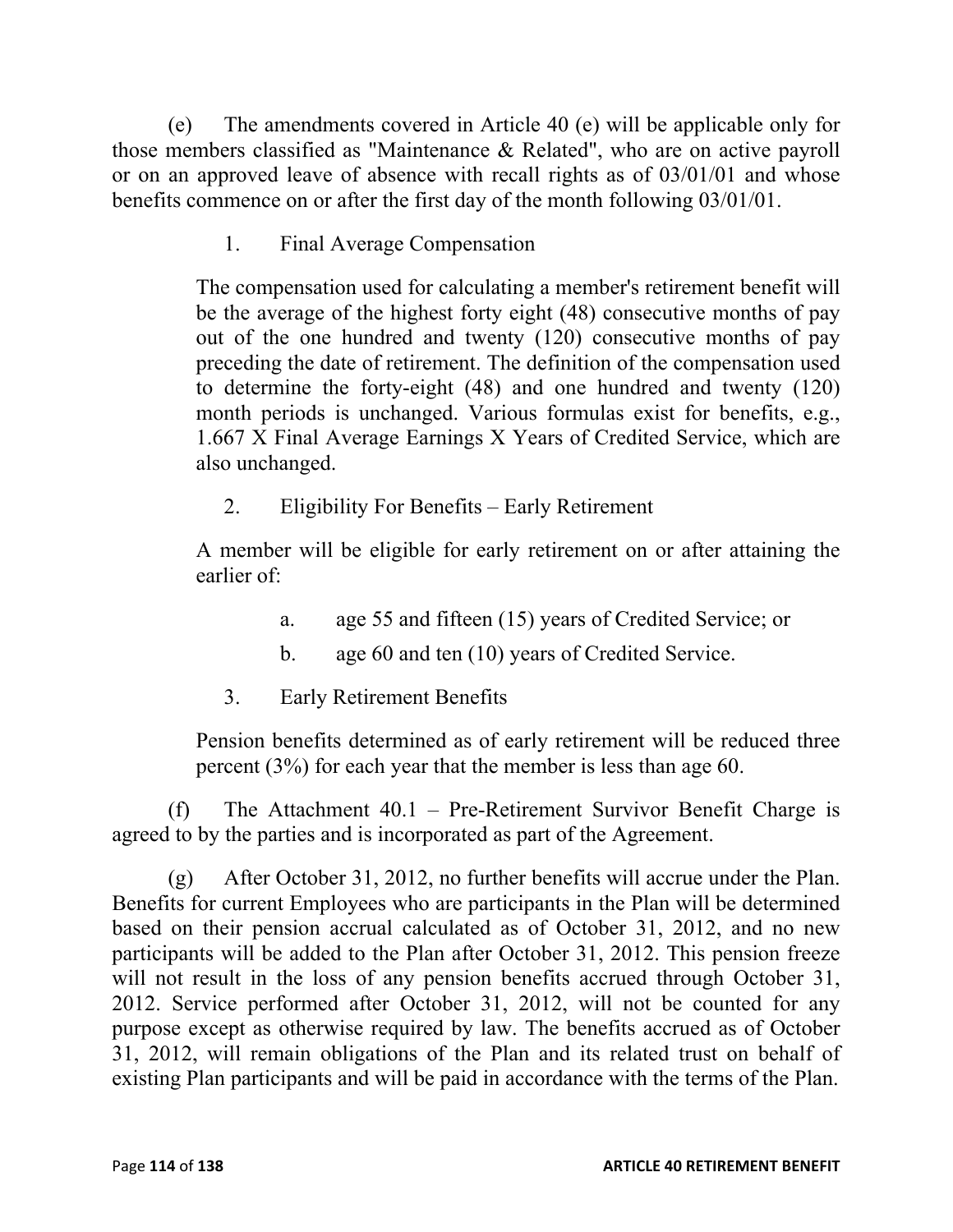(h) Subject to Paragraph (g), the Company will continue to maintain the Plan and its related trust. The Company may amend the Plan, from time to time, as it determines in its sole discretion to be necessary or appropriate to implement the pension freeze described in Paragraph (g) or to maintain the Plan's tax-qualified status or otherwise comply with applicable Federal law.

(i) Unless specified otherwise, the terms outlined herein will be effective for pay received on or after November7, 2016. All eligible Union members covered under this Agreement ("Union FSE members") will participate in the American Airlines, Inc. 401(k) Plan ("American 401(k) Plan"), which was previously entitled the \$uper \$aver - A 401(k) Capital Accumulation Plan for Employees of Participating AMR Corporation Subsidiaries, a tax qualified, defined-contribution retirement plan under Section 401(a) of the Internal Revenue Code ("Code"), with a cash or deferred arrangement that qualifies under Section 401(k) of the Code, that complies with the requirements of Section 404(c) of the Employee Retirement Income Security Act of 1974, as amended ("ERISA"), or an equivalent plan. The Company, subject to any laws limiting the amount of benefit which can be contributed to or accrued under a plan qualified under Section 401(a) of the Internal Revenue Code of 1986, as amended from time to time, and its regulations, will provide contributions to eligible Union FSE members under the American 401(k) Plan.

1. Auto-Enrollment

a. Effective no later than January 1, 2017, as determined in the sole discretion of the Company, Union FSE members who do not have a contribution election on file not less than 30 days prior to that date will be auto-enrolled at an Employee Before-tax Elective Contribution rate of three percent (3%) of Compensation, as defined in the American 401(k) Plan. Union FSE members who have a contribution election on file as of January 1, 2017 will remain enrolled in the American 401(k) Plan and their contribution election will remain in place.

b. All new Union FSE members hired at American Airlines, Inc. shall be auto-enrolled at an Employee Before-tax Elective Contribution rate of three percent (3%) of Compensation, as defined in the American 401(k) Plan. Auto-enrollment will occur as soon as administratively feasible but not less than thirty (30) days following the Union FSE member's hire date.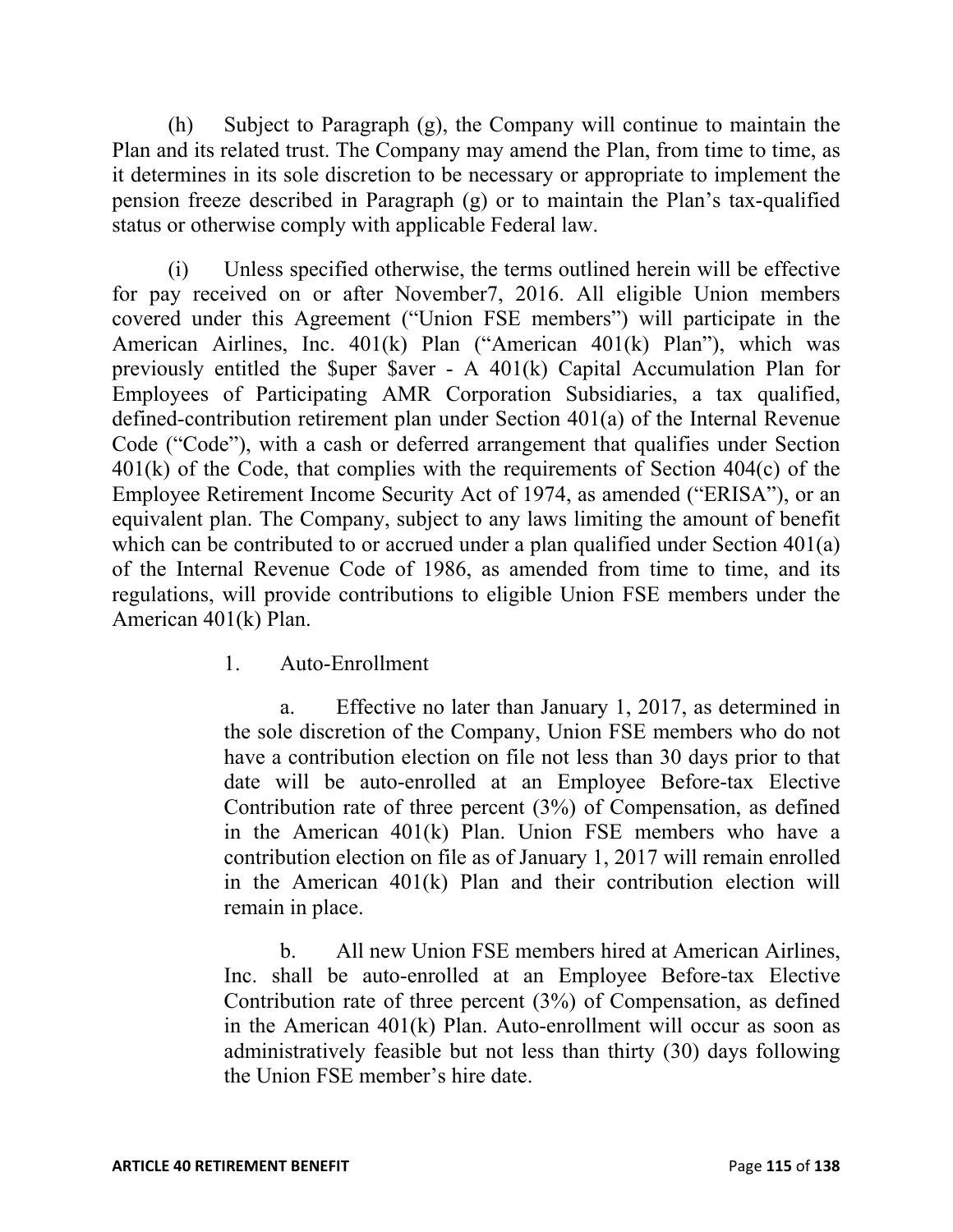2. Employer Contributions

a. Eligible Union FSE members participating in the American 401(k) Plan shall receive Employer Matching Contributions in an amount equal to one hundred percent (100%) of the member's Employee Before-tax Contributions and Employee Designated Roth Contributions up to a maximum Employer Matching Contribution equal to five and one-half percent (5.5%) of their Eligible Compensation.

3. Eligibility

a. Union FSE members participating in the American 401(k) Plan must complete one (1) year of service, as defined in the American 401(k) Plan, to be eligible to receive Employer Matching Contributions.

b. All new Union FSE members hired on or after DOS must complete one (1) year of service, as defined in the American 401(k) Plan, to be eligible to receive Employer Matching Contributions.

4. Vesting

a. Union FSE members must complete two (2) years of vesting service, as defined in the American 401(k) Plan, to be one hundred percent (100%) vested in their Employer Matching Contributions.

5. The Company reserves the right to amend the American Airlines, Inc. 401(k) Plan and the Employee Savings Plan at the Company's sole discretion, provided it will not diminish the benefits as outlined in this Agreement.

6. The American Airlines, Inc. 401(k) Plan and the Employee Savings Plan are not incorporated in this Agreement.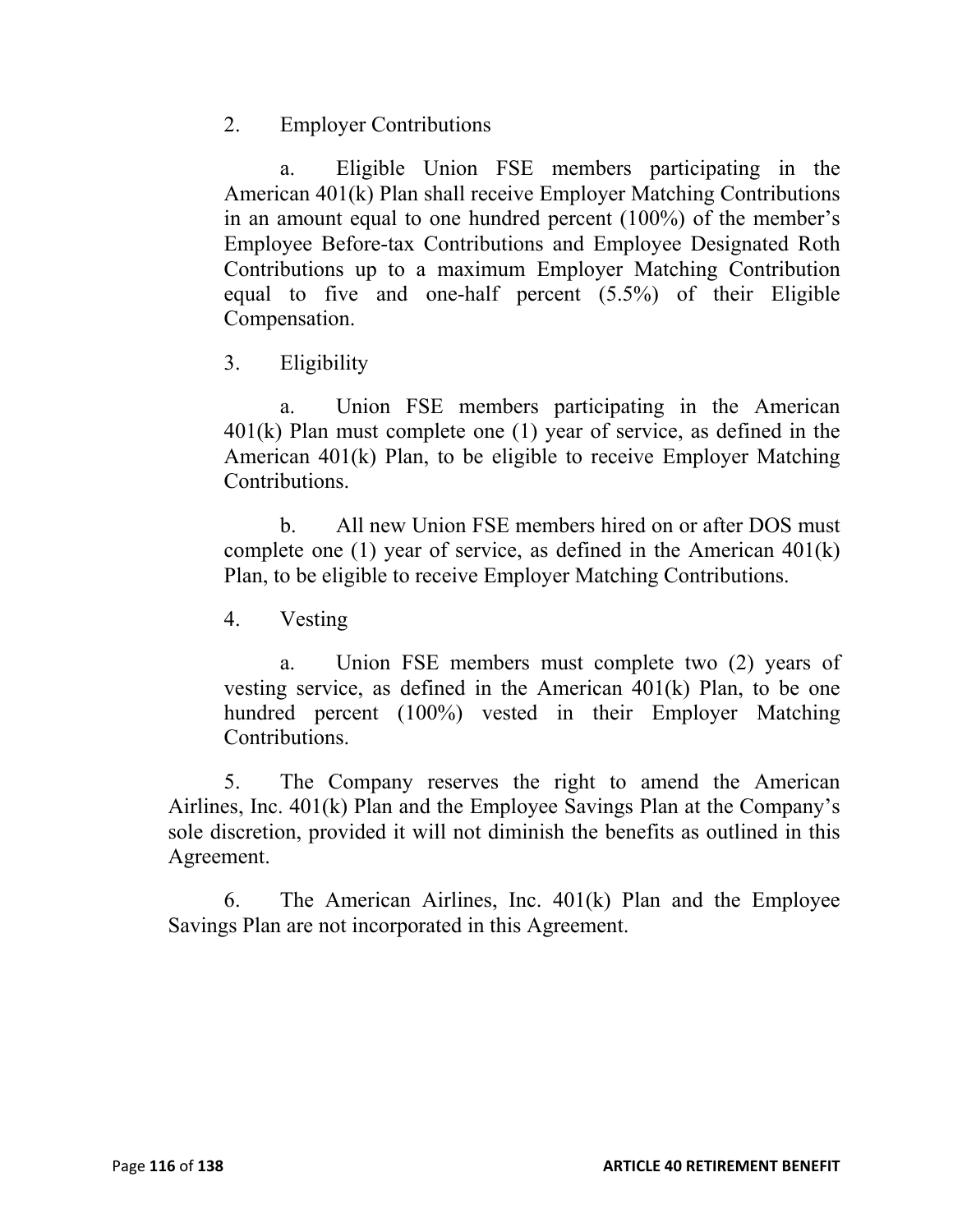## ATTACHMENT 40.1 – PRE-RETIREMENT SURVIVOR BENEFIT CHARGE

From: Mark Johnson To: John Orlando Re: Pre-retirement Survivor Benefit Charge Revised March 1, 2001 October 19, 1995

This letter follows up our conversation of today regarding the charge for the preretirement survivor benefit.

The Retirement Equity Act of 1984 mandated that pension plans provide a benefit for the surviving spouse of an Employee who dies vested, but prior to retirement. This is known as the Qualified Pre-retirement Survivor Annuity (QPSA). Because this requirement adds to pension costs, Employers are allowed to recover the cost by reducing the Employee's pension at retirement. The AA reduction at retirement for QPSA coverage does not fully cover the cost of providing this benefit. QPSA coverage is still heavily subsidized by American.

QPSA coverage is mandatory and automatic unless the Employee and spouse sign a waiver. The benefit and how the charge is calculated are explained in detail in the Summary Plan Description. The calculation is based upon a percentage by age for the number of years coverage was in effect. There is no charge for providing the coverage past age 65, although the Employee is charged for those years under age 65. Once an Employee is at least age 55 with 15 years of credited service or age 62 with 10 years of credited service, the charge also stops accumulating. The charge is based only on the mandatory 50% survivor benefit. Employees who have elected a larger survivor benefit are not charged more.

Since the actual QPSA calculation is complex and can only be done accurately when an exit date has been established, for estimate purposes only we show a uniform \$20 monthly reduction. We use \$20 because we rarely see a QPSA reduction of \$20 or more, for simplicity in preparing estimates, \$20 is shown on all estimates, even for Employees who never had the coverage, or will not be charged this exact amount.

At retirement those Employees who never had coverage will, of course, have no reduction. For those who were covered, the reduction will be individually calculated based on their age and years of coverage.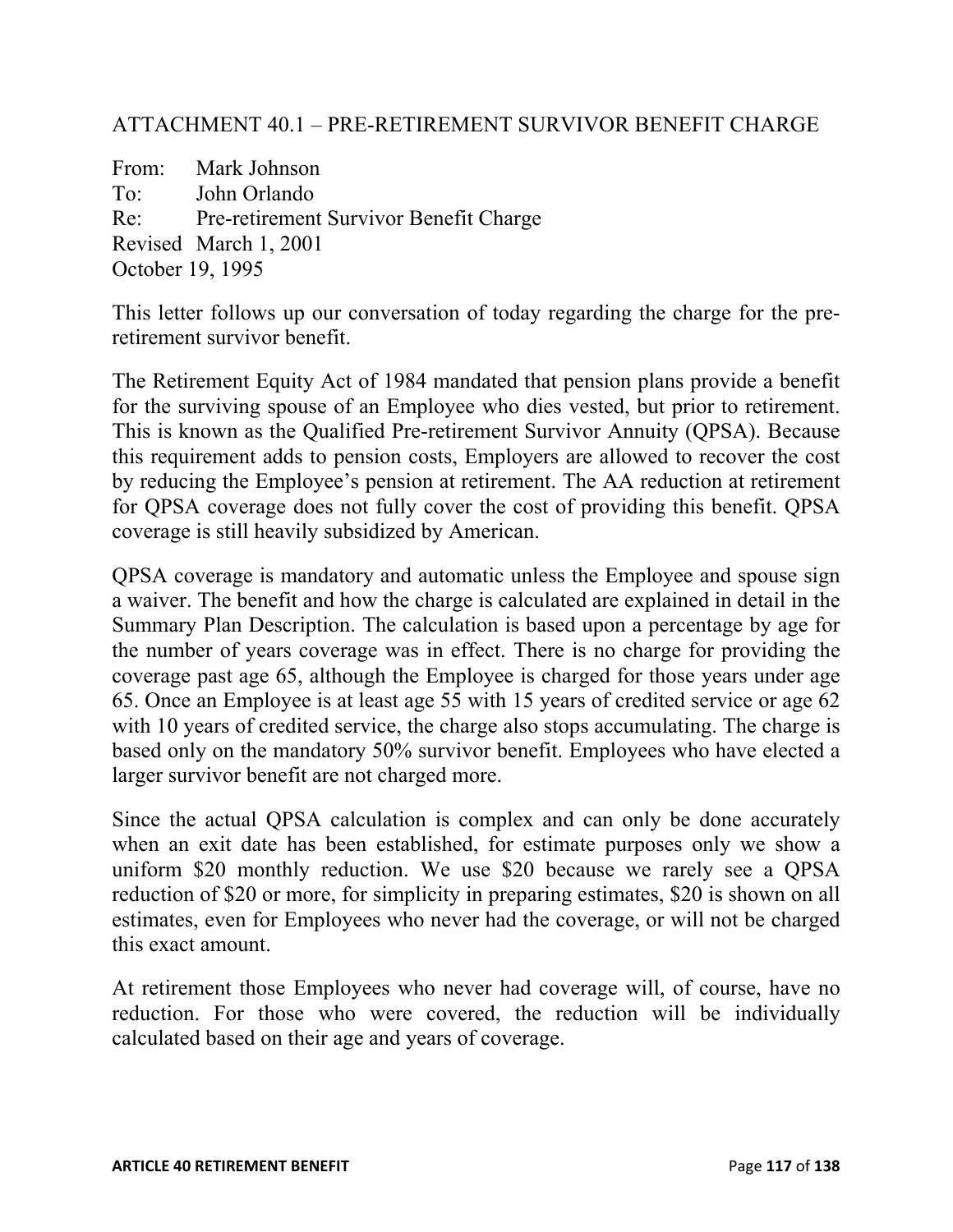As we discussed, normally about 300 Union members retire each year. However with the early out, we may be asking as many as 7,000 Union members to take a close look at their pension plan. Although the QPSA explanation has been in the Summary Plan Description, with this kind of scrutiny we are learning that we can improve how we communicate very important, but unfortunately often very technical pension information.

Thank you for bringing this issue to my attention and I hope this explanation is helpful. Please let me know if you have any questions.

(Signed original on file)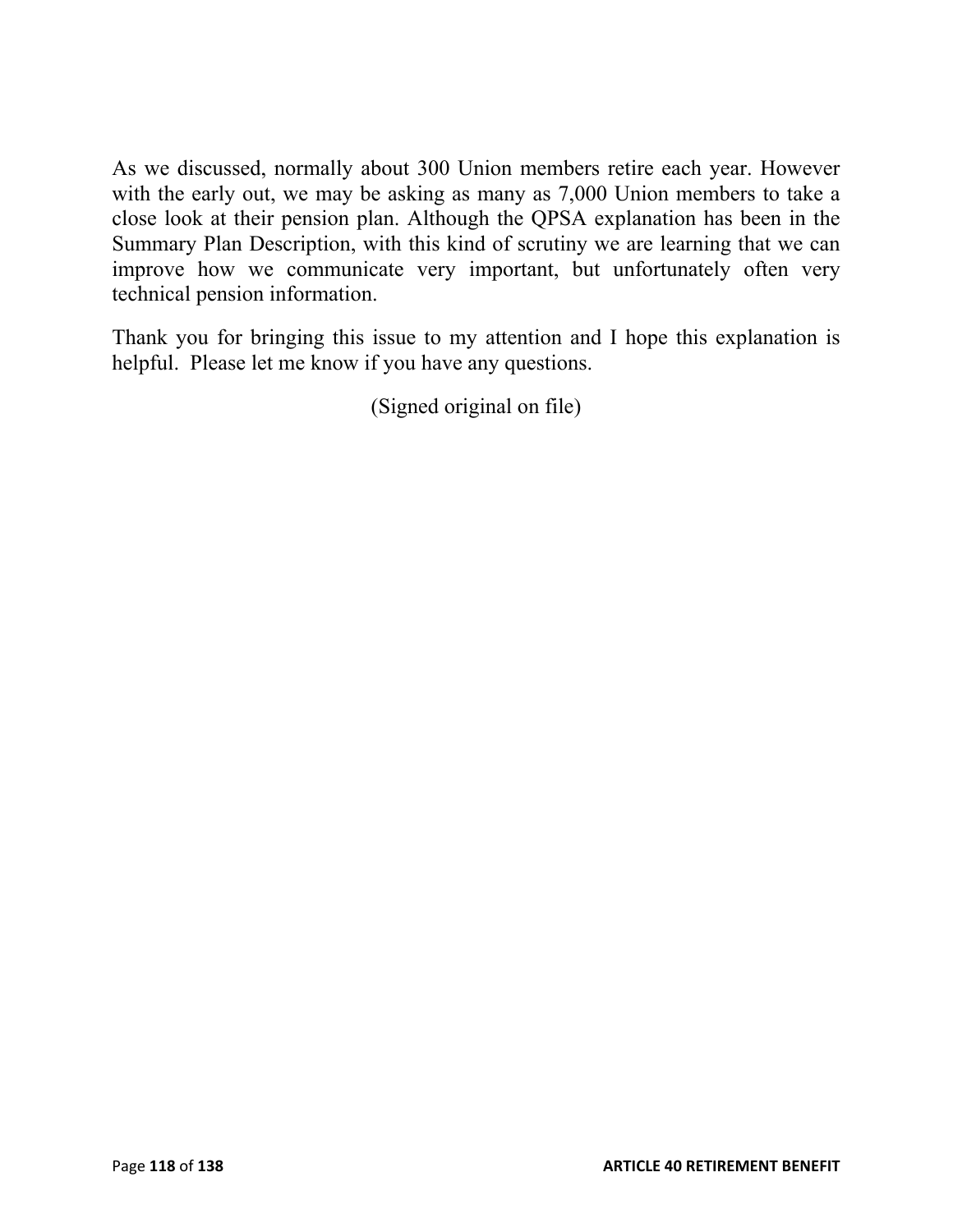#### **ARTICLE 41 - INSURANCE**

The following represents the terms of the medical and life coverage for eligible active Union FSE Employees under The Group Life and Health Benefits Plan for Employees of American Airlines, Inc. ("Medical Plan") (with said medical coverage being referred to herein as "Active Medical Coverage") and, Union FSE Employees retiring on or after November 1, 2012 under The Group Life and Health Benefits Plan for Retirees of American Airlines, Inc. ("Retiree Medical Plan")(with said medical coverage being referred to herein as "Retiree Medical Coverage"). This coverage replaces and supersedes the previous medical and dental plan provisions.

(a) LIFE INSURANCE.For Union FSE Employees whose base monthly salary is one thousand five hundred dollars (\$1,500) or over, her/his basic coverage shall be two (2) times her/his base annual salary taken to the next higher multiple of one hundred dollars (\$100), but not more than seventy thousand dollars  $($70,000)$ .

(b) MEDICAL AND DENTAL PLAN. Active Union FSE Employees Medical Coverage effective as soon as administratively practicable following ratification:

1. The Company will offer two (2) medical options in the Medical Plan subject to Paragraph 12: the Standard option; and, the Core medical option which is a Health Savings Account-compatible medical option. The Company reserves the right to amend the Medical Plan at the Company's sole discretion, with the exception of:

a. The Standard medical option design features in the Chart of Active Medical Coverage Option Design Features in Paragraph (b) 10;

b. The Employee contribution methodology for the Standard and Core medical options described in Paragraphs (b) 4 and (b) 6;

c. Changes noted in Paragraph (b) 5;

d. The right to purchase dental coverage as offered by the Company.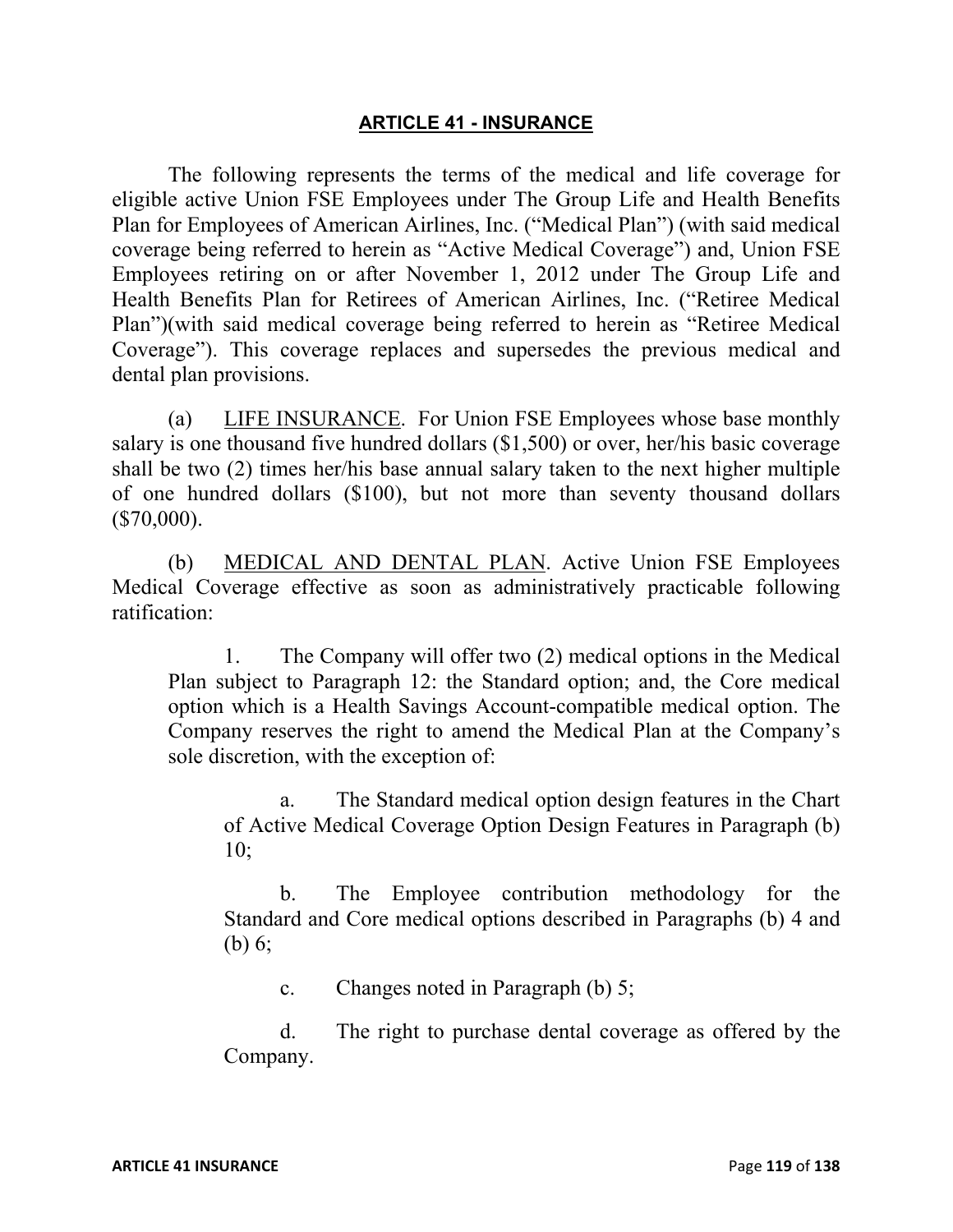2. To the extent the Company is offering the Value medical option in any plan year to Employees, Employees eligible to enroll in the Standard or Core medical options will be eligible to enroll in the Value medical option. The Company reserves the right to amend or terminate the Value medical option, at its sole discretion.

3. To the extent feasible, advance notice of material Medical Plan changes will be provided to the Union FSE Employees prior to implementation. At least thirty (30) days prior to the distribution of the Active Medical Coverage annual enrollment materials, the Company will provide the Union FSE Employees with a copy of the data, assumptions and methodologies used to calculate Employee contributions under the Standard and Core medical options.

4. Aggregate Employee contributions for the Standard and Core medical options for 2017 and thereafter will be twenty-one percent (21%) of the total projected cost of each forecasted year of healthcare expenses for these two (2) medical options (which include medical/prescription and administrative expenses) as calculated by the Company. Employee contributions for the Standard and Core medical options will increase with medical inflation with Employee contributions set as explained above. The Value medical option inflation and Employee contributions will be calculated separately from the Standard and Core medical options.

5. The Standard medical option annual In-Network deductible will increase by fifty dollars (\$50.00) in 2017 until the In-Network deductible reaches eight hundred and fifty dollars (\$850.00) for single coverage and the family In-Network deductible will increase by one hundred and fifty dollars (\$150.00) in 2017 until it reaches two thousand five hundred and fifty dollars (\$2,550) for family coverage.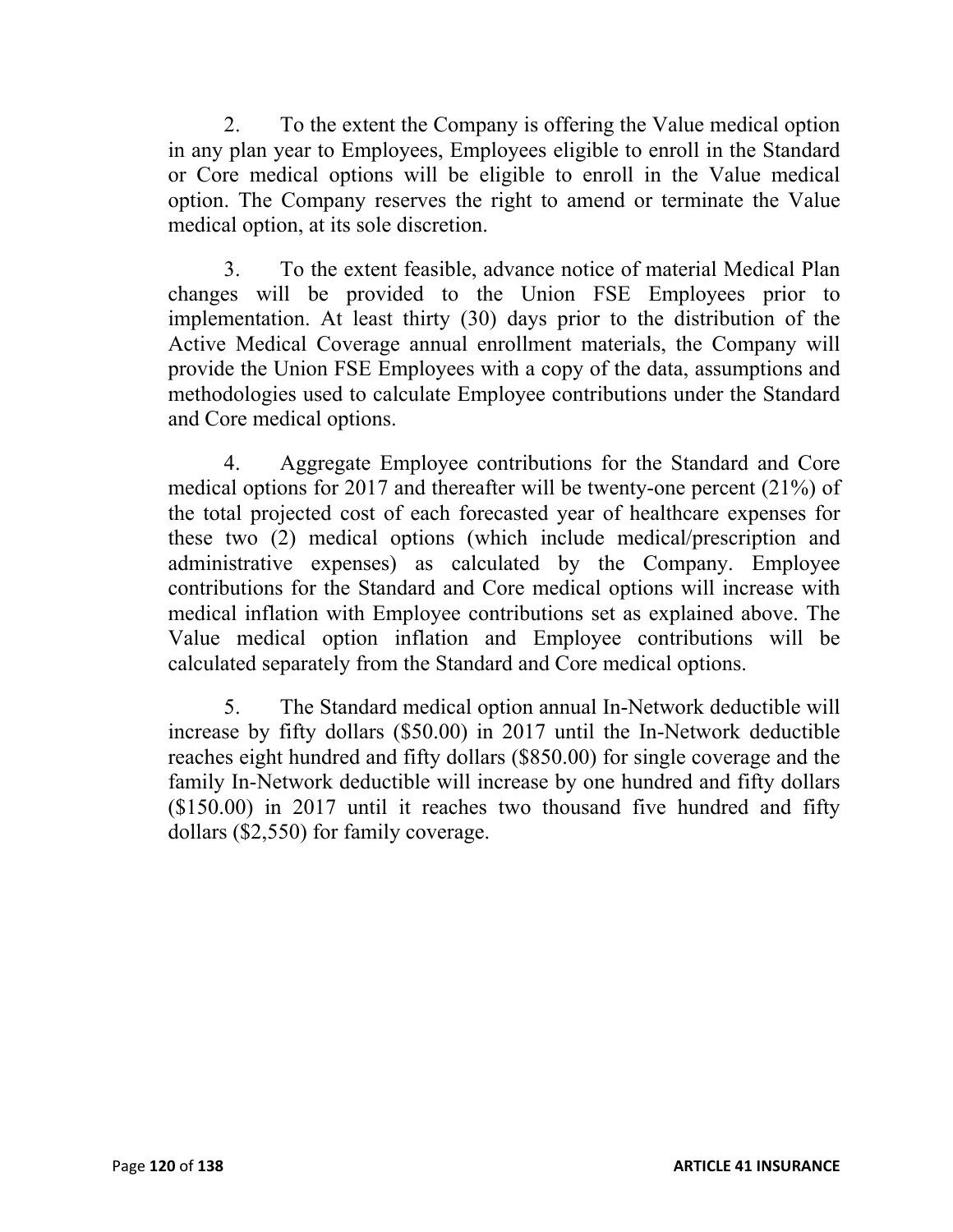## 6. Chart of Coverage Tiers:

| Coverage Tiers           | <b>Contribution Multiplier</b> |  |
|--------------------------|--------------------------------|--|
| <b>Employee Only</b>     | 1 O                            |  |
| $Employee + Spouse$      | 2.6                            |  |
| $Employee + Child (ren)$ | 1 X                            |  |
| $Employee + Family$      | 35                             |  |

The multiplier for the New Coverage Tiers is based on the Employee Only coverage tier.

7. Legacy US Airways Union FSE Employees hired prior to the date of ratification will maintain coverage under the US Airways Medical and Dental Plans through December 31, 2017. Effective January 1, 2018, the US Airways Medical and Dental Plans (PPO100/80, PPO90/70, PPO80/60, Out-of-Area 100, Out-of-Area 90, Out-of-Area 80, PPO Dental), including the inflation formulas therein, are also eliminated.

8. New Employees eligible for healthcare coverage will default to the Core medical option for Employee Only coverage on their eligibility date, unless the Employee waives coverage or elects another option or level during the initial enrollment period.

9. To the extent the Company is offering incentives in any plan year to Employees for participating in a wellness program, Employees enrolled in the Standard and Core medical options will be eligible for those incentives provided they meet the criteria (as established by the Company at its sole discretion) for earning the incentive.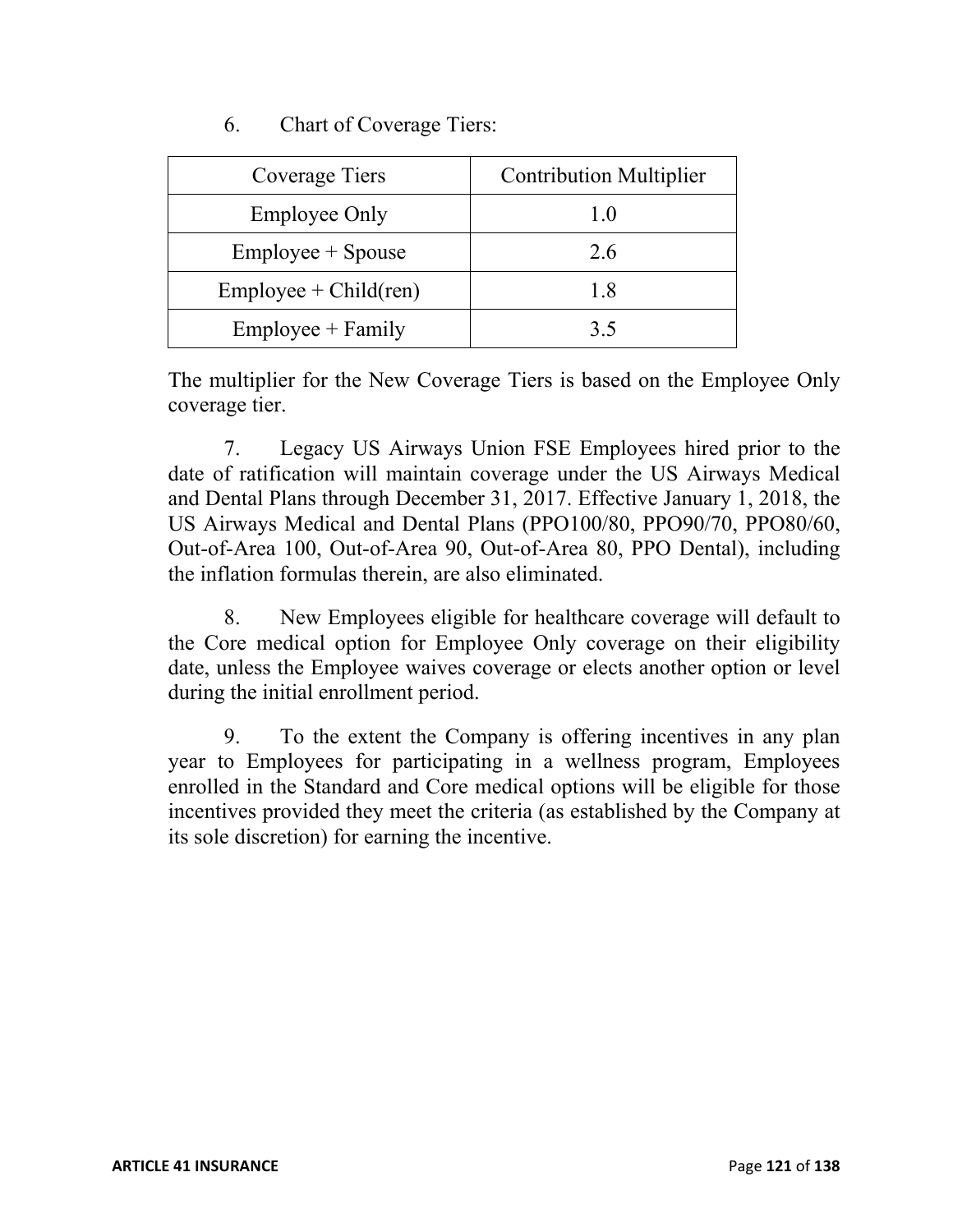|                                     | Standard                                | Core     |
|-------------------------------------|-----------------------------------------|----------|
| <b>Current Plan Design Features</b> |                                         |          |
| <b>Health Spending Accounts</b>     | <b>HRA</b>                              |          |
| In Network Deductible               | \$800/\$2,400                           |          |
| (Single/Family)                     |                                         |          |
| Out of Network Deductible           | \$3,000/\$9,000                         |          |
| (Single/Family)                     |                                         |          |
| Coinsurance (In/Out)**              | 20%/40%                                 |          |
| In Network Out of Pocket Max        | \$2,000/\$5,000                         |          |
| (Single/Family)                     |                                         |          |
| Out of Network Out of Pocket Max    | \$6,000/\$15,000                        |          |
| (Single/Family)                     |                                         |          |
| Primary Care Physician Copay (In    | $$30*$                                  |          |
| Network only)                       |                                         |          |
| Specialist Copay (In/Out)           | 20%/40%                                 |          |
| Retail Clinics Copay (In/Out)       | 20%/40%                                 |          |
| Preventive Care                     | \$0                                     |          |
| <b>Emergency Room</b>               | Ded/Coins/\$100 CoPay                   |          |
| Pharmacy (Retail)                   |                                         |          |
| Generic                             | 20% (\$10 min/\$40 max)                 |          |
| Formulary Brand                     | 30% (\$30 min/\$100 max)                |          |
| Non-Formulary Brand                 | 50%(\$45 min/\$150 max)                 |          |
| Pharmacy (Mail)                     |                                         |          |
| Generic                             | 20% (\$5 min/\$80 max)                  |          |
| Formulary Brand                     | 30% (\$60 min/\$200 max)                |          |
| Non-Formulary Brand                 | 50%                                     |          |
|                                     | $(\$90 \text{ min}$ $\$300 \text{ max}$ |          |
| 2016 Monthly Contributions          |                                         |          |
| EE Only                             | \$92.87                                 | \$80.95  |
| $EE + Spouse$                       | \$241.47                                | \$210.48 |
| $EE + Child(ren)$                   | \$167.17                                | \$145.72 |
| $EE + Family$                       | \$325.05                                | \$283.34 |

# 10. Chart of Active Medical Coverage Option Design Features for 2016:

\*Deductibles and co-insurance apply if provider is Out of Network.

\*\* (In/Out) when used in the chart means In-Network and Out-of-Network, respectively.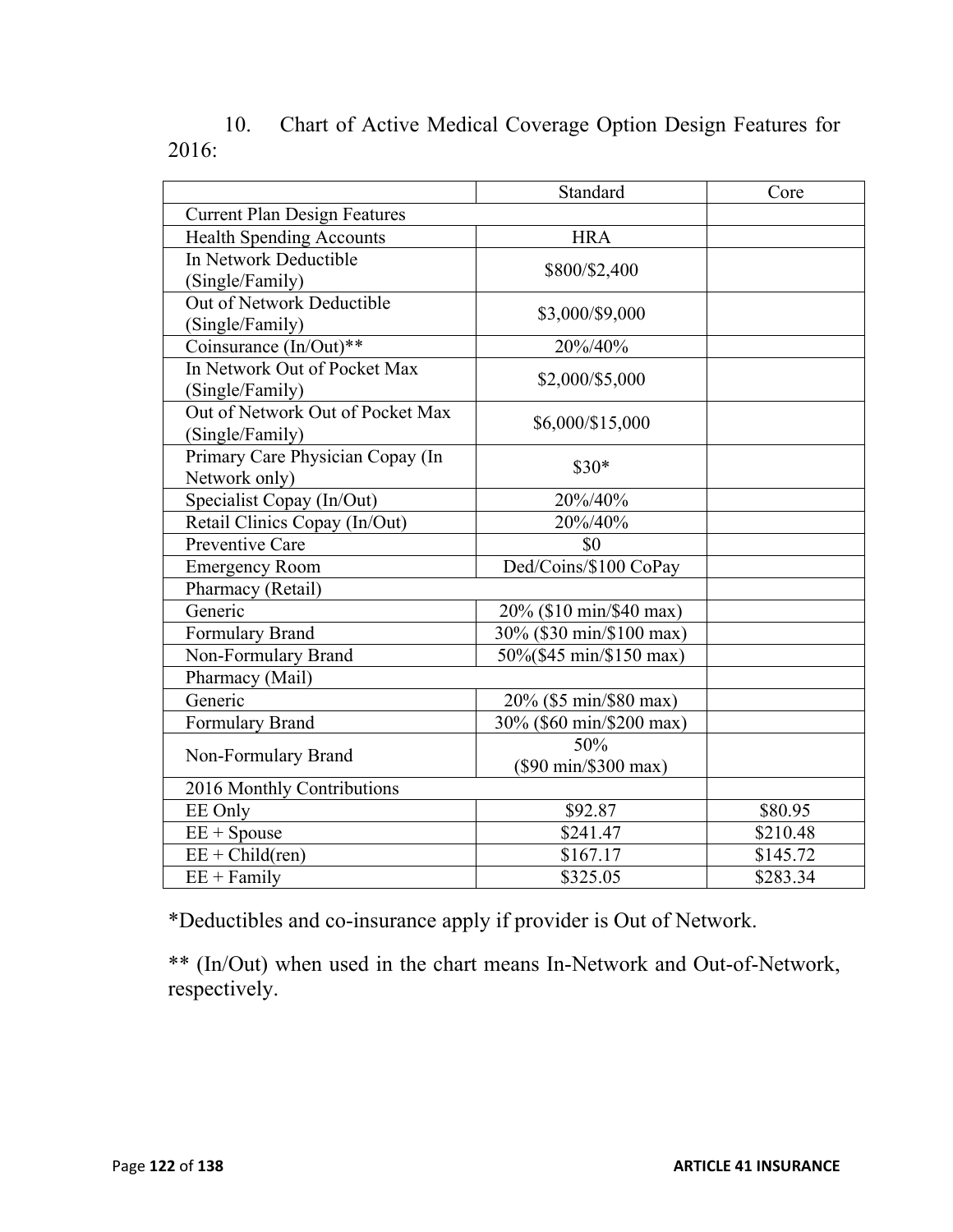The following provisions apply to the Standard medical option:

a. Deductibles do not apply toward Out of Pocket maximum;

b. Medical coinsurance applies towards Out of Pocket maximums;

c. Pharmacy coinsurances do not apply towards deductibles, but do apply towards Out of Pocket maximums;

d. Co-pays do not apply to the Deductible.

11. The Company will also retain the right to amend any provision in the Medical Plan for the purpose of complying with applicable laws and regulations.

12. In the event the Company determines that the Standard or Core design options provided for in this Agreement (each an "Option") would be or become subject to an excise tax or other penalty included in The Patient Protection and Affordable Care Act (PPACA) or any excise tax or penalty which may replace the PPACA, under applicable law, (and thus become an "Affected Option"), the Company will meet and confer in good faith in order to reach an agreement with the Union concerning the minimum modification or modifications to the Affected Option necessary to avoid application of the excise tax or other penalty. The Company shall provide to the Union information that the Union reasonably requests, including actuarial reports, necessary for the Union's design and consideration of such modifications. Unless otherwise agreed, any agreed modification shall become effective at the time the excise tax or penalty would become applicable in respect of the Affected Option (the "Affected Option Date"). If the Company and the Union are unable to agree on modifications necessary to avoid the application of the excise tax or other penalty on the Affected Option within ninety (90) days after the initial meeting, the parties will select Arbitrator Bloch who will determine the modifications to the design of the Affected Option that will become applicable. The authority of Arbitrator Bloch is expressly limited to establishing those modifications to the design of the Affected Option that will ensure that no excise tax or other penalty will apply. If Arbitrator Bloch determines that no reasonably practical modification to the Affected Option can guarantee that no excise tax or other penalty will apply, the Company shall have the right to terminate the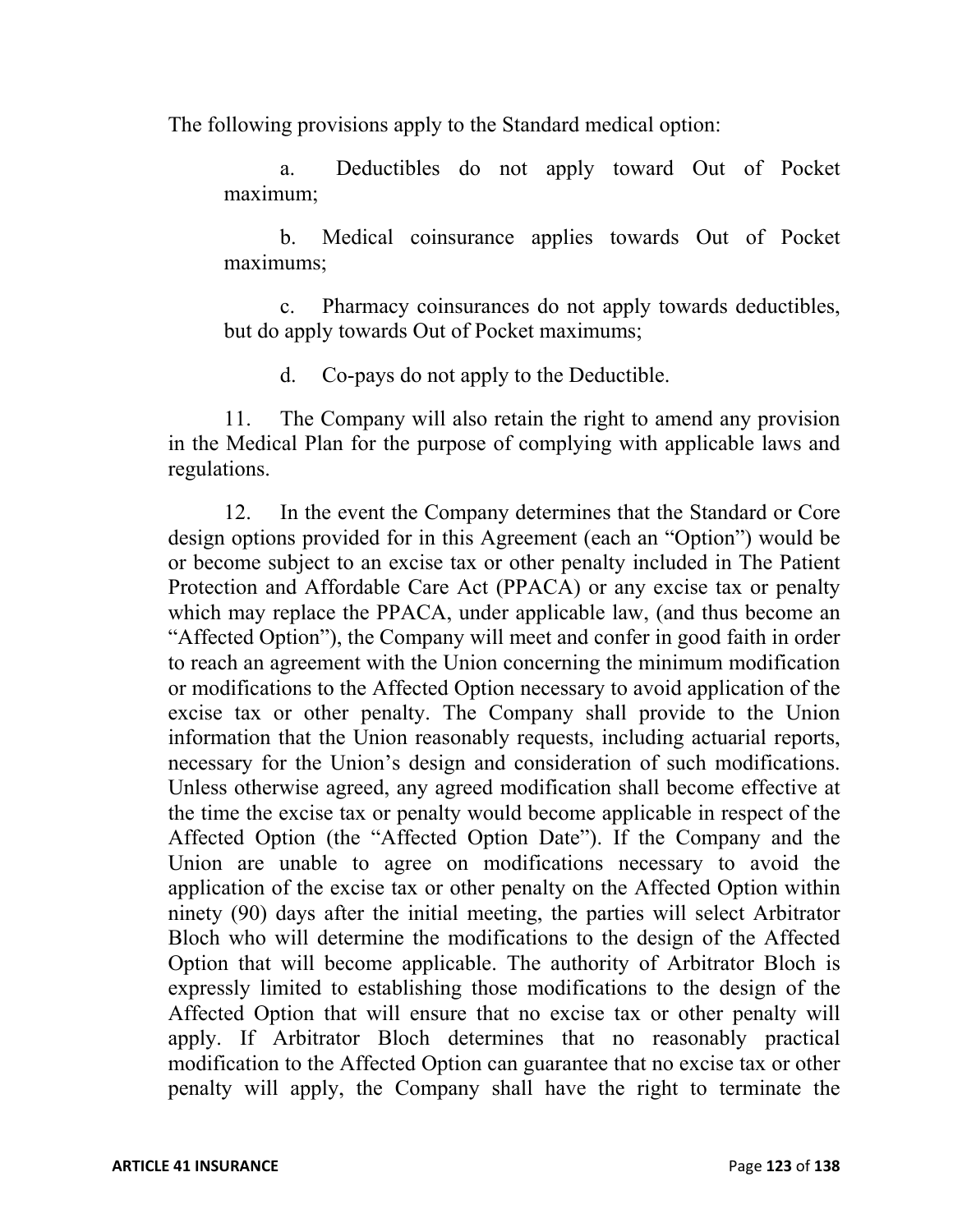availability of the Affected Option to the Union FSE Employees. If, under the preceding sentence, the Company has terminated or would have the right to terminate the availability to the Union FSE Employees of the Standard and/or Core Option, the arbitrator will be empowered to designate an alternative Option design (a "New Option") that is available from the Company provider and that replicates the provisions of the Core Option to the greatest possible extent without causing the New Option to become subject to any excise tax or other penalty. In the event that the arbitrator has not issued a determination prior to the excise tax or penalty becoming due or if such penalty or excise tax is otherwise owed for any reason, notwithstanding any contrary provision of law, the Company shall be permitted to implement such modifications to the design of the Affected Option as it considers to be necessary to avoid the excise tax or penalty. The Company shall have a reasonable period of time following the issuance of the arbitrator's determination to implement the New Option. Notwithstanding the foregoing, the provisions of Paragraph (b) shall not be effective if, after the effective date of this Agreement, the Company enters into any new or amended collective bargaining agreement having a term of three (3) years or more with any Union group that does not contain a provision substantially similar to this Paragraph. If any Option is modified or eliminated pursuant to Paragraph (b), the parties will meet and confer to determine how the savings, if any, from such modifications will accrue to Union FSE Employees. The avoidance of any excise tax that would have otherwise been applied will not be considered in the calculation of any savings. If the parties cannot agree on whether cost savings exist or how to distribute said savings, the matter may be referred to an arbitrator as specified by the process in this Paragraph. The arbitrator's authority shall be limited to the issue of determining whether such savings exist and, if so, how such savings are to be distributed. The arbitrator shall have no other authority, and in no event shall the arbitrator order modifications to or reinstitution of a plan.

13. Union FSE Employees will be required to timely pay for all benefits, including Flexible Spending Account contributions, in order to maintain coverage, including while on a Leave of Absence, through payroll deduction, the direct bill process or other collection process as applicable.

(c) DISABILITY COVERAGE. The Company agrees to offer, at the Employee's expense, an Optional Short Term Disability Plan.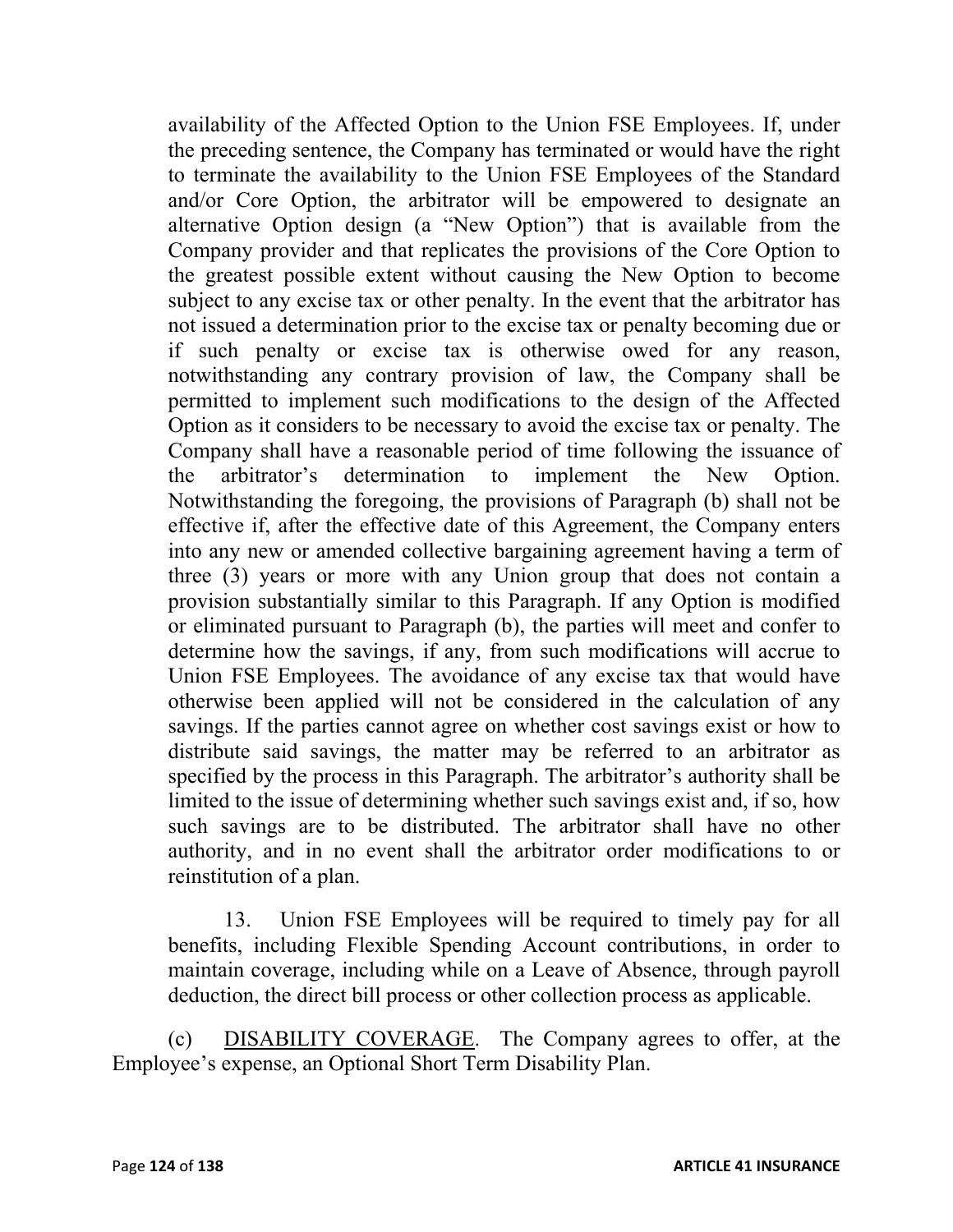(d) RETIREE HEALTH CARE. Retiree Medical Coverage for Union FSE Employees (LAA Retiring On or After November 1, 2012 and LUS Retiring On or After January 1, 2018).

1. Notwithstanding any other Collective Bargaining Agreement provisions, and all other agreements, past practices, and arbitration awards between the parties, the Company is not required to maintain, fund, or provide for retiree medical or retiree life insurance benefits.

2. Retiree Medical Coverage For Union FSE Employees Ages 55 through 64 (LAA Retiring On or After November 1, 2012 and LUS Retiring On or After January 1, 2018).

Union FSE Employees retiring on or after age fifty-five (55) and through age sixty-four (64) will have access to a Company-sponsored retiree medical option. Retiree contribution rates for this coverage will be one hundred percent (100%) of projected annual expenses (which includes administrative expenses) using data, assumptions, and methodologies for calculating future retiree healthcare costs. Although it is the Company's intention to continue to make available access to medical coverage for retirees from age fifty-five (55) through age sixty-four (64), the Company reserves the right to modify, amend, or terminate the Retiree Medical Plan at any time.

3. Retiree Medical Coverage For Union FSE Employees Age 65 and Older (LAA Retiring On or After November 1, 2012 and LUS Retiring On or After January 1, 2018).

Retiree Medical Coverage shall cease when the retired Union FSE Employee attains age sixty-five (65). Retirees age sixty-five (65) and over will be offered access to purchase, at the retiree's expense, a guaranteed issue Medicare supplement plan through a third party administrator, to the extent available.

4. Upon retirement, pursuant to Company policy, a Union FSE Employee will be paid eight dollars and sixty-five cents (\$8.65) for each hour of accrued sick leave in her/his sick bank.

(e) RETIREE UNION FSE EMPLOYEES LIFE INSURANCE. Retiree life insurance benefits are discontinued for Union FSE Employees (LAA retiring on and after November 1, 2012 and LUS retiring on and after January 1, 2018).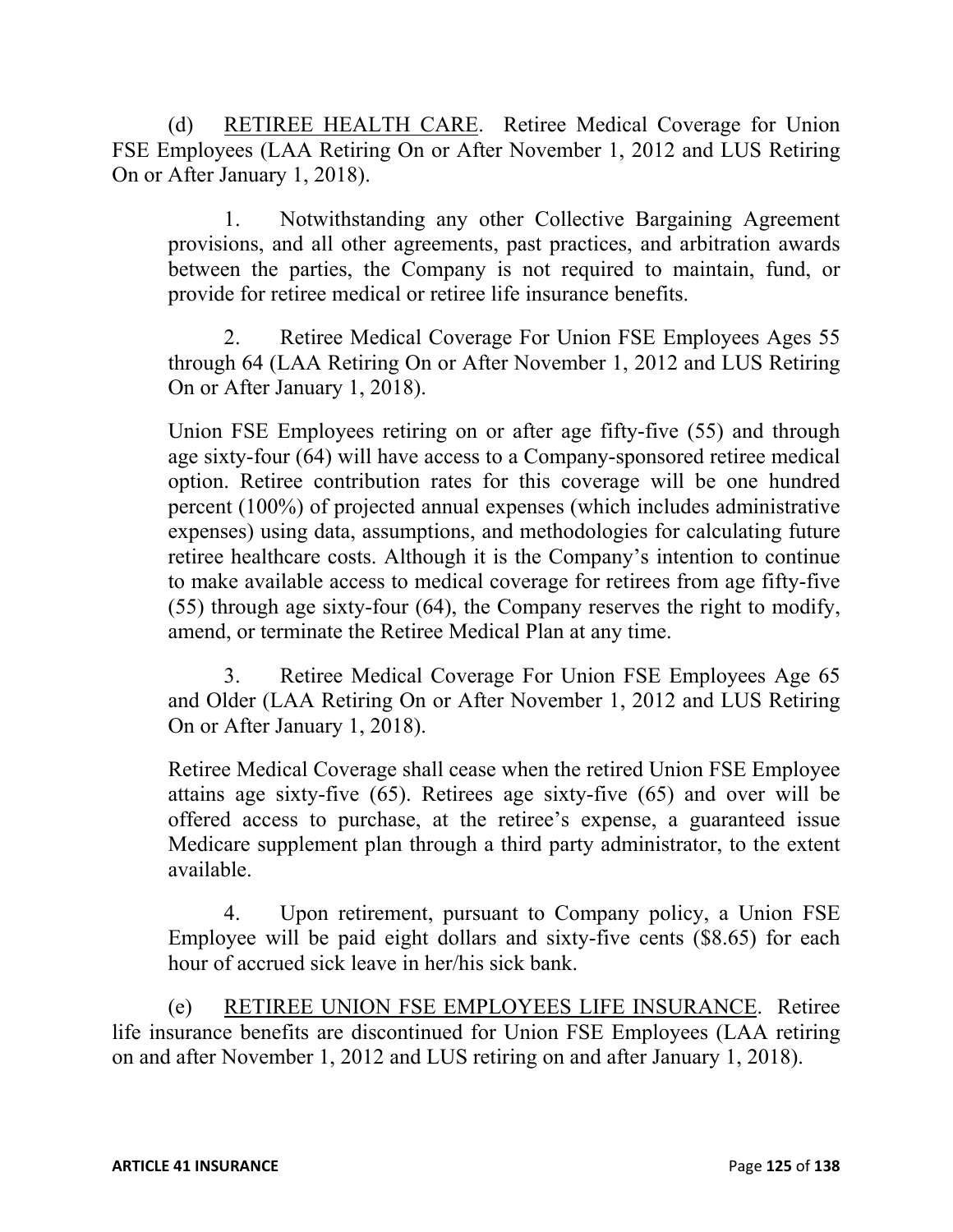(f) NON-INCORPORATION. The Medical Plan and the Retiree Medical Plan are not incorporated in this Agreement.

(g) In the event that the TWU/IAM negotiations for the Mechanic and Related and/or Fleet Service groups result in a health benefit option which differs from the American Airlines, Inc. Health and Welfare Plan for Active Employees specified herein, the Employees covered under this Agreement, as a group, shall have the option of enrolling in that benefit option during the next annual enrollment period. In the event that the TWU/IAM negotiations for the Mechanic and Related and/or Fleet Service groups result in a health benefit option that differs from the American Airlines, Inc. Life and Health Plan for Retirees, the Employees covered under this Agreement, as a group, shall have the option of having such plan apply to Employees who retire on or after January 1 of the year such plan becomes effective for Union FSE Employees under this provision. Such benefit option or plan, if selected by the group, shall not be made available to any Employee who has retired prior to the benefit option or plan becoming effective for Union FSE Employees.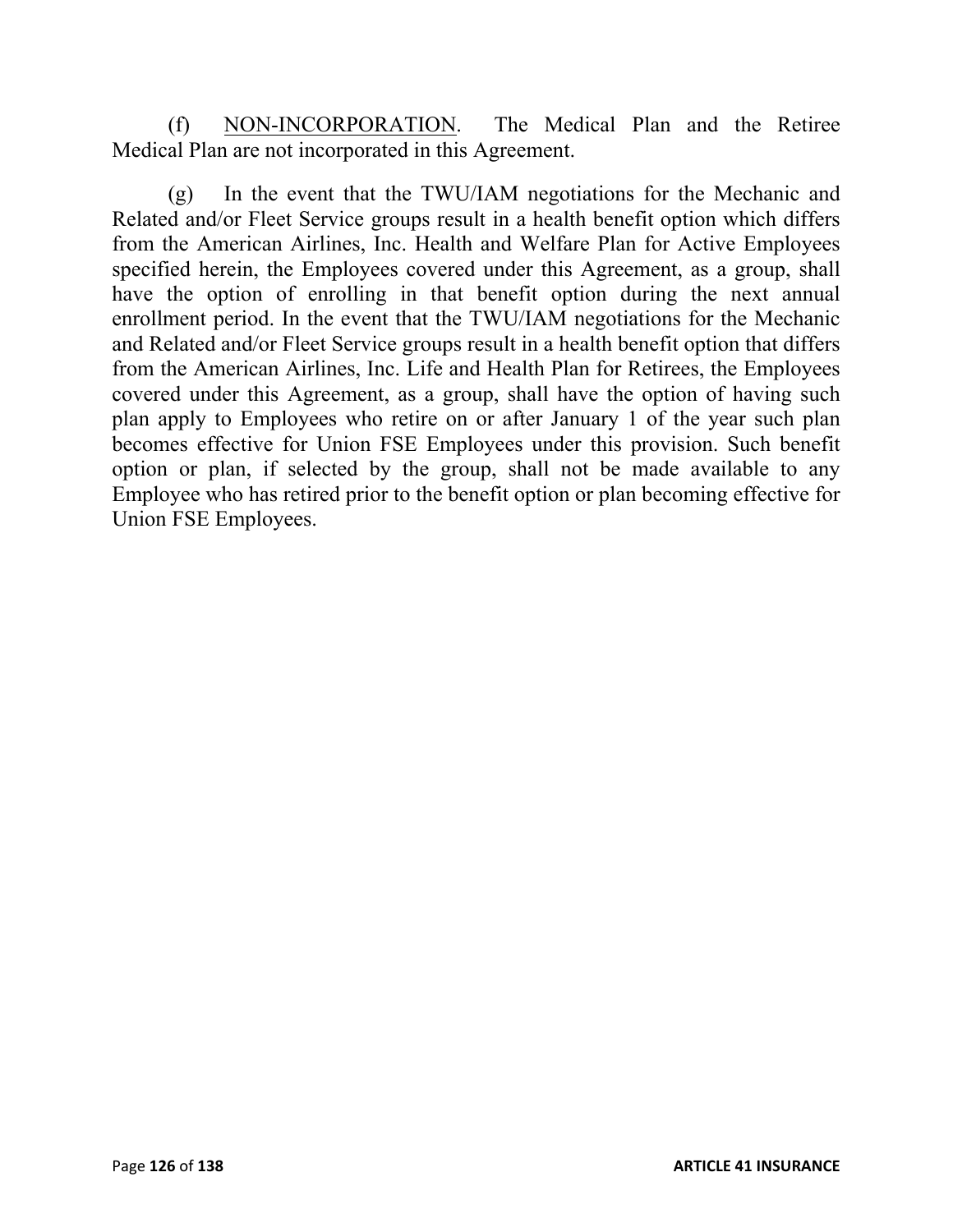#### **ARTICLE 42 - TRAVEL**

(a) Active or retired Employees will receive travel privileges in accordance with the Company's Non-Revenue Travel Policy.

(b) Pass privileges extended to Employees will be no less favorable than pass privileges extended to any other Employee group under the Company's Non-Revenue Travel Policy.

(c) Employees will be furnished business travel positive space transportation over the Company's system for the purpose of conducting Company business in accordance with Company policy.

(d) Should an Employee become unable to return to his normal duties while on Company business travel because of reasons beyond his control (e.g. weather, flight cancellation), the absence will be considered as an excused absence.

(e) Employees acting as Union representatives will be furnished business travel in accordance with the Company's Union Business Travel Policy.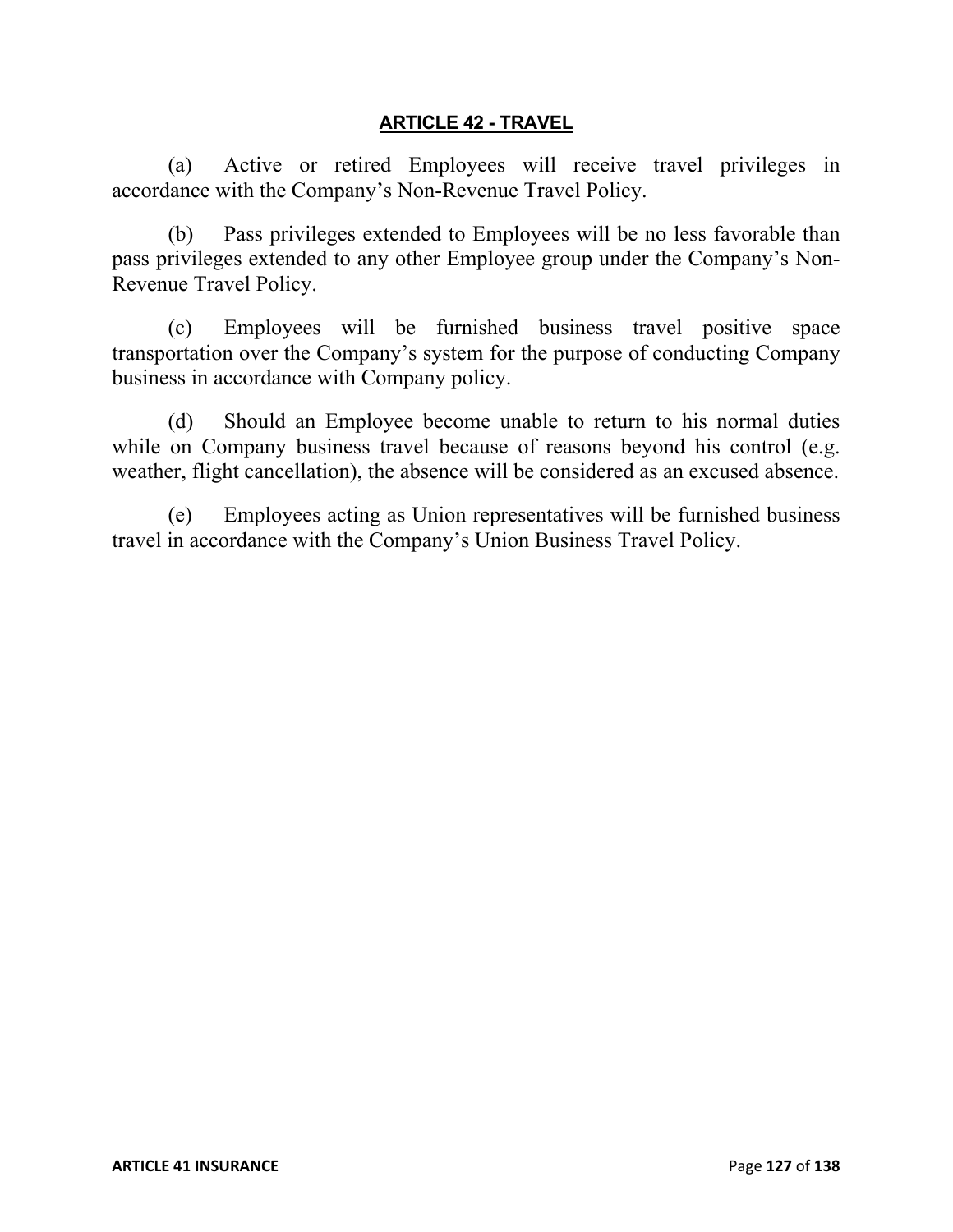# **ARTICLE 43**

Intentionally left blank.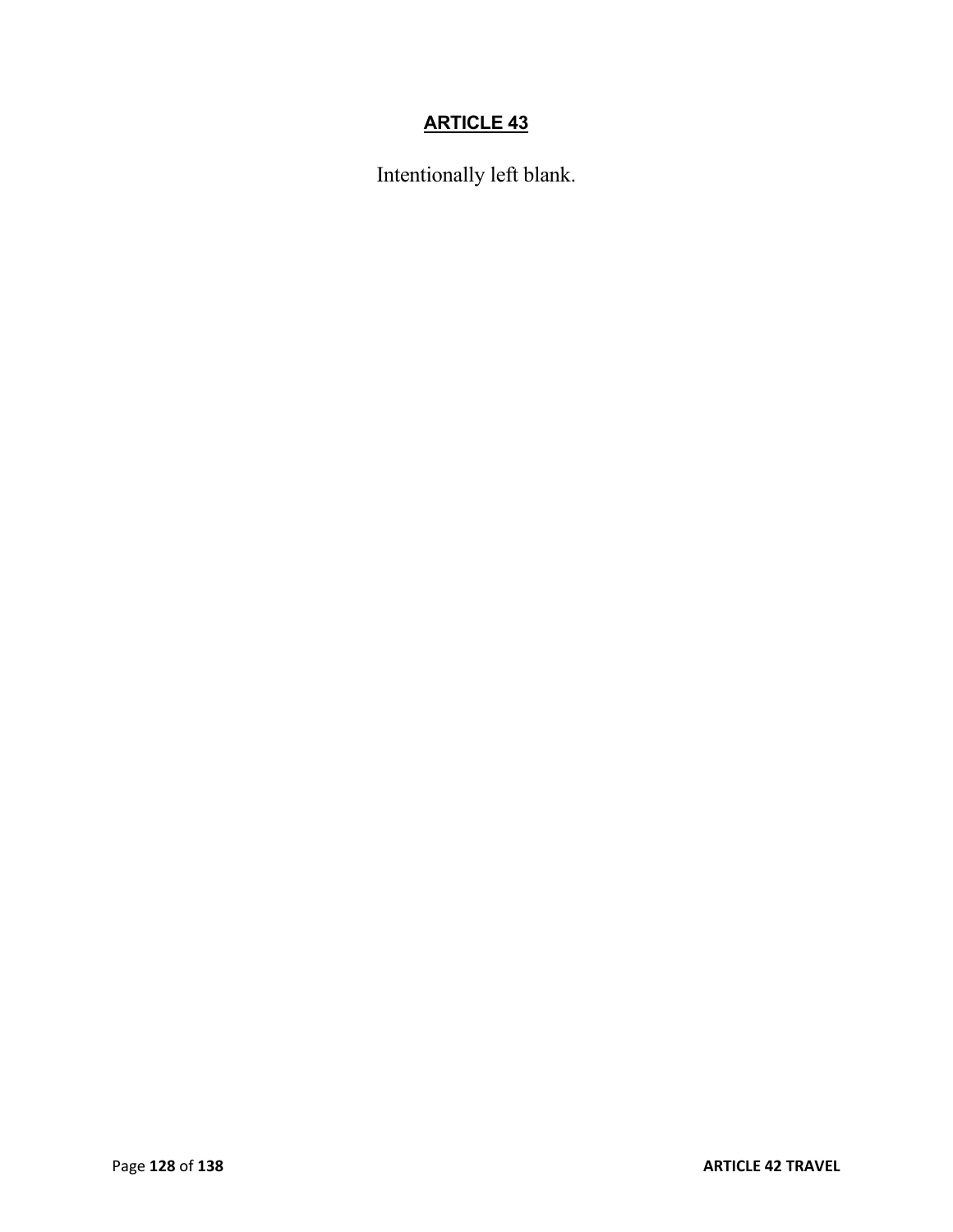### **ARTICLE 44 – MOVING EXPENSES**

(a) The Company will provide moving expenses no less than those afforded Level 3/4 Management in accordance with the provisions of the applicable Company expense regulations for the Employee exercising his displacement rights as a result of a reduction in force.

(b) To be eligible for moving expenses, the Employee must move at least fifty (50) miles and must move to within one hundred (100) miles of the new work location/base.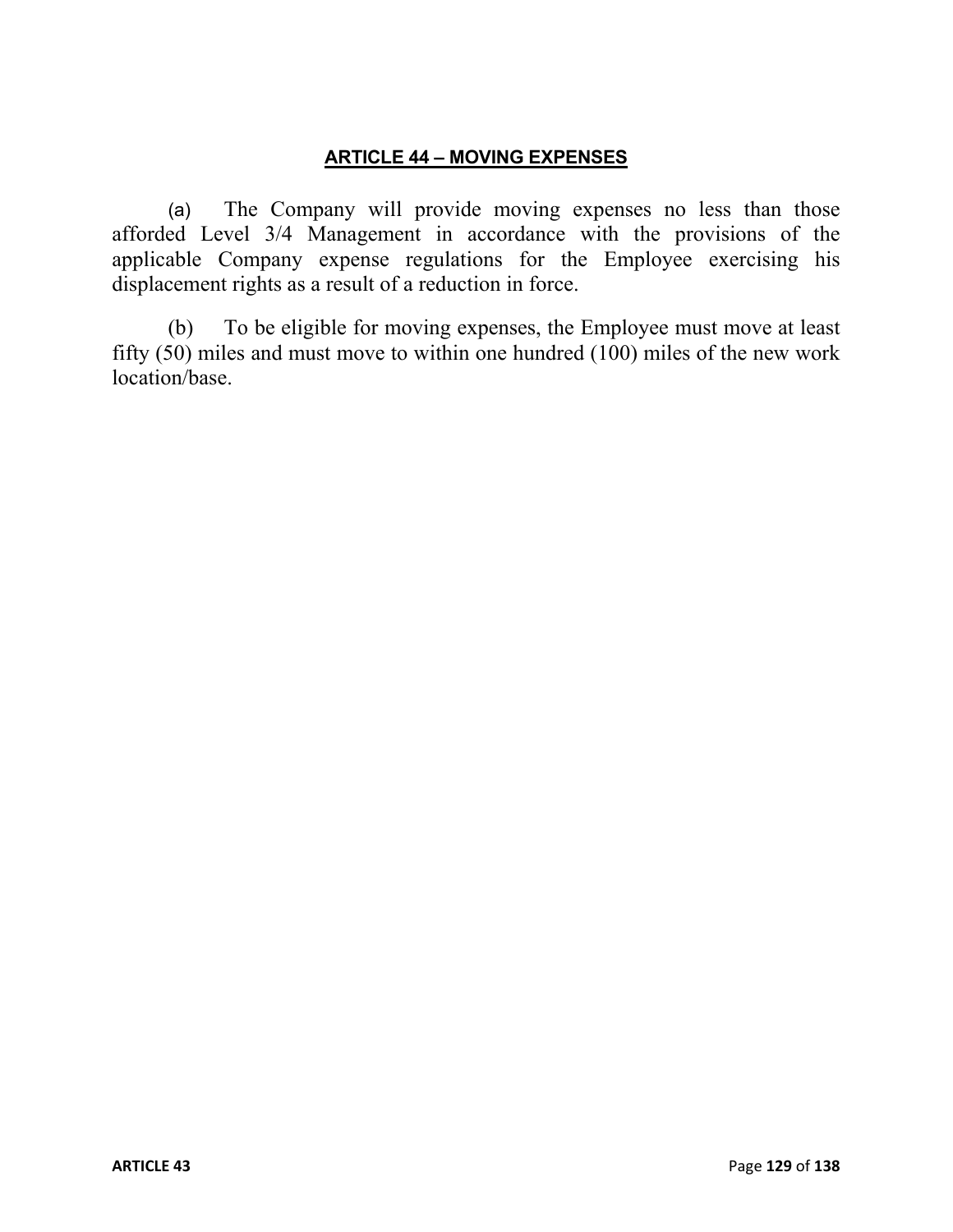#### **ARTICLE 45 – EFFECT ON PRIOR AGREEMENTS**

This Agreement will supersede and take precedence over prior Agreements, Letters and similarly related documents executed between the Company and the Union prior to the signing of this Agreement. All rights and obligations, monetary or otherwise, which may have accrued because of services rendered prior to the effective date of this Agreement, will be satisfied or discharged.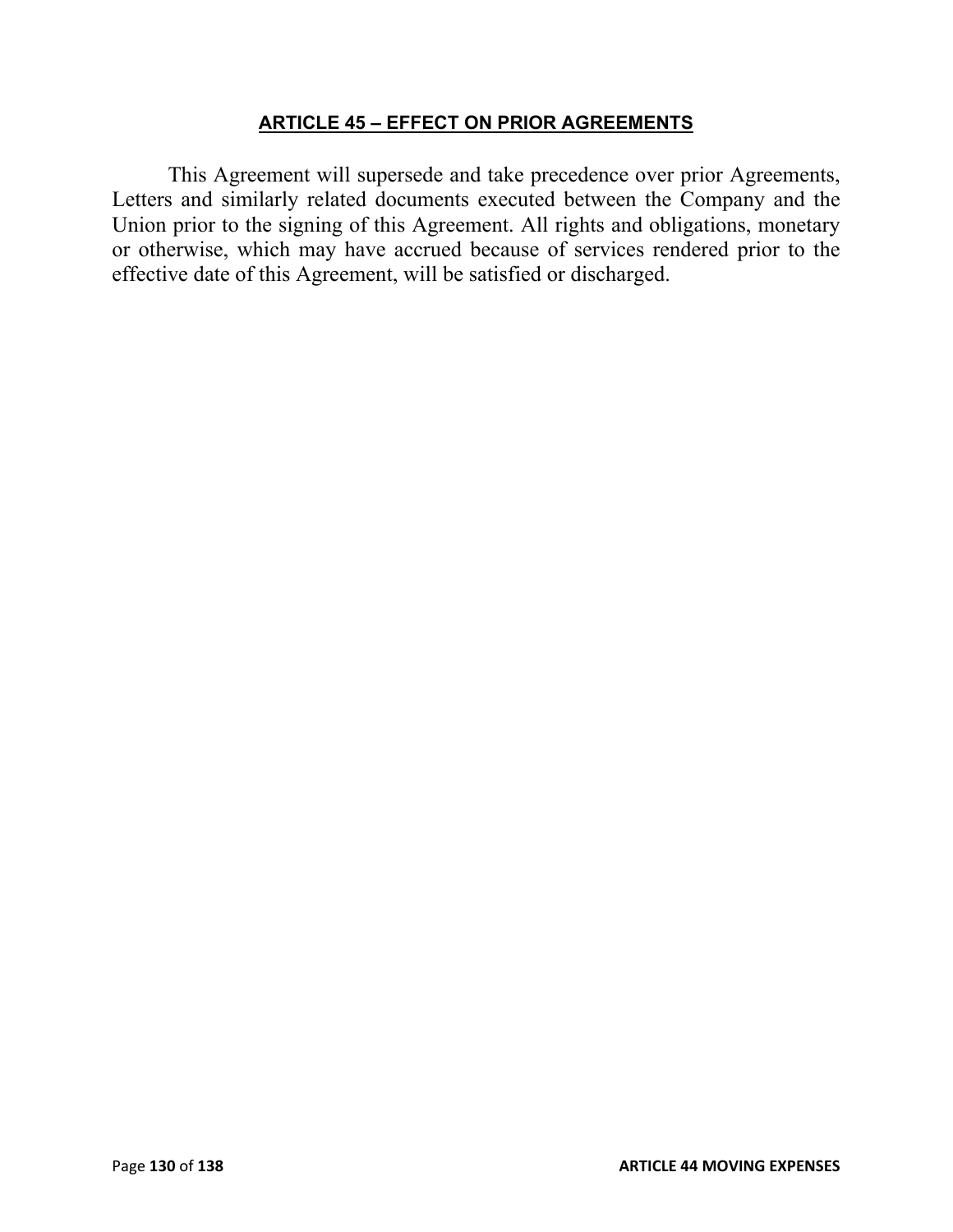### **ARTICLE 46 - TRAINING**

(a) Domestic Travel Time will begin one (1) hour before scheduled departure time of the Employee's first flight of the day and will end one (1) hour after the actual arrival time. International Travel Time will begin two (2) hours before scheduled departure time and end one (1) hour after the actual arrival time. For purposes of this Article, International shall mean any destination requiring a passport for entry.

(b) Any employee hereunder who is required by the Company to attend training classes during regular working hours will be paid for time spent in attendance at such classes at his regular rate (minimum eight (8) or ten (10) hours as appropriate) and such time will be deemed at time spent at his regular work for all purposes; provided, however, any time so spent after regular work hours will not be classed as overtime and will be compensated for, when attendance is required by the Company, at the employee's regular straight time rate.

(c) An Employee required to travel for training on a regularly scheduled day of work will receive pay at straight time rates for all Travel Time, but not less than eight (8) hours pay at straight time rates. An Employee required to travel for training on a regularly scheduled day off will receive overtime at the applicable overtime rates but not less than four (4) hours for Travel Time.

(d) Employees will be furnished Company Space Positive transportation over the Company's system for the purpose of training. Should an Employee become unable to return to his normal duties because of reasons beyond his control (e.g. weather, flight cancellation), while traveling for training, the absence may be considered as a worked day.

The Company will provide the Employee with roundtrip Space Positive passes on the Company's system, to allow the Employee to return to his base station on his days off. (This provision does not apply to overseas training.) It shall be the responsibility of the Employee to return to training on time.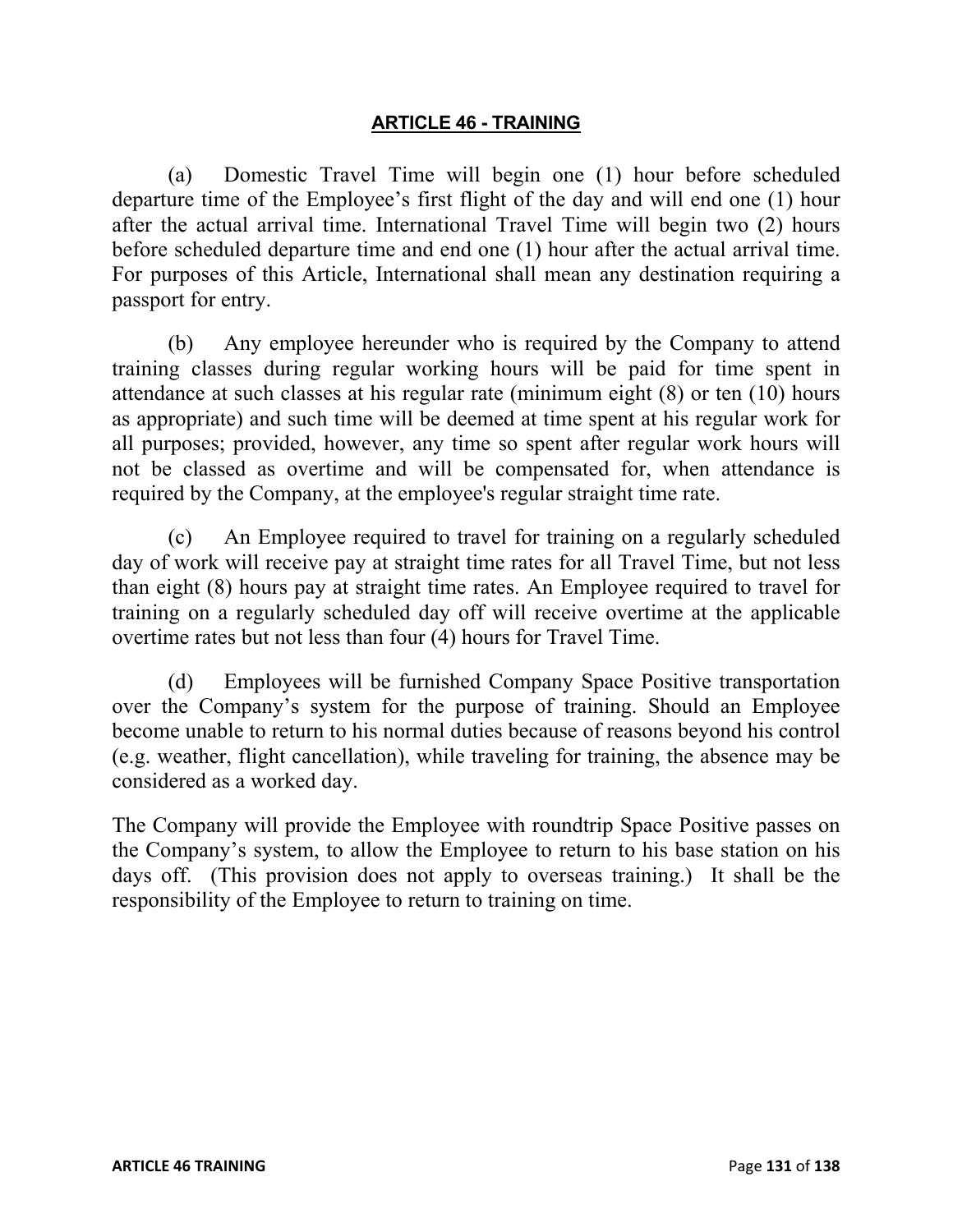(e) An Employee who is away from his base station at Company direction will receive reimbursement for expenses at the rate of fifty dollars (\$50) per day without receipts (\$75 International) or actual expenses with receipts for Company approved expenses. The aforementioned expenses do not include lodging and transportation expenses. Employees will be granted expense advances to the extent permitted by Company policy. Employees who travel away from their training location on days off, under the provisions of paragraph D, will not receive any reimbursement for expenses incurred on those days.

(f) Employees who are required to travel, at the request of the Company, to a base or location other than their assigned base will be covered by one hundred thousand dollars (\$100,000) of life insurance for accidental death, from any cause. This coverage will be provided by the Company and commence from the time they leave their assigned base and continue until the time that they return to their assigned base, at the completion of the Company requested travel.

(g) In cases requiring transportation by air, the Company will not require the Employee to fly in a single engine aircraft.

(h) The Company will provide, in writing, all travel information pertaining to this Article, i.e. departure/arrival flight times, hotel accommodations, ground transportation, relevant phone numbers, etc.

(i) Training normally will be scheduled to provide at least seven (7) calendar days' notice to employees affected; except in the event of training required to meet unanticipated conditions. To the extent that work requirements and training scheduling/effectiveness permit, training will be accomplished during the Employees regular working hours.

(j) The Company recognizes the value of receiving Employee input on the subject of Employee training. The Company will solicit the Union's participation in the development of training plans and programs.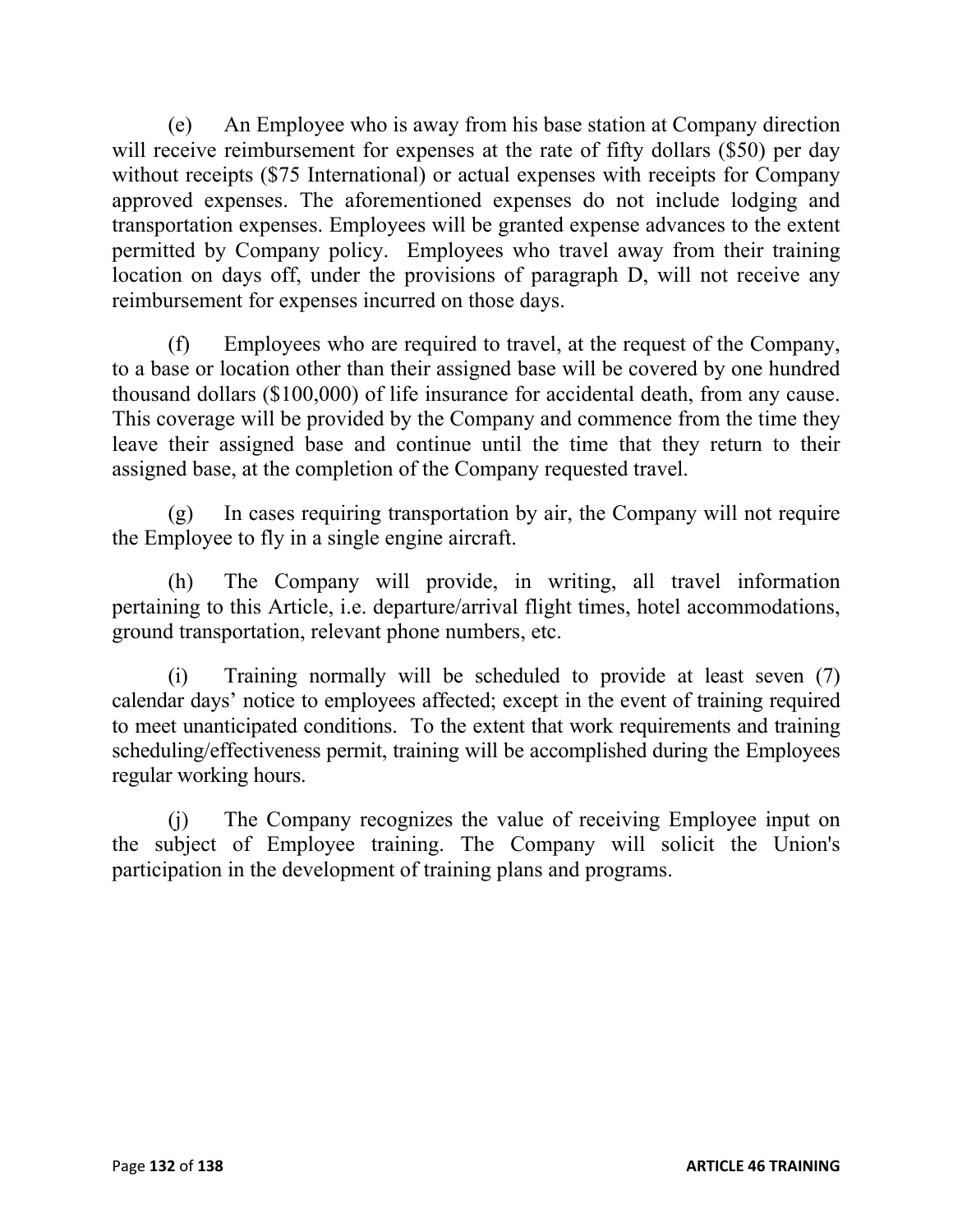#### **ARTICLE 47 - DURATION OF AGREEMENT**

THIS AGREEMENT will become effective as of November 7, 2016 and will continue in full force and effect until and including November 7, 2021 and will renew itself until each succeeding November 7 thereafter, except that written notice of intended change may be served in accordance with Section 6, Title I, of the Railway Labor Act, as amended, by either party no earlier than sixty (60) calendar days on or after November 7, 2020, one year prior to amendable date.

The parties acknowledge that during the negotiations which resulted in this Agreement each had the unlimited right and opportunity to make demands and proposals with respect to any subject or matter not removed by law from the area of collective bargaining, and that the understandings and agreements arrived at by the parties after the exercise of that right and opportunity are set forth in this Agreement. It is agreed by the parties that the other will not be obligated to bargain collectively with respect to any subject or matter referred to, or covered in this Agreement, or with respect to any subject or matter not specifically referred to or covered in this Agreement, even though those subjects or matters may not have been within the knowledge or contemplation of either or both of the parties at the time that they negotiated or signed this Agreement, without serving written notice as provided for in the above paragraph.

IN WITNESS WHEREOF, the parties have entered this Agreement on the 7th day of November, 2016, and have signed this Agreement on November 7, 2016.

FOR TWU/IAM FOR AMERICAN AIRLINES, INC.

Gary Shults Paul Jones International Vice President Senior Vice President & Transport Workers Union General Counsel

Jose Galarza Beth Holdren International Representative Managing Director Transport Workers Union Labor Relations, Flight